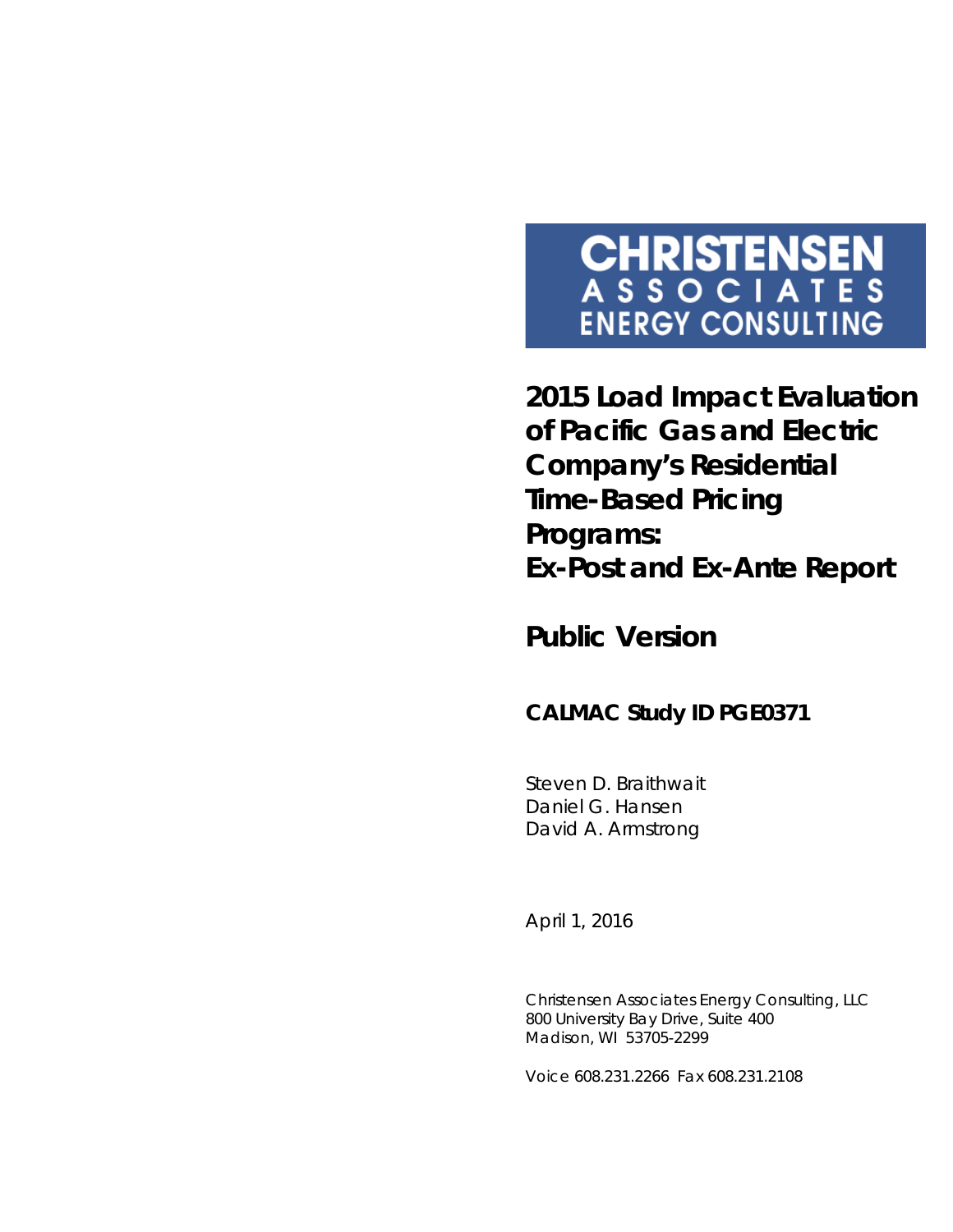#### **Table of Contents**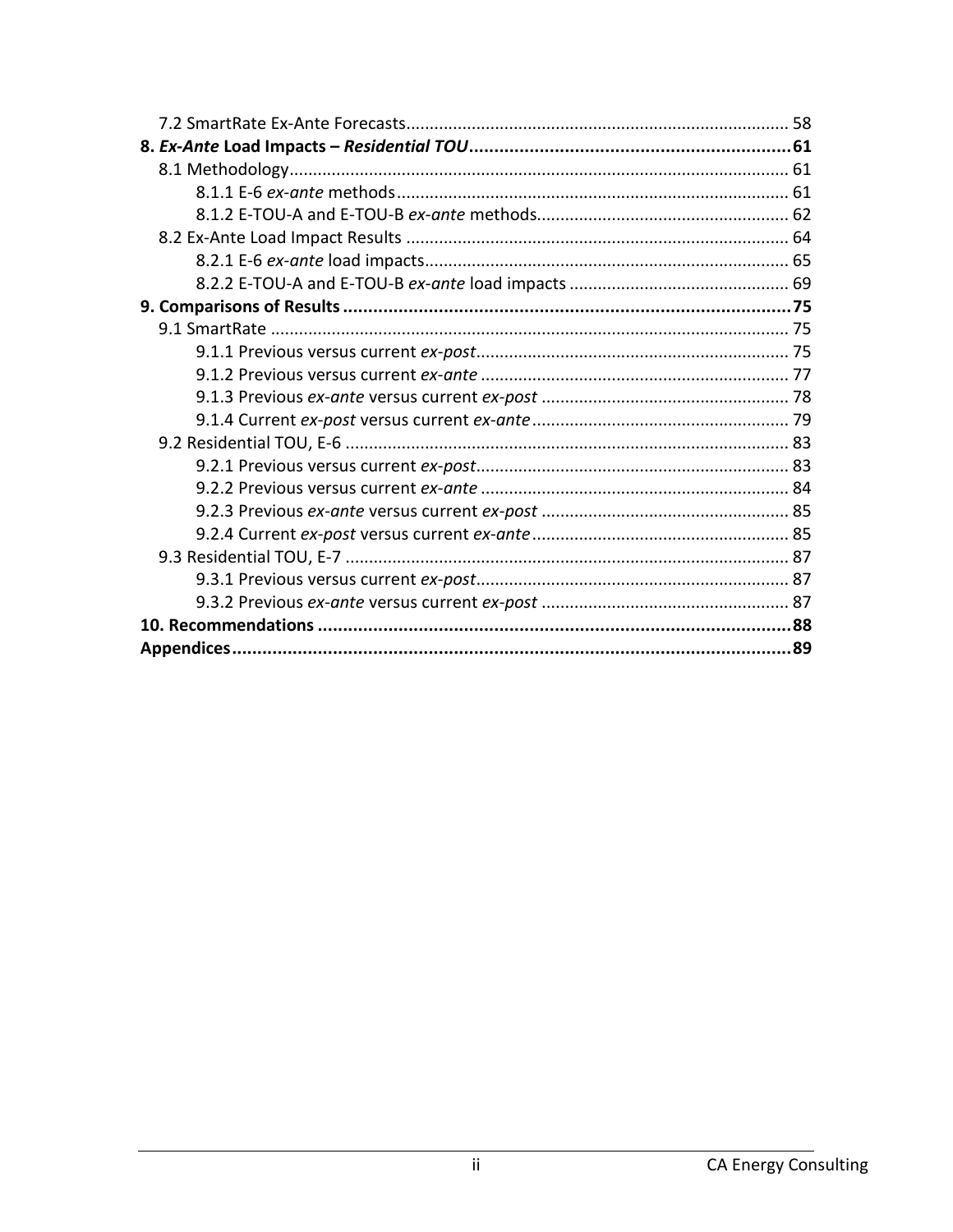#### **List of Tables**

| Table ES.1: Average Event-Hour Load Impacts, by Event – SmartRate-only 8                 |  |
|------------------------------------------------------------------------------------------|--|
| Table ES.2: Average Event-Hour Load Impacts, by Event - Dually-enrolled  9               |  |
| Table ES.3: Average Weekday Peak Load Reductions by Month - E-6 Incremental 11           |  |
| Table ES.4: Average Weekday Peak Load Reductions by Month $- E$ -7 Embedded  12          |  |
| Table ES.5: Ex-Ante Load Impacts by Day Type - PG&E 1-in-2 Weather 13                    |  |
| Table ES.6: Residential TOU Aggregate Ex-Ante Load Impacts by Month (2017) - PG&E        |  |
|                                                                                          |  |
| Table 2.1: SmartRate-Only and Dually-Enrolled Customers, by LCA and CARE status 18       |  |
| Table 2.2: E-6 and E-7 Non-NEM Customers, by LCA and CARE Status 20                      |  |
| Table 4.1: Average Event-Hour Load Impacts, by Event - SmartRate-only 27                 |  |
| Table 4.2: Average Event-Hour Load Impacts, by Event - Dually-enrolled  29               |  |
| Table 4.3: Average Event-Hour Load Impacts, by LCA - SmartRate-only 31                   |  |
| Table 4.4: Average Event-Hour Load Impacts, by LCA - Dually-enrolled  33                 |  |
|                                                                                          |  |
| Table 4.6: Percentages of Customers with Statistically Significant Load Reductions  35   |  |
| Table 4.7: Percentages of Statistically Significant Responders, by CARE Status  35       |  |
| Table 4.8: Distributions of Statistically Significant Responders, by Usage Percentile 36 |  |
|                                                                                          |  |
| Table 4.10: SmartRate Customers with Bill Protection who Received Refunds 38             |  |
|                                                                                          |  |
|                                                                                          |  |
|                                                                                          |  |
| Table 6.1: E-6 Incremental Peak Load Reductions - Average Weekday by Month 47            |  |
| Table 6.2: E-6 Incremental Peak Load Reductions by LCA - Average Summer Weekday 49       |  |
| Table 6.3: E-6 Incremental Peak Load Reductions by LCA - Average Winter Weekday  49      |  |
| Table 6.4: E-6 Incremental Peak Load Reductions by CARE Status  50                       |  |
| Table 6.5: E-7 Embedded Peak Load Reductions - Average Weekday by Month 51               |  |
| Table 6.6: E-7 Embedded Peak Load Reductions by LCA - Average Summer Weekday  53         |  |
| Table 6.7: E-7 Embedded Peak Load Reductions by LCA - Average Winter Weekday 54          |  |
|                                                                                          |  |
|                                                                                          |  |
| Table 7.2: Ex-Ante Load Impacts by Day Type - PG&E 1-in-2 Weather 59                     |  |
|                                                                                          |  |
| Table 8.2: E6 Embedded Ex-Ante Load Impacts, 2017 Monthly Peak Day during RA             |  |
|                                                                                          |  |
| Table 8.3: E6 Incremental Ex-Ante Load Impacts, 2017 Peak Day during RA Window           |  |
|                                                                                          |  |
| Table 8.4: E-TOU-A Ex-Ante Load Impacts - 2017 Monthly Peak Day during RA Window         |  |
|                                                                                          |  |
| Table 8.5: E-TOU-B Ex-Ante Load Impacts - 2017 Monthly Peak Day during RA Window         |  |
|                                                                                          |  |
| Table 9.1: Current vs. Previous Ex-Post Load Impacts for Average Event 76                |  |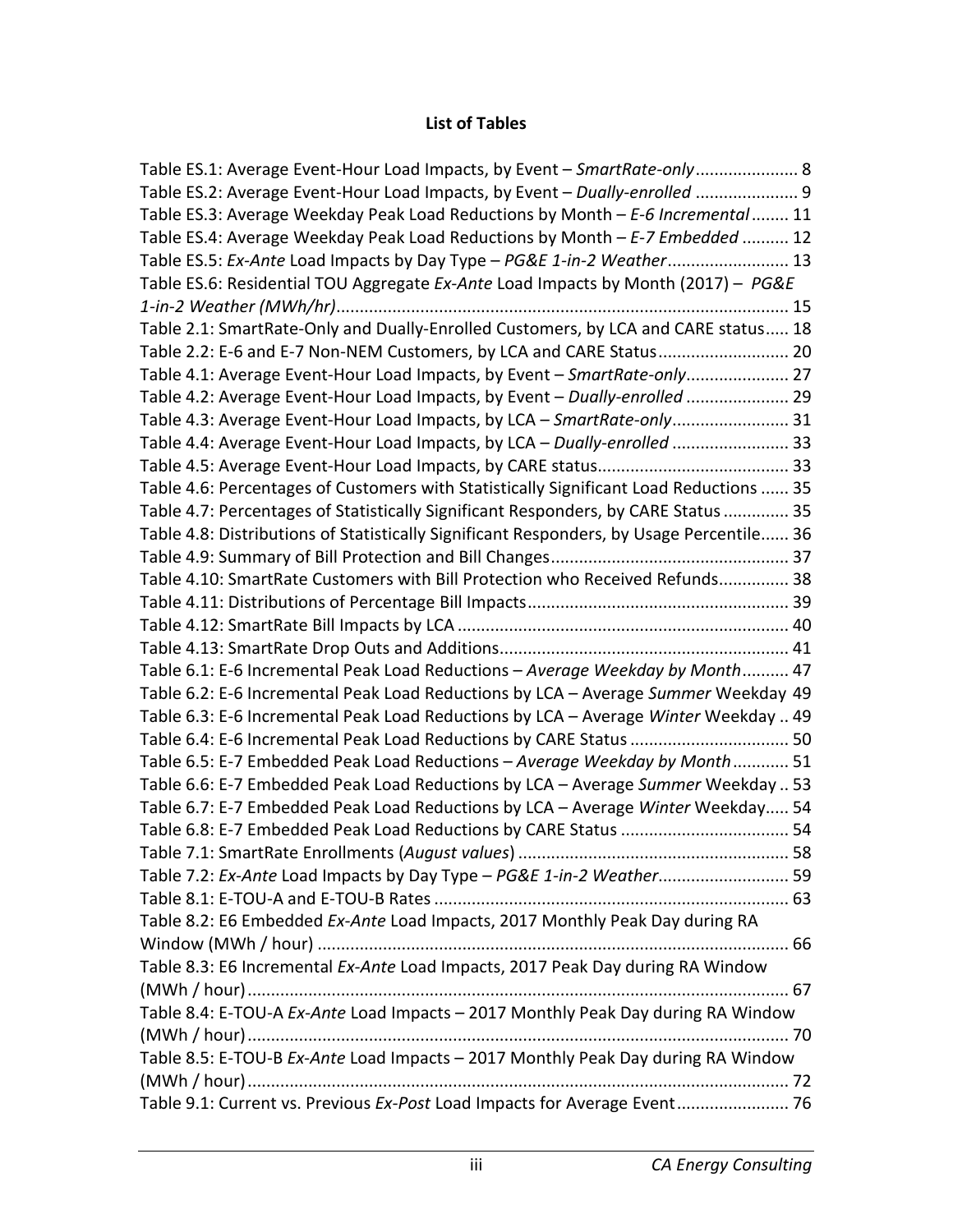| Table 9.2: Meta-analysis of PY2014 vs. PY2015 SmartRate Ex-Post Load Impacts  76   |  |
|------------------------------------------------------------------------------------|--|
| Table 9.3 Previous vs. Current Ex-Ante Load Impacts - PG&E 1-in-2 August 2016 Peak |  |
|                                                                                    |  |
|                                                                                    |  |
|                                                                                    |  |
| Table 9.6: Ex-Post versus Ex-Ante Factors, SmartRate-only Customers 80             |  |
| Table 9.7: Progression from Ex-post to Ex-ante Load Impacts, SmartRate Only 81     |  |
| Table 9.8: Ex-Post versus Ex-Ante Factors, Dually Enrolled Customers 82            |  |
| Table 9.9: Progression from Ex-post to Ex-ante Load Impacts, Dually Enrolled 83    |  |
| Table 9.10: Comparison of Average August Weekday Peak-period Ex-Post Impacts (in   |  |
|                                                                                    |  |
| Table 9.11: Comparison of Average August 2016 Weekday Peak-period Ex-Ante Impacts  |  |
|                                                                                    |  |
| Table 9.12 Comparison of Previous Ex-Ante and Current Ex-Post Impacts 85           |  |
| Table 9.13 Comparison of Current Ex-Post and Ex-Ante Load Impacts 86               |  |
|                                                                                    |  |
| Table 9.15: Comparison of Average August Weekday Peak-period Ex-Post Impacts (in   |  |
|                                                                                    |  |
| Table 9.16 Comparison of Previous Ex-Ante and Current Ex-Post Impacts, E-7 88      |  |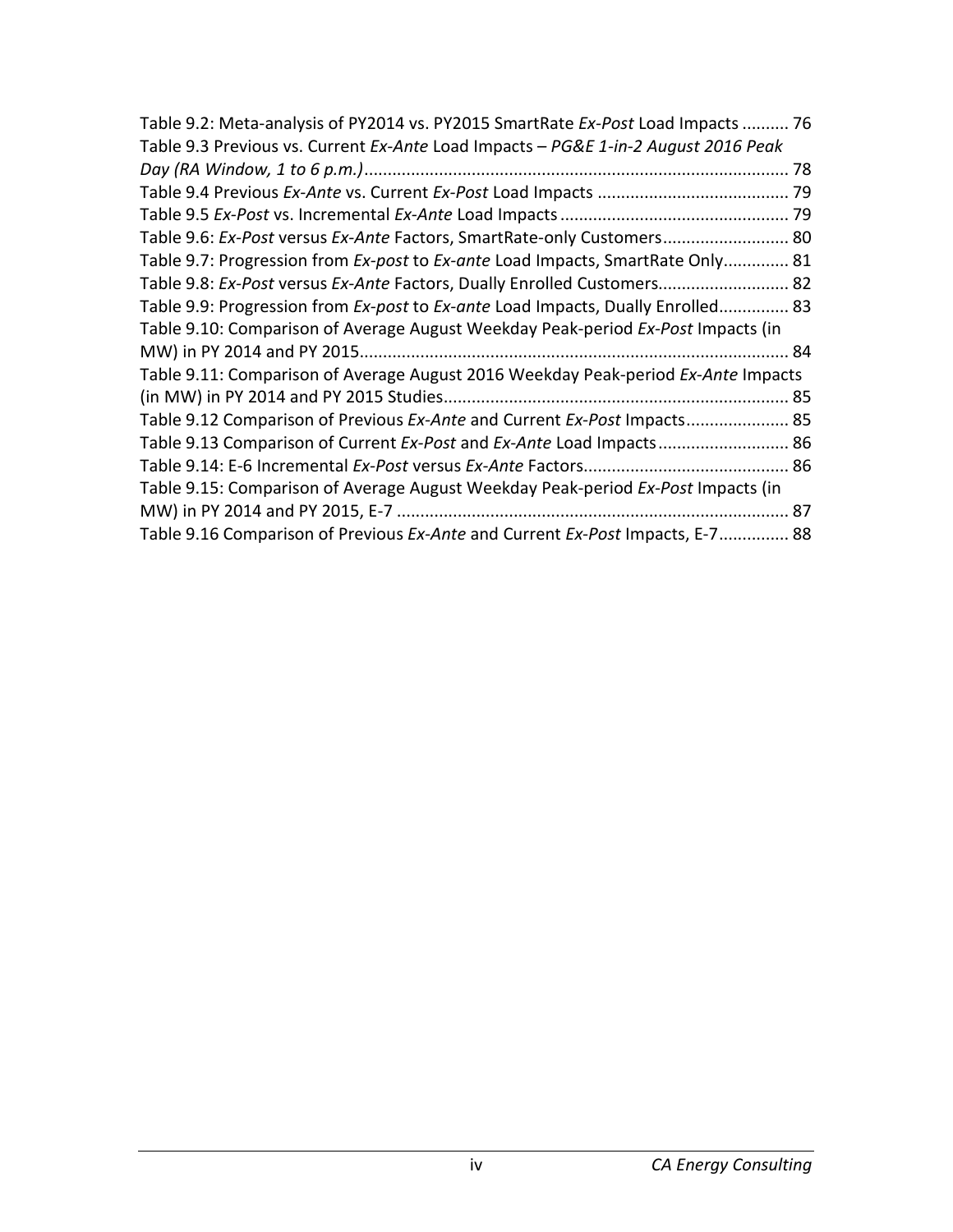## **List of Figures**

| Figure ES.1: Ex-Ante Aggregate Load Impacts by Weather Scenario, and Event and RA      |
|----------------------------------------------------------------------------------------|
|                                                                                        |
| Figure ES.2: Forecast August TOU Enrollments by Group and Year 14                      |
| Figure 3.1: SmartRate-Only and Matched Control Group Loads on Non-event Days 23        |
| Figure 3.2: Dually-enrolled and Control Group Loads on Non-event Days  24              |
| Figure 4.1: Hourly Loads and Load Impacts for Average Event - SmartRate-Only  28       |
| Figure 4.2: Hourly Loads and Load Impacts for Average Event - Dually-enrolled 30       |
|                                                                                        |
| Figure 5.1: E-6 Incremental and Control Group Pre-treatment Load Profiles - Summer 44  |
| Figure 5.2: E-6 Incremental and Control Group Pre-treatment Load Profiles - Winter 44  |
|                                                                                        |
| Figure 6.1: Aggregate Hourly Loads and Load Impacts (MW) - E-6 Incremental (Average    |
|                                                                                        |
| Figure 6.2: Aggregate Hourly Loads and Load Impacts (MW) - E-6 Incremental (Average    |
|                                                                                        |
| Figure 6.3: Aggregate Hourly Loads and Load Impacts (MW) - E-7 Embedded (Average       |
|                                                                                        |
| Figure 6.4: Aggregate Hourly Loads and Load Impacts (MW) - E-7 Embedded (Average       |
|                                                                                        |
| Figure 7.1: Relationship between Ex-Post Load Impacts and Weather: Hour 18 in Greater  |
|                                                                                        |
| Figure 7.2: Relationship between Ex-Post Load Impacts and Weather: Hour 18 in Greater  |
|                                                                                        |
| Figure 7.3: Ex-Ante Load Impacts by Weather Scenario, and Event and RA Window -        |
|                                                                                        |
| Figure 7.4: Ex-Ante Load Impacts by Weather Scenario, and Event and RA Window -        |
|                                                                                        |
|                                                                                        |
| Figure 8.2: E6 Embedded Ex-Ante Load Impacts, 2017 August PG&E 1-in-2 Peak Day 66      |
| Figure 8.3: E6 Incremental Ex-Ante Load Impacts, 2017 August PG&E 1-in-2 Peak Day . 68 |
|                                                                                        |
| Figure 8.5: E-TOU-A Ex-Ante Load Impacts, 2017 August PG&E 1-in-2 Peak Day  71         |
| Figure 8.6: E-TOU-B Ex-Ante Load Impacts, 2017 August PG&E 1-in-2 Peak Day  73         |
| Figure 8.7: E-TOU-A Ex-Ante Load Impacts by LCA, 2017 August PG&E 1-in-2 Peak Day 74   |
| Figure 8.8: E-TOU-B Ex-Ante Load Impacts by LCA, 2017 August PG&E 1-in-2 Peak Day 74   |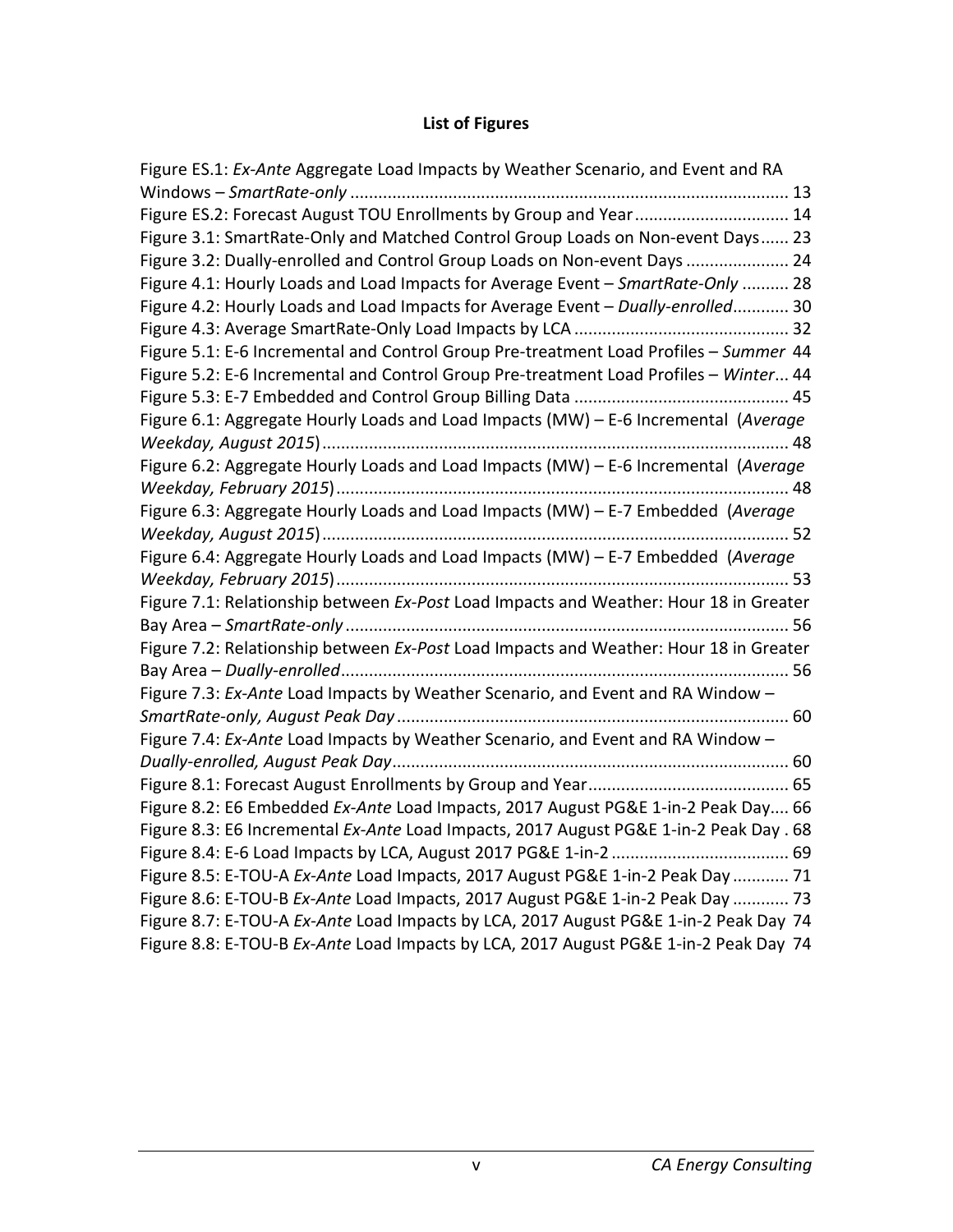# <span id="page-6-0"></span>**Executive Summary**

This report documents *ex-post* and *ex-ante* load impact evaluations for Pacific Gas and Electric Company's ("PG&E") residential time-varying pricing programs for program year 20[1](#page-6-2)5. Programs covered include SmartRate<sup>TM 1</sup> and several time-of-use (TOU) rates. The report addresses the two primary objectives of providing: 1) estimates of *ex-post* load impacts for residential SmartRate and TOU customers in 2015, and 2) *ex-ante* forecasts of load impacts for 2016 through 2026 that are based on PG&E's enrollment forecasts and the *ex-post* load impact estimates produced in this study.

## <span id="page-6-1"></span>*ES.1 Resources Covered*

PG&E's SmartRate is a version of critical peak pricing (CPP) that is implemented as an overlay on customers' otherwise applicable tariff. For most participants, this is the E-1 tariff, which is a multi-tier inclining block rate, with an initial block representing a baseline level of usage that varies by climate zone. SmartRate customers experience a surcharge of \$0.60 on consumption during peak hours on event days, and receive discounts on consumption in all other hours of June through September. Low-income customers who qualify for CARE (California Alternative Rates for Energy), receive substantial discounts on each E-1 tier price, including a tail-block price that is less than half the standard price.

SmartRate customers are also eligible to enroll in PG&E's SmartAC program, an air conditioner cycling program. Customers enrolled in both programs have their air conditioner controlled during the event window on SmartRate event days. The current study evaluates load impacts on SmartRate event days for both SmartRate-only and dually enrolled customers. A comprehensive evaluation of the SmartAC program is being conducted in a separate project.

PG&E currently has two voluntary residential TOU rates, E-6 and E-7, although a number of rate changes are currently taking place, or soon will take place. Both current rates are seasonal, with generally higher prices in summer (May through October) than in winter. The E-7 tariff has two pricing periods, a six-hour (12 to 6 p.m.) weekday peak period, and an off-peak period in all other hours. The E-6 tariff has three pricing periods in summer and two in winter. The summer peak period covers the six hours from 1 to 7 p.m. on weekdays, a split partial-peak is from 10 a.m. to 1 p.m. and 7 to 9 p.m. on weekdays, and 5 p.m. to 8 p.m. on weekends. All other hours are off peak. In winter, there is no peak period, and the partial-peak period applies to hours 5 to 8 p.m. on weekdays. All other hours are off peak.

PG&E is on schedule to offer two new optional TOU rates, E-TOU-A and E-TOU-B beginning in 2016. Customers currently on E-6 will be allowed to remain on the rate.

<span id="page-6-2"></span> $1$  References to the terms SmartRate and/or SmartAC in this report are intended to refer to the trademarked term, whether or not the  $TM$  indication is present.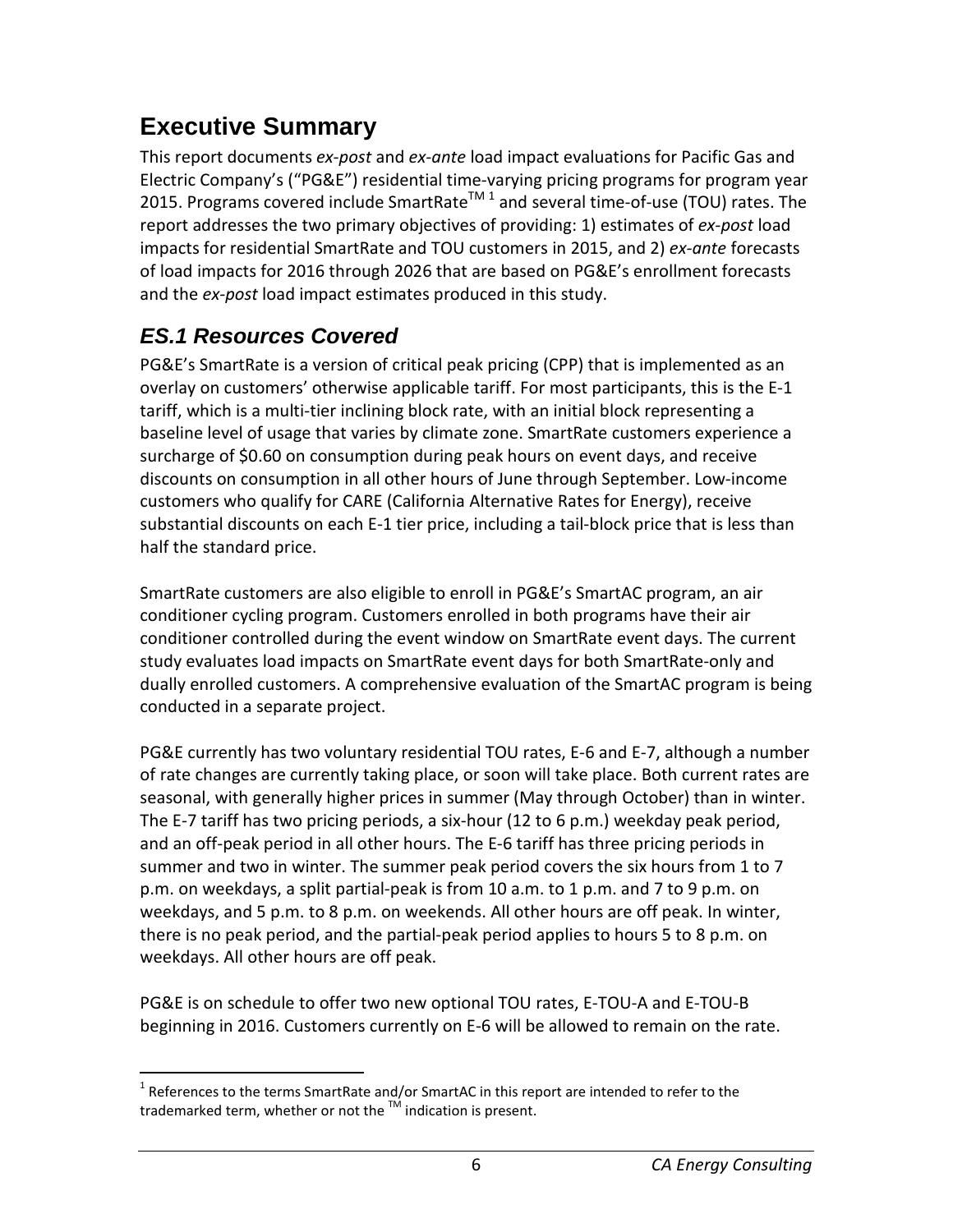Customers on E-7 will be defaulted to the new E-TOU-A rate, but will be given the option of moving to E-6 or E-TOU-B. As described below, *ex-ante* forecasts for the two new rates, as well as for E-6, are provided as part of this study.

## <span id="page-7-0"></span>*ES.2 Evaluation Methodologies*

The SmartRate and residential TOU evaluations involved conceptually similar methodologies. These included selecting quasi-experimental matched control groups and conducting difference-in-differences analyses using regression analysis. Differences in the evaluations involved the nature and time periods of the customer usage data. For SmartRate, an event-based program, the analysis used hourly load data on event days and comparable non-event days for both SmartRate and matched control group customers. For the non-event-based TOU rates, the analysis involved estimating differences between TOU and control group customer loads for the average and peak weekday in each month from October 2014 to September 2015. For evaluating recently enrolled E-6 customers, data for the prior twelve months were used as the basis for selecting matched control group customers and in the difference-in-differences regression analysis.

# <span id="page-7-1"></span>*ES.3 Ex-Post Load Impacts*

## <span id="page-7-2"></span>**SmartRate**

Table ES.1 summarizes reference load and load impact results for SmartRate-only customers in 2015. Fifteen events were called from June through September. Program enrollment generally increased over the summer period, averaging just over 92,000 customers. Aggregate load impacts averaged 19.5 MW, which compares to 18.3 MW in the 2014 study. The largest load impact occurring on September 10, on the second of three consecutive events, and the smallest occurring on August 18, which had the mildest temperature (91 degrees) of all the events. The percentage load impacts were consistent across events, averaging 13 percent, which compares to 14 percent in 2014.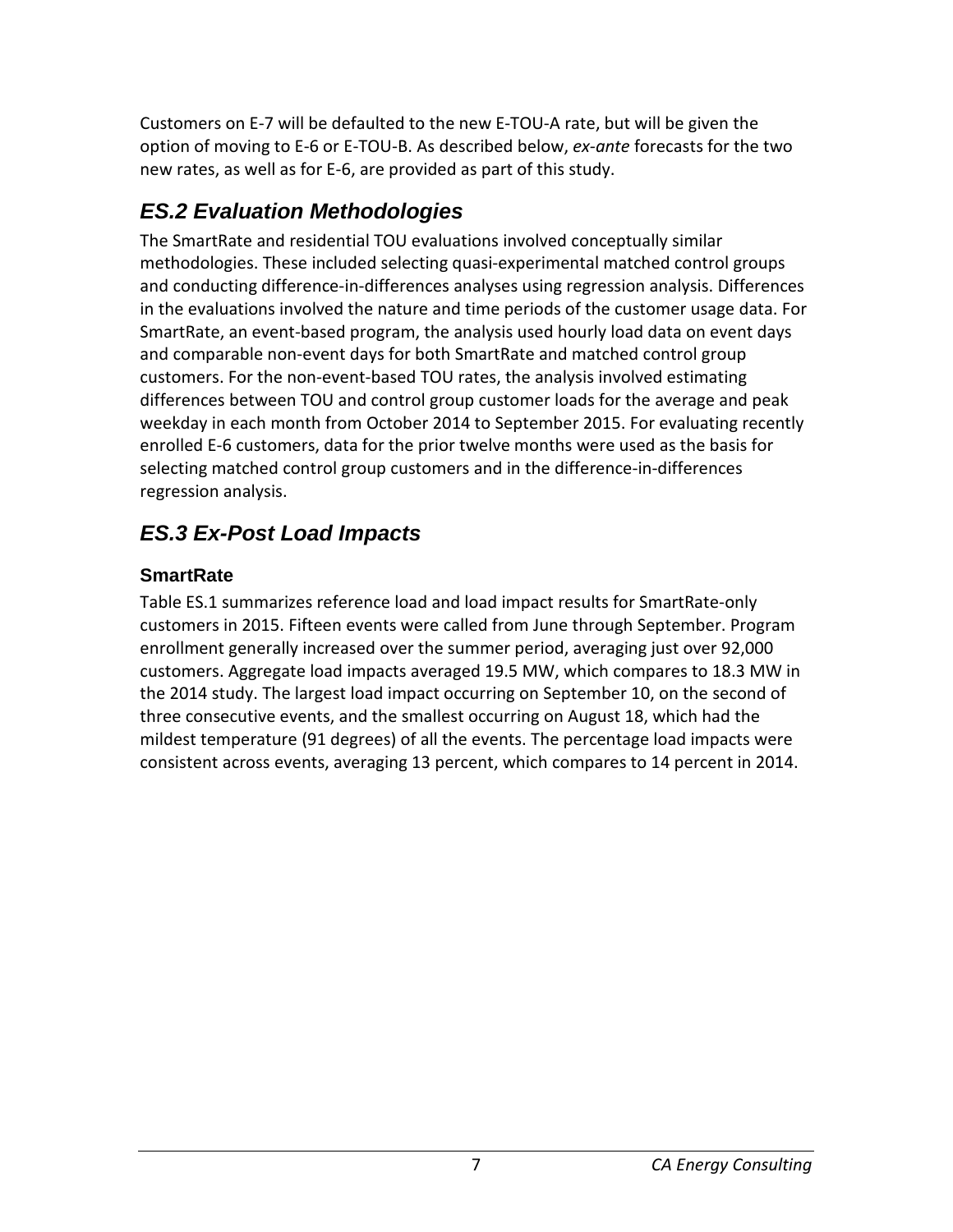<span id="page-8-0"></span>

|                             |                 | <b>Aggregate</b>     |                        | <b>Per-Customer</b>  |                        |                  |                        |
|-----------------------------|-----------------|----------------------|------------------------|----------------------|------------------------|------------------|------------------------|
| <b>Events</b>               | <b>Enrolled</b> | Ref.<br>Load<br>(MW) | Load<br>Impact<br>(MW) | Ref.<br>Load<br>(kW) | Load<br>Impact<br>(kW) | % Load<br>Impact | Ave.<br>Event<br>Temp. |
| 12-Jun-15                   | 89,045          | 131.3                | 17.9                   | 1.47                 | 0.20                   | 14%              | 92                     |
| 25-Jun-15                   | 88,435          | 139.0                | 19.8                   | 1.57                 | 0.22                   | 14%              | 95                     |
| 26-Jun-15                   | 88,413          | 141.5                | 17.8                   | 1.60                 | 0.20                   | 13%              | 93                     |
| 30-Jun-15                   | 88,248          | 152.4                | 21.2                   | 1.73                 | 0.24                   | 14%              | 98                     |
| $1$ -Jul- $15$              | 88,178          | 132.8                | 17.5                   | 1.51                 | 0.20                   | 13%              | 91                     |
| 28-Jul-15                   | 89,444          | 137.8                | 20.6                   | 1.54                 | 0.23                   | 15%              | 96                     |
| 29-Jul-15                   | 89,634          | 153.6                | 21.7                   | 1.71                 | 0.24                   | 14%              | 97                     |
| 30-Jul-15                   | 89,799          | 135.4                | 17.7                   | 1.51                 | 0.20                   | 13%              | 92                     |
| 17-Aug-15                   | 93,496          | 164.6                | 21.2                   | 1.76                 | 0.23                   | 13%              | 97                     |
| 18-Aug-15                   | 93,850          | 137.5                | 16.1                   | 1.46                 | 0.17                   | 12%              | 91                     |
| 27-Aug-15                   | 96,355          | 149.5                | 19.5                   | 1.55                 | 0.20                   | 13%              | 95                     |
| 28-Aug-15                   | 96,590          | 159.3                | 18.1                   | 1.65                 | 0.19                   | 11%              | 95                     |
| 9-Sep-15                    | 97,521          | 156.1                | 21.8                   | 1.60                 | 0.22                   | 14%              | 98                     |
| 10-Sep-15                   | 97,613          | 163.5                | 21.9                   | 1.68                 | 0.22                   | 13%              | 97                     |
| 11-Sep-15                   | 97,704          | 151.6                | 19.3                   | 1.55                 | 0.20                   | 13%              | 94                     |
| Average<br><b>Event Day</b> | 92,288          | 147.1                | 19.5                   | 1.59                 | 0.21                   | 13%              | 95                     |

**Table ES.1: Average Event-Hour Load Impacts, by Event –** *SmartRate-only* 

Table ES.2 shows comparable information for customers that were dually enrolled in SmartRate and SmartAC. Aggregate load reductions for the average event were 20.0 MW, which compares to 20.4 MW in 2014 when enrollment was somewhat higher (approximately 40,300 for the average event compared to 36,600 in 2015). Percustomer load impacts (0.55 kW) for the average event were substantially larger than those for SmartRate-only customers. The percentage load reduction of 25 percent for the average event was the same as in 2014.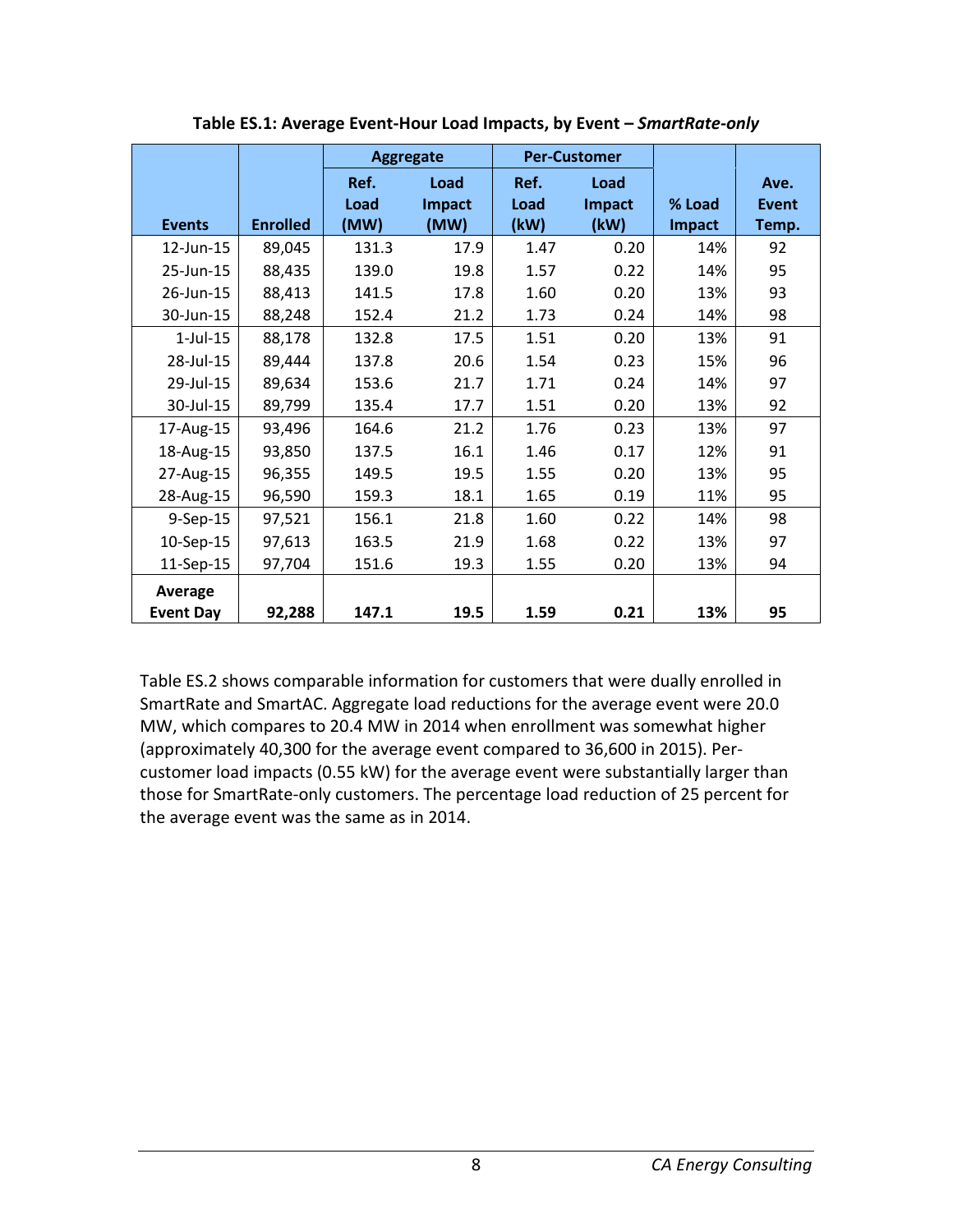<span id="page-9-0"></span>

|                             |                 |                      | <b>Aggregate</b>       | <b>Per-Customer</b>  |                        |                  |                               |
|-----------------------------|-----------------|----------------------|------------------------|----------------------|------------------------|------------------|-------------------------------|
| <b>Events</b>               | <b>Enrolled</b> | Ref.<br>Load<br>(MW) | Load<br>Impact<br>(MW) | Ref.<br>Load<br>(kW) | Load<br>Impact<br>(kW) | % Load<br>Impact | Ave.<br><b>Event</b><br>Temp. |
|                             |                 |                      |                        |                      |                        |                  |                               |
| 12-Jun-15                   | 37,607          | 75.7                 | 20.3                   | 2.01                 | 0.54                   | 27%              | 96                            |
| 25-Jun-15                   | 37,215          | 80.6                 | 22.7                   | 2.16                 | 0.61                   | 28%              | 98                            |
| 26-Jun-15                   | 37,146          | 82.4                 | 21.8                   | 2.22                 | 0.59                   | 26%              | 97                            |
| 30-Jun-15                   | 36,989          | 89.7                 | 25.2                   | 2.42                 | 0.68                   | 28%              | 101                           |
| $1$ -Jul- $15$              | 36,938          | 76.4                 | 18.9                   | 2.07                 | 0.51                   | 25%              | 95                            |
| 28-Jul-15                   | 36,611          | 76.0                 | 21.3                   | 2.08                 | 0.58                   | 28%              | 98                            |
| 29-Jul-15                   | 36,573          | 88.1                 | 25.3                   | 2.41                 | 0.69                   | 29%              | 100                           |
| 30-Jul-15                   | 36,545          | 76.1                 | 19.1                   | 2.08                 | 0.52                   | 25%              | 95                            |
| 17-Aug-15                   | 36,364          | 86.6                 | 21.2                   | 2.38                 | 0.58                   | 24%              | 100                           |
| 18-Aug-15                   | 36,336          | 67.2                 | 13.7                   | 1.85                 | 0.38                   | 20%              | 93                            |
| 27-Aug-15                   | 36,262          | 73.5                 | 17.4                   | 2.03                 | 0.48                   | 24%              | 97                            |
| 28-Aug-15                   | 36,254          | 78.8                 | 17.7                   | 2.17                 | 0.49                   | 22%              | 97                            |
| 9-Sep-15                    | 36,069          | 75.4                 | 19.0                   | 2.09                 | 0.53                   | 25%              | 100                           |
| 10-Sep-15                   | 36,044          | 80.5                 | 20.1                   | 2.23                 | 0.56                   | 25%              | 100                           |
| 11-Sep-15                   | 36,016          | 73.4                 | 17.1                   | 2.04                 | 0.47                   | 23%              | 96                            |
| Average<br><b>Event Day</b> | 36,598          | 78.7                 | 20.0                   | 2.15                 | 0.55                   | 25%              | 98                            |

**Table ES.2: Average Event-Hour Load Impacts, by Event –** *Dually-enrolled*

In addition to the detailed results reported above, load impact results were also produced for various subsets of customers, and several analyses of SmartRate customers were conducted. These results may be summarized as follows:

- The largest aggregate load reductions for both SmartRate-only and dually enrolled customers occurred in the two LCAs with the largest enrollment – Greater Bay Area and Other (not in any other LCA). The largest per-customer load reductions were generally in the warmer LCAs such as Greater Fresno, Kern, and Sierra.
- CARE customers accounted for 25 to 30 percent of SmartRate-only and dually enrolled customers.<sup>[2](#page-9-1)</sup> For the former group, non-CARE customers provided more than proportionately higher aggregate load reductions, due to per-customer reductions that were twice as large as those for CARE customers. For the latter group, non-CARE customers again produced the largest aggregate reduction, but the per-customer load impacts were more similar.
- Analysis of the load reductions of individual customers found that approximately 67 percent of SmartRate-only customers and 76 percent of dually-enrolled customers had negatively signed load impact coefficients (statistically significant

<span id="page-9-1"></span><sup>&</sup>lt;sup>2</sup> CARE customers make up 27 percent of the PG&E residential population.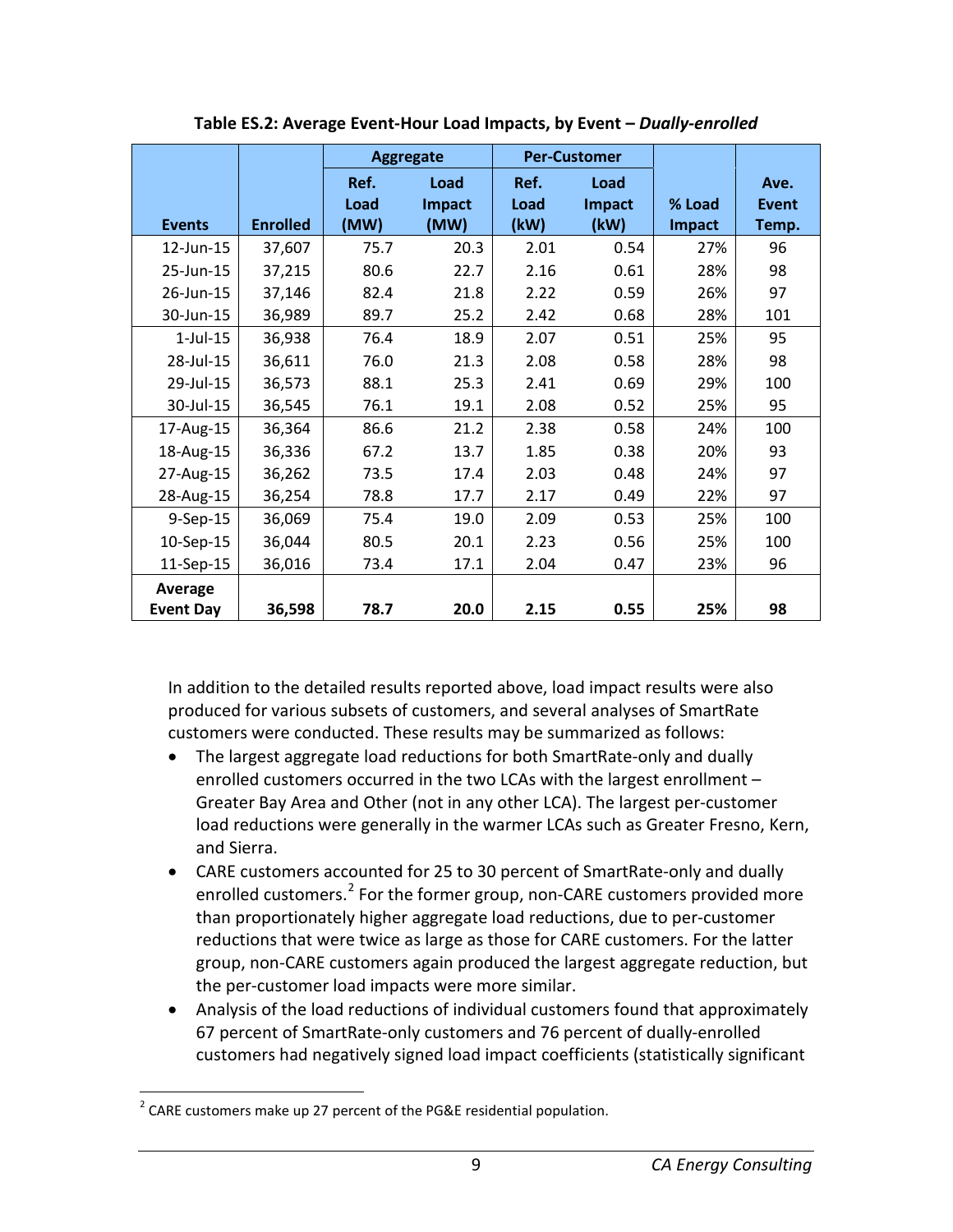or not), indicating that they reduced usage on average during event hours. Focusing only on estimates that were statistically significant at a strict 95 percent confidence level, 17 percent of SmartRate-only customers and 32 percent of dually enrolled customers provided statistically significant load reductions. At a more relaxed 90 percent level, the numbers were 22 and 38 percent respectively.

- Analysis of bill protection status and refunds found that 36 percent of SmartRate-only customers, and 14 percent of dually-enrolled customers were eligible for bill protection in 2015. Among those refund-eligible customers, 34 percent of SmartRate-only, and 45 percent of dually-enrolled customers experienced bill increases and received refunds. Somewhat smaller percentages of customers who were not eligible for bill protection experienced bill increases: 26 percent of SmartRate-only, and 37 percent of dually-enrolled customers. Overall, 29 percent of SmartRate-only customers and 38 percent of duallyenrolled customers experienced bill increases, while the remainder experienced bill reductions.
- Approximately 25,000 customers dropped out of SmartRate over the period of analysis (October 2014 through September 2015), but 30,000 new customers enrolled, resulting in about 5,000 net new customers.

#### <span id="page-10-0"></span>**Residential TOU**

Table ES.3 summarizes the average reference loads and load impacts for the E-6 incremental customers (those who enrolled in E-6 during the October 2014 to September 2015 analysis period) for the relevant peak period (*i.e.*, 1 to 7 p.m. for May through October, and 5 to 8 p.m. for November through April), for the average weekday in each month, on an aggregate and per-customer basis.<sup>[3](#page-10-1)</sup> The months are shown starting with the first month included in the analysis (October 2014), and the shaded areas indicate summer months. Enrollment rose throughout the period to nearly 6,500 in September 2015. Aside from May, which had relatively mild temperatures, the summer peak period load reductions averaged 8 to 9 percent. Percentage load reductions in the winter months were somewhat smaller, at 5 to 6 percent. The table also shows the number of E-6 embedded customers in each month, which consists of customers enrolled in E-6 prior to October 1, 2014.

<span id="page-10-1"></span> $3$  We refer to the 5 to 8 p.m. period as the "peak" period in the winter months since that is the only time period that has a higher differentiated price. However, the tariff refers to the price in that period as a *partial* peak price.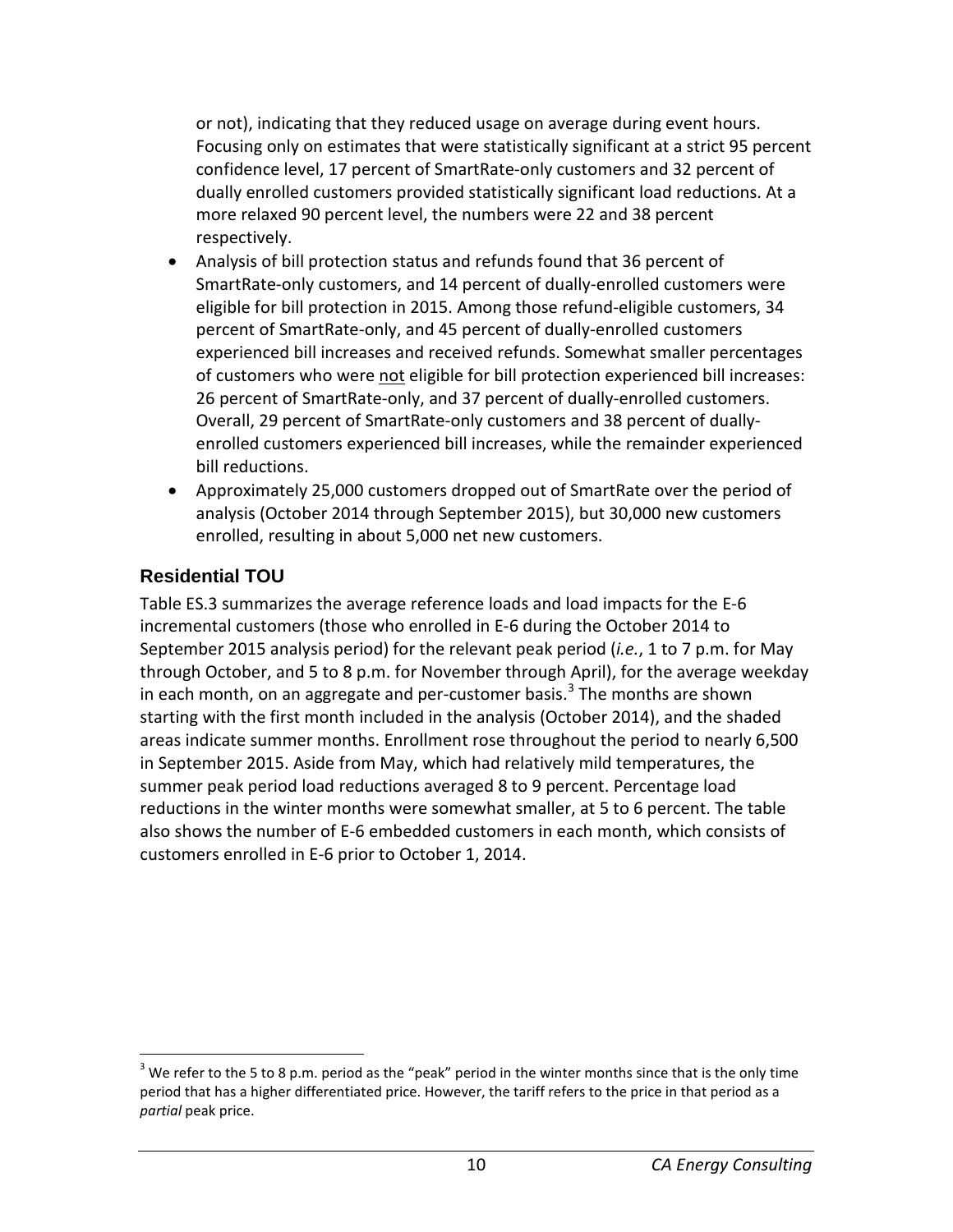|              |                    |                   | <b>Per-Customer</b><br><b>Aggregate</b> |               |      |               |               |       |
|--------------|--------------------|-------------------|-----------------------------------------|---------------|------|---------------|---------------|-------|
|              |                    |                   | Peak                                    | Peak          | Peak | Peak          |               |       |
|              |                    |                   | Ref.                                    | Load          | Ref. | Load          | % Peak        | Ave.  |
|              | <b>Incremental</b> | <b>Embedded</b>   | Load                                    | <b>Impact</b> | Load | <b>Impact</b> | Load          | Peak  |
| <b>Month</b> | <b>Enrollment</b>  | <b>Enrollment</b> | (MW)                                    | (MW)          | (kW) | (kW)          | <b>Impact</b> | Temp. |
| 10/2014      | 422                | 8,962             | 0.29                                    | 0.02          | 0.68 | 0.05          | 8%            | 71    |
| 11/2014      | 734                | 8,822             | 0.74                                    | 0.04          | 1.01 | 0.05          | 5%            | 59    |
| 12/2014      | 1,140              | 8,739             | 1.35                                    | 0.10          | 1.19 | 0.09          | 7%            | 55    |
| 1/2015       | 1,547              | 8,625             | 1.70                                    | 0.11          | 1.10 | 0.07          | 6%            | 55    |
| 2/2015       | 1,861              | 8,531             | 1.83                                    | 0.11          | 0.98 | 0.06          | 6%            | 59    |
| 3/2015       | 2,261              | 8,431             | 1.88                                    | 0.12          | 0.83 | 0.05          | 6%            | 65    |
| 4/2015       | 2,842              | 8,322             | 2.16                                    | 0.11          | 0.76 | 0.04          | 5%            | 65    |
| 5/2015       | 3,496              | 8,209             | 2.03                                    | 0.06          | 0.58 | 0.02          | 3%            | 66    |
| 6/2015       | 4,250              | 8,055             | 3.27                                    | 0.29          | 0.77 | 0.07          | 9%            | 81    |
| 7/2015       | 5,476              | 7,901             | 4.53                                    | 0.39          | 0.83 | 0.07          | 9%            | 82    |
| 8/2015       | 6,469              | 7,762             | 5.34                                    | 0.51          | 0.83 | 0.08          | 9%            | 83    |
| 9/2015       | 6,469              | 7,762             | 4.96                                    | 0.42          | 0.77 | 0.06          | 8%            | 81    |

<span id="page-11-0"></span>**Table ES.3: Average Weekday Peak Load Reductions by Month –** *E-6 Incremental* 

Table ES.4 shows estimated average peak period (12 p.m. to 6 p.m.) reference loads and load impacts by month for the non-NEM E-7 embedded customers, beginning with the first month of analysis, October 2014. Customers taking service under E-7 have been enrolled for some time, which ruled out the possibility of selecting control group customers on the basis of *pre-treatment* load profiles. As a result, differences between the load profiles of the E-7 customers and the control group customers selected on the basis of matched monthly billing data are likely to reflect a combination of two factors – 1) pre-existing loads that are characterized by relatively low peak period usage (selfselection), and 2) load responses to the TOU rate. The lightly shaded summer months show generally larger reference load values than in winter, and load reductions of 11 or 12 percent, reaching 0.17 kW in the core summer months. The peak load reductions and percentage reductions are slightly smaller in the non-summer months.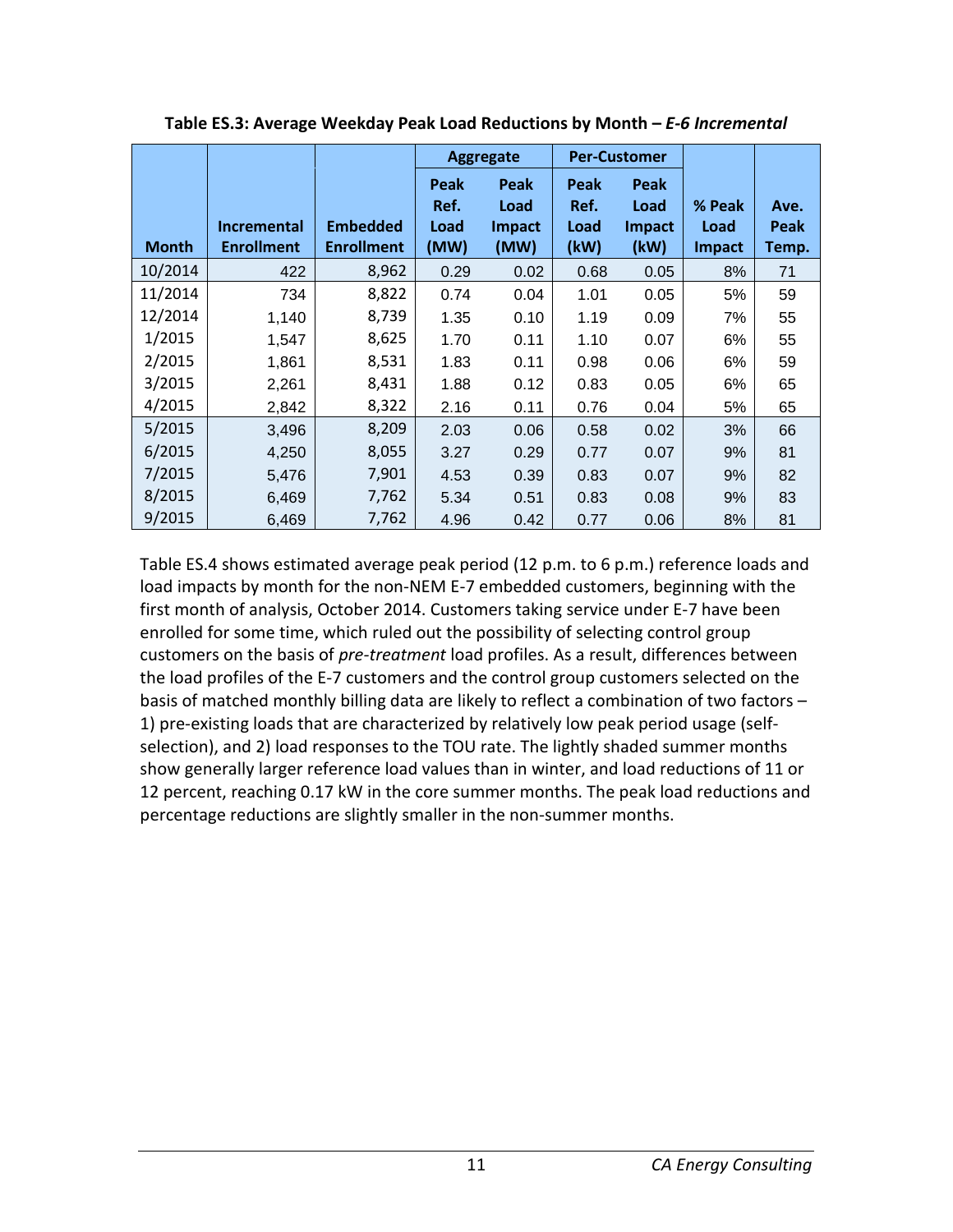<span id="page-12-2"></span>

|                   |                 |                              | <b>Aggregate</b>                      | <b>Per-Customer</b>          |                                       |                          |                       |
|-------------------|-----------------|------------------------------|---------------------------------------|------------------------------|---------------------------------------|--------------------------|-----------------------|
| <b>Month</b>      | <b>Enrolled</b> | Peak<br>Ref.<br>Load<br>(MW) | Peak<br>Load<br><b>Impact</b><br>(MW) | Peak<br>Ref.<br>Load<br>(kW) | Peak<br>Load<br><b>Impact</b><br>(kW) | % Peak<br>Load<br>Impact | Ave.<br>Peak<br>Temp. |
| October 2014      | 51,026          | 53.4                         | 6.3                                   | 1.05                         | 0.12                                  | 12%                      | 76                    |
| November 2014     | 50,690          | 55.3                         | 4.9                                   | 1.09                         | 0.10                                  | 9%                       | 64                    |
| December 2014     | 50,492          | 65.1                         | 5.0                                   | 1.29                         | 0.10                                  | 8%                       | 57                    |
| January 2015      | 50,136          | 56.7                         | 5.5                                   | 1.13                         | 0.11                                  | 10%                      | 59                    |
| February 2015     | 49,810          | 50.1                         | 5.2                                   | 1.01                         | 0.10                                  | 10%                      | 64                    |
| <b>March 2015</b> | 49,550          | 47.1                         | 5.2                                   | 0.95                         | 0.11                                  | 11%                      | 69                    |
| April 2015        | 49,248          | 47.4                         | 5.3                                   | 0.96                         | 0.11                                  | 11%                      | 69                    |
| May 2015          | 48,942          | 47.4                         | 5.5                                   | 0.97                         | 0.11                                  | 12%                      | 69                    |
| <b>June 2015</b>  | 48,629          | 68.5                         | 8.2                                   | 1.41                         | 0.17                                  | 12%                      | 85                    |
| <b>July 2015</b>  | 48,355          | 72.5                         | 8.2                                   | 1.50                         | 0.17                                  | 11%                      | 86                    |
| August 2015       | 47,777          | 67.7                         | 8.0                                   | 1.42                         | 0.17                                  | 12%                      | 86                    |
| September 2015    | 47,777          | 59.8                         | 6.7                                   | 1.25                         | 0.14                                  | 11%                      | 84                    |

**Table ES.4: Average Weekday Peak Load Reductions by Month** *– E-7 Embedded*

## <span id="page-12-0"></span>*ES.4 Ex-Ante Load Impacts*

#### <span id="page-12-1"></span>**SmartRate**

*Ex-ante* forecasts of SmartRate load impacts were developed based on a weathersensitivity analysis of the 2015 per-customer *ex-post* load impacts, and PG&E enrollment forecasts. PG&E anticipates enrollment in SmartRate-only and dually-enrolled to remain stable at 110,200 and 34,800, respectively from 2017 onward. Table ES.5 shows average hourly *ex-ante* load impacts in 2017, by month on a per-customer and aggregate basis, for the RA window of 1 to 6 p.m., for the PG&E 1-in-2 weather scenario. Results are shown by enrollment type and in total, and summer months are set off by horizontal lines. The largest load impacts (34.3 MW for the total program) occur on the August peak day.

The use of the RA window rather than the SmartRate event window of 2 to 7 p.m. has the effect of reducing average event-hour load impacts by approximately one-fifth. This effect, along with the weather sensitivity of the load impacts, is illustrated in Figure ES.1, which shows aggregate load impacts for SmartRate-only, for the August peak day in 2017 under the four weather scenarios and the two alternative assumptions regarding the event window –program hours and RA hours. Load impacts are greatest under the PG&E 1-in-10 scenario, and the discounted values for the RA window are apparent.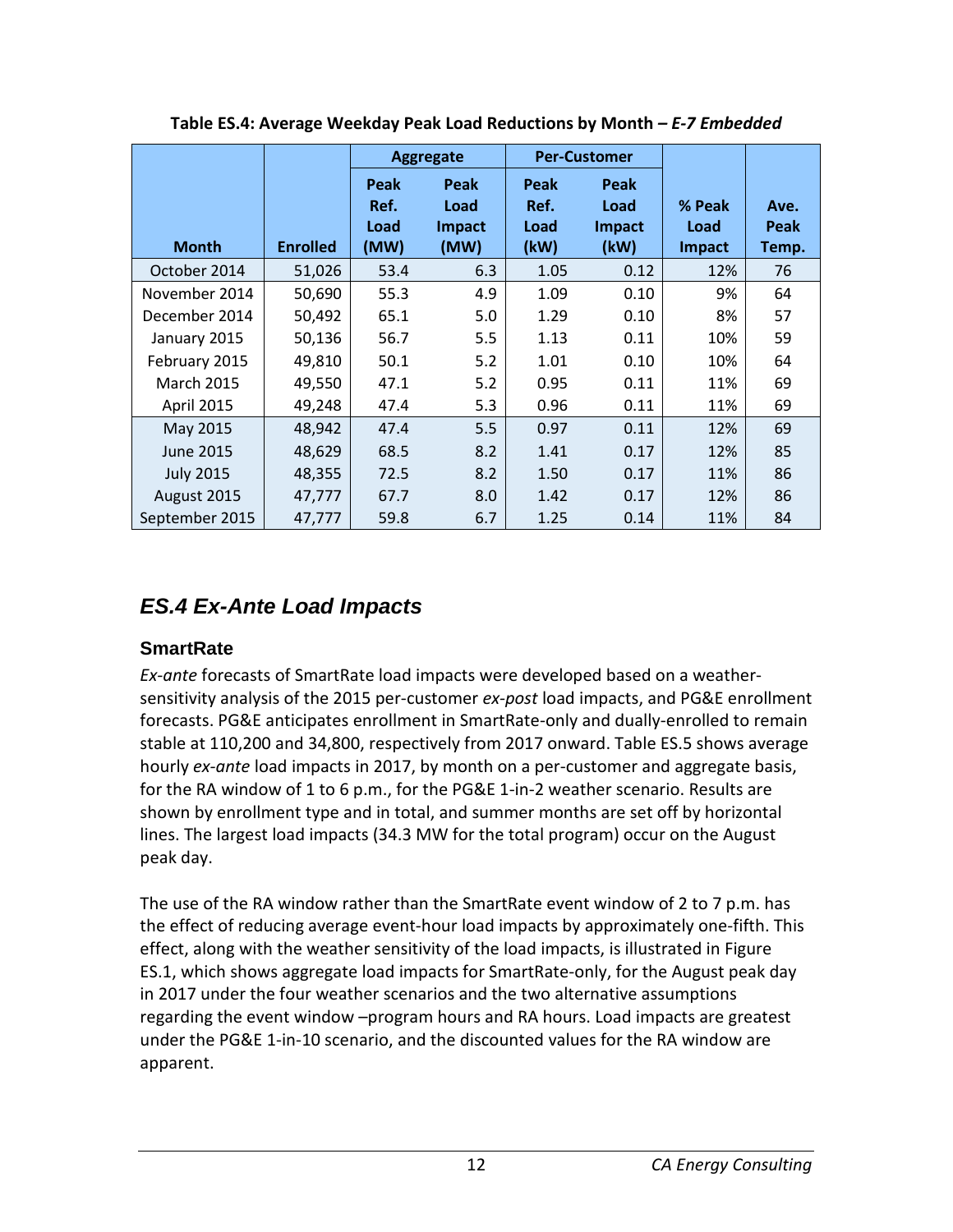|                          | Per-Customer (kW) |          | <b>Aggregate (MW)</b> |          |              |  |  |
|--------------------------|-------------------|----------|-----------------------|----------|--------------|--|--|
|                          | SmartRate-        | Dually-  | SmartRate-            | Dually-  | <b>Total</b> |  |  |
| Day Type                 | only              | enrolled | only                  | enrolled | Program      |  |  |
| January Peak             | 0.085             | 0.115    | 9.4                   | 4.0      | 13.4         |  |  |
| February Peak            | 0.085             | 0.115    | 9.4                   | 4.0      | 13.4         |  |  |
| <b>March Peak</b>        | 0.085             | 0.115    | 9.4                   | 4.0      | 13.4         |  |  |
| April Peak               | 0.084             | 0.115    | 9.3                   | 4.0      | 13.3         |  |  |
| May Peak                 | 0.102             | 0.238    | 11.2                  | 8.3      | 19.5         |  |  |
| June Peak                | 0.161             | 0.458    | 17.8                  | 15.9     | 33.7         |  |  |
| July Peak                | 0.162             | 0.466    | 17.9                  | 16.2     | 34.1         |  |  |
| <b>August Peak</b>       | 0.166             | 0.459    | 18.3                  | 16.0     | 34.3         |  |  |
| September Peak           | 0.140             | 0.371    | 15.5                  | 12.9     | 28.4         |  |  |
| <b>October Peak</b>      | 0.103             | 0.191    | 11.3                  | 6.6      | 18.0         |  |  |
| November Peak            | 0.085             | 0.115    | 9.4                   | 4.0      | 13.4         |  |  |
| December Peak            | 0.085             | 0.115    | 9.4                   | 4.0      | 13.4         |  |  |
| <b>Typical Event Day</b> | 0.164             | 0.457    | 18.1                  | 15.9     | 34.0         |  |  |

<span id="page-13-0"></span>**Table ES.5:** *Ex-Ante* **Load Impacts by Day Type –** *PG&E 1-in-2 Weather*

<span id="page-13-1"></span>

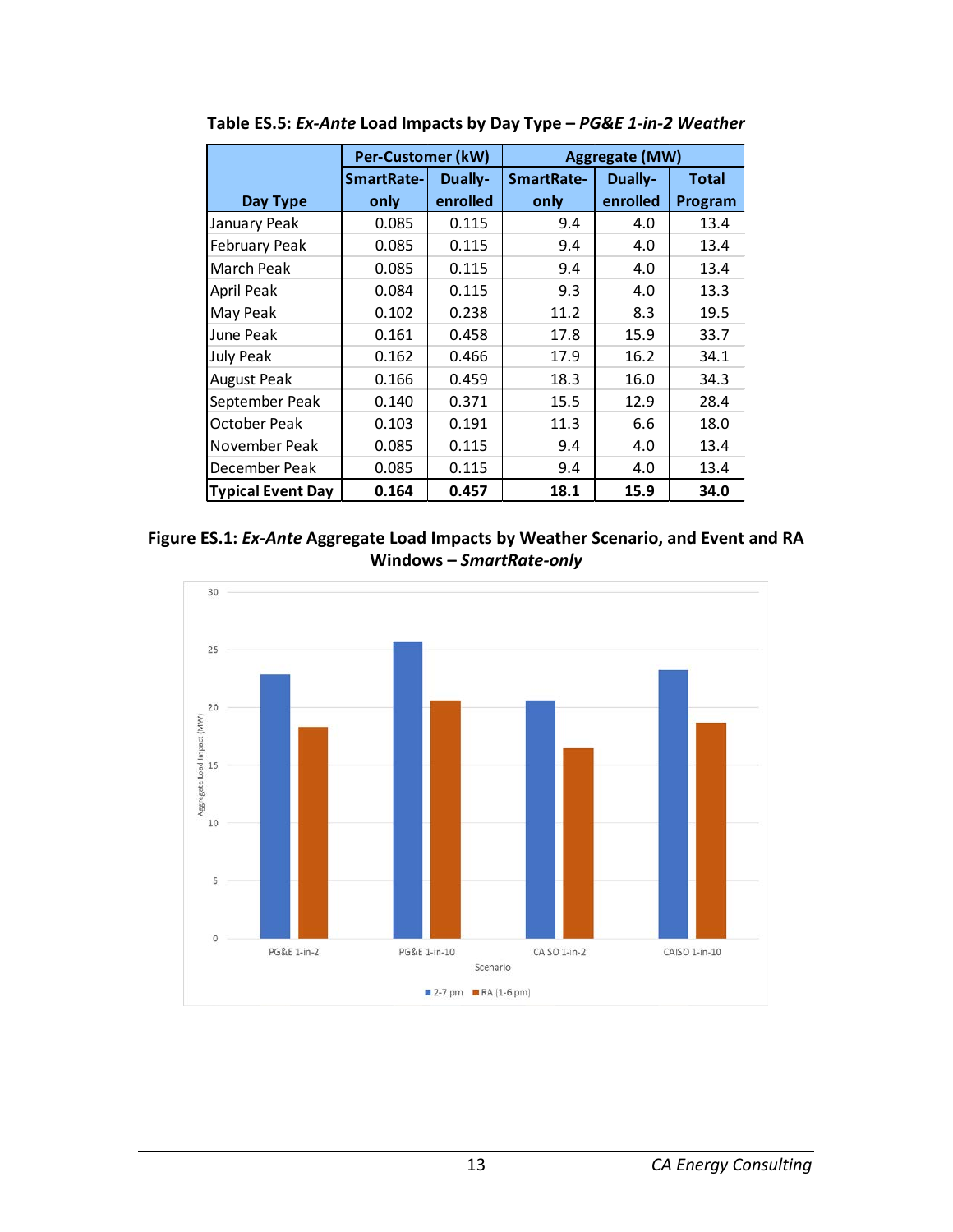## <span id="page-14-0"></span>**Residential TOU**

*Ex-ante* load impacts are developed for four groups of customers:

- E-6 incremental customers;
- E-6 embedded customers;
- E-TOU-A customers; and
- E-TOU-B customers.

The enrollment forecast for August by year for each is shown in Figure ES.2.

<span id="page-14-1"></span>

**Figure ES.2: Forecast August TOU Enrollments by Group and Year**

Table ES.6 shows monthly aggregate load impacts for 2017 for all four groups, for the PG&E 1-in-2 weather scenario. Load impact values are averaged over the RA window (1:00 to 6:00 p.m. from April to October and 4:00 to 9:00 p.m. from November through March). Load impacts are largest in the summer months.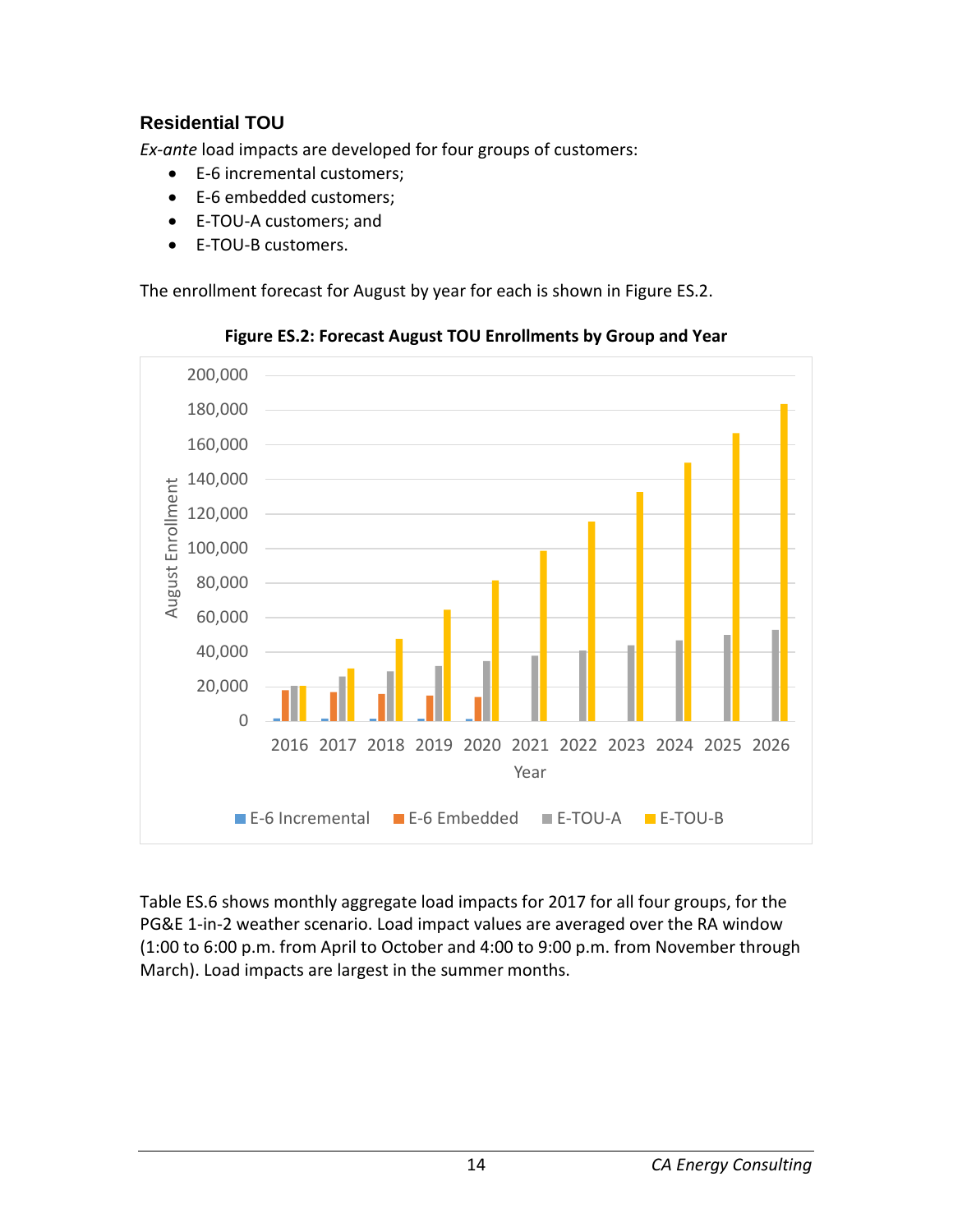| <b>Month</b> | <b>E-6 Embedded</b> | <b>E-6 Incremental</b> | E-TOU-A | <b>E-TOU-B</b> |
|--------------|---------------------|------------------------|---------|----------------|
| January      | 0.76                | 0.08                   | 0.03    | 0.07           |
| February     | 0.77                | 0.08                   | 0.03    | 0.07           |
| March        | 0.78                | 0.08                   | 0.03    | 0.07           |
| April        | 1.18                | 0.12                   | 0.01    | 0.01           |
| May          | 1.25                | 0.13                   | 0.02    | 0.01           |
| June         | 2.12                | 0.21                   | 0.18    | 0.14           |
| July         | 2.17                | 0.22                   | 0.18    | 0.15           |
| August       | 2.21                | 0.22                   | 0.18    | 0.15           |
| September    | 2.16                | 0.22                   | 0.17    | 0.15           |
| October      | 1.18                | 0.12                   | 0.02    | 0.02           |
| November     | 0.79                | 0.08                   | 0.03    | 0.10           |
| December     | 0.74                | 0.07                   | 0.03    | 0.07           |

#### <span id="page-15-0"></span>**Table ES.6: Residential TOU Aggregate** *Ex-Ante* **Load Impacts by Month (2017) –** *PG&E 1-in-2 Weather (MWh/hr)*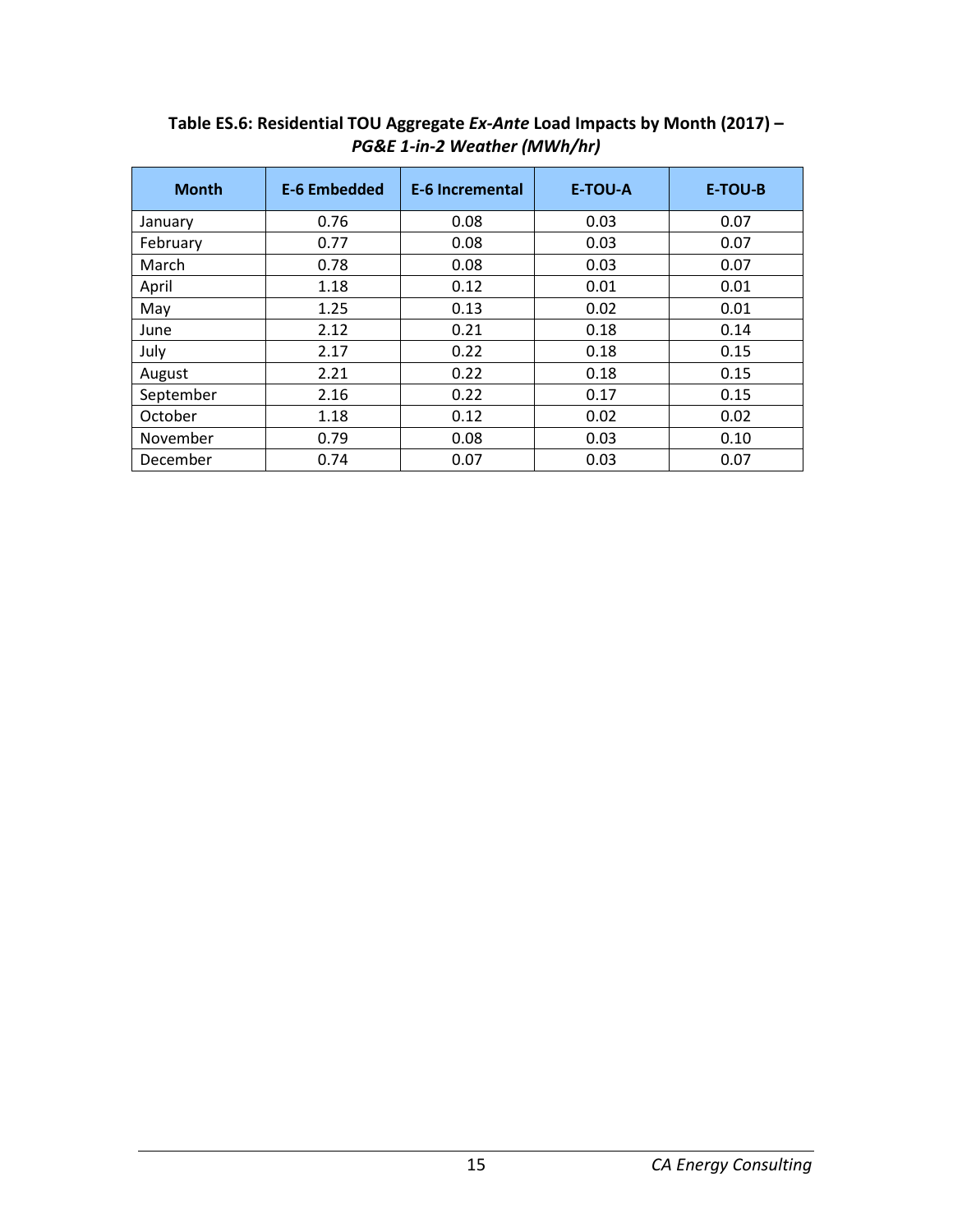# <span id="page-16-0"></span>**1. Introduction and Purpose of the Study**

This report documents *ex-post* and *ex-ante* load impact evaluations for Pacific Gas and Electric Company's ("PG&E") residential time-varying pricing programs for program year 2015. Programs covered include time-of-use rates (E-6, E-7, E-TOU-A, and E-TOU-B) and SmartRate<sup>™.[4](#page-16-2)</sup>

SmartRate is a version of critical peak pricing (CPP) that is implemented as an overlay on customers' otherwise applicable tariff. On event days, a peak-price adder of \$0.60 perkWh is applied during the hours of 2:00 p.m. to 7:00 p.m. In return, SmartRate customers receive credits on non-peak usage from June through September.

Rate E-6 has three pricing periods (peak, partial-peak, and off-peak) during summer months, and two pricing periods (partial-peak and off-peak) in winter months. TOU rate E-7 is characterized by year-round peak and off-peak prices, and is closed to new enrollments. E-TOU-A and E-TOU-B are new TOU offerings in 2016. Both rates have two pricing periods (peak and off-peak) during each of two seasons (summer and winter).

The evaluation involves estimation of *ex-post* load impacts for SmartRate, E-6, and E-7 for program year 2015, and development of *ex-ante* load impacts of SmartRate, E-6, E-TOU-A, and E-TOU-B for eleven years beyond the relevant program year, with the evaluations conforming to the Load Impact Protocols adopted by the CPUC in D-08-04- 050.

The report is organized as follows. Section 2 contains descriptions of SmartRate and the TOU rates; Section 3 describes the methods used in the SmartRate portion of the study; Section 4 contains the detailed SmartRate *ex-post* load impact results; Section 5 describes the methods used in the residential TOU portion of the study, while Section 6 contains the detailed TOU *ex-post* load impact results. Section 7 describes the methods used to develop the SmartRate *ex-ante* load impacts and the associated results. Section 8 describes the methods and results of the residential TOU *ex-ante* forecast. Section 9 provides a series of comparisons of *ex-post* and *ex-ante* results, for the current and previous evaluations. Section 10 provides recommendations.

# <span id="page-16-1"></span>**2. Description of Time-varying Rates**

This section provides details on the SmartRate and residential TOU rates (E-6, E-7, E-TOU-A, and E-TOU-B). A brief history of these rates may be found in the evaluation report for 2014.<sup>[5](#page-16-3)</sup> In 2015, the California Public Utilities Commission (CPUC) approved the establishment of E-TOU-A and E-TOU-B, which have simpler tier structures and peak

<span id="page-16-2"></span> $^4$  References to the terms SmartRate and/or SmartAC in this report are intended to refer to the trademarked term, whether or not the  $^{\text{TM}}$  indication is present.

<span id="page-16-3"></span> $5$  "2014 Load Impact Evaluation of Pacific Gas and Electric Company's Residential Time-Based Pricing Programs," prepared by Nexant, Inc., CALMAC ID PGE0352, April 1, 2015.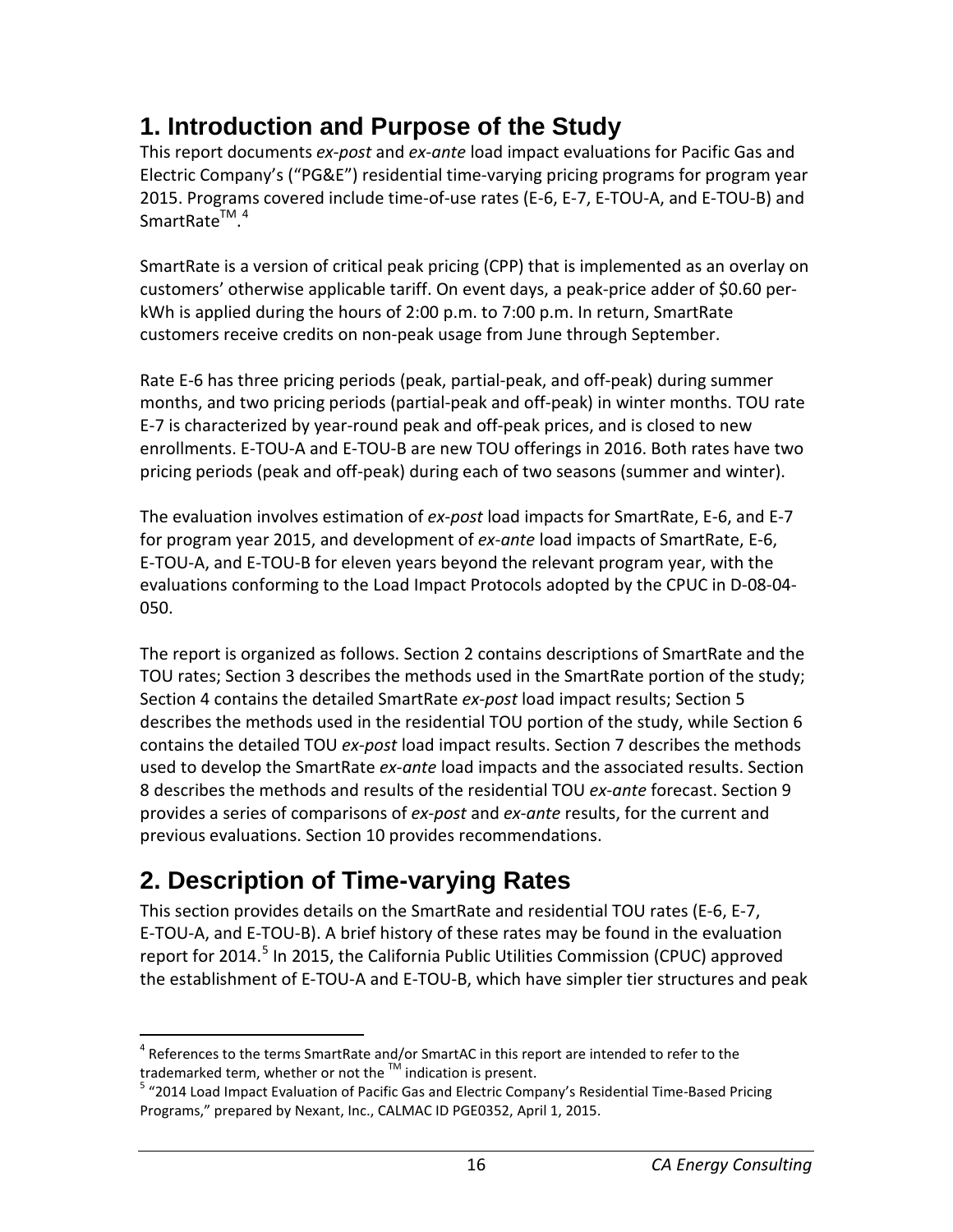periods that are more closely aligned with high marginal generation cost periods.<sup>[6](#page-17-1)</sup> The CPUC also approved the transition toward a default residential TOU rate starting in 2019. In advance of this, PG&E must file a residential rate design window application proposing a default TOU rate structure by January 1, 2018. Because the rate structure has yet to be defined, this future rate is not within scope of this evaluation.

## <span id="page-17-0"></span>*2.1 SmartRate Description*

As noted in the introduction, PG&E's SmartRate is a version of critical peak pricing (CPP) that is implemented as an overlay on customers' otherwise applicable tariff. For most participants, this is the E-1 tariff, which is a multi-tier inclining block rate, with an initial block size that represents a baseline level of usage that varies by climate zone, and a price of \$0.37 per kWh for the highest tier. Low-income customers who qualify for CARE (California Alternative Rates for Energy), receive substantial discounts on each tier price.

On SmartRate event days, a peak-price adder of \$0.60 per-kWh is applied during the hours of 2:00 p.m. to 7:00 p.m. In return, SmartRate customers receive credits on nonpeak usage from June through September. A credit of \$0.024 per-kWh applies to all usage other than peak-period usage on SmartRate event days. For all SmartRate customers not on E-TOU-B, an additional credit of \$0.0075 per-kWh applies to usage above 100% of customers' baseline allocation, regardless of time period. For E-TOU-B customers, an additional credit of \$0.005 per-kWh applies to all usage, regardless of time period.

SmartRate has a target of 12 event days during the summer, with a maximum of 15. Events are called on the basis of a trigger temperature that may be adjusted upward or downward during the summer depending upon the number of events that have been called. Participants are notified of events by 3 p.m. on the business day prior to the event, and several notification options are available, including email, phone, and text, unless they have declined notification.

For the first full season following their enrollment, participants are eligible for *bill protection*, which guarantees that their bill will be no larger than what it would have been under their otherwise applicable tariff.

SmartRate customers are also eligible to enroll in PG&E's SmartAC program, an air conditioner cycling program. Customers enrolled in both programs have their air conditioner controlled during the event window on SmartRate event days. The current study evaluates load impacts on SmartRate event days for both SmartRate-only and dually enrolled customers. A comprehensive evaluation of the SmartAC program is being conducted in a separate project.

<span id="page-17-1"></span> $^6$  CPUC D.15-07-001.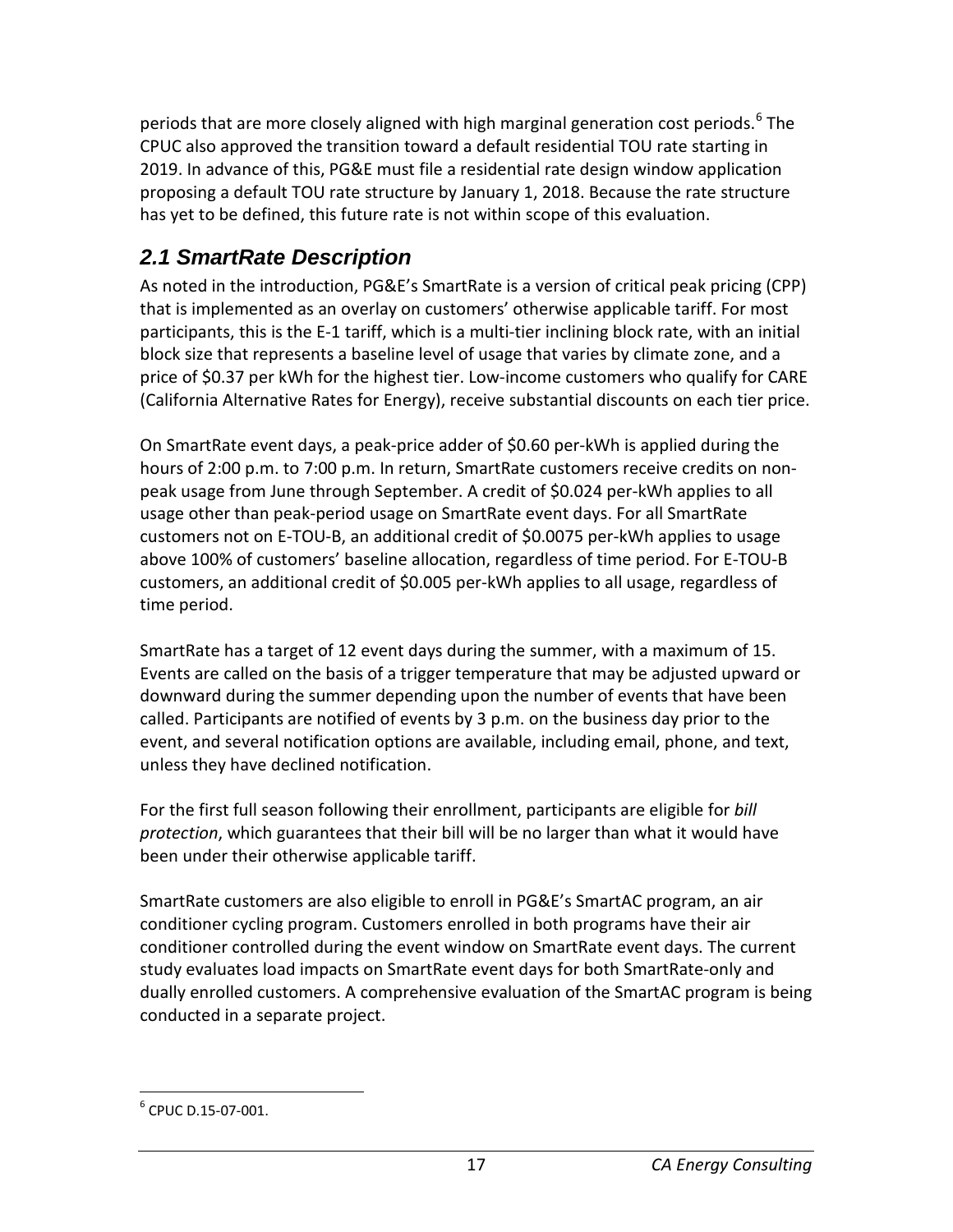Table 2.1 shows the number and percentage of customers enrolled in SmartRate-only and dually enrolled in both SmartRate and SmartAC, by local capacity area (LCA) $^7$  $^7$  and CARE status. The total number of SmartRate-only customers has increased from approximately 83,000 and 89,000 in 2013 and 2014, to over 92,000 for the average event in 2015. The number of dually-enrolled customers has fallen somewhat, from approximately 38,300 in 2013 and 40,300 in 2014, to about 36,600 in 2015.

The greatest number of Non-CARE customers in both SmartRate categories reside in the Greater Bay Area, followed by the Other category. The CARE customers are distributed somewhat differently, with relatively larger percentages of customers in the Greater Fresno, Kern and Stockton areas. These LCAs generally have the warmest weather in the PG&E service area, which affects customers' level of usage on hot event days, and their potential load reduction capability, which is reported in Section 4.

|                         | <b>SmartRate-Only</b> |      |             |      |                 | Dually-enrolled |             |      |
|-------------------------|-----------------------|------|-------------|------|-----------------|-----------------|-------------|------|
| <b>LCA</b>              | <b>Non-CARE</b>       | %    | <b>CARE</b> | %    | <b>Non-CARE</b> | %               | <b>CARE</b> | %    |
| Greater Bay Area        | 39,287                | 59%  | 7,331       | 28%  | 12,036          | 44%             | 1,707       | 19%  |
| l Greater Fresno Area   | 2,875                 | 4%   | 3,554       | 14%  | 1,899           | 7%              | 1,705       | 19%  |
| l Humboldt              | 808                   | 1%   | 529         | 2%   | 132             | 0%              | 58          | 1%   |
| Kern                    | 2,568                 | 4%   | 4,176       | 16%  | 838             | 3%              | 1,107       | 12%  |
| <b>INorth Coast and</b> |                       |      |             |      |                 |                 |             |      |
| l North Bav             | 1,349                 | 2%   | 428         | 2%   | 799             | 3%              | 161         | 2%   |
| <b>l</b> Other          | 12,664                | 19%  | 5,449       | 21%  | 5,916           | 22%             | 2,189       | 24%  |
| <b>Sierra</b>           | 3,972                 | 6%   | 1,500       | 6%   | 3,361           | 12%             | 788         | 9%   |
| IStockton               | 2,942                 | 4%   | 2,858       | 11%  | 2,408           | 9%              | 1.494       | 16%  |
| All                     | 66,465                | 100% | 25,824      | 100% | 27,389          | 100%            | 9.209       | 100% |

<span id="page-18-1"></span>**Table 2.1: SmartRate-Only and Dually-Enrolled Customers, by LCA and CARE status** 

## <span id="page-18-0"></span>*2.2 TOU Rates Description*

PG&E currently has two voluntary residential TOU rates: E-6 and E-7. The latter is closed to new enrollment and its customers will be transitioned to other rates in May 2016. Both rates are seasonal, with generally higher prices in summer (May through October) than in winter. The E-7 tariff has two periods, a six-hour (12 to 6 p.m.) weekday peak period, and an off-peak period in all other hours. The E-6 tariff has three pricing periods in summer and two in winter. The summer peak period covers the six hours from 1 to 7 p.m. on weekdays, a split partial-peak is from 10 a.m. to 1 p.m. and 7 to 9 p.m. on weekdays, and 5 p.m. to 8 p.m. on weekends. All other hours are off peak. In winter, there is no peak period, and the partial-peak period applies to hours 5 to 8 p.m. on weekdays. All other hours are off peak.

<span id="page-18-2"></span> $7$  Local Capacity Area (or LCA) refers to a CAISO-designated load pocket or transmission constrained geographic area for which a utility is required to meet a Local Resource Adequacy capacity requirement. There are currently seven LCAs within PG&E's service area. In addition, PG&E has many accounts that are not located within any specific LCA.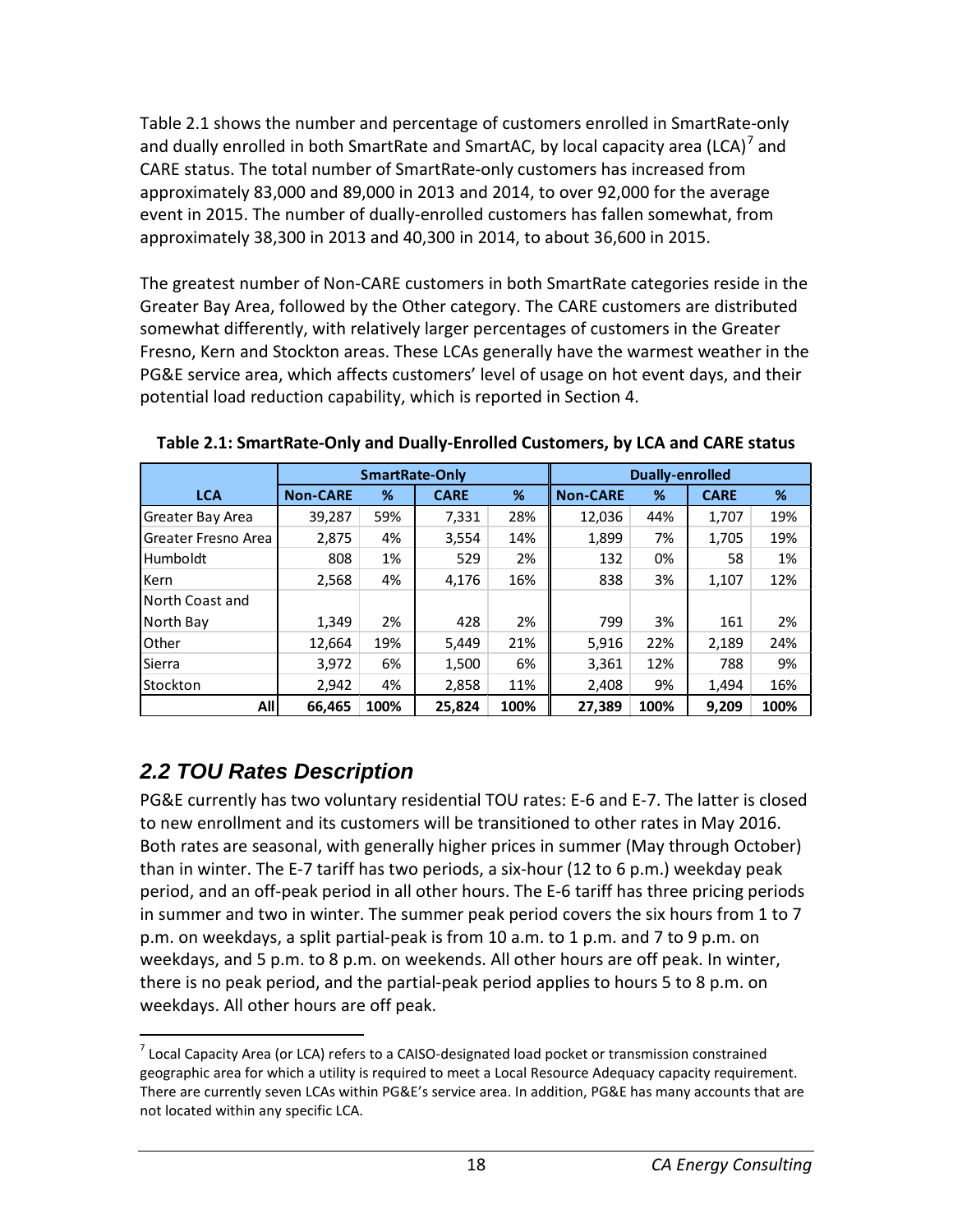Both TOU rates are integrated with the E-1 inclining-block rate, effectively resulting in a matrix of prices that vary by both time period and usage level. For billing purposes, the metered usage during peak, partial-peak, and off-peak periods is allocated to price tiers on a pro-rated basis, based on the *share* of usage in each TOU period. Thus, as stated in the tariffs, "if twenty percent of a customer's usage is in the on-peak period, then twenty percent of the total usage in each tier will be treated (and billed) as on-peak usage." Like the case of the standard E-1 tariff, customers qualifying for CARE receive a substantial discount on the tiered TOU prices.

In recent years, many customers who install solar photovoltaic systems have also signed up for a TOU rate and net metering. As a result, approximately three-quarters of E-6 and a quarter of E-7 customers are classified as net energy metered (NEM) customers. As was the case in the previous evaluation, our primary analysis *excludes* those customers. However, we did conduct a high-level examination of E-6 NEM customer usage, as described in Section 5.

For purposes of this study, PG&E's current residential TOU customers are classified into three categories:

- 1. Non-NEM E-6 *incremental* (newly enrolled customers who signed up for E-6 between October 2014 and September 2015, and whose load impacts are therefore new, or incremental in 2015);
- 2. Non-NEM E-6 and E-7 *embedded* (those customers who enrolled in E-6 or E-7 prior to October 2014, and whose load impacts are therefore already embedded in their 2015 loads); and
- 3. E-6 and E-7 NEM (customers who have signed up for either of the TOU rates and for net energy metering).

PG&E has recently received approval to offer two new optional TOU rates, E-TOU-A and E-TOU-B beginning in 2016. Customers currently on E-6 will be allowed to remain on that rate. Customers on E-7 will be defaulted to the new E-TOU-A rate, but will be given the option of instead moving to any other eligible rate, based in part on customerspecific information provided by PG&E about which rate may be most beneficial. As described in Section 8, *ex-ante* forecasts for the two new rates, as well as for E-6, are provided as part of this study.

Table 2.2 summarizes the number of customers enrolled in the current TOU rates in August 2015, by LCA and CARE status.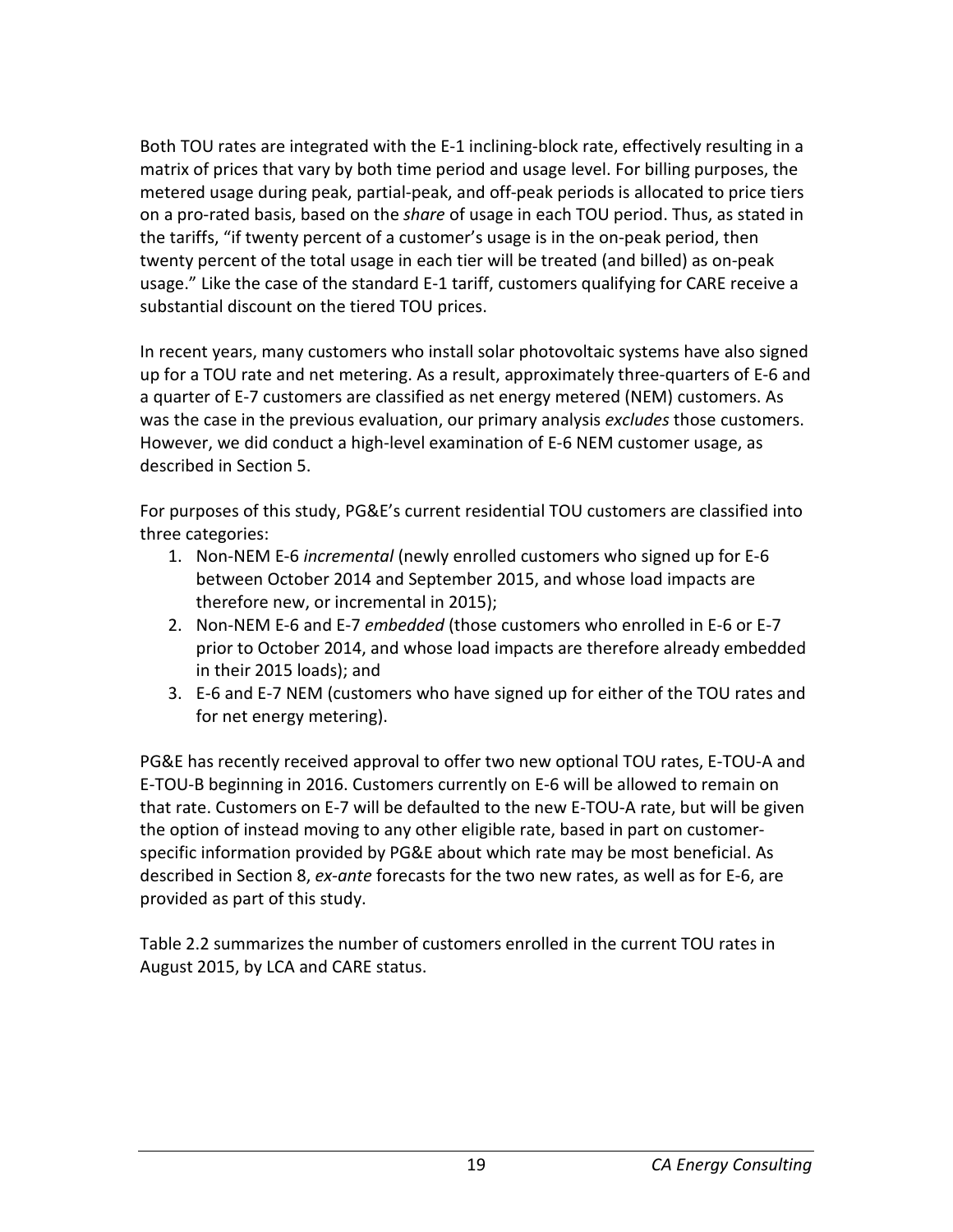| Group               | <b>E-6 Embedded</b> | <b>E-6 Incremental</b> | <b>E-7 Embedded</b> |
|---------------------|---------------------|------------------------|---------------------|
| Greater Bay Area    | 4,633               | 4,231                  | 17,136              |
| Greater Fresno Area | 195                 | 218                    | 2,875               |
| Humboldt            | 274                 | 187                    | 3,199               |
| Kern                | 77                  | 101                    | 1,058               |
| North Coast         | 795                 | 330                    | 6,086               |
| Other               | 1,219               | 968                    | 11,077              |
| Sierra              | 381                 | 279                    | 4,160               |
| Stockton            | 188                 | 155                    | 2,186               |
| Total               | 7,762               | 6,469                  | 47,777              |
| Non-CARE            | 6,923               | 5,822                  | 42,762              |
| <b>CARE</b>         | 839                 | 647                    | 5,015               |

<span id="page-20-1"></span>**Table 2.2: E-6 and E-7 Non-NEM Customers, by LCA and CARE Status** 

## <span id="page-20-0"></span>**3.** *Ex-Post* **Evaluation Methodology – SmartRate**

This section describes the methodology used to estimate *ex-post* load impacts for SmartRate customer accounts in 2015. Estimating the SmartRate load impacts, as in all evaluations, requires an appropriate method for estimating what customers' usage would have been in the absence of the program; that is, what their usage pattern would have been had they not experienced the incremental charges on SmartRate event days. Load impacts are then calculated as differences between these counter-factual *reference loads* and the *observed loads* of the enrolled customers. For SmartRate, these differences are calculated for each event day.

Since SmartRate has been in place for several years, an appropriate evaluation approach involves the selection of *quasi-experimental* matched control groups, where the matching techniques have the goal of finding customers in the general (E-1) population that are as similar as possible to the enrolled customers. Selection into the control group is made on the basis of available *customer characteristics* (*e.g.*, SmartRate-only and dually-enrolled, CARE status, LCA, and climate zone) and *usage patterns* on nonevent days that are similar to event days. Usage pattern statistics include hourly values of averages across the selected non-event days in 2015.

Upon inspection of the non-event-day loads, it became apparent that the average weekday loads for both treatment and potential control group customers seemed to differ during the morning hours of two particular time periods making up the overall summer period. The periods were approximately mid-June through mid-August (which generally include summer non-school days) from days prior to and following that period. In particular, loads in the latter in-school period rose noticeably from approximately 6 to 8 a.m. before dropping slightly and then rising through mid-day. This morning "bump" and "dip" was not present on days during the mid-summer non-school period. Given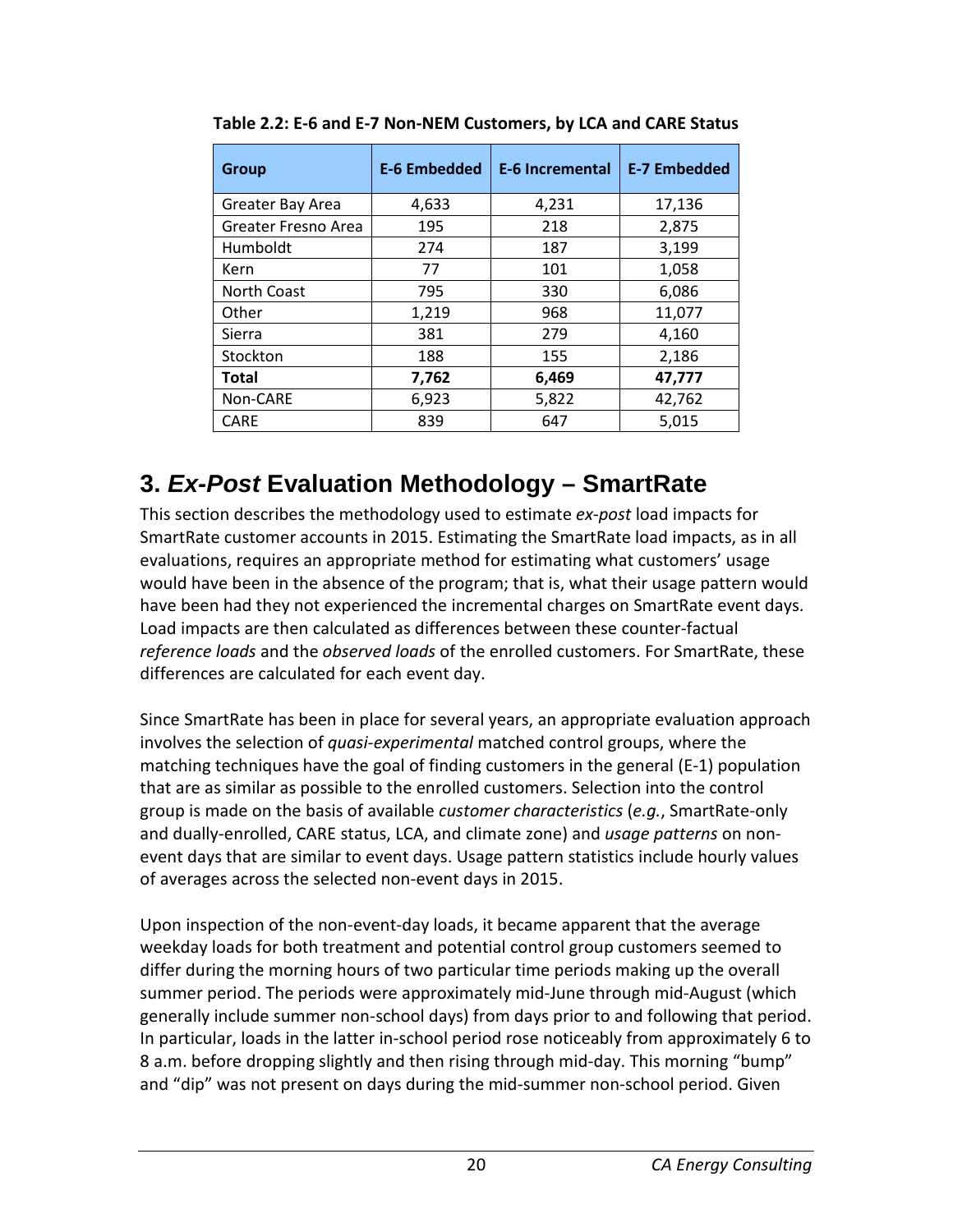these different load profiles, we constructed two sets of average non-event-day loads to represent those two periods, and matched customers on the basis of both loads.

Once the matched control group customers have been selected, the hourly load impacts for each SmartRate event day may be calculated as the difference between the average control group customer and treatment customer loads on those days. A difference-indifferences approach is applied, in which the event-day load differences are adjusted by the average difference on the selected non-event days (typically, with good matches, these adjustments are quite small). The difference-in-differences approach is implemented through fixed-effects regression analysis, which has the advantage of producing standard errors around the estimated load impacts and thus allows calculation of confidence intervals.

These activities are described in more detail in the following sub-sections.

## <span id="page-21-0"></span>*3.1 Control group selection*

## <span id="page-21-1"></span>**3.1.1 Approach**

All customers enrolled in SmartRate, as summarized in Table 2.1, were included in the analysis. For each cell defined by SmartRate-only and dually enrolled, CARE status, LCA, and climate zone, a sample of five times the number of enrolled customers in the cell was selected from a file of E-1 customers. $^8$  $^8$  Load data for all of these potential control group customers, as well as the enrolled customers, were requested for the 15 SmartRate event days and 8 hot event-like non-event days.<sup>[9](#page-21-3)</sup> The 48 hourly load statistics (24-hour profiles for two types of days) described above were calculated for each enrolled and potential control group customer.

The matched control group customers were then selected through a "Euclidean distance" minimization approach. This approach minimizes the difference between a standardized usage metric of the treatment and potential control group customers.<sup>[10](#page-21-4)</sup>

<span id="page-21-2"></span> $8$  For matching customers who are dually enrolled in SmartAC, we limit the eligible control-group customers to those with above a 70 percent estimated probability of having central air conditioning (CAC). The CAC probability variable values were provided by PG&E. Its use in our matching process helps ensure that SmartAC customers are matched to customers who have CAC.

<span id="page-21-3"></span> $9$  The five dates in the "non-school-year" profile are 6/29/2015, 7/16/2015, 7/17/2015, 7/20/2015, and

<span id="page-21-4"></span><sup>7/27/2015.</sup> The three dates in the "school-year" profile are  $6/8/2015$ ,  $8/26/2015$ , and  $9/21/2015$ .<br><sup>10</sup> Control group matching in a number of previous load impact evaluations in California has been conducted using a process known as *propensity score matching* (PSM). PSM involves estimation of discrete choice models, such as the logit or probit, where the dependent variable in the model is an indicator variable for SmartRate enrollment (*i.e.*, one for participants and zero for potential control group customers). Independent variables are various possible usage profile or customer characteristics, where the best set of variables is determined from testing the performance of a range of potential models. Recent academic research (Gary King (Harvard) and Richard Nielson (MIT), "Why Propensity Scores Should Not be Used for Matching," August 17, 2015) has recommended matching based directly on factors of interest (*e.g*., pre-enrollment load profiles) over PSM in applications of intervention analysis such as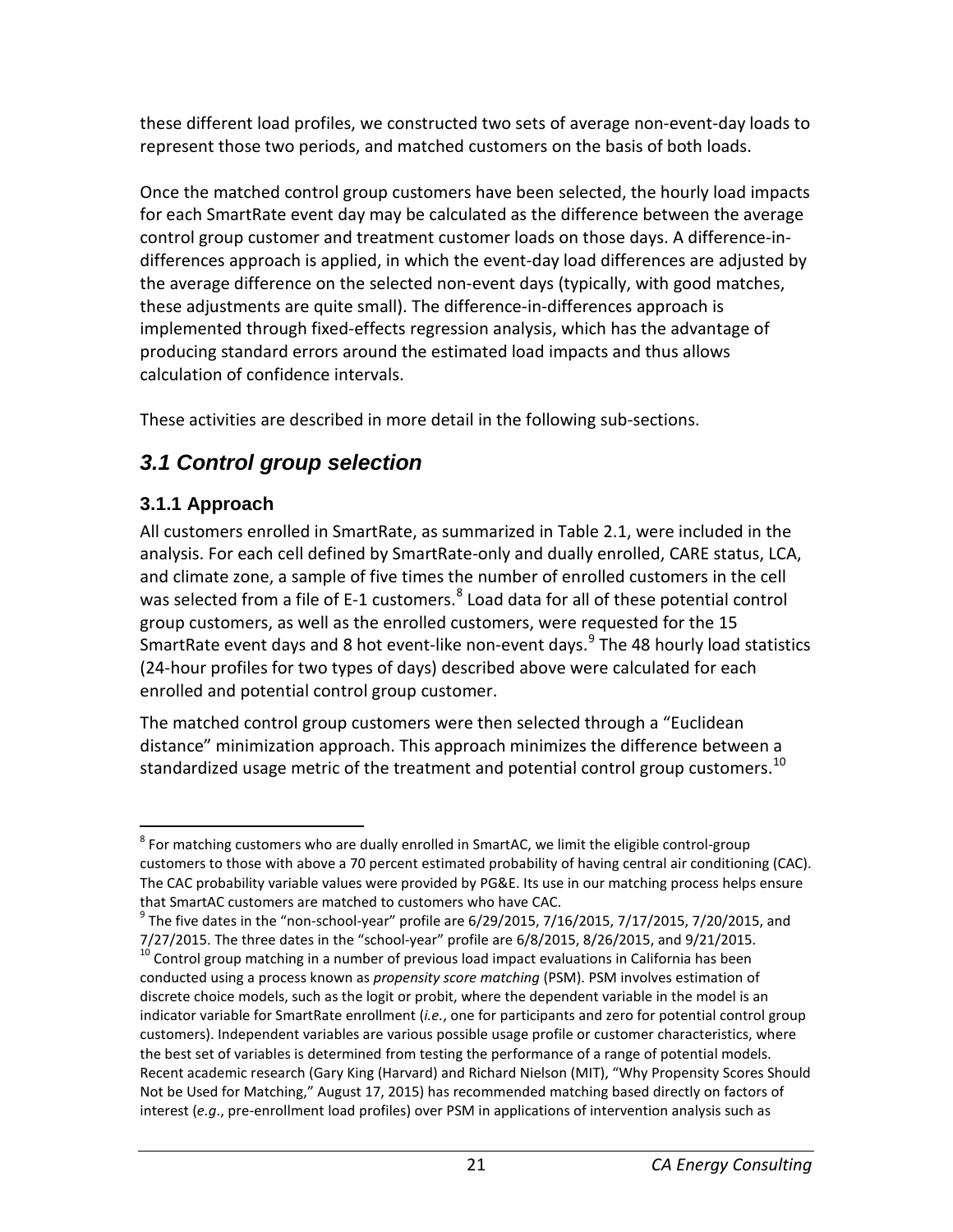The standardized metric combines the 48 hourly load difference statistics for the two load profiles into a single value equal to the square root of the sum of squared differences between the load statistics. That is, each enrolled customer is compared to each potential control group customer, using the distance measure. When the minimum distance statistic is found, the potential control group customer associated with that value is selected as the match for that SmartRate customer. Potential control group customers were allowed to be matched to multiple enrolled customers.

#### <span id="page-22-0"></span>**3.1.2 Matching results**

Figures 3.1 and 3.2 show the average per-customer loads for SmartRate and matched control-group customer loads across the 8 non-event days. While our matching process was conducted at a much more disaggregated level (by enrollment type, LCA, and CARE status), Figure 3.1 shows the customers who are enrolled in only SmartRate while Figure 3.2 shows the customers who are dually enrolled in SmartRate and SmartAC. During event hours (hours-ending 15 to 19, the control group average usage is 0.5 percent lower than that of the SmartRate-only customers and 0.3 percent lower than that of the dually enrolled customers.

 $\overline{a}$ impact evaluations. The previous evaluation of PG&E's SmartRate and residential TOU used PSM in some parts and matching based on direct load comparisons in others.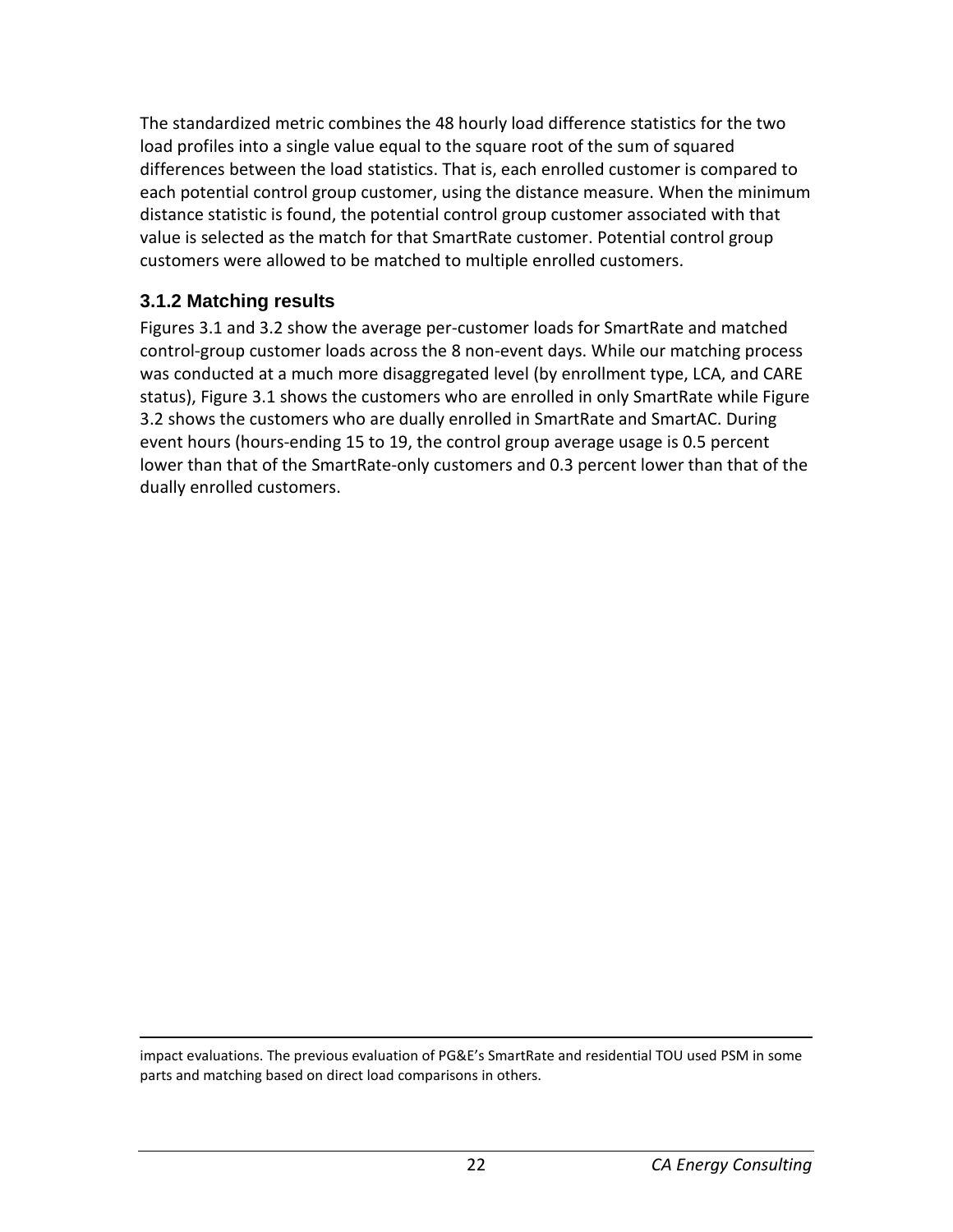

<span id="page-23-0"></span>**Figure 3.1: SmartRate-Only and Matched Control Group Loads on Non-event Days**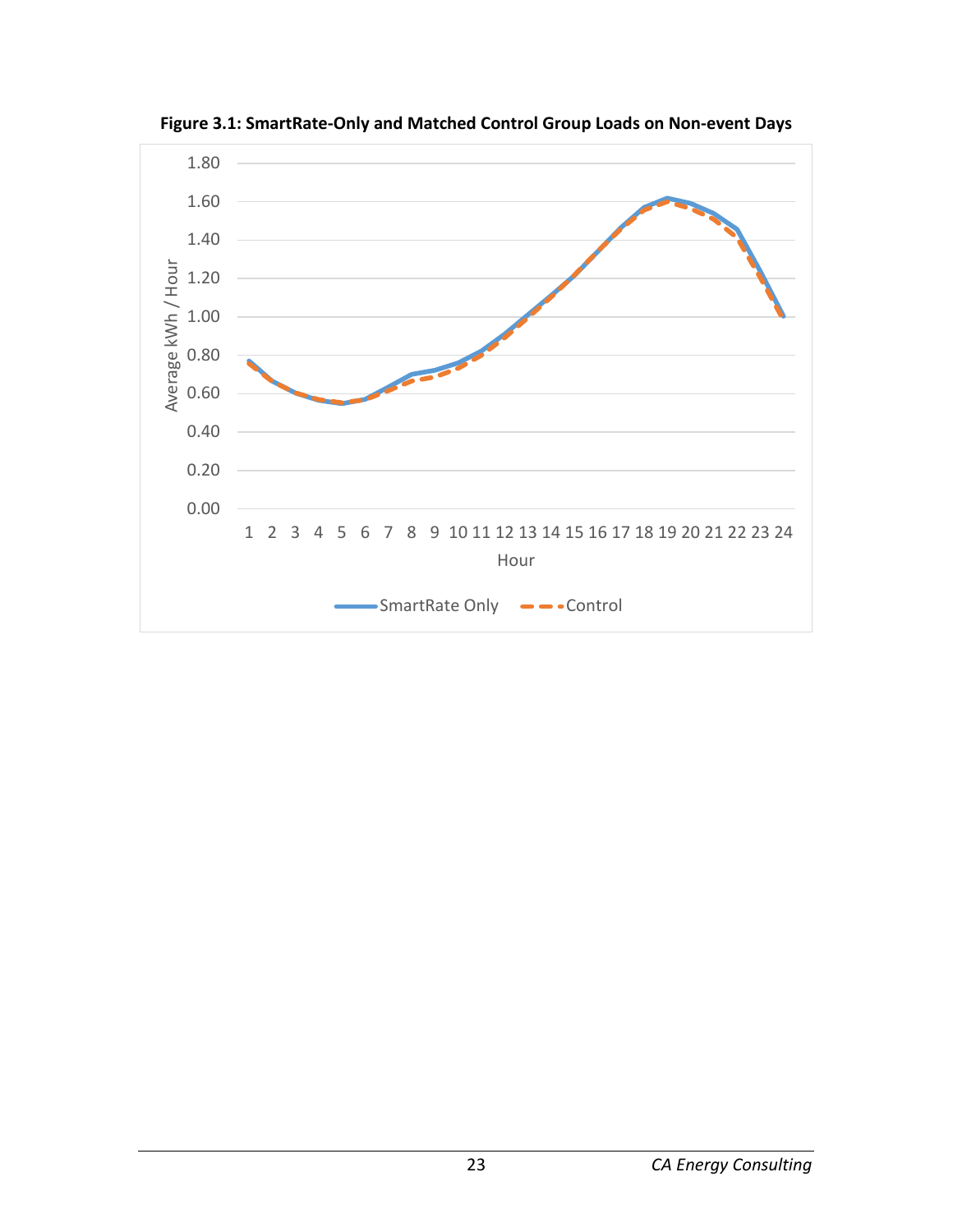<span id="page-24-1"></span>

**Figure 3.2: Dually-enrolled and Control Group Loads on Non-event Days**

## <span id="page-24-0"></span>*3.2 Load impact estimation*

The load impact estimation model accounts for customer-specific and date-specific fixed effects (which include weather and day-type factors) and estimates the SmartRate load impact as the difference between SmartRate and control-group customer loads on event days, controlling for the aforementioned fixed effects. This can be described as a difference-in-differences estimate (the difference between treatment and control group usage on event and non-event days). The primary customer-level fixed-effects regression model used in the analysis is shown below, where the equation is estimated separately for each of the 24 hours, and separate models are estimated for the SmartRate-only and dually-enrolled groups. This model produces load impact estimates for each hour of every event:

$$
kW_{c,d} = \beta_0 + \Sigma_{\text{Evts}(i)} (\beta_{1,i} \times SR_{c,d} \times Evt_{i,d}) + \Sigma_{\text{Cust}} (\beta_{2,\text{Cust}} \times C_c) + \Sigma_{\text{day}} (\beta_{3,\text{day}} \times D_{\text{day},d}) + \varepsilon_{c,d}
$$

The variables and coefficients in the equation are described in the following table: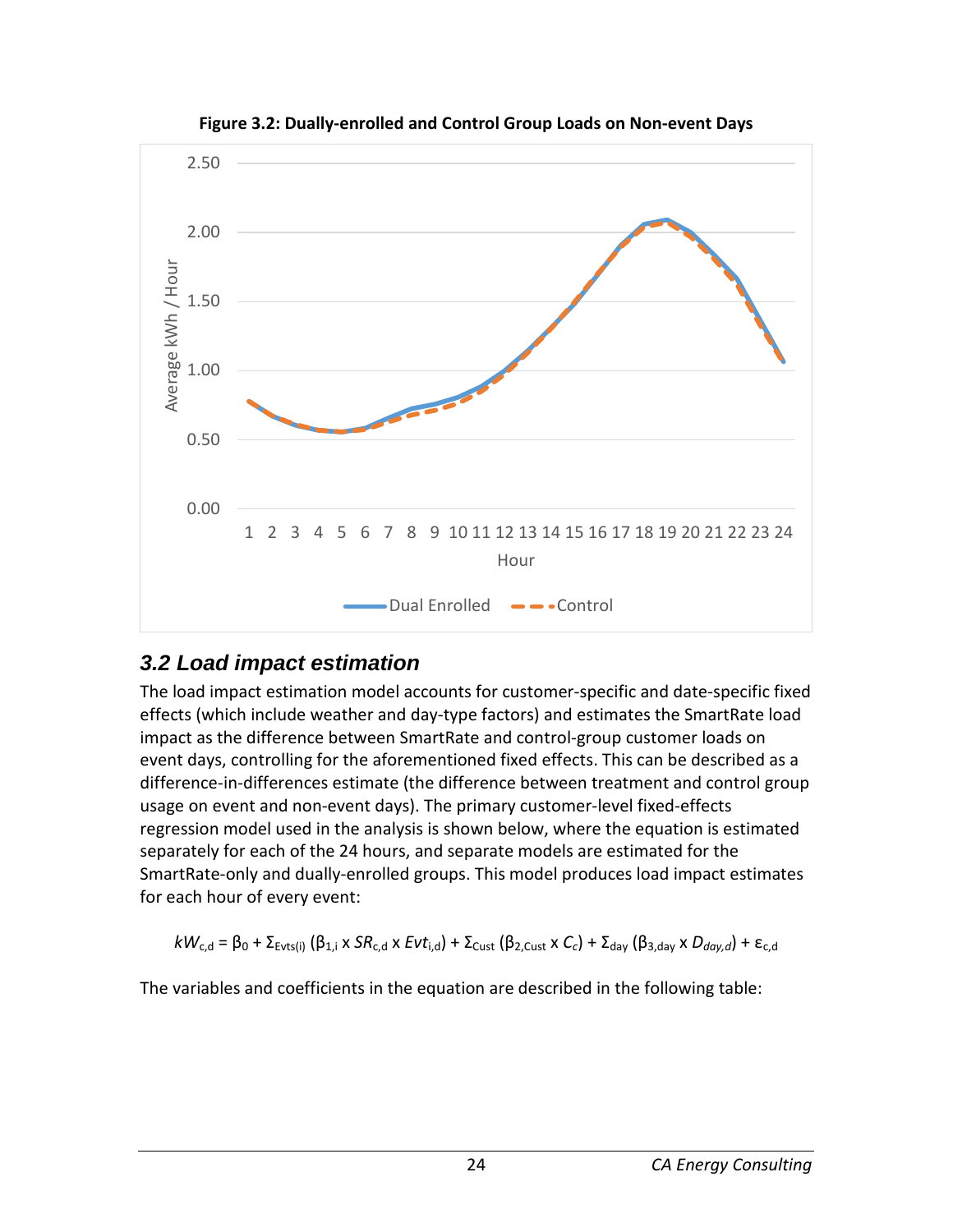| <b>Symbol</b>                        | <b>Description</b>                                                                     |
|--------------------------------------|----------------------------------------------------------------------------------------|
| $kW_{c,d}$                           | Load in a particular hour for customer c on day d                                      |
| SR <sub>c,d</sub>                    | Variable indicating whether customer c is a SmartRate (1) or Control (0)               |
|                                      | customer                                                                               |
| $Evt_{i,d}$                          | Variable indicating that day d is the $i^{th}$ event day (1= $i^{th}$ event, 0 if not) |
| $\beta_0$                            | <b>Estimated constant coefficient</b>                                                  |
| $\beta_{1,d}$                        | Estimated load impact for event d                                                      |
| $\beta_{2,Cust}$ and $\beta_{3,day}$ | Customer and day fixed-effects                                                         |
| $C_c$                                | Variable indicating that the observation is for customer c                             |
| $D_{day,d}$                          | Date indicator variable (1 = date $d$ equals date $day$ )                              |
| $\epsilon_{c,d}$                     | Error term                                                                             |

A modified version of the model, designed to estimate load impacts for the *average event*, is estimated separately for SmartRate-only and dually-enrolled, also distinguished by LCA and CARE status.<sup>[11](#page-25-0)</sup> In this version, rather than separate event variables for each event in the second term, there is only one variable, indicating that a day is an event day.

Some detailed questions (*e.g.*, how customer response to the SmartRate prices on event days varies across customer types) requires estimation of customer-specific eventperiod load impacts. To address these issues, we applied a simplified regression model to data for each SmartRate customer separately to estimate a load impact coefficient and its standard error. To maintain consistency with previous evaluations, we applied the same form of model as in the 2014 evaluation. This model is specified as follows:

 $AvekW_{c,d} = \beta_{0,c} + \beta_{1,c} x Evt_{d} + \beta_{2,c} x Mean17_{d} + \varepsilon_{c,d}$ 

Rather than using load data for all hours of the day, this model uses daily data on the average hourly load within the event window of 2 p.m. to 7 p.m. for the event days and event-like non-event days described above. The variables and coefficients in the equation are described in the following table:

| <b>Symbol</b>                   | <b>Description</b>                                                    |
|---------------------------------|-----------------------------------------------------------------------|
| $AvekW_{c,d}$                   | Average hourly load for hours-ending 15 - 19 for customer c on day d  |
| $Evt_d$                         | Variable indicating that day $d$ is an event day (1= event, 0 if not) |
| $\beta_{0,c}$                   | Estimated constant coefficient                                        |
| $\beta_{1,c}$ and $\beta_{2,c}$ | Estimated load impact and weather effect for customer c, respectively |
| Mean17 <sub>d</sub>             | Variable representing the average temperature from midnight to 5 p.m. |
|                                 | on day d                                                              |
| $\varepsilon_{\mathrm{cd}}$     | Error term                                                            |

<span id="page-25-0"></span> $11$  Load impacts by event are required only at the level of SmartRate-only and dually-enrolled customers. Reporting by LCA and CARE status is required only for the average event.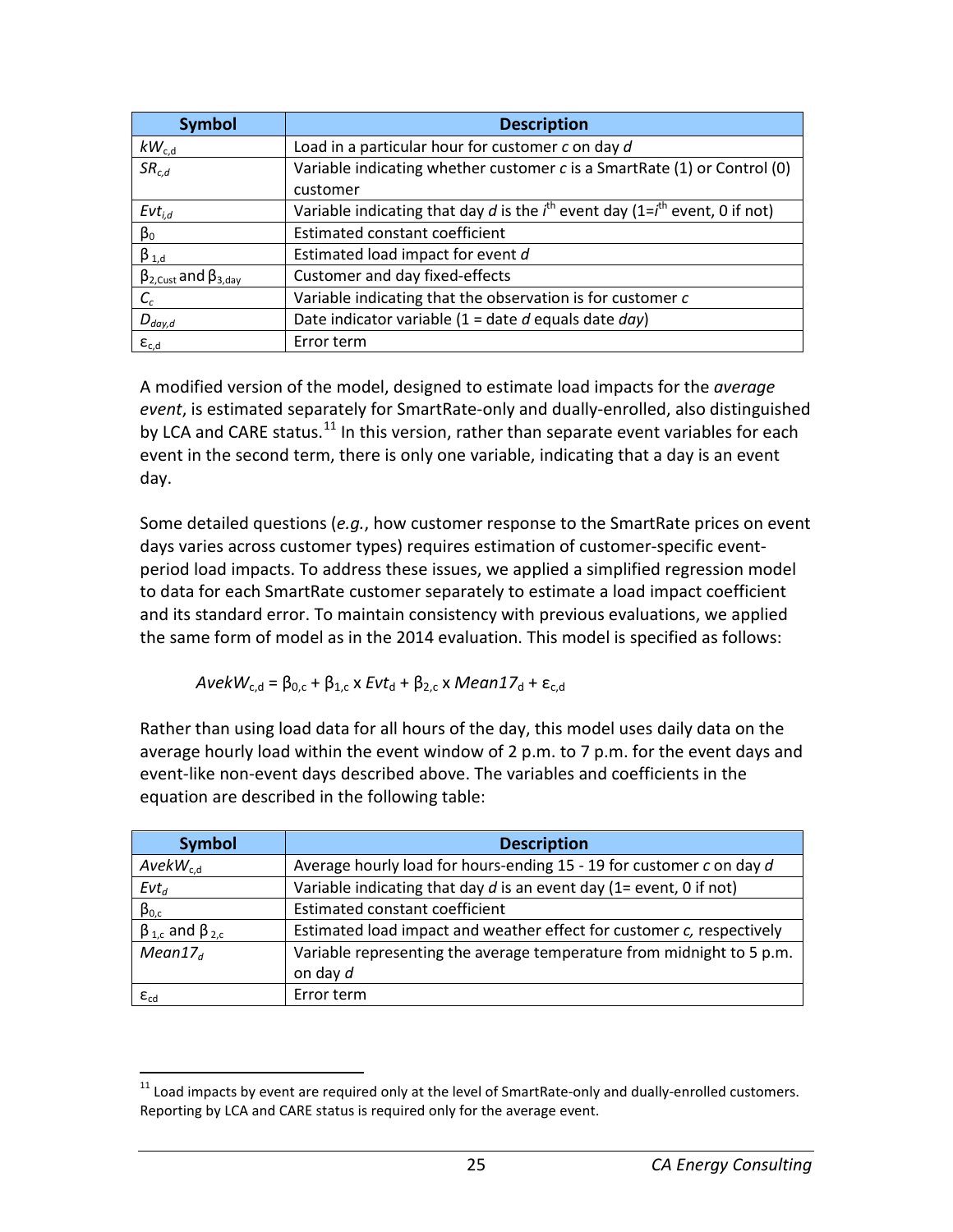The Load Impact Protocols require the estimation of uncertainty-adjusted load impacts. In the case of *ex-post* load impacts, the parameters that constitute the load impact estimates (the coefficients on the *SR* x *Evt* interaction variables in the above equation) are not estimated with certainty. We base the uncertainty-adjusted load impacts on the variances associated with these coefficients. Specifically, the uncertainty-adjusted scenarios were simulated under the assumption that each hour's load impact is normally distributed with the mean equal to the estimated load impact and the standard deviation equal to the standard error associated with the load impact estimate. Results for the  $10^{th}$ ,  $30^{th}$ ,  $70^{th}$ , and  $90^{th}$  percentile scenarios are generated from these distributions. Hourly uncertainty-adjusted load impacts are produced using standard errors from the hourly models, while the average for the event hours are produced using standard errors from a model using one variable to estimate an average event-hour load impact.

# <span id="page-26-0"></span>**4. SmartRate** *Ex-Post* **Load Impact Study Findings**

This section documents the findings from the various SmartRate *ex-post* load impact evaluation analyses conducted in the project. The primary high-level load impact results include average estimated event-hour load impacts (*i.e.*, the average of the hourly load impacts estimated for the five-hour event window from 2 p.m. to 7 p.m.), in aggregate and per-customer, over the five-hour event window, for each event day and for the average event day. These results are shown separately for SmartRate-only and customers dually enrolled in SmartAC.

Results for all hours for the average event day are also illustrated in figures. Detailed results for each event in electronic form may be found in Protocol table generators provided along with this report. In addition to these high-level results, we also summarize how average event-hour load impacts for the average event are distributed by LCA and CARE status. As described in Section 3, all of the above results were produced by fixed-effects regression analysis using hourly data for all treatment and matched control group customers in the two program-level groups, and in various cells defined by LCA and CARE status.

We also report on additional detailed results that are not required by the Protocols, but enhance understanding of various aspects of the SmartRate program. Some of these results were developed using the customer-level regression approach described in Section 3, and include an assessment of how the characteristics of those highresponding customers who were found to reduce load by a statistically significant amount differed from those who did not. Finally, using billing data provided by PG&E, we summarize findings on customer bill impacts.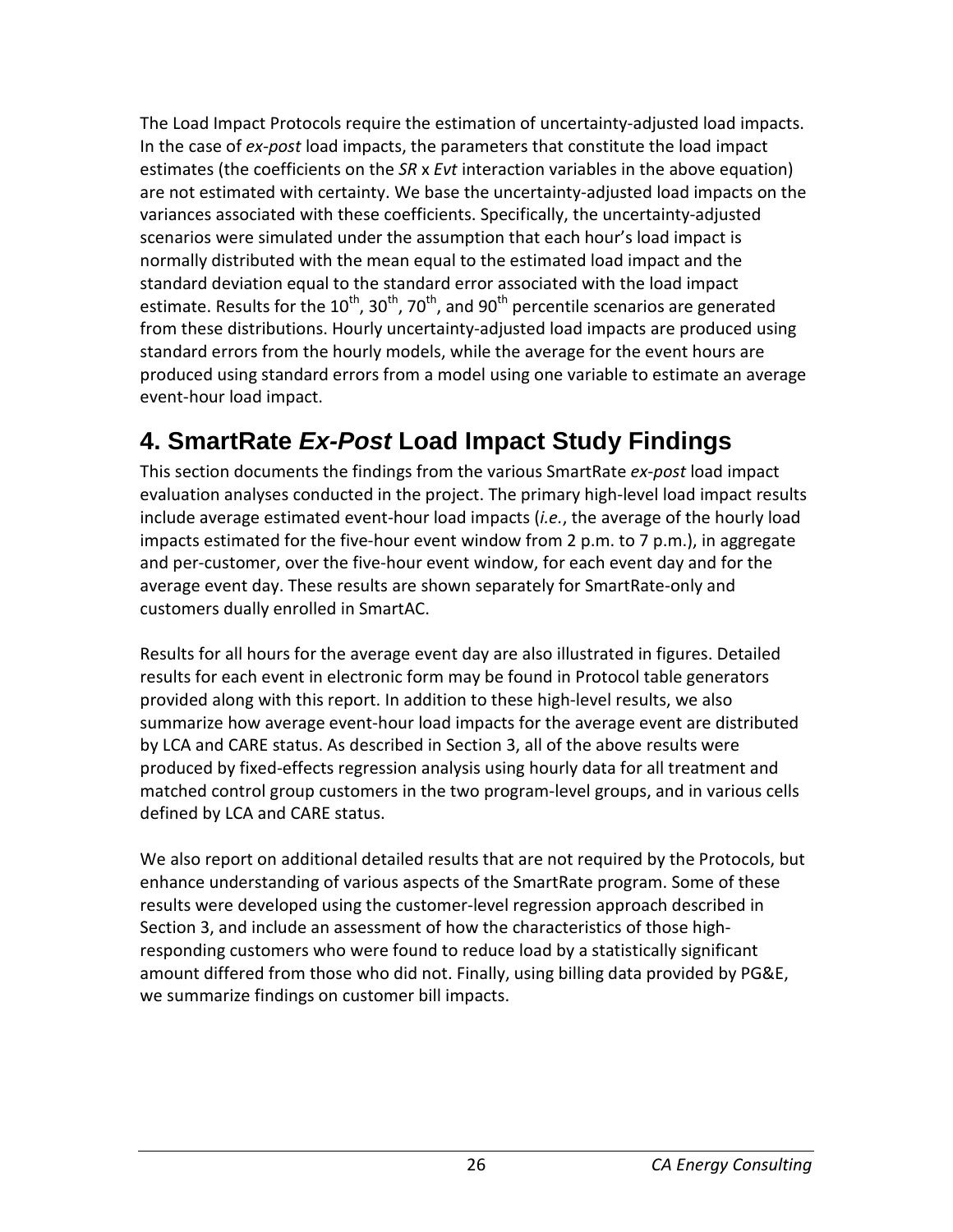## <span id="page-27-0"></span>*4.1 Load impacts by event and the average event*

This section summarizes average event-hour reference loads<sup>[12](#page-27-3)</sup> and load impacts, at an aggregate and per-customer basis, for each event and the average event. Results for all hours of the average event day are also illustrated in figures.

#### <span id="page-27-1"></span>**4.1.1 SmartRate-only**

Table 4.1 summarizes reference load and load impact results for SmartRate-only customers. The first two columns show dates and numbers of customers enrolled in SmartRate for each event. The next two columns show aggregate estimated reference loads and load impacts in MW. The next two columns show the same variables for the average customer, in units of kW. The last two columns show the load impacts as a percentage of the reference loads, and the average temperature during the event window.

<span id="page-27-2"></span>

|                  |                 |              | <b>Aggregate</b> |              | <b>Per-Customer</b> |        |                      |
|------------------|-----------------|--------------|------------------|--------------|---------------------|--------|----------------------|
|                  |                 | Ref.<br>Load | Load<br>Impact   | Ref.<br>Load | Load<br>Impact      | % Load | Ave.<br><b>Event</b> |
| <b>Events</b>    | <b>Enrolled</b> | (MW)         | (MW)             | (kW)         | (kW)                | Impact | Temp.                |
| 12-Jun-15        | 89,045          | 131.3        | 17.9             | 1.47         | 0.20                | 14%    | 92                   |
| 25-Jun-15        | 88,435          | 139.0        | 19.8             | 1.57         | 0.22                | 14%    | 95                   |
| 26-Jun-15        | 88,413          | 141.5        | 17.8             | 1.60         | 0.20                | 13%    | 93                   |
| 30-Jun-15        | 88,248          | 152.4        | 21.2             | 1.73         | 0.24                | 14%    | 98                   |
| $1$ -Jul- $15$   | 88,178          | 132.8        | 17.5             | 1.51         | 0.20                | 13%    | 91                   |
| 28-Jul-15        | 89,444          | 137.8        | 20.6             | 1.54         | 0.23                | 15%    | 96                   |
| 29-Jul-15        | 89,634          | 153.6        | 21.7             | 1.71         | 0.24                | 14%    | 97                   |
| 30-Jul-15        | 89,799          | 135.4        | 17.7             | 1.51         | 0.20                | 13%    | 92                   |
| 17-Aug-15        | 93,496          | 164.6        | 21.2             | 1.76         | 0.23                | 13%    | 97                   |
| 18-Aug-15        | 93,850          | 137.5        | 16.1             | 1.46         | 0.17                | 12%    | 91                   |
| 27-Aug-15        | 96,355          | 149.5        | 19.5             | 1.55         | 0.20                | 13%    | 95                   |
| 28-Aug-15        | 96,590          | 159.3        | 18.1             | 1.65         | 0.19                | 11%    | 95                   |
| 9-Sep-15         | 97,521          | 156.1        | 21.8             | 1.60         | 0.22                | 14%    | 98                   |
| 10-Sep-15        | 97,613          | 163.5        | 21.9             | 1.68         | 0.22                | 13%    | 97                   |
| 11-Sep-15        | 97,704          | 151.6        | 19.3             | 1.55         | 0.20                | 13%    | 94                   |
| Average          |                 |              |                  |              |                     |        |                      |
| <b>Event Day</b> | 92,288          | 147.1        | 19.5             | 1.59         | 0.21                | 13%    | 95                   |

**Table 4.1: Average Event-Hour Load Impacts, by Event –** *SmartRate-only* 

<span id="page-27-3"></span><sup>&</sup>lt;sup>12</sup> Reference loads represent estimates of the counter-factual loads that would have prevailed on an event day if the event had not been called. Mechanically, the *reference* loads are constructed by adding the estimated load impacts (developed in the difference-in-differences analysis) to the *observed* load of the treatment customers on the relevant event day.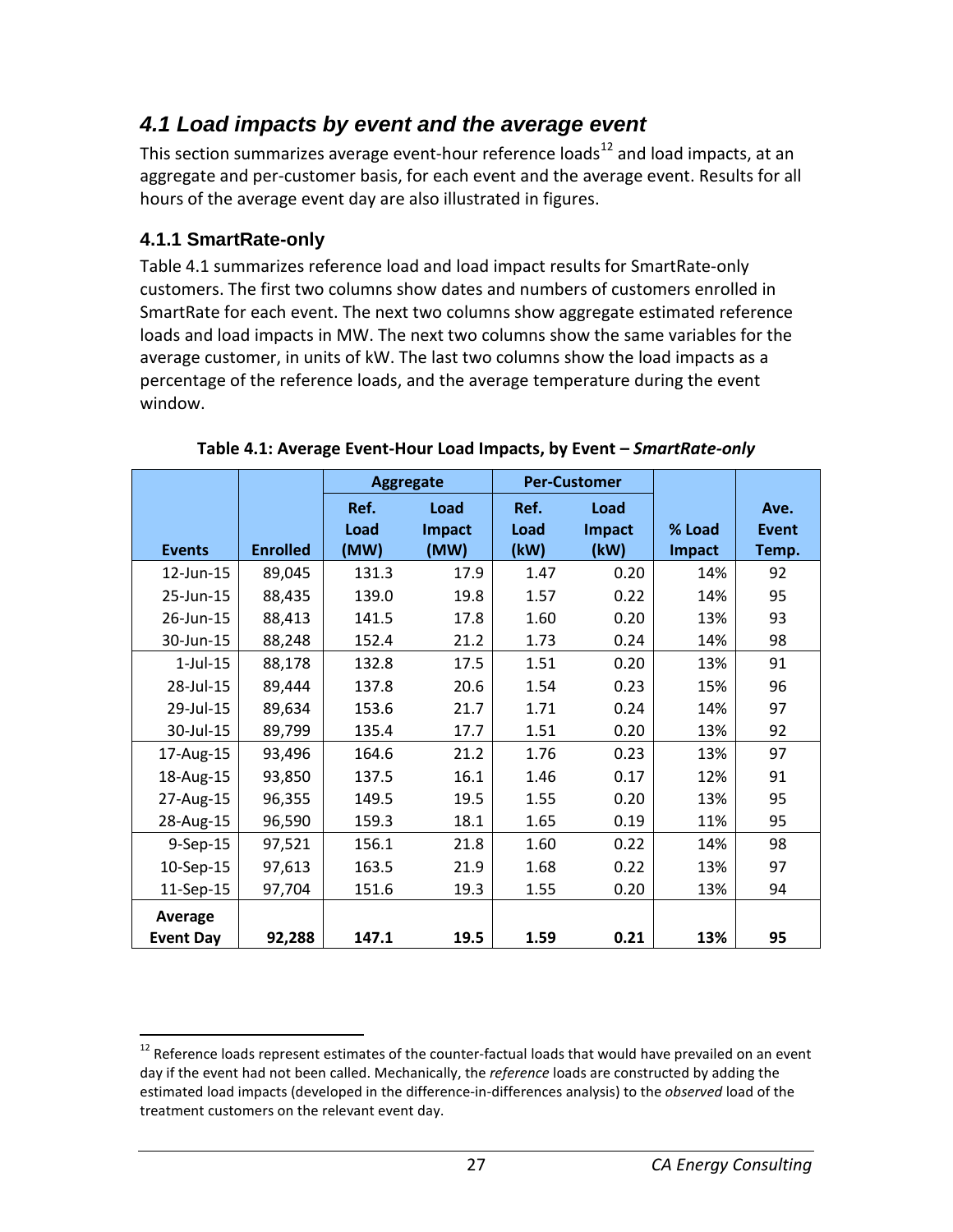Program enrollment generally increased over the summer period, averaging just over 92,000 customers. Aggregate load impacts ranged from 16.1 MW to 21.9 MW across the events, averaging 19.5 MW. The largest load impact occurred on September 10, on the second of three consecutive events, while the smallest occurred on August 18, which had the mildest temperature (91 degrees) of all the events. The value for the average event (19.5 MW) compares to 18.3 MW in 2014. Per-customer load impacts ranged from 0.17 kW to 0.24 kW, averaging 0.21 kW, which is 13 percent of the estimated reference load. Average event-window temperatures ranged from 91 to 98 degrees, and the 95-degree temperature for the average event was substantially higher than the 88 degrees observed in 2014.

Figure 4.1 shows aggregate hourly loads and load impacts for the average event for SmartRate-only customers. The largest hourly load impact was 21.7 MW in hour-ending 18 (5 to 6 p.m.).



<span id="page-28-1"></span>**Figure 4.1: Hourly Loads and Load Impacts for Average Event –** *SmartRate-Only*

## <span id="page-28-0"></span>**4.1.2 Dually-enrolled**

Table 4.2 shows estimated reference loads and load impacts for each event for customers that were dually enrolled in SmartRate and SmartAC. Aggregate load impacts for the average event were 20 MW. Per-customer reference loads and load impacts were substantially larger than those for SmartRate-only customers. Load impacts for the average event were 0.55 kW, which represents 25 percent of the reference load. The larger loads and load impacts relative to SmartRate-only are likely due to a number of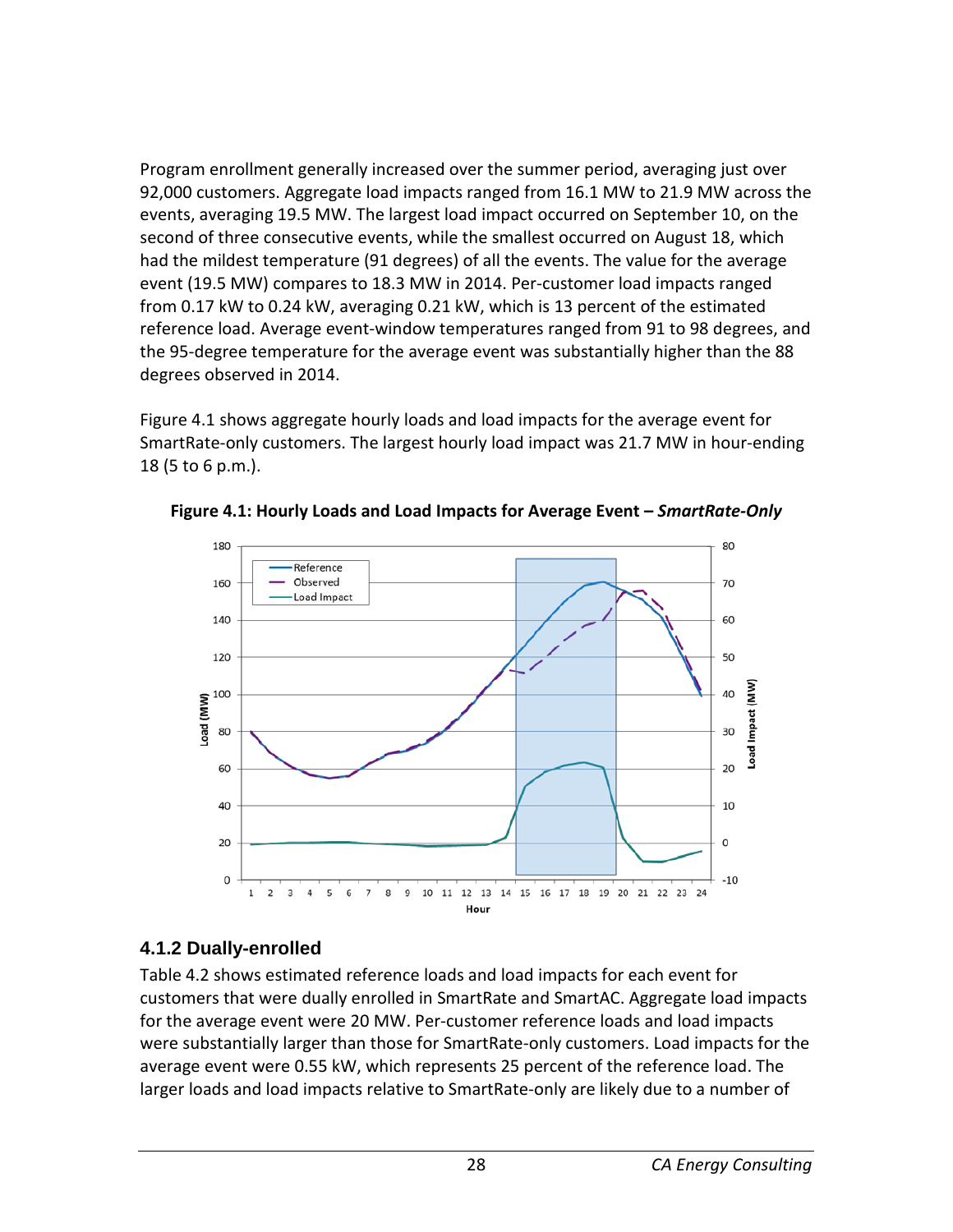key factors, including the presence of central air conditioning, relatively more customers in hotter regions (*e.g*., fewer in the Greater Bay Area), and the control of customers' air conditioners on SmartRate event days.

<span id="page-29-0"></span>

|                             |                 |                      | <b>Per-Customer</b><br><b>Aggregate</b> |                      |                        |                         |                               |
|-----------------------------|-----------------|----------------------|-----------------------------------------|----------------------|------------------------|-------------------------|-------------------------------|
| <b>Events</b>               | <b>Enrolled</b> | Ref.<br>Load<br>(MW) | Load<br>Impact<br>(MW)                  | Ref.<br>Load<br>(kW) | Load<br>Impact<br>(kW) | % Load<br><b>Impact</b> | Ave.<br><b>Event</b><br>Temp. |
| 12-Jun-15                   | 37,607          | 75.7                 | 20.3                                    | 2.01                 | 0.54                   | 27%                     | 96                            |
| 25-Jun-15                   | 37,215          | 80.6                 | 22.7                                    | 2.16                 | 0.61                   | 28%                     | 98                            |
| 26-Jun-15                   | 37,146          | 82.4                 | 21.8                                    | 2.22                 | 0.59                   | 26%                     | 97                            |
| 30-Jun-15                   | 36,989          | 89.7                 | 25.2                                    | 2.42                 | 0.68                   | 28%                     | 101                           |
| $1$ -Jul- $15$              | 36,938          | 76.4                 | 18.9                                    | 2.07                 | 0.51                   | 25%                     | 95                            |
| 28-Jul-15                   | 36,611          | 76.0                 | 21.3                                    | 2.08                 | 0.58                   | 28%                     | 98                            |
| 29-Jul-15                   | 36,573          | 88.1                 | 25.3                                    | 2.41                 | 0.69                   | 29%                     | 100                           |
| 30-Jul-15                   | 36,545          | 76.1                 | 19.1                                    | 2.08                 | 0.52                   | 25%                     | 95                            |
| 17-Aug-15                   | 36,364          | 86.6                 | 21.2                                    | 2.38                 | 0.58                   | 24%                     | 100                           |
| 18-Aug-15                   | 36,336          | 67.2                 | 13.7                                    | 1.85                 | 0.38                   | 20%                     | 93                            |
| 27-Aug-15                   | 36,262          | 73.5                 | 17.4                                    | 2.03                 | 0.48                   | 24%                     | 97                            |
| 28-Aug-15                   | 36,254          | 78.8                 | 17.7                                    | 2.17                 | 0.49                   | 22%                     | 97                            |
| 9-Sep-15                    | 36,069          | 75.4                 | 19.0                                    | 2.09                 | 0.53                   | 25%                     | 100                           |
| 10-Sep-15                   | 36,044          | 80.5                 | 20.1                                    | 2.23                 | 0.56                   | 25%                     | 100                           |
| 11-Sep-15                   | 36,016          | 73.4                 | 17.1                                    | 2.04                 | 0.47                   | 23%                     | 96                            |
| Average<br><b>Event Day</b> | 36,598          | 78.7                 | 20.0                                    | 2.15                 | 0.55                   | 25%                     | 98                            |

**Table 4.2: Average Event-Hour Load Impacts, by Event –** *Dually-enrolled*

Figure 4.2 shows hourly loads and load impacts for the dually-enrolled customers. The largest hourly load impact was 23.8 MW in hour-ending 18 (5 to 6 p.m.).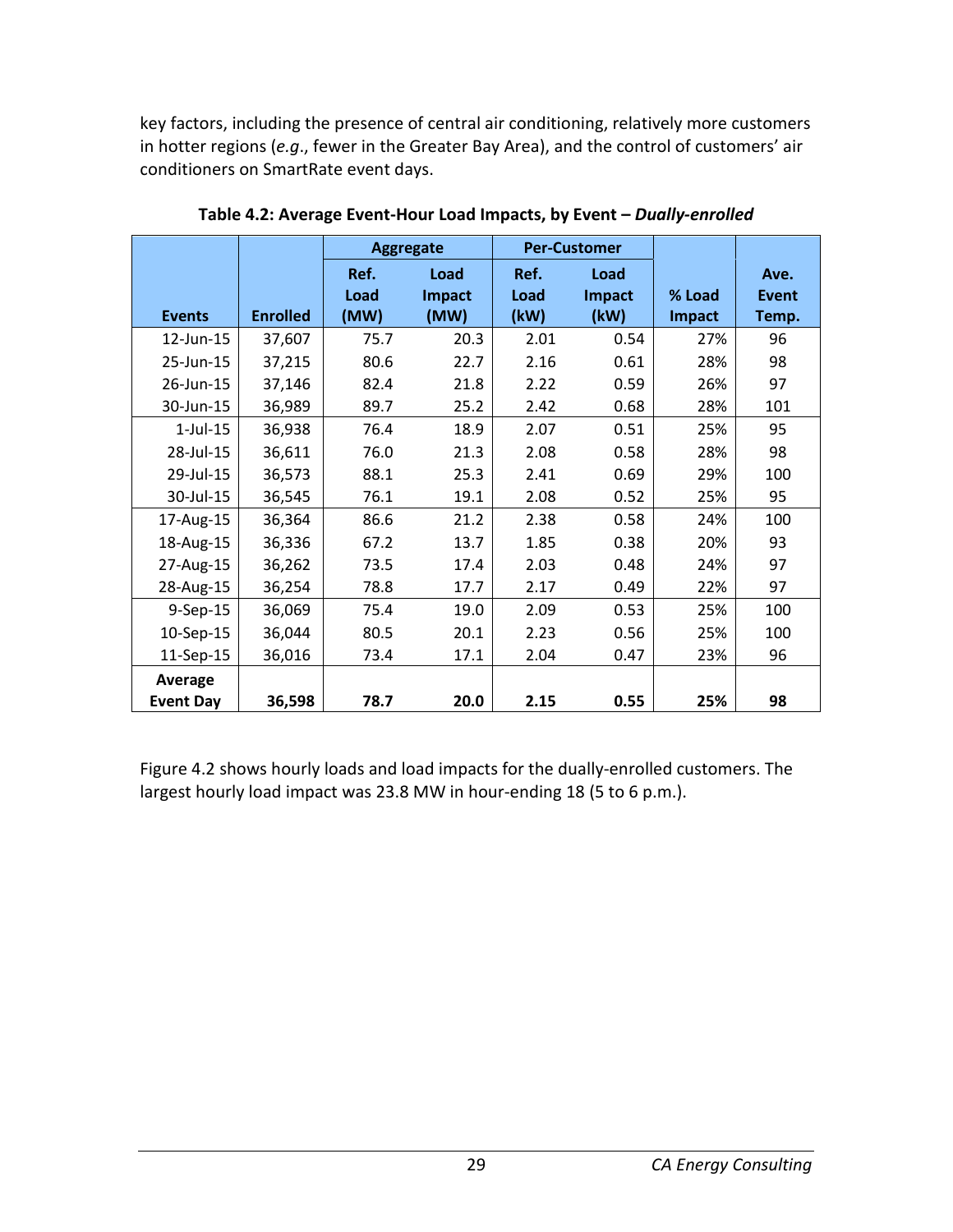

<span id="page-30-2"></span>**Figure 4.2: Hourly Loads and Load Impacts for Average Event –** *Dually-enrolled*

## <span id="page-30-0"></span>*4.2 Load impacts by customer type and location*

This sub-section summarizes the distribution of estimated load impacts across CARE and non-CARE customers, and by the CAISO-defined local capacity areas (LCA).

#### <span id="page-30-1"></span>**4.2.1 Load impacts by LCA**

Table 4.3 summarizes average event-hour reference loads and load impacts for the average event by LCA for the SmartRate-only customers. On a per-customer basis, customers in the warmer than average LCAs generally produced the largest load impacts. The largest load impacts occurred in Sierra<sup>[13](#page-30-3)</sup>, followed by Greater Fresno, Stockton, Other (*i.e.*, outside of the other LCAs) and Kern. The largest aggregate load impacts occurred in the Greater Bay Area and Other, which had the highest absolute enrollment numbers.

Figure 4.3 shows a plot of the average per-customer load impact by LCA. The figure represents the SmartRate-only customers and the load impact and cooling degree days are averaged across all event days. Notice that Sierra (in red) has a significantly higher load impact per customer than other LCAs, even controlling for the temperature.

<span id="page-30-3"></span> $13$  The Sierra LCA had the largest load impacts in the 2014 study as well.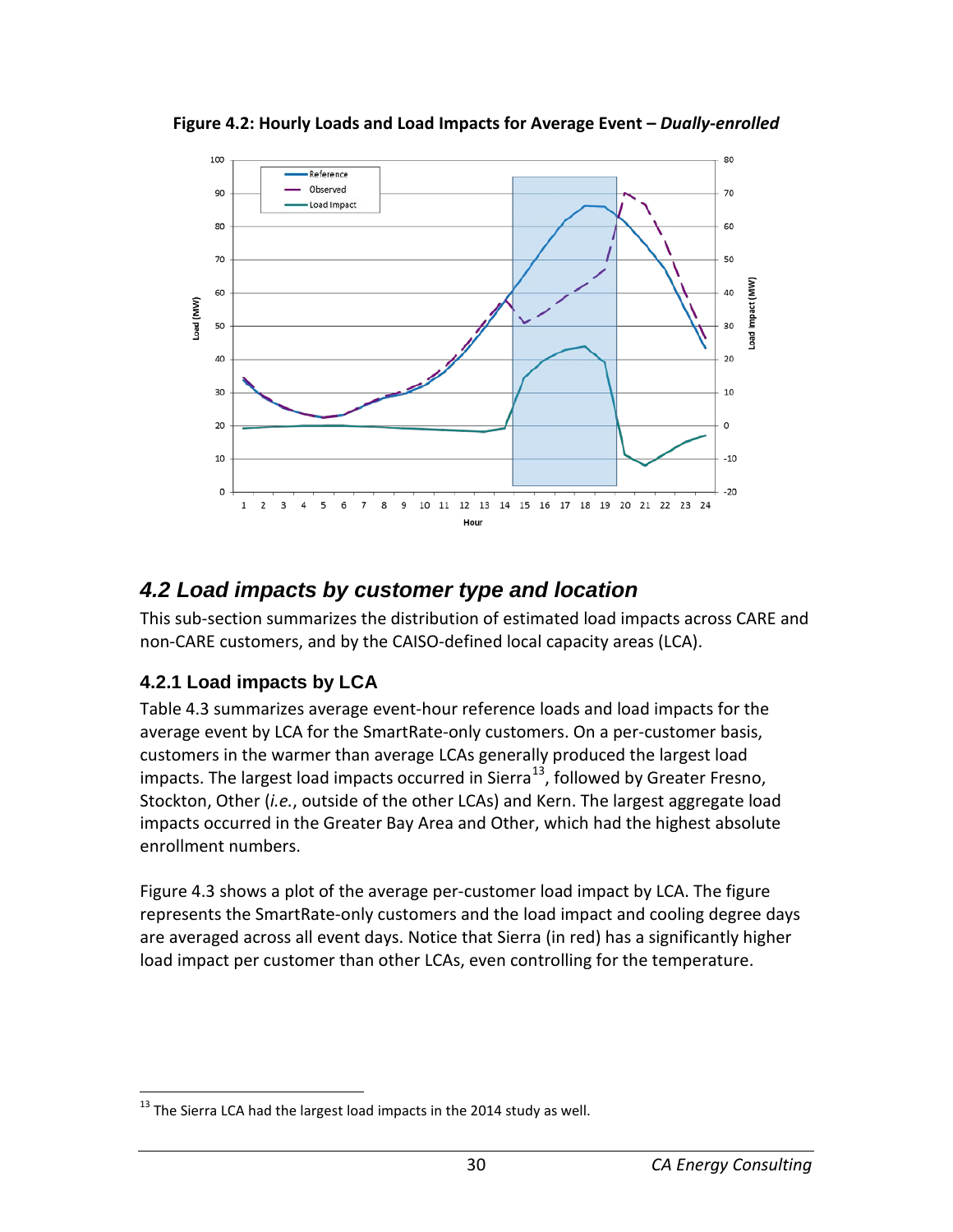<span id="page-31-0"></span>

|                       |                 | <b>Aggregate</b>         |                        | <b>Per-Customer</b>  |                        |                  |                               |
|-----------------------|-----------------|--------------------------|------------------------|----------------------|------------------------|------------------|-------------------------------|
| <b>LCA</b>            | <b>Enrolled</b> | <b>Ref. Load</b><br>(MW) | Load<br>Impact<br>(MW) | Ref.<br>Load<br>(kW) | Load<br>Impact<br>(kW) | % Load<br>Impact | Ave.<br><b>Event</b><br>Temp. |
| Greater Bay Area      | 46,618          | 49.6                     | 6.9                    | 1.06                 | 0.15                   | 14%              | 88                            |
| <b>Greater Fresno</b> | 6,428           | 17.2                     | 2.0                    | 2.68                 | 0.31                   | 12%              | 103                           |
| Humboldt              | 1,337           | 1.8                      | 0.2                    | 1.34                 | 0.18                   | 14%              | 90                            |
| Kern                  | 6,744           | 17.2                     | 1.6                    | 2.55                 | 0.24                   | 9%               | 101                           |
| Northern Coast        | 1,777           | 2.0                      | 0.2                    | 1.10                 | 0.11                   | 10%              | 91                            |
| Other                 | 18,113          | 31.7                     | 4.5                    | 1.75                 | 0.25                   | 14%              | 95                            |
| Sierra                | 5,472           | 13.5                     | 2.5                    | 2.47                 | 0.45                   | 18%              | 98                            |
| Stockton              | 5,800           | 14.1                     | 1.6                    | 2.43                 | 0.27                   | 11%              | 98                            |
| All                   | 92,288          | 147.1                    | 19.5                   | 1.59                 | 0.21                   | 13%              | 95                            |

**Table 4.3: Average Event-Hour Load Impacts, by LCA –** *SmartRate-only*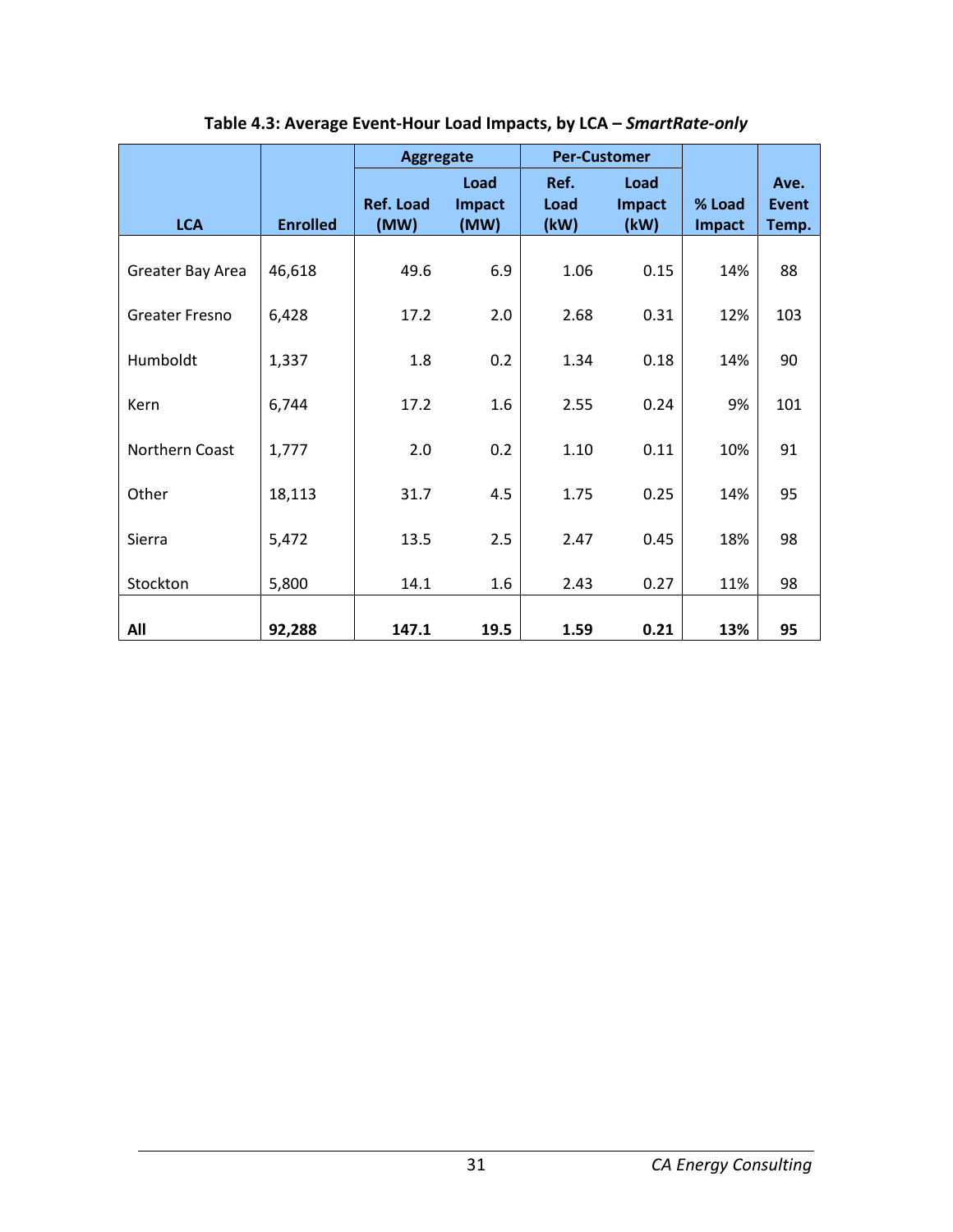<span id="page-32-0"></span>

**Figure 4.3: Average SmartRate-Only Load Impacts by LCA**

Table 4.4 provides similar information for the dually-enrolled customers. Similar to the SmartRate-only group, the largest aggregate load impacts were produced in the Greater Bay Area and Other areas, which contained more than half of the total enrolled customers. On a per-customer basis, with the exception of the relatively mild Greater Bay Area, Humboldt, and Northern Coast LCAs, estimated load impacts in the other LCAs were larger than the overall average of 0.55 kW.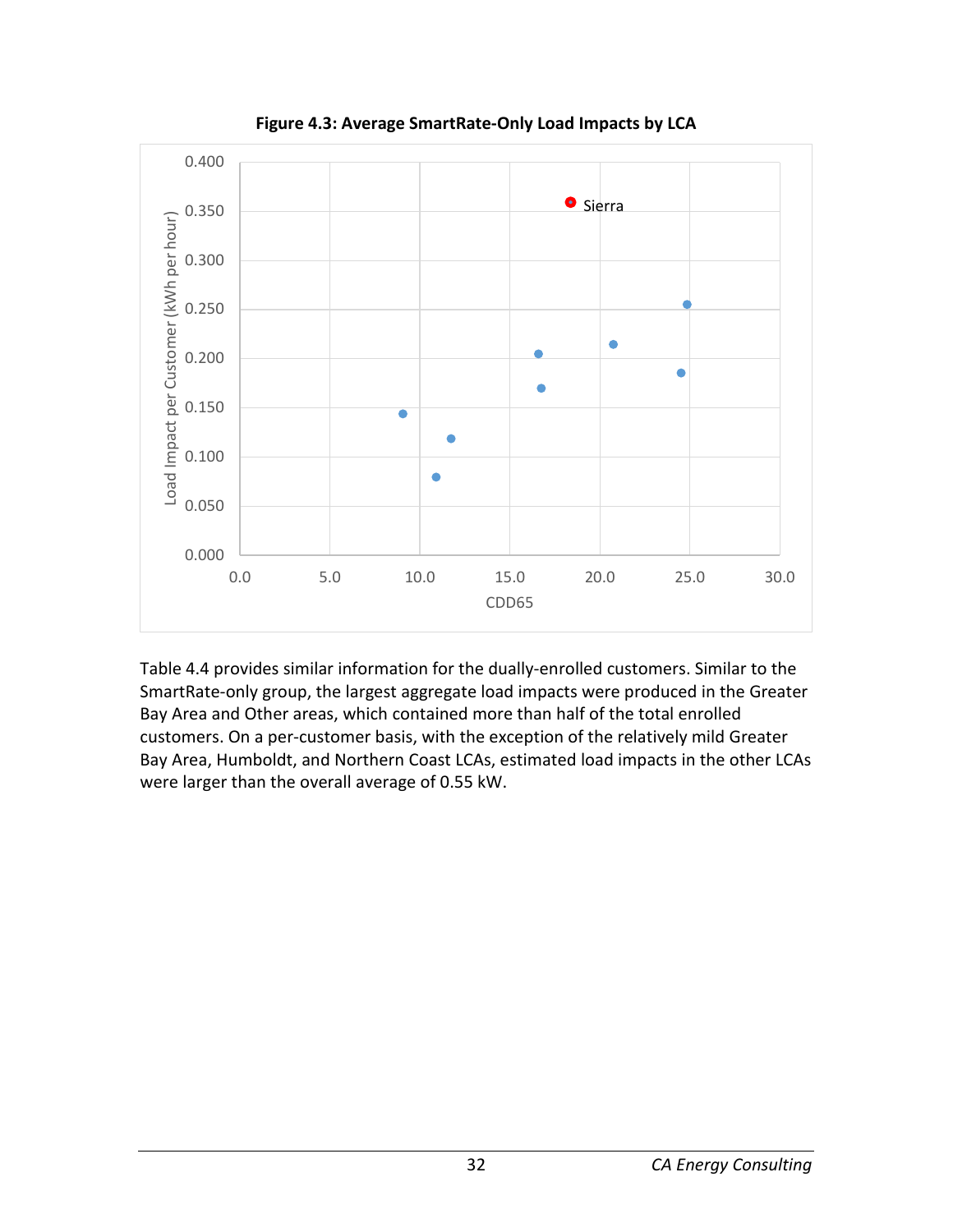<span id="page-33-1"></span>

|                  |                 | Aggregate |               | <b>Per-Customer</b> |        |        |       |
|------------------|-----------------|-----------|---------------|---------------------|--------|--------|-------|
|                  |                 | Ref.      | Load          | Ref.                | Load   | %      | Ave.  |
|                  |                 | Load      | <b>Impact</b> | Load                | Impact | Load   | Event |
| <b>LCA</b>       | <b>Enrolled</b> | (MW)      | (MW)          | (kW)                | (kW)   | Impact | Temp. |
| Greater Bay Area | 13,742          | 23.9      | 6.5           | 1.74                | 0.48   | 27%    | 92    |
| Greater Fresno   | 3,605           | 9.8       | 2.1           | 2.71                | 0.59   | 22%    | 103   |
| Humboldt         | 190             | 0.4       | 0.1           | 2.17                | 0.50   | 23%    | 99    |
| Kern             | 1,945           | 5.4       | 1.3           | 2.79                | 0.66   | 24%    | 101   |
| Northern Coast   | 960             | 1.4       | 0.3           | 1.45                | 0.33   | 23%    | 92    |
| Other            | 8,105           | 18.3      | 4.6           | 2.26                | 0.57   | 25%    | 100   |
| Sierra           | 4,150           | 10.2      | 2.9           | 2.46                | 0.70   | 28%    | 98    |
| Stockton         | 3,902           | 9.3       | 2.2           | 2.38                | 0.56   | 24%    | 98    |
|                  |                 |           |               |                     |        |        |       |
| All              | 36.598          | 78.7      | 20.0          | 2.15                | 0.55   | 25%    | 98    |

**Table 4.4: Average Event-Hour Load Impacts, by LCA –** *Dually-enrolled*

## <span id="page-33-0"></span>**4.2.2 Load impacts by CARE status**

Table 4.5 summarizes estimated reference loads and load impacts, in aggregate and percustomer, by CARE status. For SmartRate-only customers, the non-CARE customers provided more than proportionately higher aggregate load impacts than the CARE customers, due to per-customer load impacts that were twice as large, even with a lower reference load. For the dually-enrolled customers, the non-CARE customers again produced the largest aggregate load impacts, and also had the largest per-customer load impacts.

**Table 4.5: Average Event-Hour Load Impacts, by CARE status** 

<span id="page-33-2"></span>

|          |                              |                 |                      | <b>Aggregate</b>              |                      | <b>Per-Customer</b>    |                         |                               |
|----------|------------------------------|-----------------|----------------------|-------------------------------|----------------------|------------------------|-------------------------|-------------------------------|
| Program  | <b>CARE</b><br><b>Status</b> | <b>Enrolled</b> | Ref.<br>Load<br>(MW) | Load<br><b>Impact</b><br>(MW) | Ref.<br>Load<br>(kW) | Load<br>Impact<br>(kW) | % Load<br><b>Impact</b> | Ave.<br><b>Event</b><br>Temp. |
|          |                              |                 |                      |                               |                      |                        |                         |                               |
| SR-only  | Non-CARE                     | 66,465          | 97.8                 | 16.4                          | 1.47                 | 0.25                   | 17%                     | 93                            |
|          | <b>CARE</b>                  | 25,824          | 49.3                 | 3.1                           | 1.91                 | 0.12                   | 6%                      | 98                            |
|          |                              |                 |                      |                               |                      |                        |                         |                               |
| Dually   | Non-CARE                     | 27,389          | 56.3                 | 15.6                          | 2.06                 | 0.57                   | 28%                     | 97                            |
| enrolled | <b>CARE</b>                  | 9,209           | 22.4                 | 4.4                           | 2.43                 | 0.48                   | 20%                     | 99                            |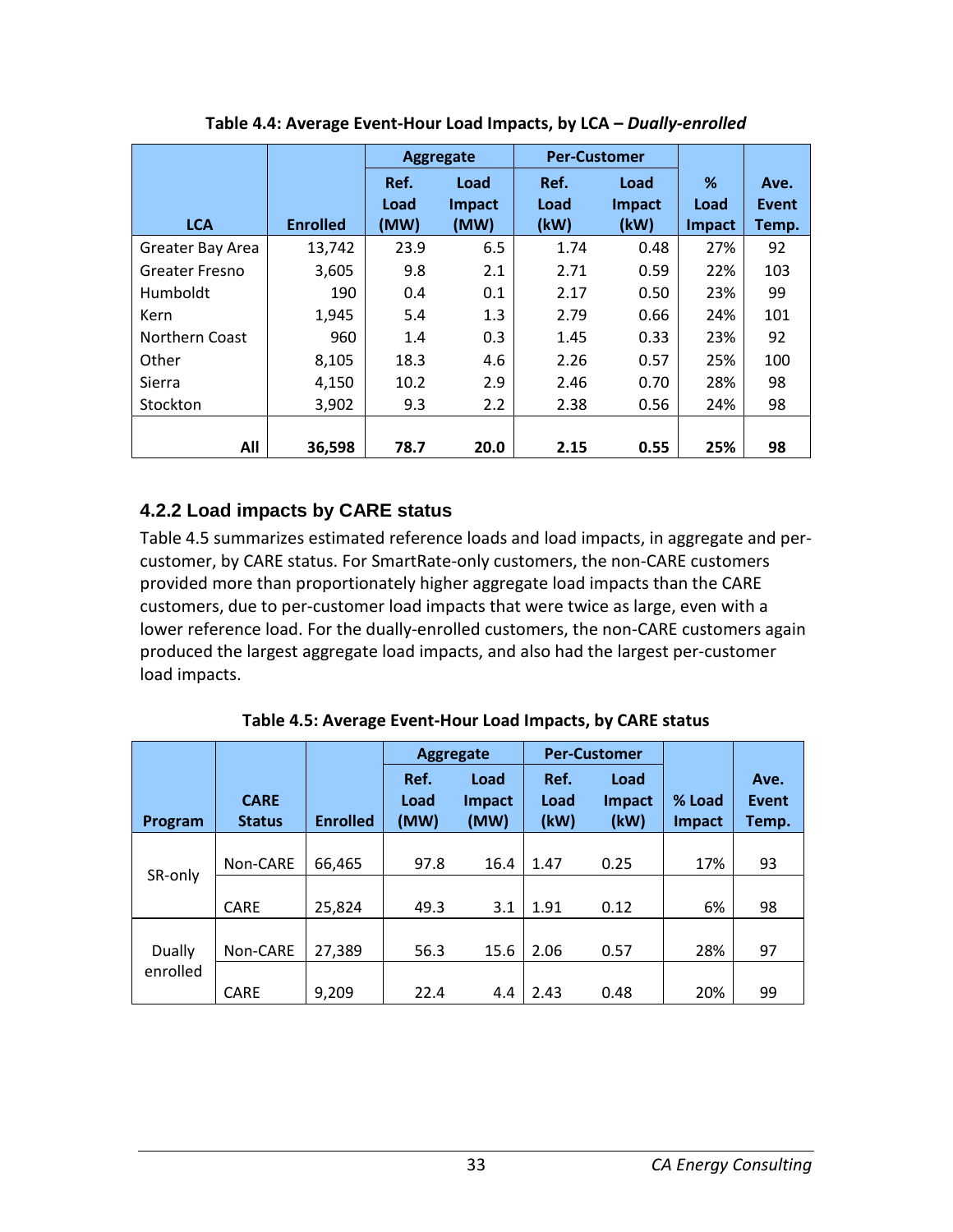## <span id="page-34-0"></span>*4.3 Customers Exhibiting Statistically Significant Response*

Previous evaluation studies have found that the customers enrolled in event-based demand response programs like SmartRate tend to exhibit a considerable range of responsiveness to event notification and the financial incentive to reduce load. It is instructive to examine that range of responsiveness among SmartRate customers. To examine this range of response, which underlies the higher-level load impacts reported in the previous section, we estimated separate regression models for each enrolled customer, as described in Section 3.2. We then analyzed the features of the estimated load impact coefficients and the associated standard errors.

Residential customer loads during the late afternoon peak hours of summer weekdays can vary substantially across days due to a variety of factors. We included only two available factors in our simple model – average temperatures, and an indicator that the observed day is a SmartRate event day. As a result of the limited number of explanatory variables, accurate estimation of the coefficient on the event indicator variable requires strong and consistent load reductions to be measurable among the underlying load variability. We tested the statistical significance of the estimated load impact coefficients, and explored patterns in the coefficients.

Table 4.6 summarizes the percentages of SmartRate-only and dually-enrolled customers whose estimated load reductions were found to be statistically significant at the confidence levels shown in the table header. The two rows in the table indicate that at a 95 percent confidence level, 17 percent of SmartRate-only customers and 32 percent of dually-enrolled customers reduced load by statistically significant amounts on average across the 15 SmartRate events. If the confidence level is reduced to 90 percent, 22 percent of SmartRate-only customers and 38 percent of dually-enrolled customers reduced usage by statistically significant amounts. Overall, 67 percent of SmartRate-only customers and 76 percent of dually-enrolled customers had negatively signed load impact coefficients (statistically significant or not), indicating that they reduced usage on average during event hours. However, as shown in the table, generally less than half of those were statistically significant at high degrees of confidence.

One indicator of the variability of these customers' loads is the finding that some customers appear to *increase* usage by statistically significant amounts during SmartRate event hours. The percentages of such customers are shown in the second of the two pairs of columns in the table. They are small relative to the percentage with *negative* and significant load changes. For example, at a 95 percent confidence level, less than two percent of customers were found to have *positive* and statistically significant load changes.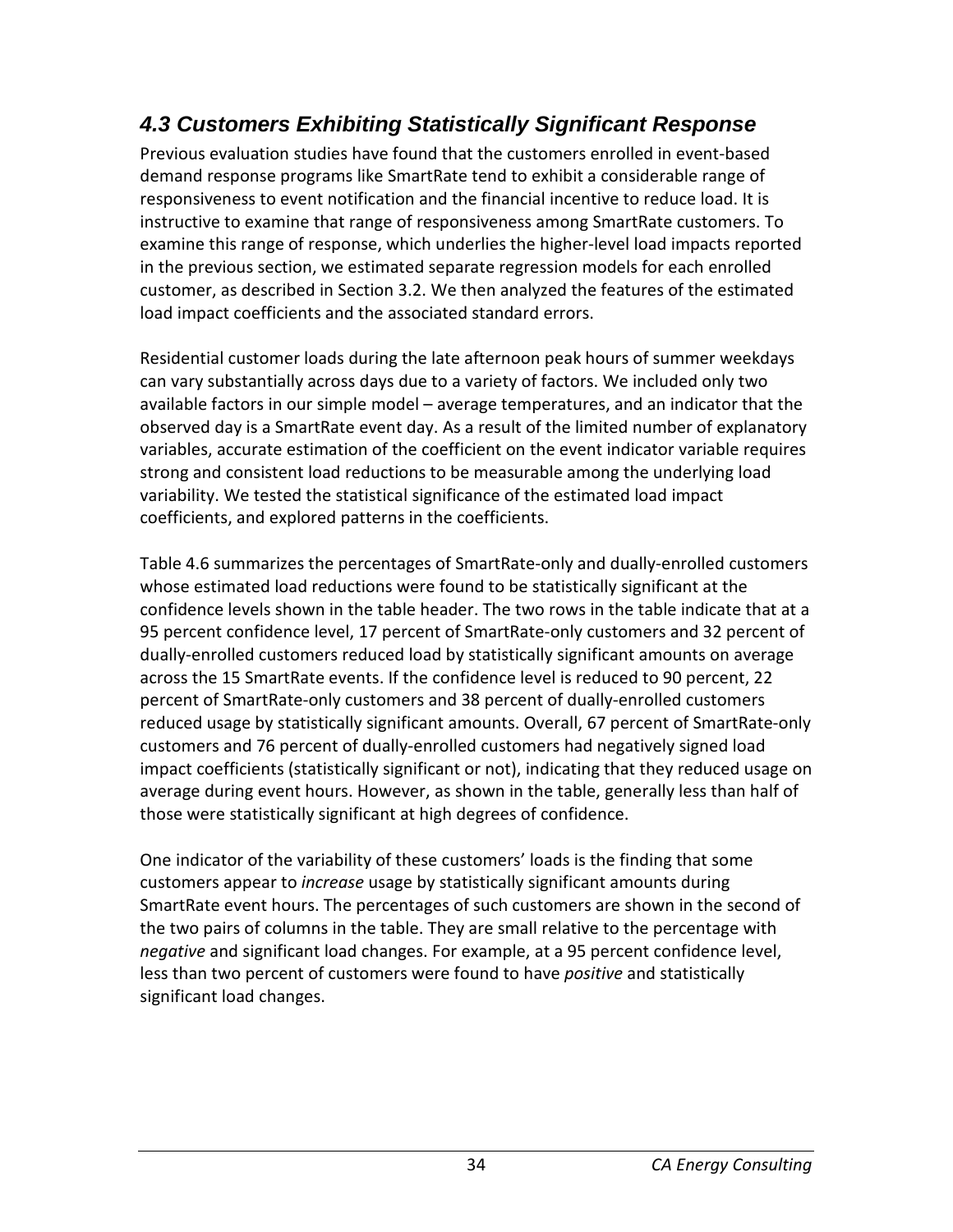| <b>Group</b>    | 95% Confidence        |               | 90% Confidence |                             |  |
|-----------------|-----------------------|---------------|----------------|-----------------------------|--|
|                 | % Neg. & Sig. $\vert$ | % Pos. & Sig. | % Neg. & Sig.  | $\frac{1}{2}$ % Pos. & Sig. |  |
| SmartRate-only  | 16.6%                 | 1.9%          | 22.1%          | 3.5%                        |  |
| Dually enrolled | 31.8%                 | 1.3%          | 38.4%          | 2.3%                        |  |

#### <span id="page-35-0"></span>**Table 4.6: Percentages of Customers with Statistically Significant Load Reductions**

In a further effort to assess the validity of the estimated load impacts of the SmartRate customers, we applied the same regression model to the control group customers, including the variable indicating event days, even though those customers were not notified of events and had no incentive to reduce usage. Conducting similar tabulations of statistically significant negative and positive load impact coefficients, we find that 3.3 percent of the control group customers for SmartRate-only customers and 3.2 percent of the control group customers for the dually-enrolled customers had *negative* and statistically significant (at the 95% level) coefficients, while 3.4 percent of SmartRateonly and 4.2 percent of dually-enrolled control group customers had *positive* and statistically significant coefficients. In both cases, the distribution of coefficients for the control group customers was nearly centered around zero, with 51 percent of the SmartRate-only control customers and 50 percent of dually enrolled control customers having negative estimated coefficients. These are the types of coefficient distributions of random effects that would be expected for a variable that presumably had no effect on the control group customer loads.

Table 4.7 breaks down the percentages of statistically significant (at the 90% confidence level) responders (*i.e.*, those customers with negative and statistically significant load impact coefficients) by CARE status. For SmartRate-only customers, the percentages differ substantially by CARE status, with non-CARE customers 10 percentage points more likely to be significant responders. For dually-enrolled customers, however, the percentages are nearly the same, likely due to the control of air conditioners by PG&E during SmartRate events.

|          | <b>CARE Status   SmartRate only   Dually Enrolled</b> |     |
|----------|-------------------------------------------------------|-----|
| Non-CARE | 25%                                                   | 39% |
| l CARE   | 15%                                                   | 37% |

<span id="page-35-1"></span>

| Table 4.7: Percentages of Statistically Significant Responders, by CARE Status |  |  |  |  |  |
|--------------------------------------------------------------------------------|--|--|--|--|--|
|--------------------------------------------------------------------------------|--|--|--|--|--|

Table 4.8 provides the same type of breakdown by percentiles of usage (measured by average summer weekday usage), along with additional indicators of the distribution of usage and estimated load impacts. Three columns are shown for both SmartRate-only and dually-enrolled customers. The first column shows the percentage of statistically significant responders in each usage category. The second column shows the distribution of total usage across the usage percentiles, while the third column shows the distribution of total estimated load impacts (including those that were not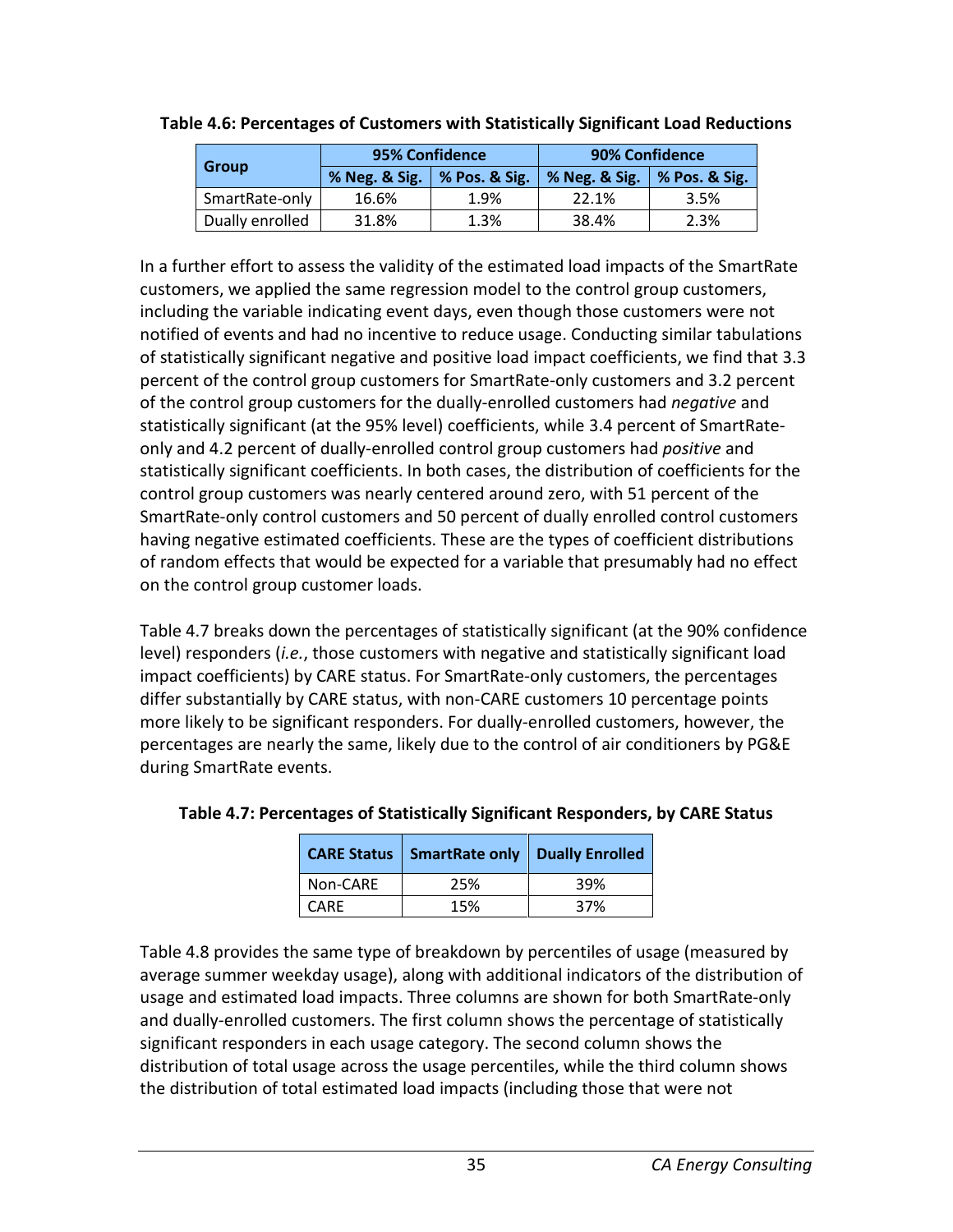statistically significant and those showing load *increases* rather than reductions). [14](#page-36-0) The second two columns sum to 100 percent, but the first column does not.

|                   | SmartRate-only    |                          |                | <b>Dually-enrolled</b> |                          |                    |  |
|-------------------|-------------------|--------------------------|----------------|------------------------|--------------------------|--------------------|--|
| <b>Usage</b>      | % Signif.         | $%$ of<br><b>Overall</b> |                | % Signif.              | $%$ of<br><b>Overall</b> | % of Total<br>Load |  |
| <b>Percentile</b> | <b>Responders</b> | Ave. kWh                 | <b>Impacts</b> | <b>Responders</b>      | Ave. kWh                 | <b>Impacts</b>     |  |
| Smallest 10%      | 17%               | 3%                       | 2%             | 19%                    | 1%                       | 1%                 |  |
| $10 - 25%$        | 22%               | 8%                       | 5%             | 26%                    | 4%                       | 4%                 |  |
| $25 - 50%$        | 25%               | 19%                      | 15%            | 33%                    | 16%                      | 14%                |  |
| $50 - 75%$        | 29%               | 24%                      | 25%            | 42%                    | 28%                      | 29%                |  |
| 75 - 90%          | 33%               | 22%                      | 27%            | 50%                    | 28%                      | 29%                |  |
| Largest 10%       | 33%               | 24%                      | 26%            | 54%                    | 23%                      | 23%                |  |

**Table 4.8: Distributions of Statistically Significant Responders, by Usage Percentile** 

For SmartRate-only, the percentages of statistically significant responders rise with the level of usage, although the responder share levels out as the usage increases, topping out at 33 percent statistically significant responders (at the 90 percent confidence level) for the top two size categories. In contrast, the percentages of dually-enrolled customers rise uniformly across the percentiles, reaching 54 percent of the largest 10 percent of customers.

Turning to the second and third columns in the groups of three, for SmartRate-only, the 50 percent of smallest customers account for proportionately smaller percentages of total load impacts than of overall usage, while the larger customers in the bottom three rows account for relatively more of the total load impacts. For dually-enrolled customers the relative portions of load impacts and overall usage are nearly the same for each usage percentile.

# *4.4 Bill Protection and Refunds, and Bill Impacts*

PG&E provided a database of SmartRate charges (associated with usage during event hours on event days) and credits (associated with usage on summer non-event-days, and Tier 3 and higher usage) for each enrolled customer, along with indications of eligibility for bill protection and amounts of refunds, if applicable. This subsection summarizes the information in the database.

## **4.4.1 Bill Protection and Refunds**

To encourage residential customers to enroll in SmartRate, participants are provided with bill protection for their first summer season. This ensures that they will not experience a bill increase relative to what they would have paid under their otherwise

<span id="page-36-0"></span> $14$  We note that the sums across all of the customer-level estimated load impacts are quite similar in magnitude to the aggregate values estimated in the fixed-effects regressions using all treatment and control customers.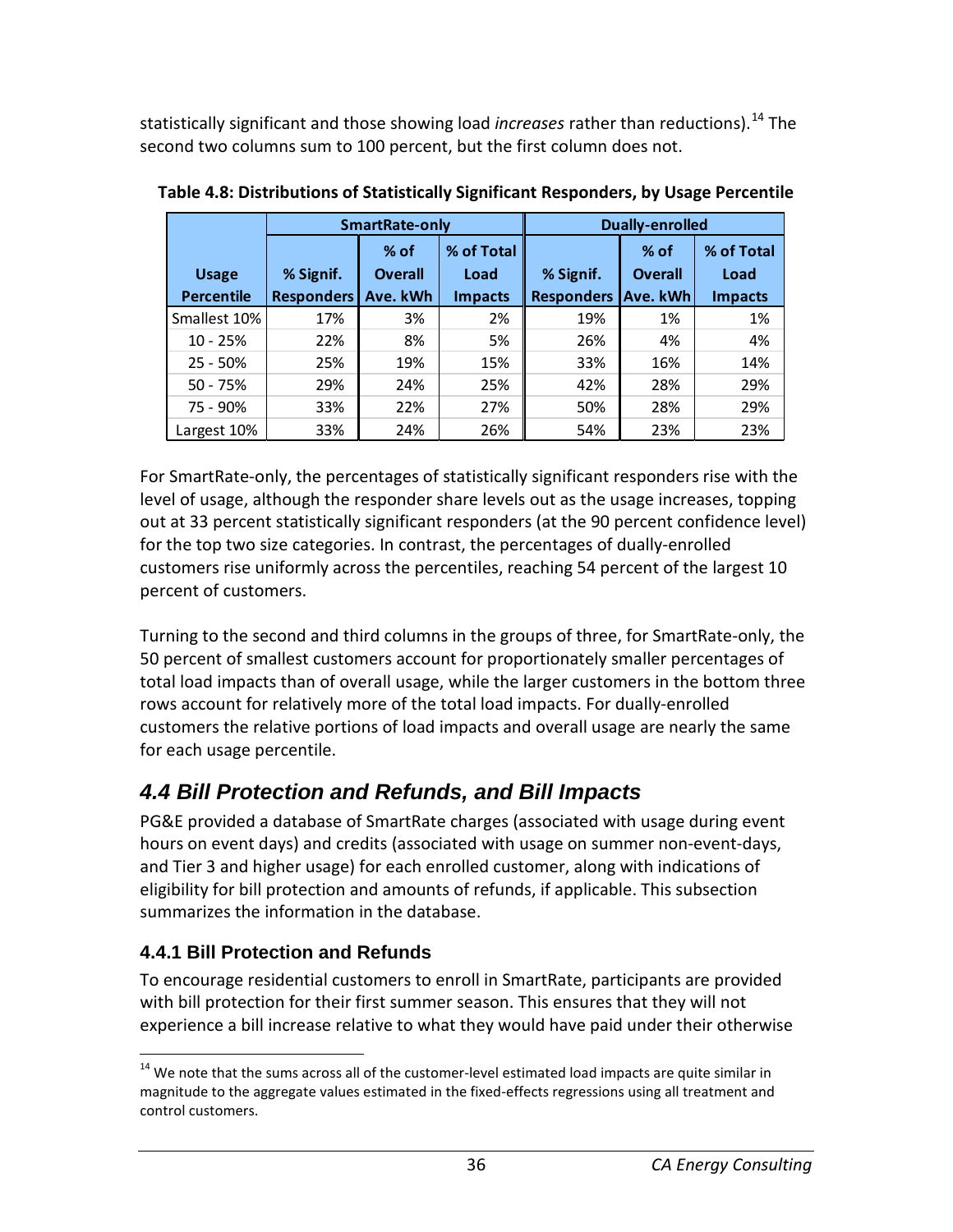applicable tariff (OAT) during that period. Any necessary bill refunds are made at the end of the summer season.

Table 4.9 shows the numbers and percentages of SmartRate-only and dually-enrolled customers, by eligibility for bill protection in 2015, and whether they experienced reduced or increased (before refund) bills under SmartRate. The last column, which is discussed further below, shows the average bill change for each customer group. As indicated in the fifth column of the table, 36 percent of SmartRate-only customers, and 14 percent of dually-enrolled customers were eligible for bill protection in 2015. Among those subsets of customers, 34 percent of SmartRate-only, and 45 percent of duallyenrolled customers experienced bill increases prior to any refunds received (see column six).

Overall, as shown in the bold area of the next to last column, 71 percent of SmartRateonly customers and 62 percent of dually-enrolled customers experienced bill reductions, while 29 percent and 38 percent respectively experienced bill increases. Somewhat smaller percentages of customers who were not eligible for bill protection experienced bill increases: 26 percent of SmartRate-only, and 37 percent of dually-enrolled customers.

|                  | <b>Bill</b>      | Neg./Pos.          |             | % Bill | % $Neg/$ | Ave. Bill |
|------------------|------------------|--------------------|-------------|--------|----------|-----------|
| Program          | <b>Protected</b> | <b>Bill Change</b> | Cust. count | Prot.  | Pos      | Chg.      |
|                  |                  | All                | 65,849      | 64%    |          | $-510$    |
|                  | No               | Neg.               | 48,596      |        | 74%      | $-525$    |
|                  |                  | Pos.               | 17,253      |        | 26%      | \$32      |
|                  |                  | All                | 36,885      | 36%    |          | $-56$     |
| <b>SmartRate</b> | Yes              | Neg.               | 24,250      |        | 66%      | $-522$    |
| only             |                  | Pos.               | 12,635      |        | 34%      | \$25      |
|                  | <b>Total</b>     | All                | 102,734     | 100%   |          | -\$9      |
|                  |                  | Neg.               | 72,846      |        | 71%      | $-$24$    |
|                  |                  | Pos.               | 29,888      |        | 29%      | \$29      |
|                  |                  | All                | 32,555      | 86%    |          | -\$7      |
|                  | No               | Neg.               | 20,429      |        | 63%      | $-528$    |
|                  |                  | Pos.               | 12,126      |        | 37%      | \$28      |
| Dually-          |                  | All                | 5,195       | 14%    |          | $-52$     |
| enrolled         | Yes              | Neg.               | 2,859       |        | 55%      | $-532$    |
|                  |                  | Pos.               | 2,336       |        | 45%      | \$34      |
|                  |                  | All                | 37,750      | 100%   |          | -\$6      |
|                  | <b>Total</b>     | Neg.               | 23,288      |        | 62%      | -\$29     |
|                  |                  | Pos.               | 14,462      |        | 38%      | \$29      |

#### **Table 4.9: Summary of Bill Protection and Bill Changes**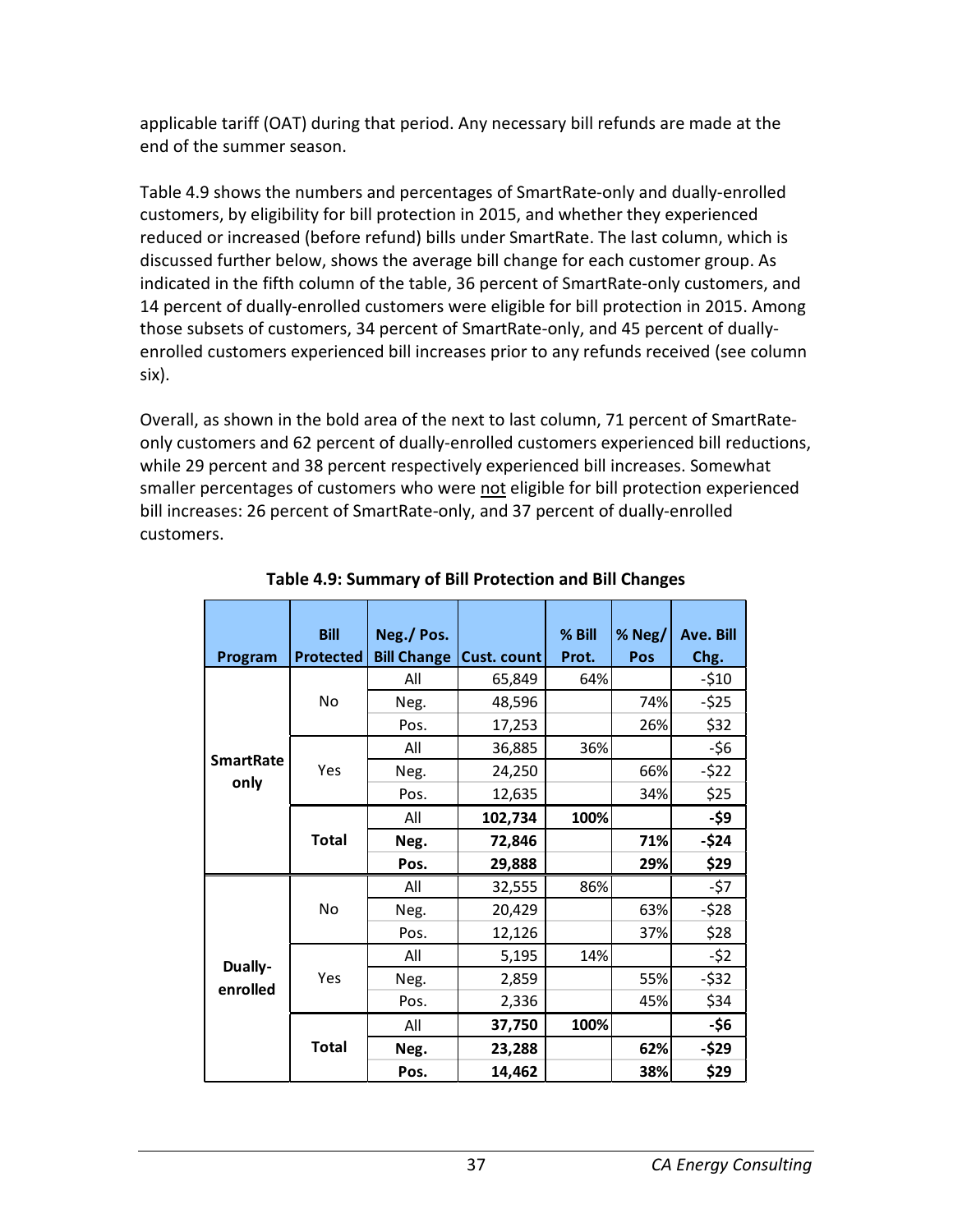Table 4.10 shows the numbers and percentages of those customers eligible for bill protection in 2015 who received refunds after the summer. Approximately 30 percent of eligible SmartRate-only customers, and 40 percent of dually-enrolled customers received refunds.<sup>[15](#page-38-0)</sup> This is substantially larger than the overall 5 percent of such eligible customers who received refunds in 2014.

|                     | <b>Received</b> |                  | % of Bill-<br><b>Protected</b> | Ave.          |
|---------------------|-----------------|------------------|--------------------------------|---------------|
| Program             | <b>Refund?</b>  | <b>Customers</b> | <b>Customers</b>               | <b>Refund</b> |
| <b>SmartRate</b>    | No              | 25,757           | 70%                            |               |
|                     | Yes             | 11,128           | 30%                            | \$7.54        |
| only                | Total           | 36,885           | 100%                           |               |
|                     | No              | 3,148            | 61%                            |               |
| Dually-<br>enrolled | Yes             | 2,047            | 39%                            | \$13.45       |
|                     | Total           | 5,195            | 100%                           |               |

**Table 4.10: SmartRate Customers with Bill Protection who Received Refunds**

#### **4.4.2 Bill Impacts**

The last column in Table 4.9 shows average bill changes for the various customer segments. These bill changes reflect the event-period surcharges and non-event day bill credits received by SmartRate participants. The net bill changes are relative to the customers' OAT, to which the surcharges and credits are linked.<sup>[16](#page-38-1)</sup> Negative values represent bill reductions.

In this section, we refined the bill impact analysis by limiting the sample to customers who were enrolled for the entire program year (June 1 to September 30). This helps ensure consistency across summaries that may otherwise have included customers enrolled in SmartRate for different portions of the summer. Overall, the average customer's bill was reduced by \$10.47 for SmartRate-only, and \$5.95 for dually-enrolled customers. Table 4.11 shows the range of bill impacts expressed as a percentage of their total bill.<sup>[17](#page-38-2)</sup> Notice that the median percentage bill impact is -4.5 percent for SmartRateonly customers and -2.2 percent for dually enrolled customers. This is somewhat surprising given our expectation that more responsive customers would experience larger savings from the program. The top 1 percentile bill impacts are around -13

<span id="page-38-0"></span><sup>&</sup>lt;sup>15</sup> The small differences between the numbers of eligible customers who experienced bill increases and those who received a refund (*e.g.*, 34 percent versus 30 percent for SmartRate-only) are presumably due to the fact that a number of bill increases were very small (*e.g.*, less than a dollar).<br><sup>16</sup> Note that these bill changes are calculated at customers' observed usage in 2015, including any load

<span id="page-38-1"></span>changes that they made in response to being enrolled in SmartRate.

<span id="page-38-2"></span><sup>&</sup>lt;sup>17</sup> Because meter read dates do not perfectly align with the June 1 to September 30 SmartRate season, we used the closest available approximation and then normalized the bill to be expressed on a dollars-per-120-days basis. We added the SmartRate bill change back into the customer's normalized bill to arrive at the denominator in our percentage bill change calculations.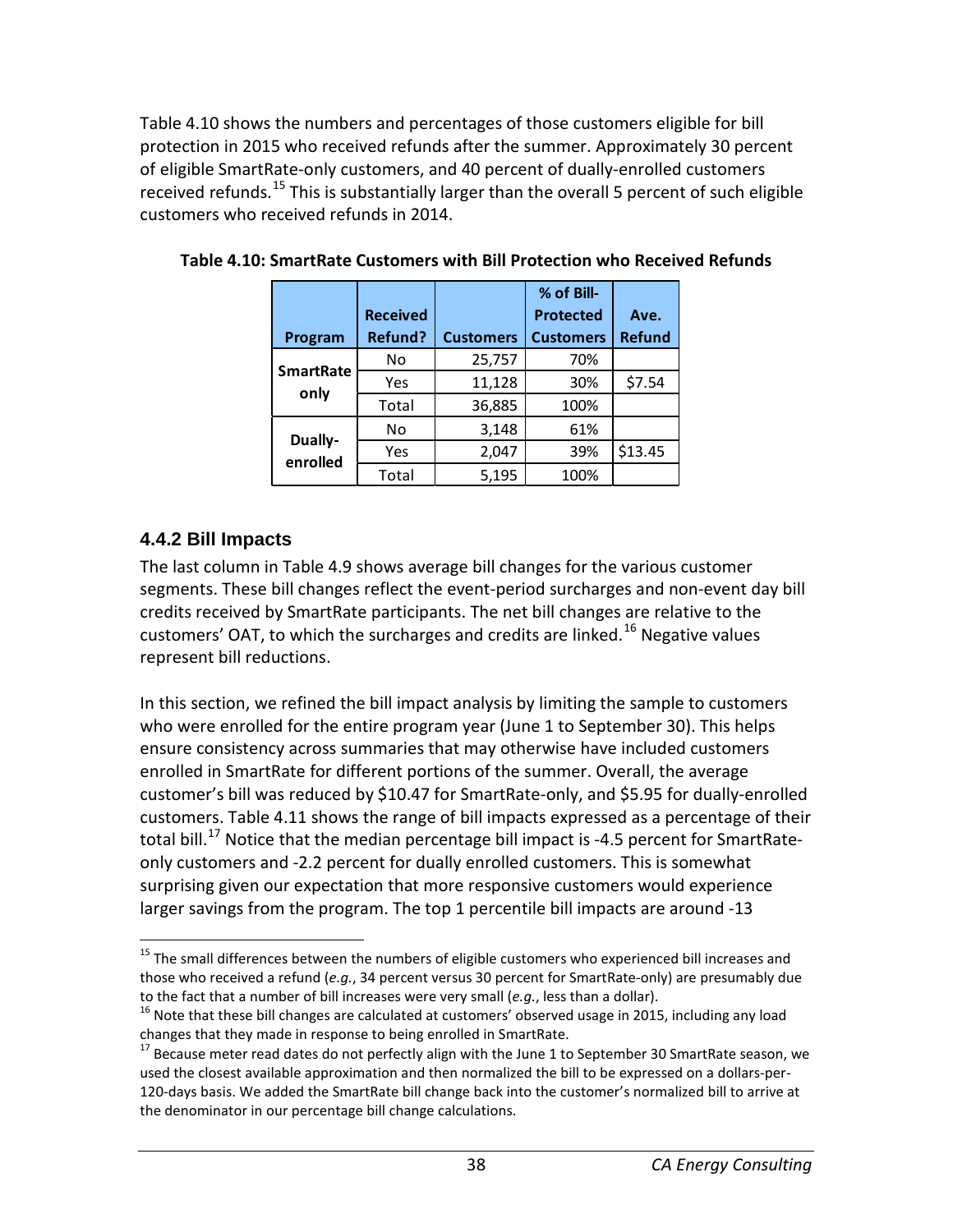percent for both groups, while the 99<sup>th</sup> percentile is a 23 and 26 percent bill increase for the two groups.

| <b>Percentile of Bill Impacts</b> | <b>SmartRate Only</b> | <b>Dually Enrolled</b> |
|-----------------------------------|-----------------------|------------------------|
| 1%                                | $-13.1%$              | $-13.2%$               |
| 5%                                | $-9.9%$               | $-9.6%$                |
| 10%                               | $-8.7%$               | $-8.2%$                |
| 25%                               | $-6.8%$               | $-5.8%$                |
| 50%                               | $-4.5%$               | $-2.2%$                |
| 75%                               | 0.5%                  | 3.5%                   |
| 90%                               | 7.2%                  | 10.0%                  |
| 95%                               | 11.9%                 | 14.7%                  |
| 99%                               | 23.2%                 | 26.0%                  |

**Table 4.11: Distributions of Percentage Bill Impacts**

Table 4.12 shows the average SmartRate bill impact (in level and percentage terms) and the percentage of customers saving money by LCA and enrollment type. Among SmartRate-only customers, the customers in the Greater Bay Area, Humboldt, and Northern Coast had the largest savings. For the dually enrolled customers, customers in Kern fared best.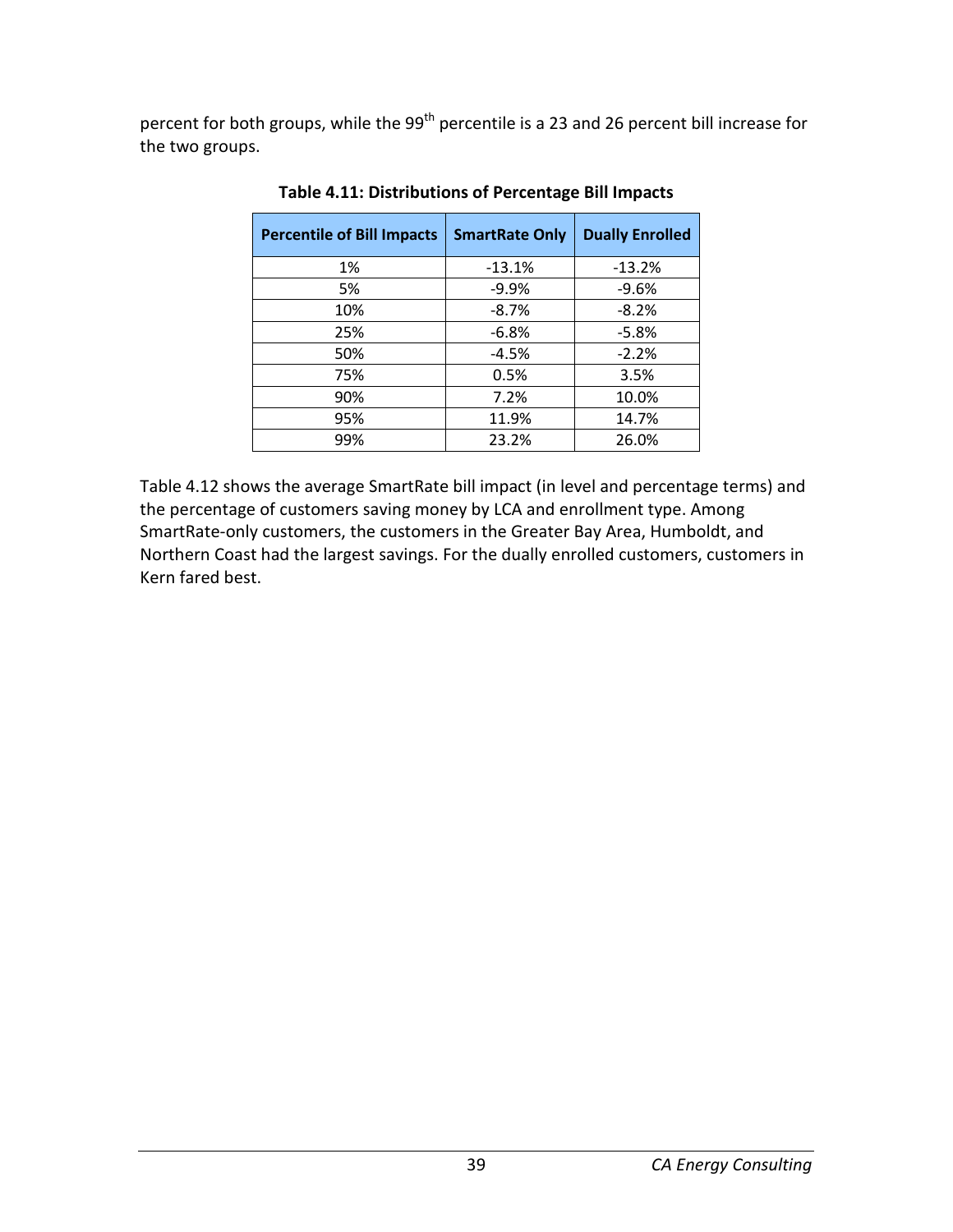| <b>Enrollment</b><br><b>Status</b> | <b>LCA</b>            | <b>Average Bill</b><br><b>Change</b> | $%$ of<br><b>Customers</b><br>with Bill<br><b>Decrease</b> | <b>Average % Bill</b><br><b>Reduction</b> |
|------------------------------------|-----------------------|--------------------------------------|------------------------------------------------------------|-------------------------------------------|
|                                    | Greater Bay<br>Area   | $-513.64$                            | 84.9%                                                      | $-3.9%$                                   |
|                                    | <b>Greater Fresno</b> | $-55.81$                             | 51.5%                                                      | 0.2%                                      |
| <b>SmartRate</b>                   | Humboldt              | $-523.02$                            | 82.7%                                                      | $-4.1%$                                   |
|                                    | Kern                  | $-510.82$                            | 56.7%                                                      | $-0.6%$                                   |
| Only                               | Northern Coast        | $-514.43$                            | 80.1%                                                      | $-3.5%$                                   |
|                                    | Other                 | $-510.50$                            | 69.2%                                                      | $-1.6%$                                   |
|                                    | Sierra                | $-53.29$                             | 55.5%                                                      | 0.2%                                      |
|                                    | Stockton              | \$9.00                               | 44.3%                                                      | 2.9%                                      |
|                                    | Greater Bay<br>Area   | $-56.16$                             | 66.8%                                                      | $-1.1%$                                   |
|                                    | <b>Greater Fresno</b> | $-511.59$                            | 58.6%                                                      | $-0.7%$                                   |
|                                    | Humboldt              | $-50.88$                             | 55.7%                                                      | 0.7%                                      |
| <b>Dually</b>                      | Kern                  | $-526.36$                            | 70.3%                                                      | $-2.7%$                                   |
| <b>Enrolled</b>                    | Northern Coast        | $-54.40$                             | 67.2%                                                      | $-0.7%$                                   |
|                                    | Other                 | $-51.29$                             | 54.0%                                                      | 0.8%                                      |
|                                    | Sierra                | $-55.34$                             | 57.3%                                                      | $-0.1%$                                   |
|                                    | Stockton              | \$0.28                               | 52.8%                                                      | 1.5%                                      |

These overall average bill savings and percentages of customers who achieved bill savings under SmartRate are smaller than those reported for 2014. In that case, overall average bill savings were reported as \$9 per month, and the percentage of customers experiencing bill savings averaged approximately 95 percent. One factor likely driving the difference in results is the larger number of events in 2015 (15) compared to 2014 (12). The resulting larger amount of event-period usage that is exposed to the SmartRate surcharge produces larger bills, and thus smaller bill savings.

## *4.5 SmartRate retention rates*

Table 4.13 shows monthly counts of customers who dropped out, or de-enrolled from SmartRate, and those that newly enrolled. Somewhat more customers dropped out than joined in the months immediately following the 2014 summer season. Beginning in the spring of 2015, more customers were added than dropped out. There was a net addition of approximately 5,000 customers.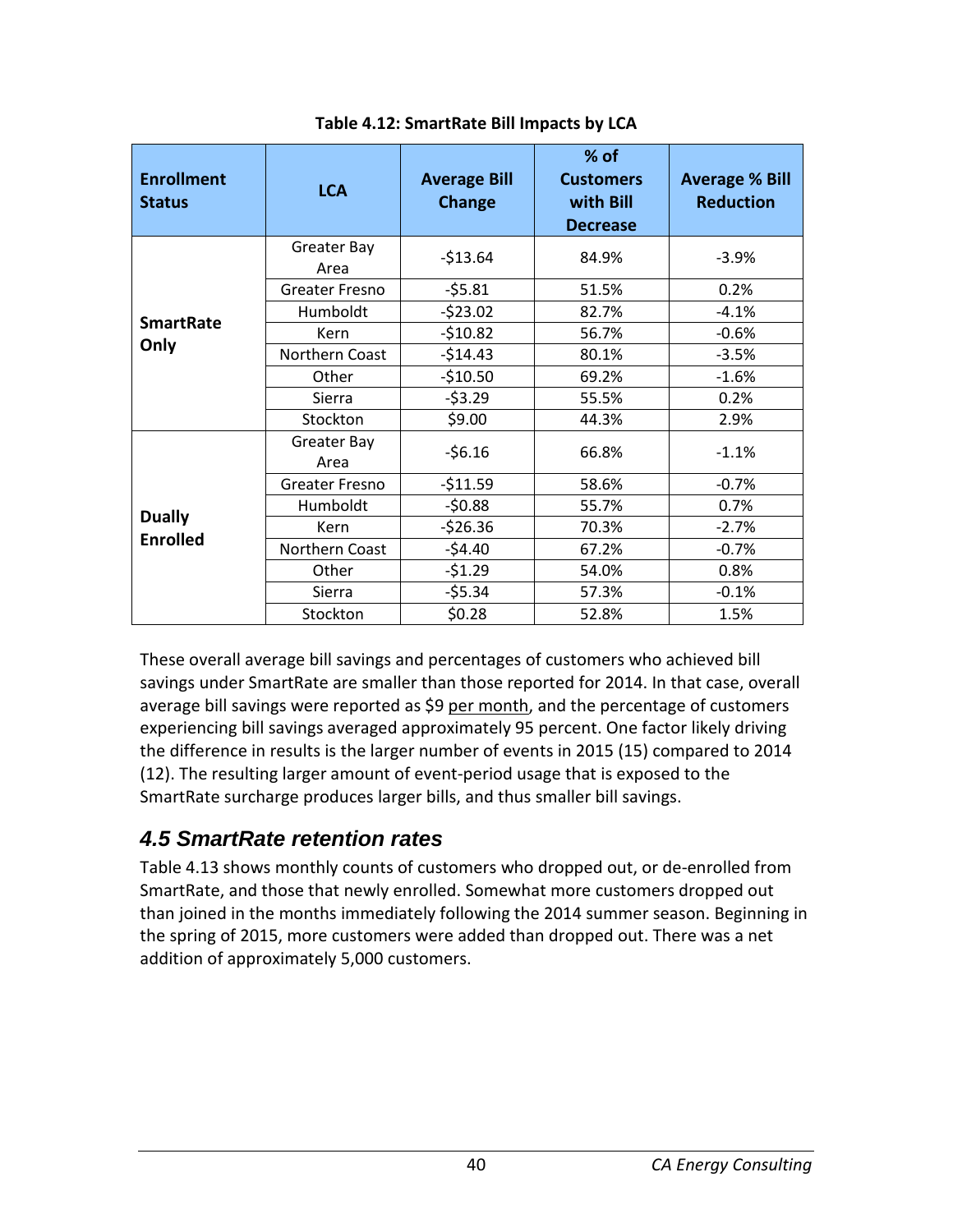| <b>Month</b>      | <b>Drop Outs</b> | <b>Additions</b> |
|-------------------|------------------|------------------|
| October 2014      | 1,368            | 1,406            |
| November 2014     | 1,374            | 650              |
| December 2014     | 3,813            | 306              |
| January 2015      | 1,219            | 160              |
| February 2015     | 1,400            | 173              |
| <b>March 2015</b> | 1,621            | 3,443            |
| April 2015        | 1,733            | 3,134            |
| May 2015          | 3,003            | 3,117            |
| June 2015         | 3,457            | 2,014            |
| <b>July 2015</b>  | 2,185            | 3,455            |
| August 2015       | 2,055            | 8,441            |
| September 2015    | 1,917            | 3,650            |
| Total             | 25,145           | 29,949           |

**Table 4.13: SmartRate Drop Outs and Additions**

# **5.** *Ex-Post* **Evaluation Methodology – TOU Rates**

Estimating the extent to which customers respond to TOU rates is generally more challenging than for event-based pricing plans such as SmartRate. Since TOU prices do not change on a day-to-day basis over a season, generally the methods available to measure usage changes are to 1) employ data for treatment customers for a time period prior to their enrollment in the TOU rate (before/after), 2) select a contemporaneous control group of comparable non-TOU customers and compare their load patterns over the same time period (treatment/control), or 3) combine the two methods in a difference-in-differences analysis.

The first approach is typically not available for customers who signed up for a TOU rate several years previously. The second approach is possible in principle in the case of PG&E due to the universal availability of hourly Smart Meter data, even for customers not enrolled in a TOU rate. However, selecting an appropriate control group can be challenging. The third approach is available in some cases, such as the E-6 customers who have only recently signed up for the rate (referred to as "E-6 incremental" customers in the report), as described below.

We estimated *ex-post* load impacts for two groups of TOU customers: the non-NEM E-6 incremental customers;<sup>[18](#page-41-0)</sup> and the E-7 customers who have been on TOU rates for some

<span id="page-41-0"></span> $18$  The NEM customers who are observed switching to E-6 are especially difficult to analyze because the change to E-6 happens at the same time they become a NEM customer. That prevents us from developing a differences-in-differences approach that isolates the effect of the TOU rate on the customer's usage profile. However, we did conduct a comparison of E-1 NEM and E-6 NEM load profiles. The E-6 NEM load profiles tended to be higher at the beginning and end of the day (when rooftop solar is not producing energy) and more negative in the middle of the day (when rooftop solar is producing energy), relative to E-1 NEM load profiles.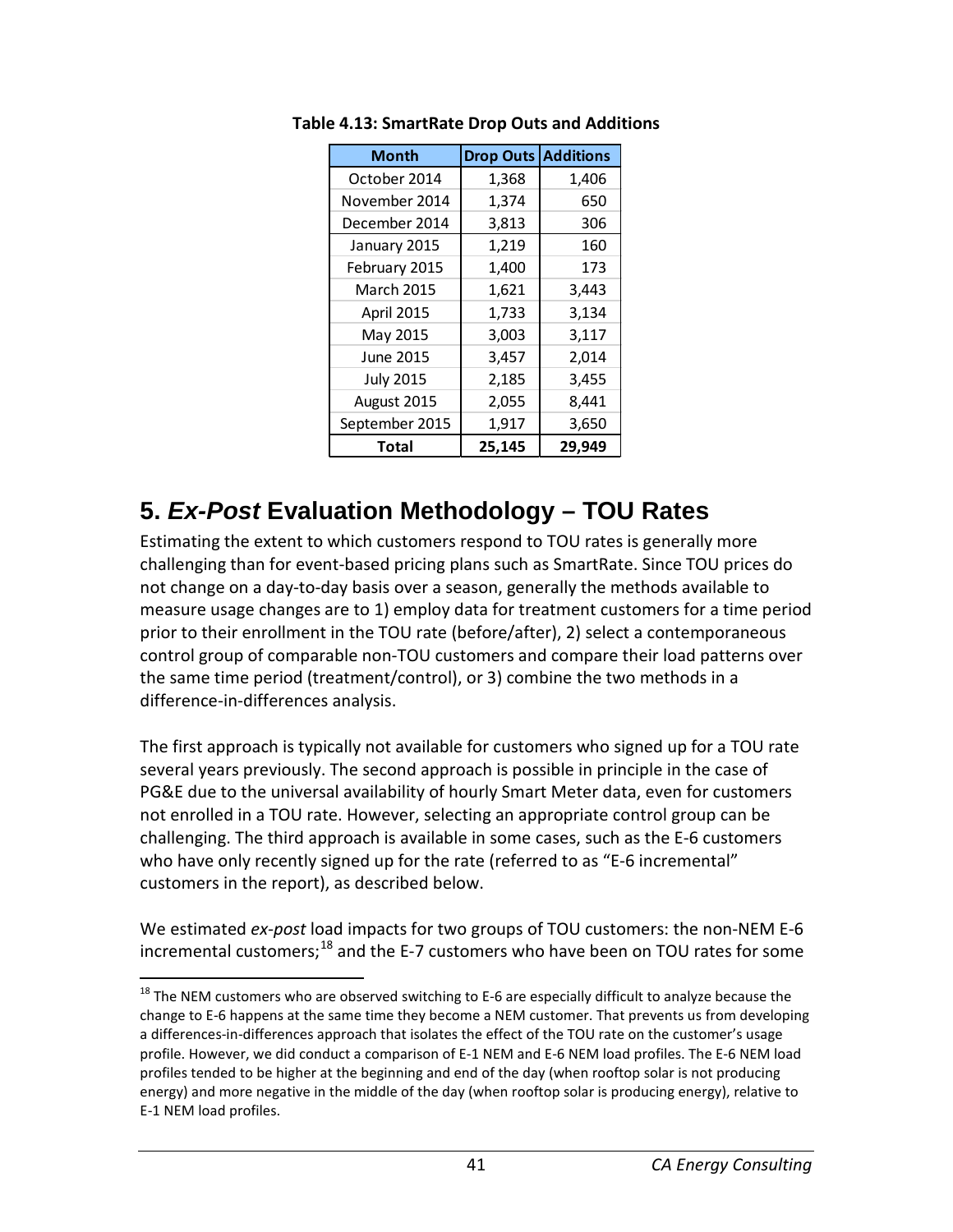time (E-7 is closed to new enrollment), referred to as "E-7 embedded" customers in this report.<sup>[19](#page-42-0)</sup> The evaluation methodology differs for the two groups because we can observe E-6 incremental customer loads prior to adoption the TOU rate, but cannot do so for the E-7 embedded customers.

The evaluation methodology for the E-6 incremental customers is somewhat analogous to the SmartRate evaluation. Since *pre-enrollment* load data are available for these customers, the approach involves matching potential E-1 control group customers to E-6 treatment customers on the basis of pre-enrollment usage profiles. Once the matched control group customers are selected, we compare treatment and control group loads in the post-enrollment period, while controlling for differences in the pre-enrollment period (*i.e.*, difference-in-differences).

For the E-7 embedded customers, we do not have pre-treatment load data for the TOU customers. Therefore, we match the E-7 customers to E-1 customers using monthly billing data from the treatment period.<sup>[20](#page-42-1)</sup> We then compare E-7 and matched E-1 customer load profiles during a 12-month period to obtain our load impact estimates. This methodology allows us to select comparable customers in terms of observable characteristics (*e.g.*, location, CARE status, overall usage level), but does not allow us to distinguish between two potential sources of differences in load profiles – self-selection and demand response. That is, we may observe differences between E-7 and matched E-1 load profiles due to some combination of changes in behavior in response to TOU price signals or self-selection into the TOU rate based on the customer's pre-existing load profile. Our methodology cannot distinguish between these two causes of differences between E-7 and matched E-1 load profiles.

## *5.1 Control group selection*

### **5.1.1 Approach**

As noted above, control group selection for the E-6 incremental group was analogous to the process for SmartRate. A sample of potential control group customers was selected from the E-1 population, where the sample was five times the size of the number of E-6 participants, and was proportional to the share of customers in each LCA. Hourly load data for two twelve-month periods (pre-enrollment and post-enrollment) were requested for all E-6 incremental customers and the sample of E-1 customers. We then applied the Euclidean distance minimization approach to the pre-enrollment load data to select matched control group customers for each E-6 participant from the pool of potential E-1 control group members. We matched each E-6 customer twice, once for the summer months (using a 24-hour load profile averaged across the "core" summer

<span id="page-42-0"></span> <sup>19</sup> We also estimated *ex-post* load impacts for E-6 embedded customers. However, given the analytical limitations, we present only the E-6 incremental estimates (which can and do employ a much more reliable method of estimating load impacts).

<span id="page-42-1"></span><sup>&</sup>lt;sup>20</sup> Matching on hourly load profiles would not be appropriate because E-6 customer loads presumably reflect load response to the TOU prices.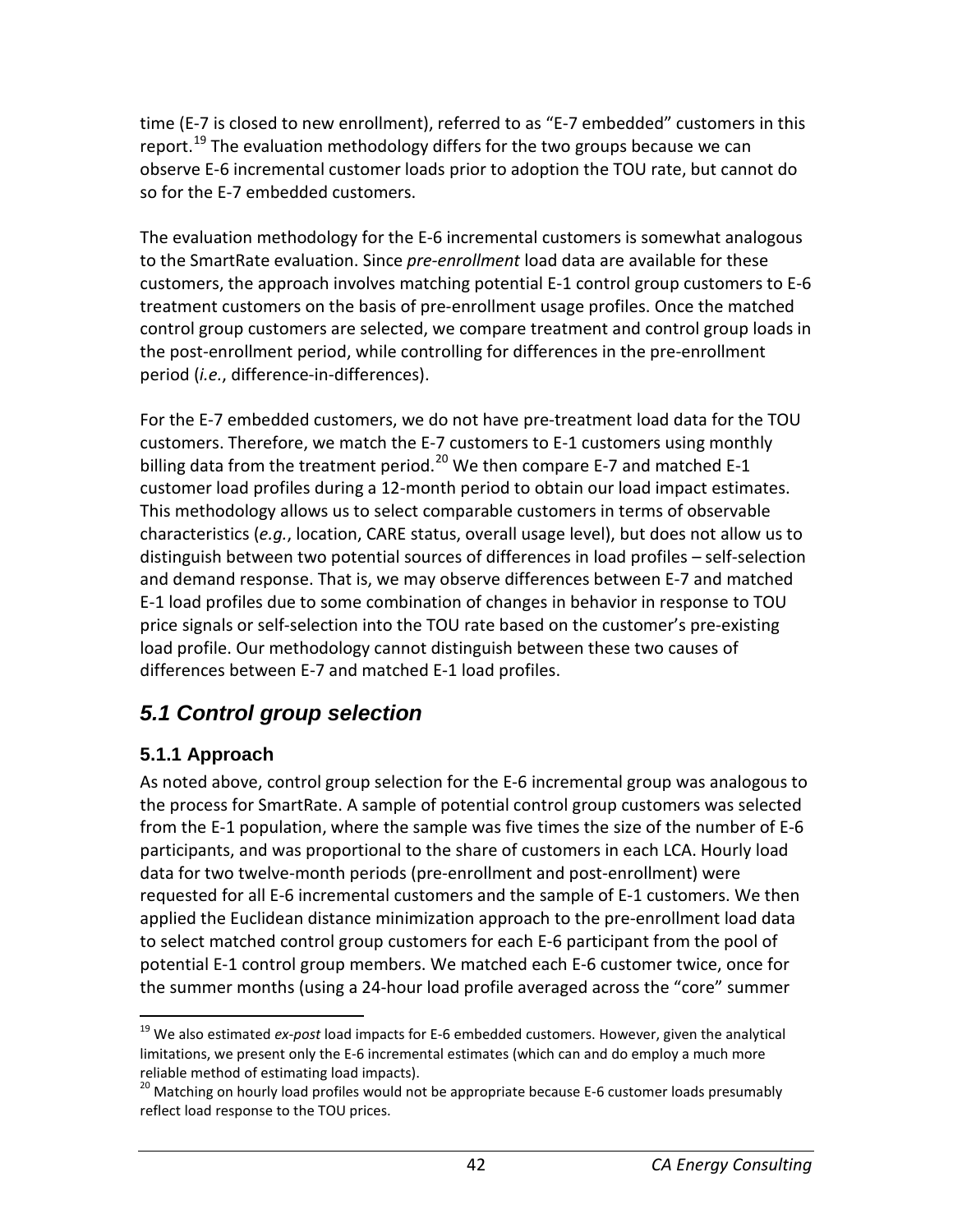months of June through September) and once for winter months (using a 24-hour load profile averaged across the "core" winter months of December through February). In addition to the seasonal matches, the matching process was conducted by LCA and CARE status, ensuring matches by those two characteristics.

For the E-7 embedded customers, we matched customers using 23 months of billing data, which were normalized to represent kWh per day and limited so that E-7 customers were only matched to E-1 customers whose meter read dates were within +/- 2 days of those of the E-7 customers. As with the E-6 incremental customers, the matching process was conducted by LCA and CARE status. However, we did not separately match by season for these customers. $^{21}$  $^{21}$  $^{21}$ 

### **5.1.2 Matching results**

Figures 5.1 through 5.3 illustrate the quality of our matches. Figures 5.1 and 5.2 show the E-6 incremental and matched control-group customer load profiles for the summer and winter months, respectively. In the summer months, the mean percentage error (MPE) of the control-group profile compared to the E-6 incremental profile is -1.0 percent. The mean absolute percentage error (MAPE) is 1.3 percent. In the winter months, the MPE is -0.9 percent and the MAPE is 1.1 percent.

<span id="page-43-0"></span> $21$  We expected seasonal matching to be less valuable because of the comparatively limited information provided by billing data versus interval data.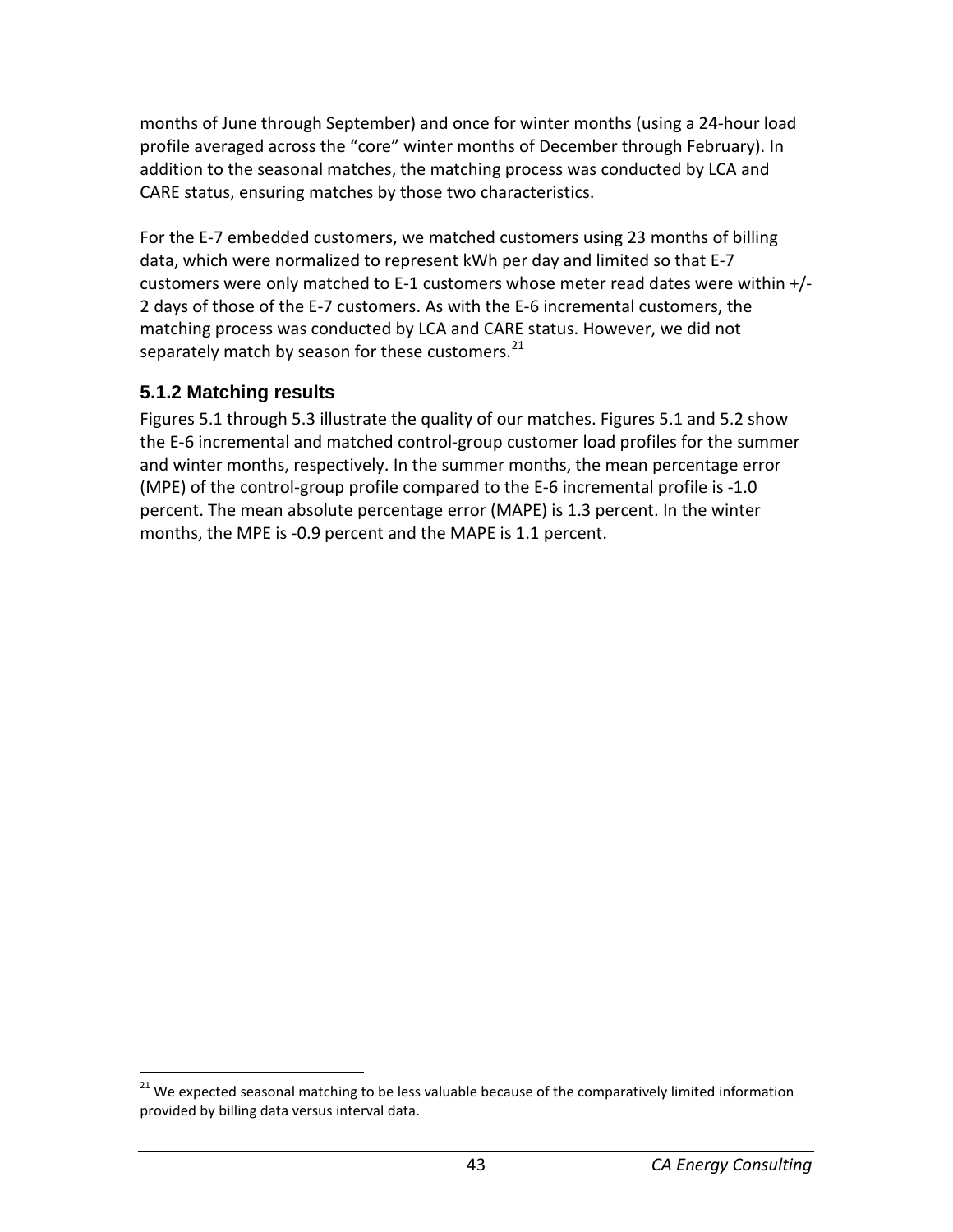

**Figure 5.1: E-6 Incremental and Control Group Pre-treatment Load Profiles –** *Summer*

**Figure 5.2: E-6 Incremental and Control Group Pre-treatment Load Profiles –** *Winter*

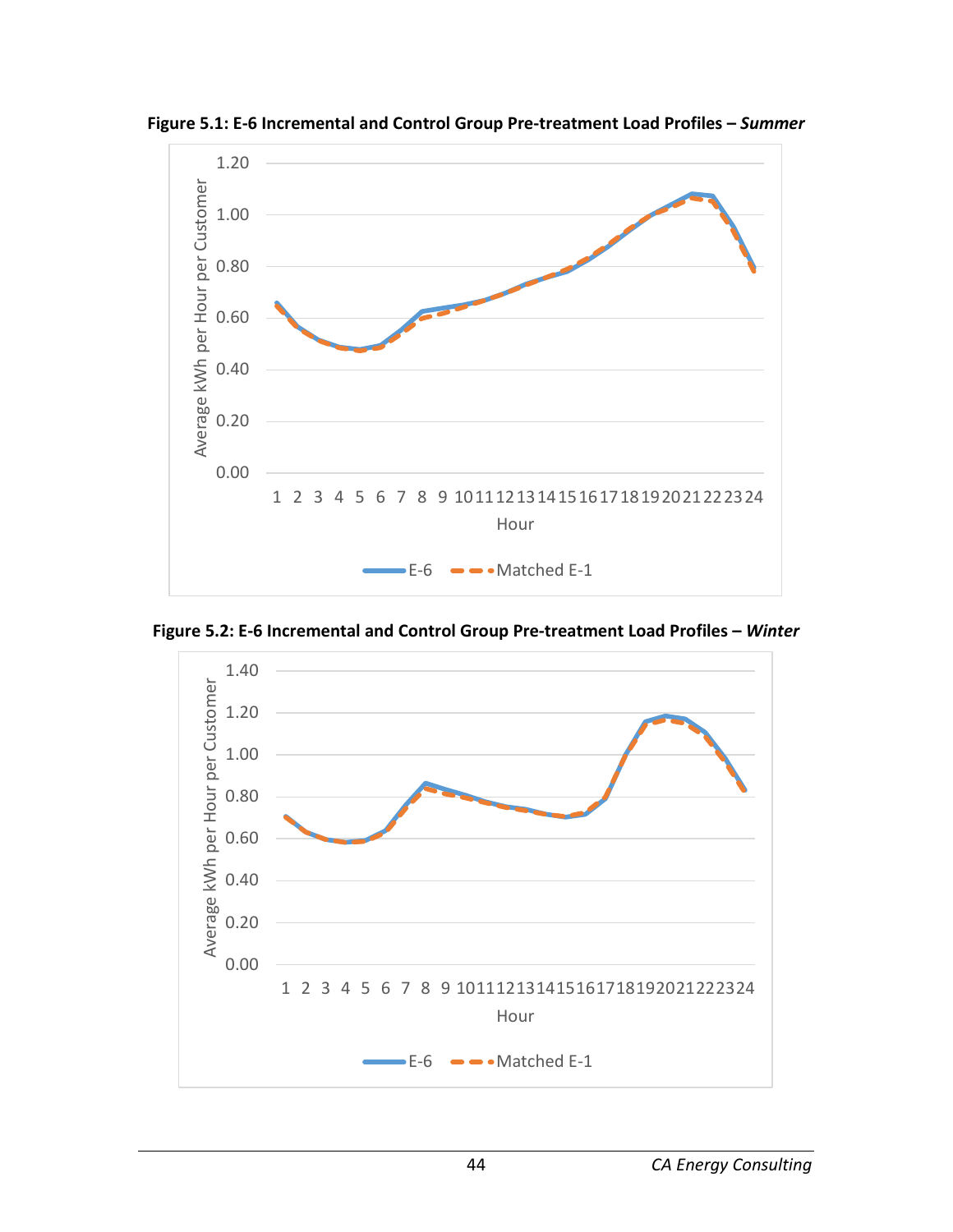Figure 5.3 compares the monthly billing data (in kWh per customer per day) for the E-7 embedded customers and their matched control-group customers. The billing data cover the October 2013 to August 2015 time period. The MPE for the control-group customers compared to the E-6 customers across the 23 monthly averages is -0.5 percent. The corresponding MAPE is 0.7 percent. The errors tend to be lower in the summer months (*e.g.*, 0.0 percent in July 2015) than in the winter months (e.g., -1.5 percent in December 2014).





## *5.2 Load impact estimation*

The presence of matched control group customers means that the estimation equations for the E-6 incremental *ex-post* evaluation, as for SmartRate, may be quite simple, essentially a formal regression analysis to compare the loads of treatment and control group customers on the day types that are required for load impact evaluations of nonevent-based programs like TOU rates. These day types include average weekdays by month, and monthly system peak days. Since the pre-enrollment data that were used in the control group matching process are available, we include data for each non-holiday weekday in a given month for the pre-enrollment period (for the average weekday analysis) in a difference-in-differences model. Separate models are estimated by hour,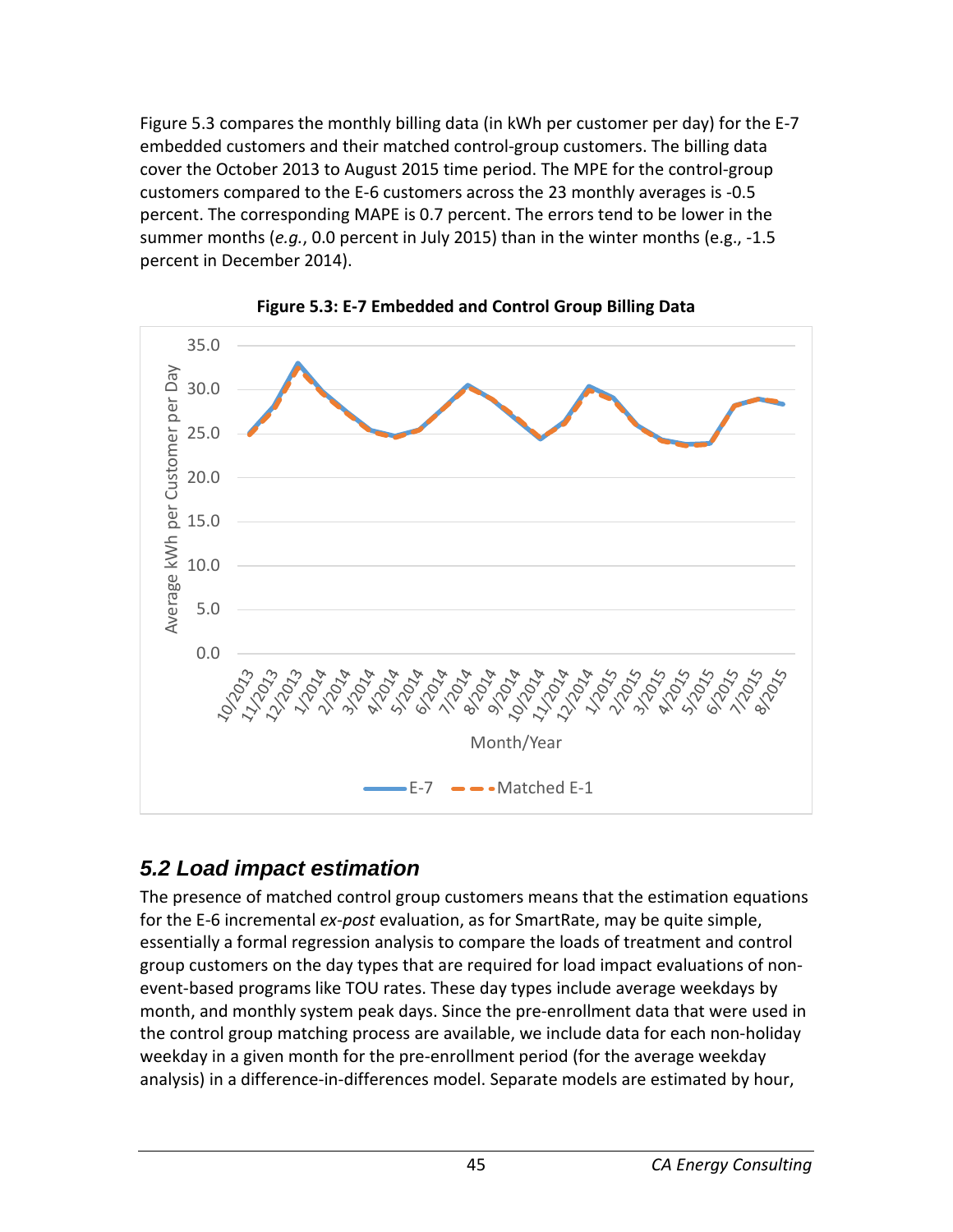month, CARE status, and LCA, where the customer-level fixed-effects models are of the following form:<sup>[22](#page-46-0)</sup>

$$
kW_{c,d} = \beta_0 + \beta_1 \times (TOU_c \times Post_d) + \Sigma_{\text{Cust}} (\beta_{2,\text{Cust}} \times C_c) + \Sigma_{\text{days}} (\beta_{3,\text{day}} \times D_{\text{day}}) + \epsilon_{c,d}
$$

The variables and coefficients in the equation are described in the following table:

| <b>Symbol</b>    | <b>Description</b>                                                     |
|------------------|------------------------------------------------------------------------|
| $kW_{c,d}$       | Load in a particular hour for customer c on day d                      |
| TOU <sub>c</sub> | Variable indicating whether customer $c$ is a TOU (1) or Control (0)   |
|                  | customer                                                               |
| $Post_d$         | Variable indicating that day $d$ is in the post-enrollment period      |
| $\beta_0$        | <b>Estimated constant coefficient</b>                                  |
| $\beta_1$        | Estimate of TOU load impact                                            |
| $\beta_{2,Cust}$ | Estimated customer fixed effects                                       |
| $\beta_{3,day}$  | Day fixed-effects                                                      |
| $C_c$            | Variable indicating that the observation is associated with customer c |
| $D_{day}$        | Variable indicating that the observation is for day d                  |
| $\epsilon_{c,d}$ | Error term                                                             |

The *ex-post* estimation model for the E-7 embedded customers needed to be simplified to reflect the fact that we cannot implement a difference-in-differences approach for these customers. Instead, we estimate models that simply compare E-7 embedded customer usage to matched control-group customer usage on the day- and hour-type in question. The regression database includes only dates in the treatment period (there is no pre-treatment data for the E-7 customers), so the model reduces to the following:

$$
kW_{\rm c,d} = \beta_0 + \beta_1 \times \text{TOU}_{\rm c} + \Sigma_{\rm days} (\beta_{2,day} \times D_{day}) + \epsilon_{\rm c,d}
$$

The model is estimated for each hour by LCA and CARE status.

# **6. TOU** *Ex-Post* **Load Impact Study Findings**

### *6.1 E-6 incremental customers*

Table 6.1 summarizes the average reference loads and load impacts for the relevant E-6 peak period (*i.e.*, 1 to 7 p.m. for May through October, and 5 to 8 p.m. for November through April), for the average weekday in each month, on an aggregate and per-customer basis.<sup>[23](#page-46-1)</sup> The months are shown starting with the first month included in the

<span id="page-46-0"></span><sup>&</sup>lt;sup>22</sup> Note that the customer and day fixed effects prevent the need for us to include stand-alone  $TOU_c$  and Post<sub>d</sub> variables. The former is perfectly collinear with the customer's fixed effect and the latter is perfectly collinear with a combination of day fixed effects.

<span id="page-46-1"></span> $^{23}$  We refer to the 5 to 8 p.m. period as the "peak" period in the winter months since that is the only time period that has a higher differentiated price. However, the tariff refers to the price in that period as a *partial* peak price.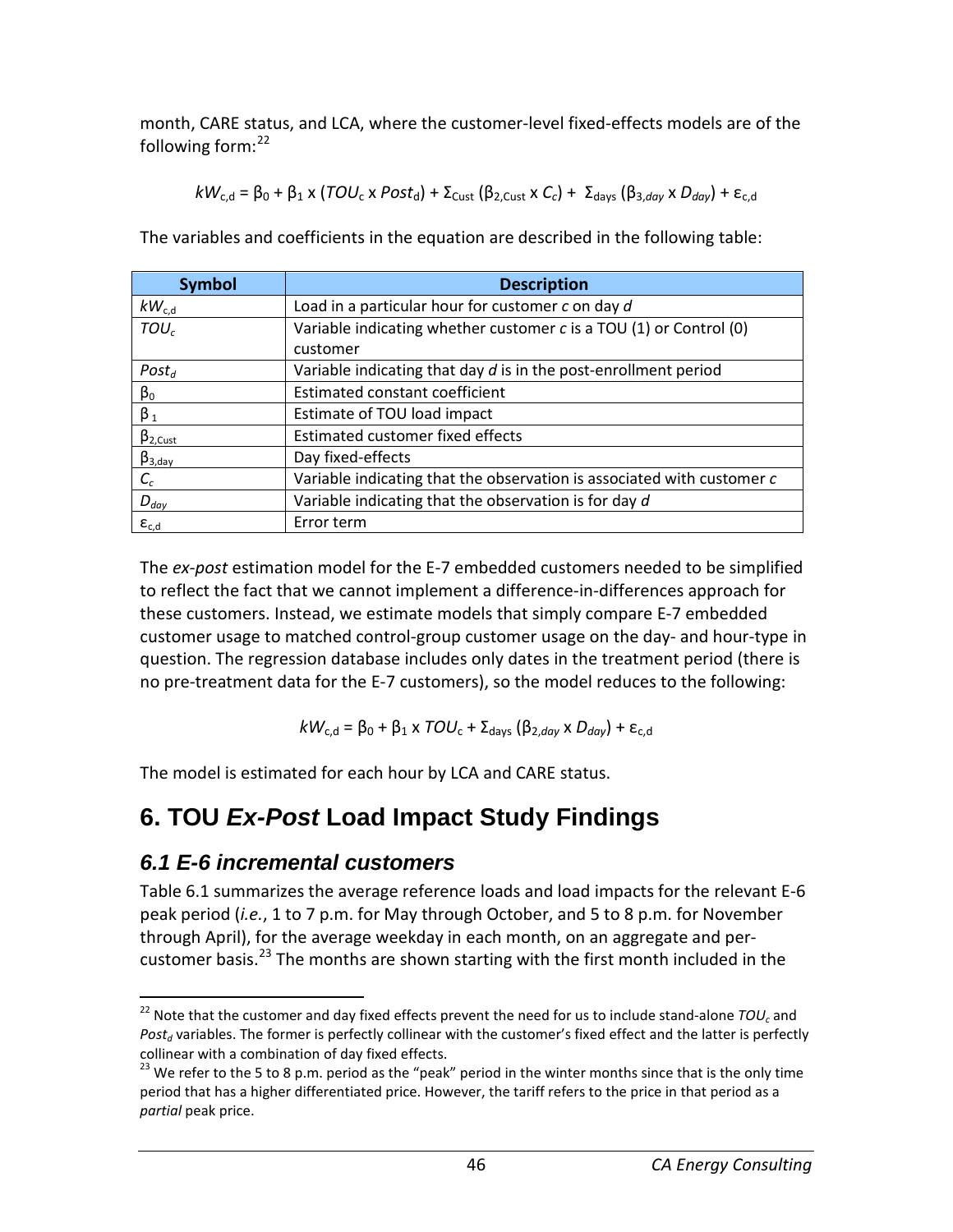analysis (October 2014). Since enrollment continued throughout the period, the numbers of enrolled customers rise from only 112 in October 2014 to nearly 6,500 in September 2015.<sup>[24](#page-47-0)</sup> Aside from May, which had relatively mild temperatures, the peak period load reductions in the summer averaged 8 to 9 percent. Peak load reductions in the winter months were somewhat smaller, at 5 to 6 percent. As described in Section 9.2.1, the per-customer reference loads and load impacts are lower than they were in the PY2014 study. We discuss potential explanations in that section.

|              |                   | <b>Aggregate</b> |                  |      | <b>Per-Customer</b> |               |       |
|--------------|-------------------|------------------|------------------|------|---------------------|---------------|-------|
|              |                   |                  |                  | Peak |                     |               |       |
|              |                   | Peak Ref.        | <b>Peak Load</b> | Ref. | <b>Peak Load</b>    | % Peak        | Ave.  |
|              |                   | Load             | <b>Impact</b>    | Load | <b>Impact</b>       | Load          | Peak  |
| <b>Month</b> | <b>Enrollment</b> | (MW)             | (MW)             | (kW) | (kW)                | <b>Impact</b> | Temp. |
| 10/2014      | 422               | 0.29             | 0.02             | 0.68 | 0.05                | 8%            | 71    |
| 11/2014      | 734               | 0.74             | 0.04             | 1.01 | 0.05                | 5%            | 59    |
| 12/2014      | 1,140             | 1.35             | 0.10             | 1.19 | 0.09                | 7%            | 55    |
| 1/2015       | 1,547             | 1.70             | 0.11             | 1.10 | 0.07                | 6%            | 55    |
| 2/2015       | 1,861             | 1.83             | 0.11             | 0.98 | 0.06                | 6%            | 59    |
| 3/2015       | 2,261             | 1.88             | 0.12             | 0.83 | 0.05                | 6%            | 65    |
| 4/2015       | 2,842             | 2.16             | 0.11             | 0.76 | 0.04                | 5%            | 65    |
| 5/2015       | 3,496             | 2.03             | 0.06             | 0.58 | 0.02                | 3%            | 66    |
| 6/2015       | 4,250             | 3.27             | 0.29             | 0.77 | 0.07                | 9%            | 81    |
| 7/2015       | 5,476             | 4.53             | 0.39             | 0.83 | 0.07                | 9%            | 82    |
| 8/2015       | 6,469             | 5.34             | 0.51             | 0.83 | 0.08                | 9%            | 83    |
| 9/2015       | 6,469             | 4.96             | 0.42             | 0.77 | 0.06                | 8%            | 81    |

**Table 6.1: E-6 Incremental Peak Load Reductions –** *Average Weekday by Month*

Figure 6.1 shows aggregate hourly observed and estimated reference loads, along with hourly estimated load impacts for the E-6 incremental customers for the average weekday in August. Figure 6.2 shows the same information for the average weekday in February.

<span id="page-47-0"></span><sup>&</sup>lt;sup>24</sup> We examined only customers who joined E-6 between October 2014 and September 2015, which is why enrollments are low in the earlier portion of this time period. The number of customers that we could examine (because they had all of the required load data before and after joining E-6 is less than the total number of incremental E-6 customers. We therefore scale the results up to account for the correct total.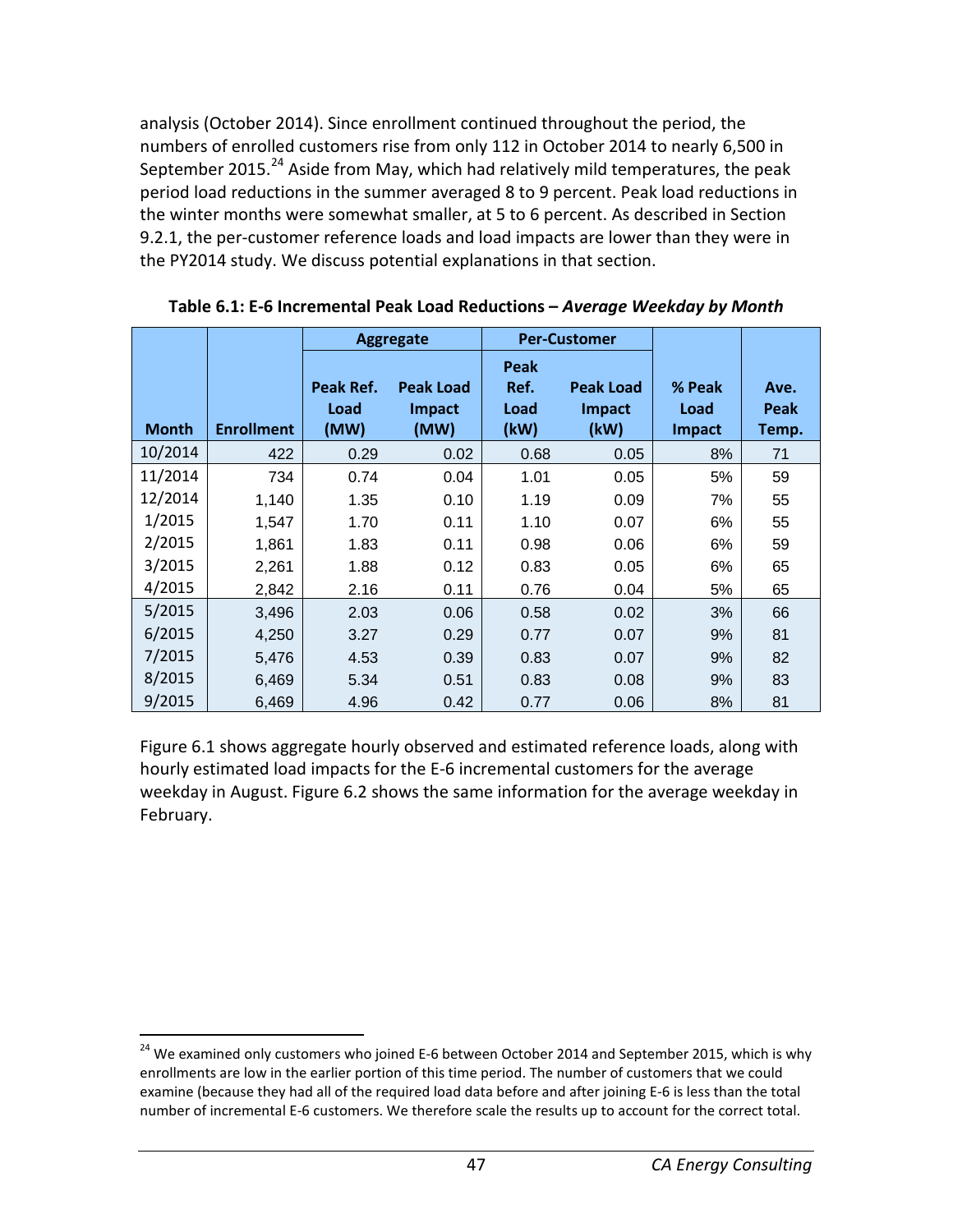

**Figure 6.1: Aggregate Hourly Loads and Load Impacts (MW) – E-6 Incremental (***Average Weekday, August 2015***)**

**Figure 6.2: Aggregate Hourly Loads and Load Impacts (MW) – E-6 Incremental (***Average Weekday, February 2015***)**

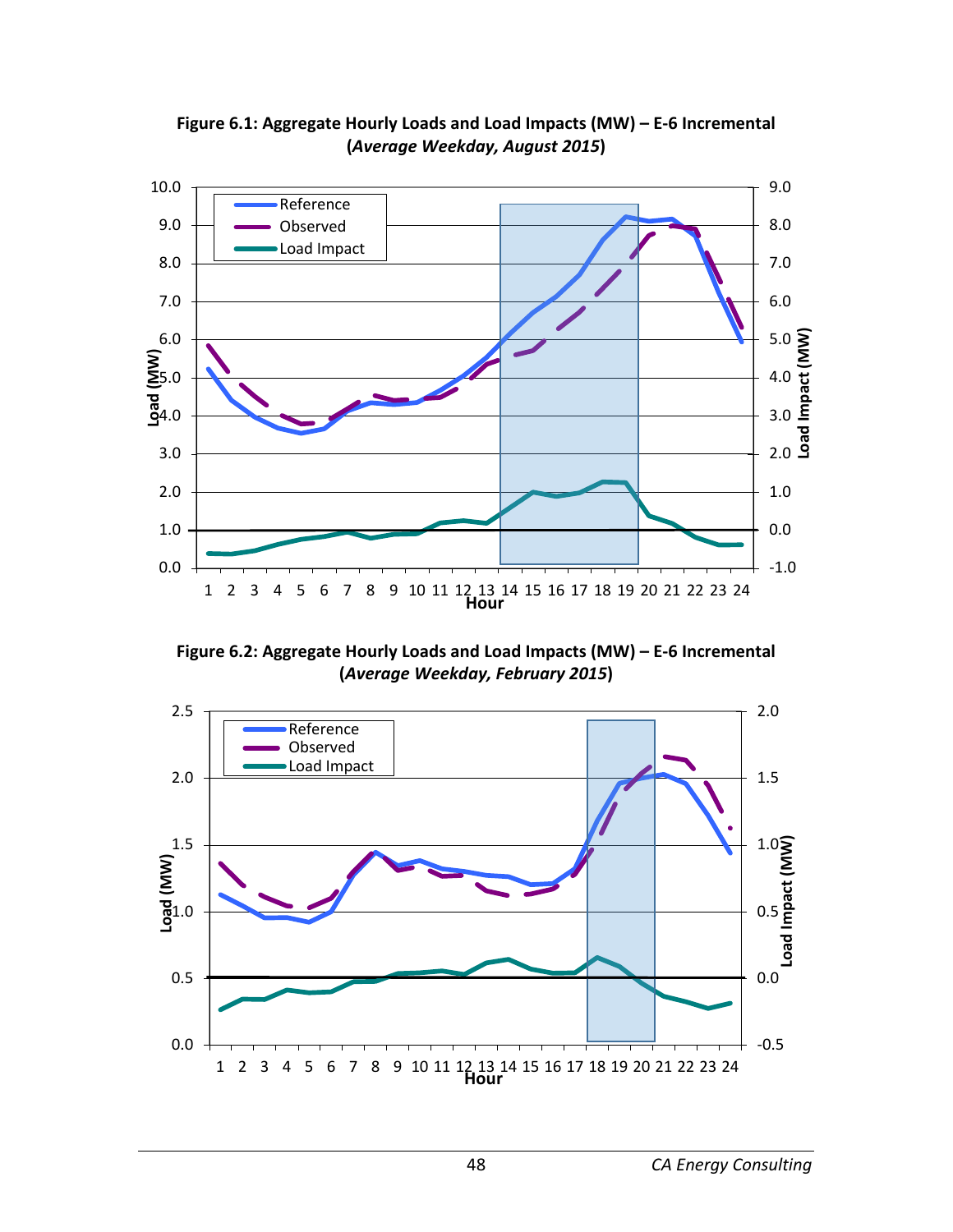Table 6.2 summarizes loads and load reductions by LCA for the average summer (May through September 2015) weekday. The vast majority of customers reside in the Greater Bay Area, so aggregate load reductions are greatest there. However, percustomer load reductions are lowest in that LCA. Similar results hold for the winter months (Table 6.3), with the lower enrollment numbers producing smaller load reductions.

|                       |                 | Aggregate                    |                                |                              | <b>Per-Customer</b>                   |                                 |                       |
|-----------------------|-----------------|------------------------------|--------------------------------|------------------------------|---------------------------------------|---------------------------------|-----------------------|
| <b>LCA</b>            | <b>Enrolled</b> | Peak<br>Ref.<br>Load<br>(MW) | Peak<br>Load<br>Impact<br>(MW) | Peak<br>Ref.<br>Load<br>(kW) | Peak<br>Load<br><b>Impact</b><br>(kW) | % Peak<br>Load<br><b>Impact</b> | Ave.<br>Peak<br>Temp. |
| Greater Bay Area      | 2,858           | 1.73                         | 0.11                           | 0.61                         | 0.04                                  | 6%                              | 75                    |
| <b>Greater Fresno</b> | 146             | 0.27                         | 0.02                           | 1.83                         | 0.12                                  | 7%                              | 90                    |
| Humboldt              | 138             | 0.11                         | 0.01                           | 0.83                         | 0.09                                  | 11%                             | 66                    |
| Kern                  |                 |                              |                                |                              |                                       |                                 |                       |
| Northern Coast        | 249             | 0.22                         | 0.03                           | 0.89                         | 0.11                                  | 12%                             | 78                    |
| Other                 | 667             | 0.63                         | 0.06                           | 0.95                         | 0.10                                  | 10%                             | 79                    |
| Sierra                | 201             | 0.28                         | 0.04                           | 1.37                         | 0.18                                  | 13%                             | 83                    |
| Stockton              |                 |                              |                                |                              |                                       |                                 |                       |
| All                   | 4,430           | 3.40                         | 0.28                           | 0.77                         | 0.06                                  | 8%                              | 77                    |

|                       |                 | <b>Aggregate</b>             |                                | <b>Per-Customer</b>          |                                |                          |                       |
|-----------------------|-----------------|------------------------------|--------------------------------|------------------------------|--------------------------------|--------------------------|-----------------------|
| <b>LCA</b>            | <b>Enrolled</b> | Peak<br>Ref.<br>Load<br>(MW) | Peak<br>Load<br>Impact<br>(MW) | Peak<br>Ref.<br>Load<br>(kW) | Peak<br>Load<br>Impact<br>(kW) | % Peak<br>Load<br>Impact | Ave.<br>Peak<br>Temp. |
| Greater Bay Area      | 1,079           | 0.89                         | 0.04                           | 0.82                         | 0.04                           | 5%                       | 60                    |
| <b>Greater Fresno</b> |                 |                              |                                |                              |                                |                          |                       |
| Humboldt              |                 |                              |                                |                              |                                |                          |                       |
| Kern                  |                 |                              |                                |                              |                                |                          |                       |
| Northern Coast        | 123             | 0.16                         | 0.02                           | 1.33                         | 0.20                           | 15%                      | 59                    |
| Other                 | 263             | 0.29                         | 0.02                           | 1.11                         | 0.08                           | 7%                       | 59                    |
| Sierra                |                 |                              |                                |                              |                                |                          |                       |
| Stockton              |                 |                              |                                |                              |                                |                          |                       |
| All                   | 1,731           | 1.61                         | 0.10                           | 0.93                         | 0.06                           | 6%                       | 60                    |

Table 6.4 shows average seasonal peak load reductions by CARE status of the enrolled customers. The CARE customers average a higher peak load in both summer and winter months than non-CARE customers, where the differences are likely due to the CARE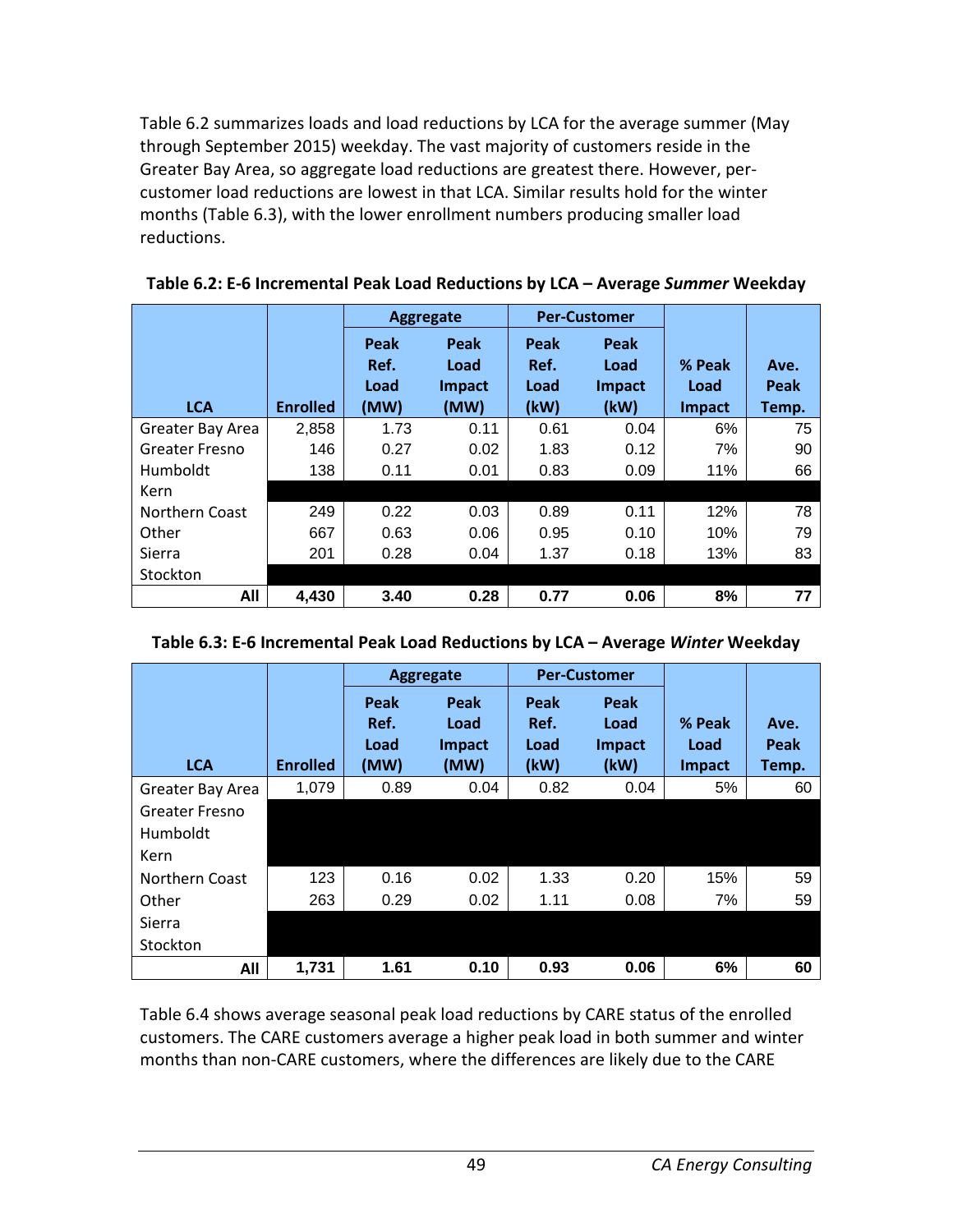customers residing in LCAs that have greater seasonal variation in weather conditions.<sup>[25](#page-50-0)</sup> The non-CARE customers reduced summer peak load by a greater relative amount (9 percent) than did CARE customers (6 percent). The reverse was the case in winter, although the number of CARE customers enrolled during that time is relatively small.

| <b>Season</b> | <b>CARE</b><br><b>Status</b> | <b>Enrolled</b> | Peak<br>Ref.<br>Load<br>(MW) | Peak<br>Load<br><b>Impact</b><br>(MW) | Peak<br>Ref.<br>Load<br>(kW) | Peak<br>Load<br><b>Impact</b><br>(kW) | % Peak<br>Load<br><b>Impact</b> | Ave.<br>Peak<br>Temp. |
|---------------|------------------------------|-----------------|------------------------------|---------------------------------------|------------------------------|---------------------------------------|---------------------------------|-----------------------|
|               | Non-CARE                     | 3,969           | 2.83                         | 0.25                                  | 0.71                         | 0.06                                  | 9%                              | 77                    |
| Summer        | <b>CARE</b>                  | 462             | 0.49                         | 0.03                                  | 1.06                         | 0.06                                  | 6%                              | 79                    |
| Winter        | Non-CARE                     | 1,553           | 1.40                         | 0.07                                  | 0.90                         | 0.05                                  | 5%                              | 60                    |
|               | <b>CARE</b>                  | 178             | 0.20                         | 0.02                                  | 1.13                         | 0.11                                  | 10%                             | 59                    |

**Table 6.4: E-6 Incremental Peak Load Reductions by CARE Status**

## *6.2 E-7 embedded customers*

This section summarizes estimated *ex-post* load impacts for the non-NEM E-7 embedded customers. As noted in Section 5, customers taking service under E-7 have been enrolled for some time, which ruled out the possibility of selecting control group customers on the basis of *pre-treatment* load profiles. As a result, differences between the load profiles of the E-7 customers and the control group customers selected on the basis of matched monthly billing data are likely to reflect a combination of two factors – 1) pre-existing loads that are characterized by relatively low peak period usage (selfselection), and 2) load responses to the TOU rate. Furthermore, the data are not sufficient to allow us to distinguish these two factors.

Table 6.5 shows estimated average peak period (12 p.m. to 6 p.m.) reference loads and load impacts by month, beginning with the first month of analysis, October 2014. The lightly shaded summer months show generally larger reference load values than in winter, and load reductions of 11 or 12 percent, reaching 0.17 kW in the core summer months. The peak load reductions and percentage reductions are slightly smaller in the non-summer months.

<span id="page-50-0"></span><sup>&</sup>lt;sup>25</sup> As shown in Table 2.2, CARE customers represented 40 percent or more of E-6 customers in the central valley LCAs (Fresno, Kern and Stockton), while only 11 percent in the Greater Bay Area.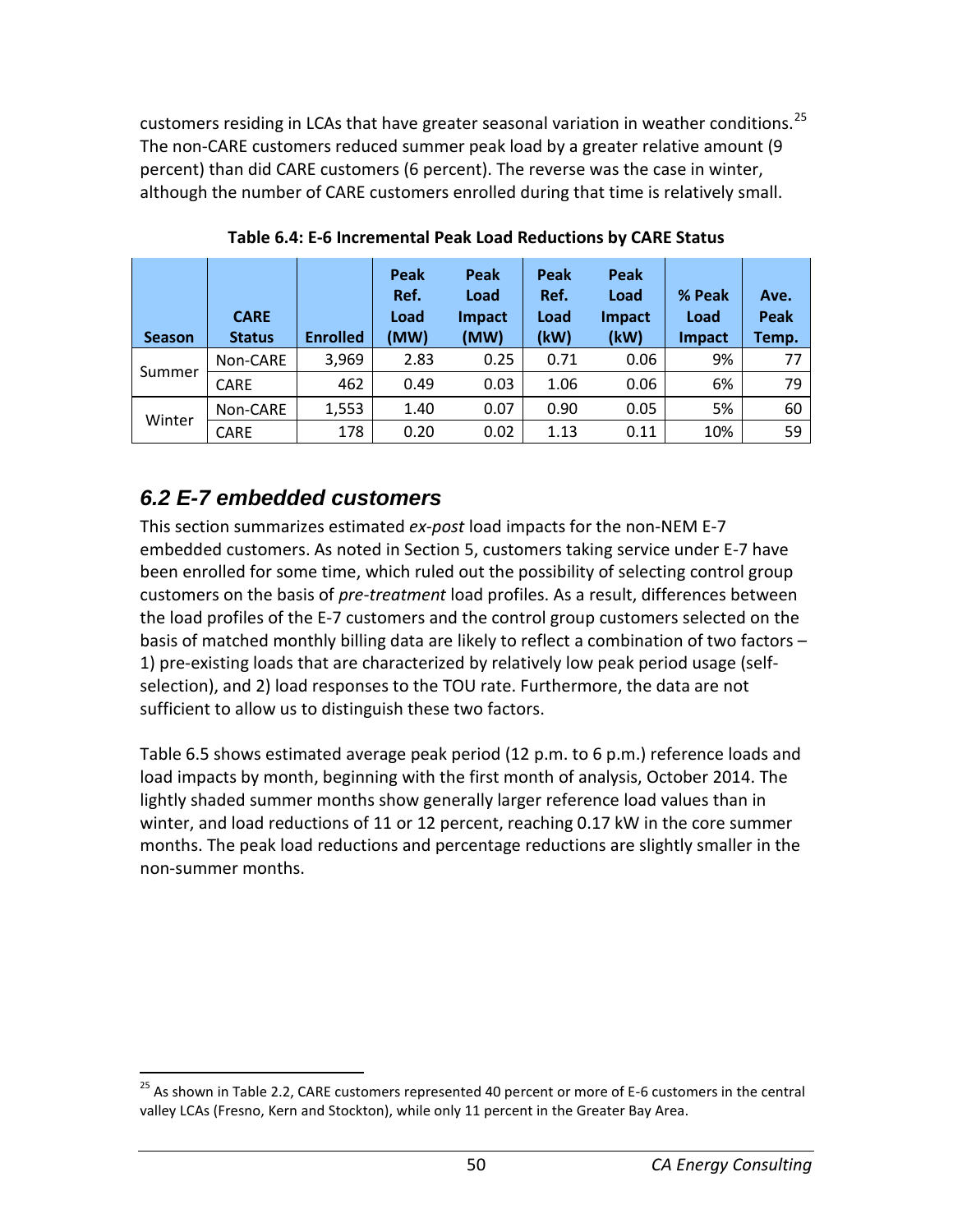|                   |                 | Aggregate                    |                                       | <b>Per-Customer</b>          |                                       |                                 |                              |
|-------------------|-----------------|------------------------------|---------------------------------------|------------------------------|---------------------------------------|---------------------------------|------------------------------|
| <b>Month</b>      | <b>Enrolled</b> | Peak<br>Ref.<br>Load<br>(MW) | Peak<br>Load<br><b>Impact</b><br>(MW) | Peak<br>Ref.<br>Load<br>(kW) | Peak<br>Load<br><b>Impact</b><br>(kW) | % Peak<br>Load<br><b>Impact</b> | Ave.<br><b>Peak</b><br>Temp. |
| October 2014      | 51,026          | 53.4                         | 6.3                                   | 1.05                         | 0.12                                  | 12%                             | 76                           |
| November 2014     | 50,690          | 55.3                         | 4.9                                   | 1.09                         | 0.10                                  | 9%                              | 64                           |
| December 2014     | 50,492          | 65.1                         | 5.0                                   | 1.29                         | 0.10                                  | 8%                              | 57                           |
| January 2015      | 50,136          | 56.7                         | 5.5                                   | 1.13                         | 0.11                                  | 10%                             | 59                           |
| February 2015     | 49,810          | 50.1                         | 5.2                                   | 1.01                         | 0.10                                  | 10%                             | 64                           |
| <b>March 2015</b> | 49,550          | 47.1                         | 5.2                                   | 0.95                         | 0.11                                  | 11%                             | 69                           |
| April 2015        | 49,248          | 47.4                         | 5.3                                   | 0.96                         | 0.11                                  | 11%                             | 69                           |
| May 2015          | 48,942          | 47.4                         | 5.5                                   | 0.97                         | 0.11                                  | 12%                             | 69                           |
| <b>June 2015</b>  | 48,629          | 68.5                         | 8.2                                   | 1.41                         | 0.17                                  | 12%                             | 85                           |
| <b>July 2015</b>  | 48,355          | 72.5                         | 8.2                                   | 1.50                         | 0.17                                  | 11%                             | 86                           |
| August 2015       | 47,777          | 67.7                         | 8.0                                   | 1.42                         | 0.17                                  | 12%                             | 86                           |
| September 2015    | 47,777          | 59.8                         | 6.7                                   | 1.25                         | 0.14                                  | 11%                             | 84                           |

**Table 6.5: E-7 Embedded Peak Load Reductions –** *Average Weekday by Month*

Figure 6.3 shows aggregate hourly observed and estimated reference loads, along with hourly estimated load impacts for the E-7 embedded customers for the average weekday in August. Figure 6.4 shows the same information for the average weekday in February.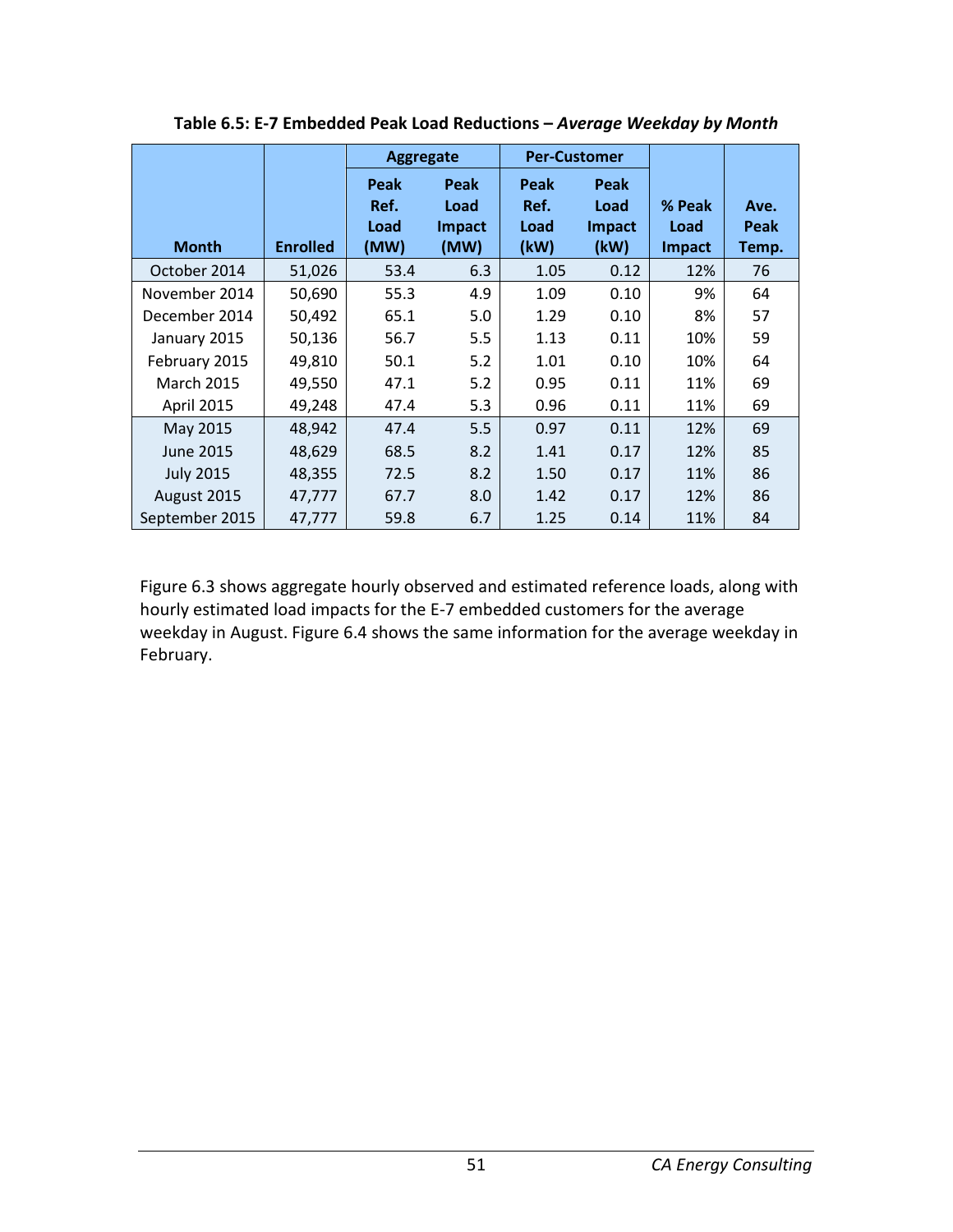

**Figure 6.3: Aggregate Hourly Loads and Load Impacts (MW) – E-7 Embedded (***Average Weekday, August 2015***)**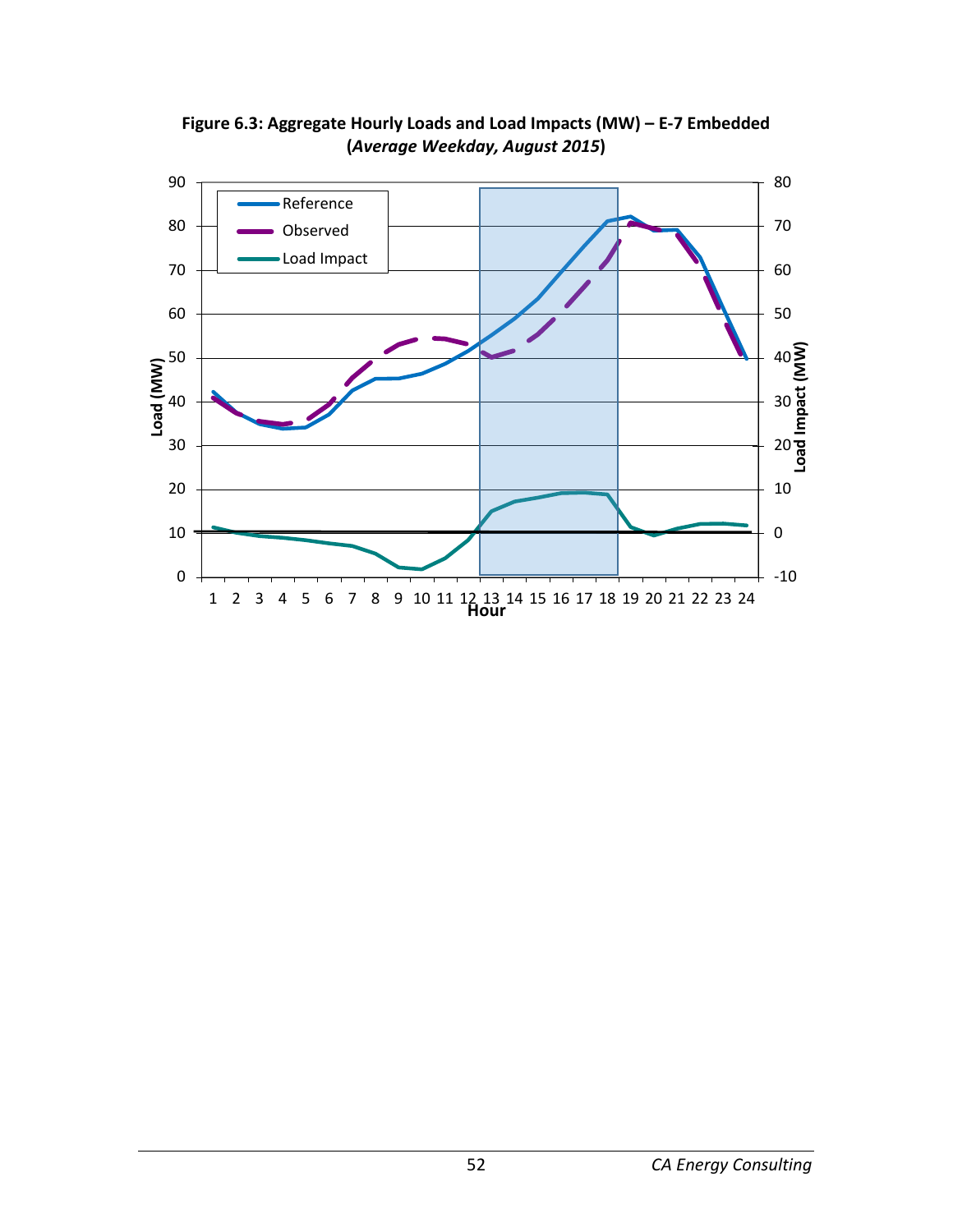

**Figure 6.4: Aggregate Hourly Loads and Load Impacts (MW) – E-7 Embedded (***Average Weekday, February 2015***)**

Table 6.6 shows peak load reductions by LCA for the average *summer* weekday. The largest numbers of enrolled customers and aggregate peak load reductions are in the Greater Bay Area and Other LCAs. The largest per-customer peak loads and load reductions are in the relatively warm areas of Greater Fresno, Kern, and Sierra.

|                       |                 | <b>Aggregate</b>             |                                | <b>Per-Customer</b>          |                                       |                                 |                       |
|-----------------------|-----------------|------------------------------|--------------------------------|------------------------------|---------------------------------------|---------------------------------|-----------------------|
| <b>LCA</b>            | <b>Enrolled</b> | Peak<br>Ref.<br>Load<br>(MW) | Peak<br>Load<br>Impact<br>(MW) | Peak<br>Ref.<br>Load<br>(kW) | Peak<br>Load<br><b>Impact</b><br>(kW) | % Peak<br>Load<br><b>Impact</b> | Ave.<br>Peak<br>Temp. |
| Greater Bay Area      | 17,416          | 18.6                         | 1.5                            | 1.07                         | 0.09                                  | 8%                              | 77                    |
| <b>Greater Fresno</b> | 2,950           | 5.6                          | 0.8                            | 1.90                         | 0.28                                  | 15%                             | 90                    |
| Humboldt              | 3,292           | 3.5                          | 0.6                            | 1.05                         | 0.17                                  | 16%                             | 72                    |
| Kern                  | 1,084           | 2.1                          | 0.3                            | 1.96                         | 0.26                                  | 13%                             | 89                    |
| Northern Coast        | 6,187           | 6.8                          | 0.7                            | 1.09                         | 0.11                                  | 10%                             | 78                    |
| Other                 | 11,336          | 15.2                         | 1.9                            | 1.34                         | 0.17                                  | 12%                             | 82                    |
| Sierra                | 4,254           | 6.3                          | 1.0                            | 1.48                         | 0.23                                  | 16%                             | 83                    |
| Stockton              | 2,232           | 3.3                          | 0.4                            | 1.50                         | 0.18                                  | 12%                             | 85                    |
| All                   | 48,751          | 61.6                         | 7.1                            | 1.26                         | 0.15                                  | 12%                             | 81                    |

**Table 6.6: E-7 Embedded Peak Load Reductions by LCA – Average** *Summer* **Weekday**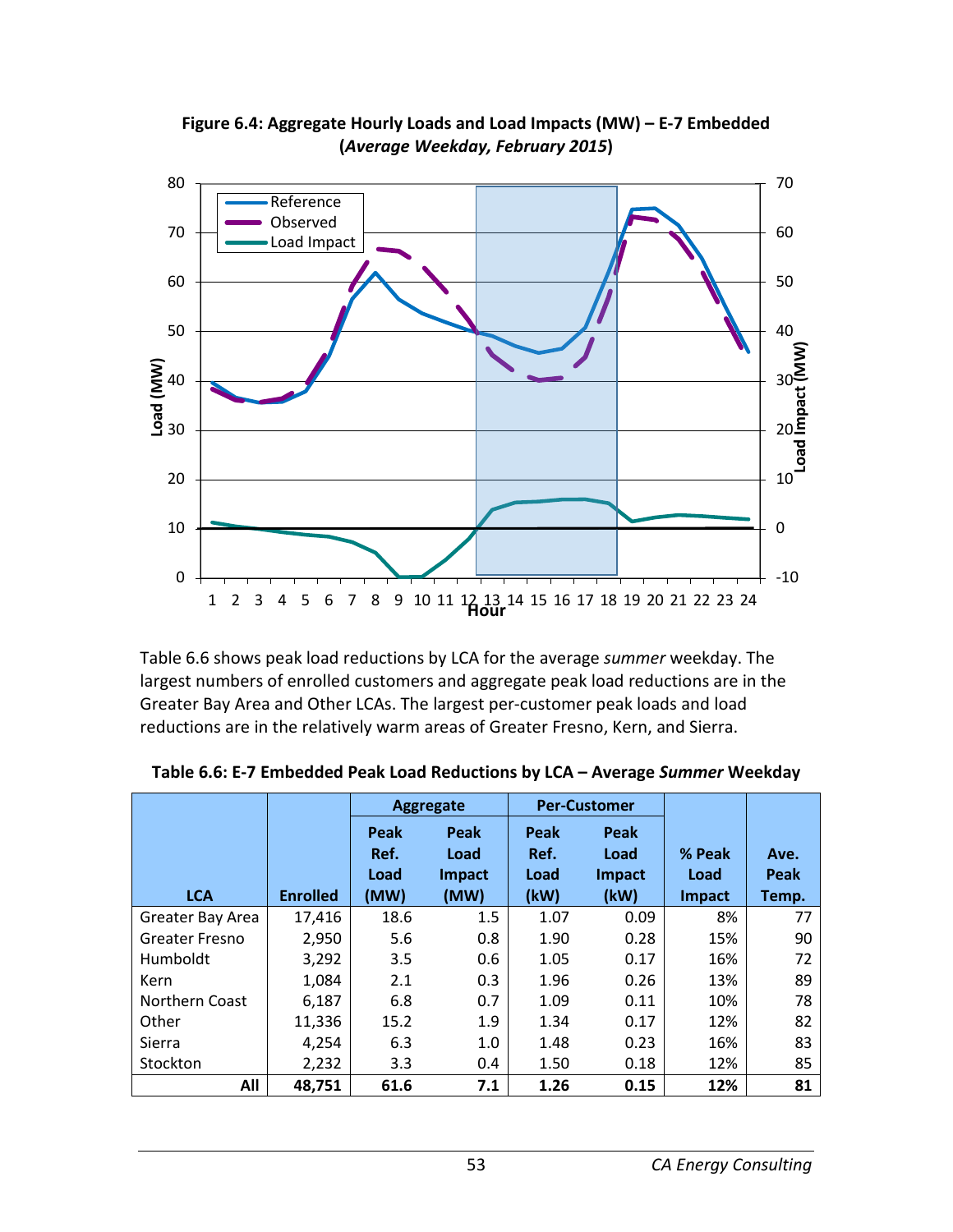Table 6.7 shows comparable information for the average *winter* weekday. Peak load reductions are somewhat smaller and vary less than do the summer values.

|                       |                 | Aggregate            |                               | <b>Per-Customer</b>  |                        |                |              |
|-----------------------|-----------------|----------------------|-------------------------------|----------------------|------------------------|----------------|--------------|
|                       |                 | Peak<br>Ref.<br>Load | Peak<br>Load<br><b>Impact</b> | Peak<br>Ref.<br>Load | Peak<br>Load<br>Impact | % Peak<br>Load | Ave.<br>Peak |
| <b>LCA</b>            | <b>Enrolled</b> | (MW)                 | (MW)                          | (kW)                 | (kW)                   | Impact         | Temp.        |
| Greater Bay Area      | 17,790          | 17.3                 | 1.4                           | 0.97                 | 0.08                   | 8%             | 64           |
| <b>Greater Fresno</b> | 3,051           | 3.3                  | 0.5                           | 1.10                 | 0.17                   | 15%            | 66           |
| Humboldt              | 3,376           | 3.8                  | 0.5                           | 1.14                 | 0.16                   | 14%            | 59           |
| Kern                  | 1,121           | 1.0                  | 0.0                           | 0.93                 | 0.04                   | 4%             | 67           |
| Northern Coast        | 6,313           | 6.9                  | 0.6                           | 1.10                 | 0.10                   | 9%             | 64           |
| Other                 | 11,670          | 13.2                 | 1.2                           | 1.13                 | 0.10                   | 9%             | 64           |
| Sierra                | 4,373           | 5.5                  | 0.7                           | 1.26                 | 0.16                   | 13%            | 61           |
| Stockton              | 2,294           | 2.6                  | 0.2                           | 1.15                 | 0.09                   | 8%             | 63           |
| All                   | 49,988          | 53.6                 | 5.2                           | 1.07                 | 0.10                   | 10%            | 64           |

**Table 6.7: E-7 Embedded Peak Load Reductions by LCA – Average** *Winter* **Weekday**

Table 6.8 shows seasonal peak load reductions by CARE status. The per-customer peak loads and load reductions in both seasons differ little by CARE status.

| <b>Season</b> | <b>CARE</b><br><b>Status</b> | <b>Enrolled</b> | Peak<br>Ref.<br>Load<br>(MW) | Peak<br>Load<br><b>Impact</b><br>(MW) | Peak<br>Ref.<br>Load<br>(kW) | Peak<br>Load<br><b>Impact</b><br>(kW) | % Peak<br>Load<br><b>Impact</b> | Ave.<br>Peak<br>Temp. |
|---------------|------------------------------|-----------------|------------------------------|---------------------------------------|------------------------------|---------------------------------------|---------------------------------|-----------------------|
|               | Non-CARE                     | 43,685          | 54.9                         | 6.4                                   | 1.26                         | 0.15                                  | 12%                             | 81                    |
| Summer        | <b>CARE</b>                  | 5,066           | 6.6                          | 0.7                                   | 1.30                         | 0.14                                  | 11%                             | 82                    |
| Winter        | Non-CARE                     | 44,771          | 47.8                         | 4.7                                   | 1.07                         | 0.10                                  | 10%                             | 64                    |
|               | <b>CARE</b>                  | 5,217           | 5.8                          | 0.5                                   | 1.11                         | 0.10                                  | 9%                              | 63                    |

**Table 6.8: E-7 Embedded Peak Load Reductions by CARE Status**

# **7.** *Ex-Ante* **Load Impacts – SmartRate**

This section describes the development of *ex-ante* load impact forecasts for the SmartRate program. We first describe the methodology used, and then present the resulting forecasts. *Ex-Ante* load impacts represent forecasts of load impacts that are expected to occur when program events are called in future years, under standardized weather conditions. The forecasts are based on analysis of per-customer load impact findings from *ex-post* evaluations, development of weather-sensitive reference loads, and incorporation of utility forecasts of program enrollments.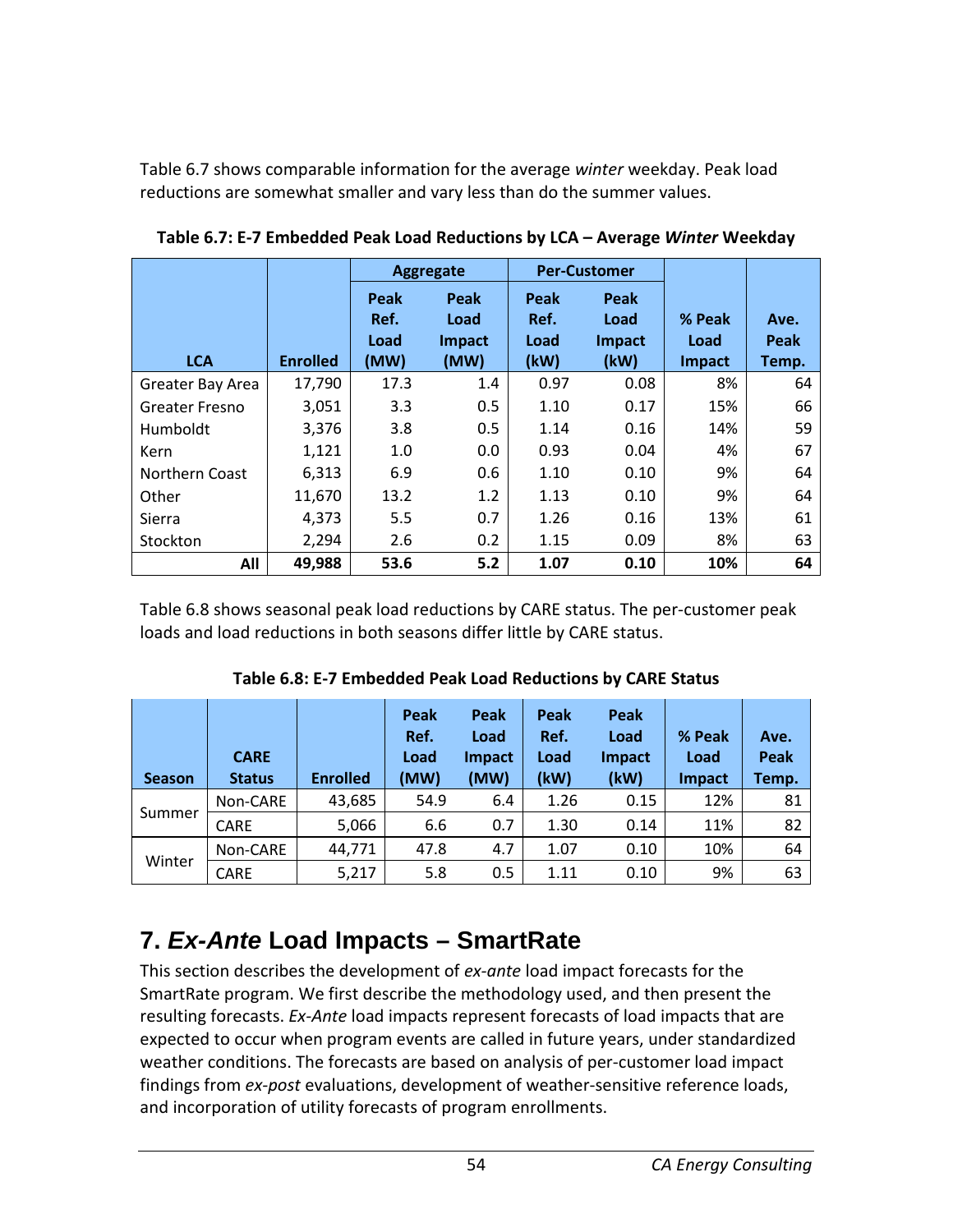# *7.1 Methodology*

*Ex-ante* load impacts for SmartRate were developed in a series of steps, as follows:

- 1. Weather-sensitive per-customer load impacts were developed separately for SmartRate-only and dually-enrolled customers through a regression analysis relating average customer load impacts, by LCA, for *each hour of each event,* to weather conditions on the event day (*e.g*., CDD65).
- 2. Weather-sensitive reference loads for the average customer in the same cells (defined by enrollment type and LCA) were also developed through a regression analysis. This step was complicated by the need to develop reference loads for each month of the year, while the *ex-post* analysis was only conducted for the summer months. To reduce the amount of hourly interval data required, representative samples of SmartRate-only and dually-enrolled customers were selected, and their hourly load data for a full twelve months (excluding event days) was used to develop weather-sensitive reference loads.
- 3. The reference load equations were then used to simulate reference loads for the four required weather scenarios: 1-in-2 and 1-in-10 weather years, for both utility system peak and the utility's load at the time of CAISO's peak operating conditions. (We refer to the former as "utility-specific" scenarios and the latter as "CAISO-coincident" scenarios.) Reference loads were developed separately for SmartRate-only and dually-enrolled customers, and by LCA.
- 4. The per-customer load impact equations were also used to simulate load impacts for the same cells, under the same four weather scenarios.
- 5. Per-customer load impacts and reference loads were then applied to PG&E enrollment forecasts to produce aggregate load impacts.

### **7.1.1 Per-customer load impacts**

Weather-sensitive load impacts were developed from a regression model applied separately to the per-customer *ex-post* load impact data for each hour of each event day, for both enrollment types (SmartRate-only and dually-enrolled), and each LCA. The regression equation is the following:

*LI*<sub>d</sub> = β<sub>0</sub> + β<sub>1</sub> \* *CDD65<sub>d</sub>* + ε<sub>d.</sub>

The left-hand side variable is the average estimated load impact in a particular hour, for a given enrollment type and LCA, and the subscript *d* represents an event-day.

Figures 7.1 and 7.2 illustrate the relationship between estimated *ex-post* load impacts and event-day weather conditions, expressed by CDD65, for SmartRate-only and duallyenrolled customers. The particular values shown in the figures are for hour 18 in the Greater Bay Area. The weather sensitivity of the estimated load impacts is clearly visible for both groups of customers.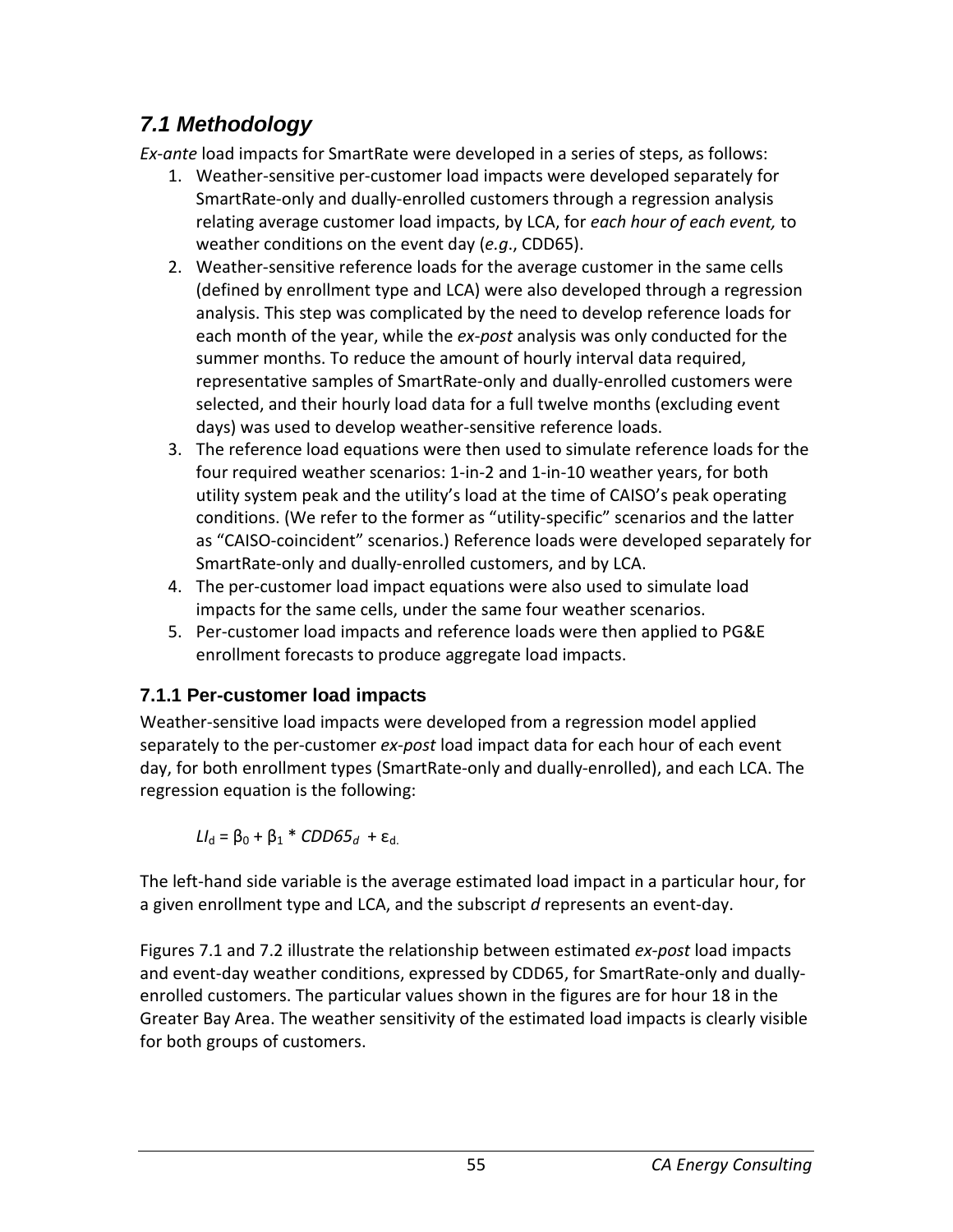

**Figure 7.1: Relationship between** *Ex-Post* **Load Impacts and Weather: Hour 18 in Greater Bay Area –** *SmartRate-only*

**Figure 7.2: Relationship between** *Ex-Post* **Load Impacts and Weather: Hour 18 in Greater Bay Area –** *Dually-enrolled*



Per-customer load impacts by cell for each of the four *ex-ante* weather scenarios were then developed by applying the estimated regression models to the implied CDD65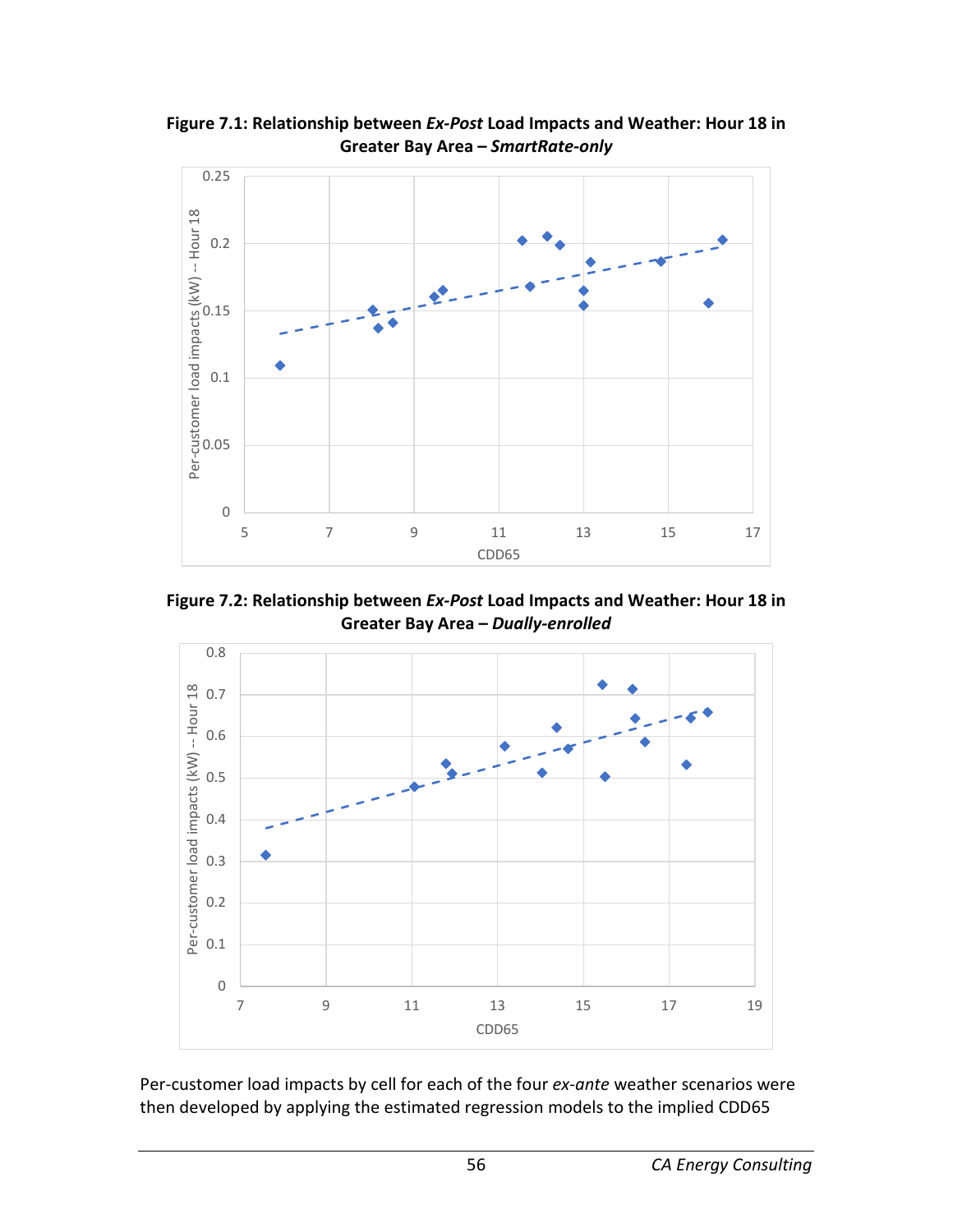values for each month in each scenario. No SmartRate events have been called in nonsummer months, however *ex-ante* forecasts for non-summer months are required. To produce per-customer load impacts for months with zero CDD65, we interpreted the constant term in the load impact models as a measure of non-cooling load impacts, and used it as the load impact in those cases.<sup>[26](#page-57-0)</sup>

An additional issue in producing the *ex-ante* load impact forecasts is that the Protocols call for estimating load impacts for the RA hours of 1 p.m. to 6 p.m., while by the SmartRate tariff, events are only called during the hours of 2 p.m. to 7 p.m. We simulate the load impacts using the event hours that are required by the tariff, but summarize the load impacts across the RA window as required (there are no event load impacts from 1 to 2 p.m.). Therefore, average *ex-ante* load impacts for the RA window are approximately 20 percent lower than the *ex-post* load impacts estimated for 2015 (*i.e.*, four-fifths of the average event-hour load impacts). In the *ex-ante* load impact summaries below, we show average load impacts for both the SmartRate event period and the RA window.

Finally, the dually enrolled customers have different load impacts in the program and portfolio scenarios. That is, SmartAC takes precedence over SmartRate, so much of the dually enrolled customer load impact goes away in the portfolio scenarios. However, we assume that the dually enrolled customers provide higher load impacts on dual event days than SmartAC-only event days (due to price-based response to the SmartRate event price). PY2015 did not contain event days on which to base such a difference, but PY2014 did. Specifically, from July 29 through August 1, 2014 there were four event days, two of which were SmartAC only. The days were sufficiently similar that a comparison of load impacts across the days provides an indication of the additional load impacts provided by dually enrolled customers on SmartRate event days. We determined that the portfolio load impact of dually enrolled customers is equal to 21 percent of the program-specific load impact during summer months. During winter months, the program and portfolio load impacts are the same because SmartAC is not active.

### **7.1.2 Per-customer reference loads**

As summarized above, weather-sensitive reference loads for the average customer in cells defined by enrollment type and LCA were developed through a regression analysis of hourly load data for weekday non-event days for the period of October 2014 through September 2015 based on representative samples of SmartRate-only and duallyenrolled customers. Regression models were estimated separately for each hour of the day, using a form similar to that of the load impact models, except that a variable for HDD65 was added to account for heating as well as cooling effects, and monthly

<span id="page-57-0"></span> $26$  The constant terms produce reasonable non-weather load impacts for the SmartRate-only customers, but not for the dually enrolled customers. Therefore, when simulating load impacts for the winter months, we use the SmartRate-only customer load impacts for the dually enrolled customers as well.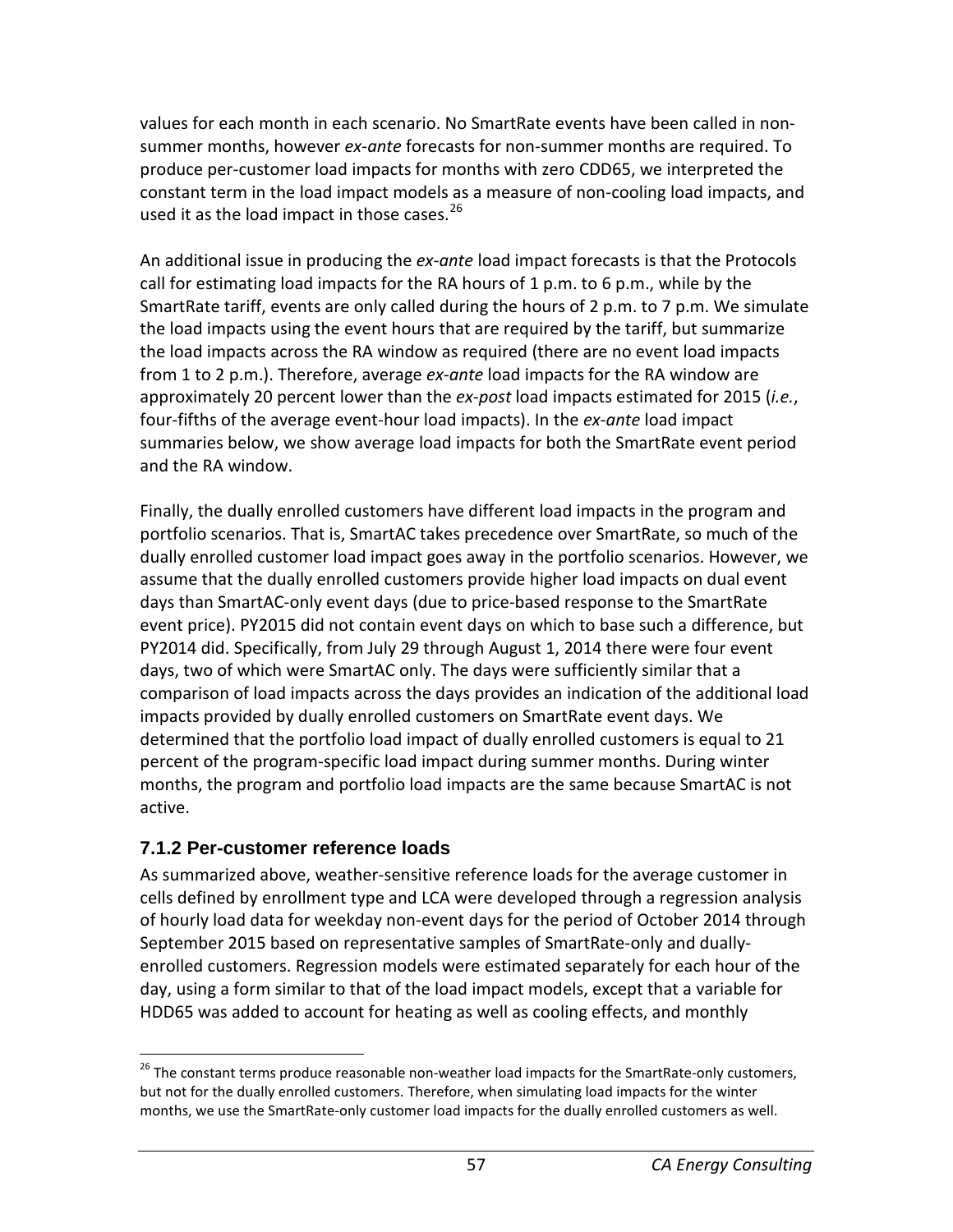indicator variables were added to account for monthly differences in usage patterns. The estimated reference load equations were then used to simulate *ex-ante* reference loads for the four required weather scenarios.

## *7.2 SmartRate Ex-Ante Forecasts*

As described in Section 7.1, *ex-ante* load impact forecasts for SmartRate are constructed based on enrollment forecasts provided by PG&E, and per-customer load impacts developed by analyzing the relationship between *ex-post* load impacts for each event in 2015 and the weather conditions that existed for each of the events.

Table 7.1 shows PG&E's enrollment forecast for SmartRate, in total and by enrollment type, for August of 2016 and for the period 2017 to 2026. PG&E anticipates that going forward new enrollments will largely offset drop-outs, resulting in level enrollments.

|                       | <b>SmartRate-only</b> |           |           | <b>Dually Enrolled</b> | <b>Total SmartRate</b> |           |
|-----------------------|-----------------------|-----------|-----------|------------------------|------------------------|-----------|
| <b>LCA</b>            | Aug. 2016             | 2017-2026 | Aug. 2016 | 2017-2026              | Aug. 2016              | 2017-2026 |
| Greater Bay Area      | 57,748                | 57,701    | 13,405    | 13,480                 | 71,153                 | 71,181    |
| <b>Greater Fresno</b> | 8,443                 | 8,436     | 3,438     | 3,457                  | 11,881                 | 11,893    |
| Humboldt              | 1,456                 | 1,455     | 192       | 193                    | 1,648                  | 1,648     |
| Kern                  | 7,289                 | 7,283     | 1,831     | 1,841                  | 9,120                  | 9,124     |
| Northern Coast        | 2,288                 | 2,286     | 925       | 930                    | 3,213                  | 3,216     |
| Other                 | 19,896                | 19,880    | 6,950     | 6,989                  | 26,846                 | 26,869    |
| Sierra                | 6,117                 | 6,112     | 4,084     | 4,107                  | 10,202                 | 10,220    |
| Stockton              | 7,052                 | 7.046     | 3,780     | 3,801                  | 10,832                 | 10,848    |
| Totall                | 110,289               | 110.200   | 34,605    | 34,800                 | 144.894                | 145,000   |

**Table 7.1: SmartRate Enrollments (***August values***)**

Table 7.2 shows average hourly *ex-ante* program-specific load impacts for 2017 by month on a per-customer and aggregate basis, for the RA window (1 to 6 p.m. from April through October, 4 to 9 p.m. from November through March) for the PG&E 1-in-2 weather scenario.<sup>[27](#page-58-0)</sup> Results are shown by enrollment type and in total, and summer months are set off by horizontal lines. The largest load impacts (34.3 MW for the total program) occur on the August peak day.

<span id="page-58-0"></span><sup>&</sup>lt;sup>27</sup> Results for the other weather scenarios are available in the table generator spreadsheets provided along with this report.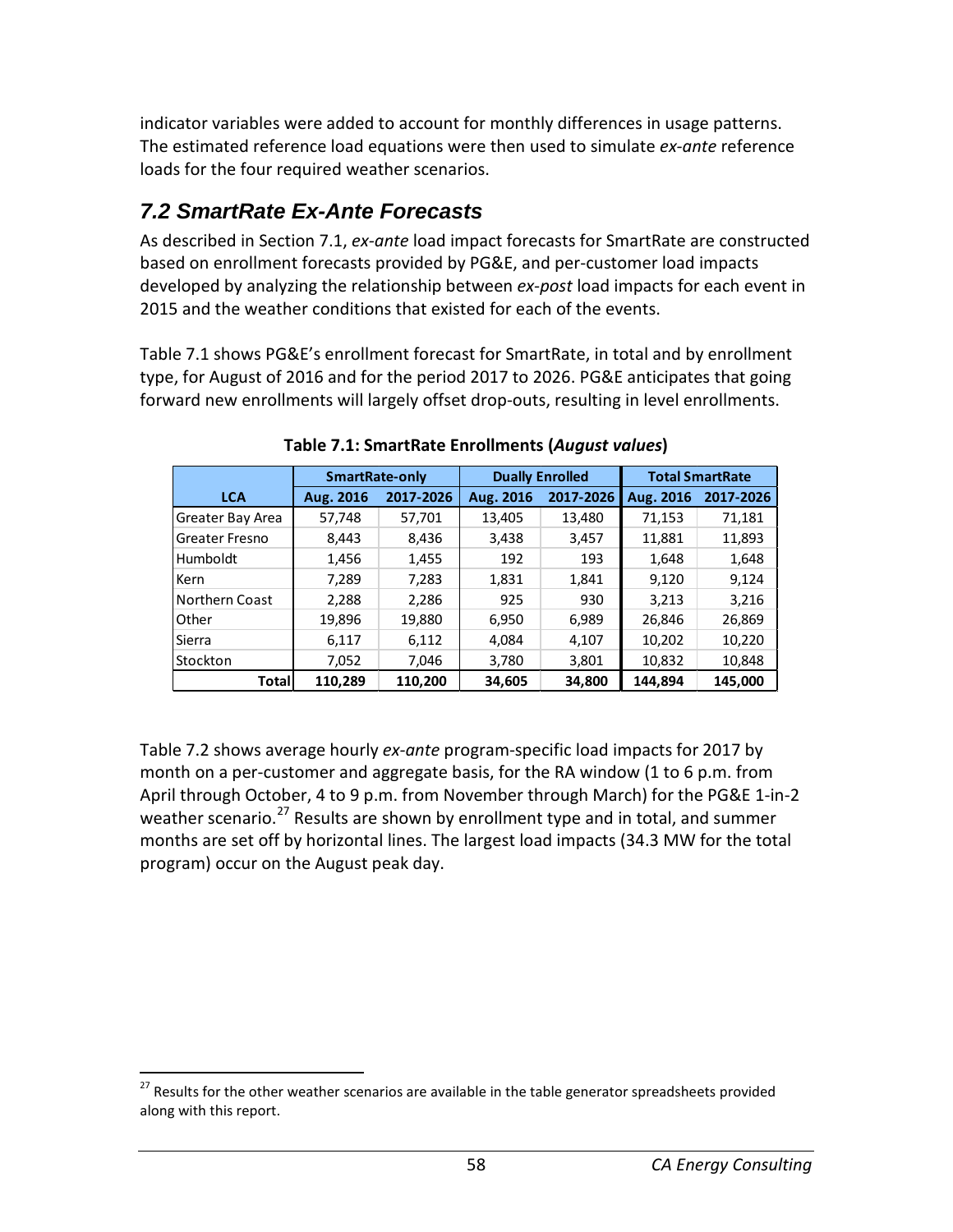|                          | <b>Per-Customer (kW)</b> |          |                   | <b>Aggregate (MW)</b> |              |
|--------------------------|--------------------------|----------|-------------------|-----------------------|--------------|
|                          | <b>SmartRate-</b>        | Dually-  | <b>SmartRate-</b> | <b>Dually-</b>        | <b>Total</b> |
| Day Type                 | only                     | enrolled | only              | enrolled              | Program      |
| January Peak             | 0.085                    | 0.115    | 9.4               | 4.0                   | 13.4         |
| February Peak            | 0.085                    | 0.115    | 9.4               | 4.0                   | 13.4         |
| March Peak               | 0.085                    | 0.115    | 9.4               | 4.0                   | 13.4         |
| <b>April Peak</b>        | 0.084                    | 0.115    | 9.3               | 4.0                   | 13.3         |
| May Peak                 | 0.102                    | 0.238    | 11.2              | 8.3                   | 19.5         |
| June Peak                | 0.161                    | 0.458    | 17.8              | 15.9                  | 33.7         |
| <b>July Peak</b>         | 0.162                    | 0.466    | 17.9              | 16.2                  | 34.1         |
| <b>August Peak</b>       | 0.166                    | 0.459    | 18.3              | 16.0                  | 34.3         |
| September Peak           | 0.140                    | 0.371    | 15.5              | 12.9                  | 28.4         |
| October Peak             | 0.103                    | 0.191    | 11.3              | 6.6                   | 18.0         |
| November Peak            | 0.085                    | 0.115    | 9.4               | 4.0                   | 13.4         |
| December Peak            | 0.085                    | 0.115    | 9.4               | 4.0                   | 13.4         |
| <b>Typical Event Day</b> | 0.164                    | 0.457    | 18.1              | 15.9                  | 34.0         |

**Table 7.2:** *Ex-Ante* **Load Impacts by Day Type –** *PG&E 1-in-2 Weather*

Figure 7.3 illustrates the variation in aggregate load impacts for SmartRate-only, for the August peak day in 2017 under the four weather scenarios and alternative assumptions regarding the event window – the program event hours of 2 to 7 p.m. and the RA hours of 1 to 6 p.m. Load impacts are greatest under the PG&E 1-in-10 scenario, and the discounted values for the RA window are apparent. Figure 7.4 shows similar results for dually-enrolled customers, with the same patterns holding.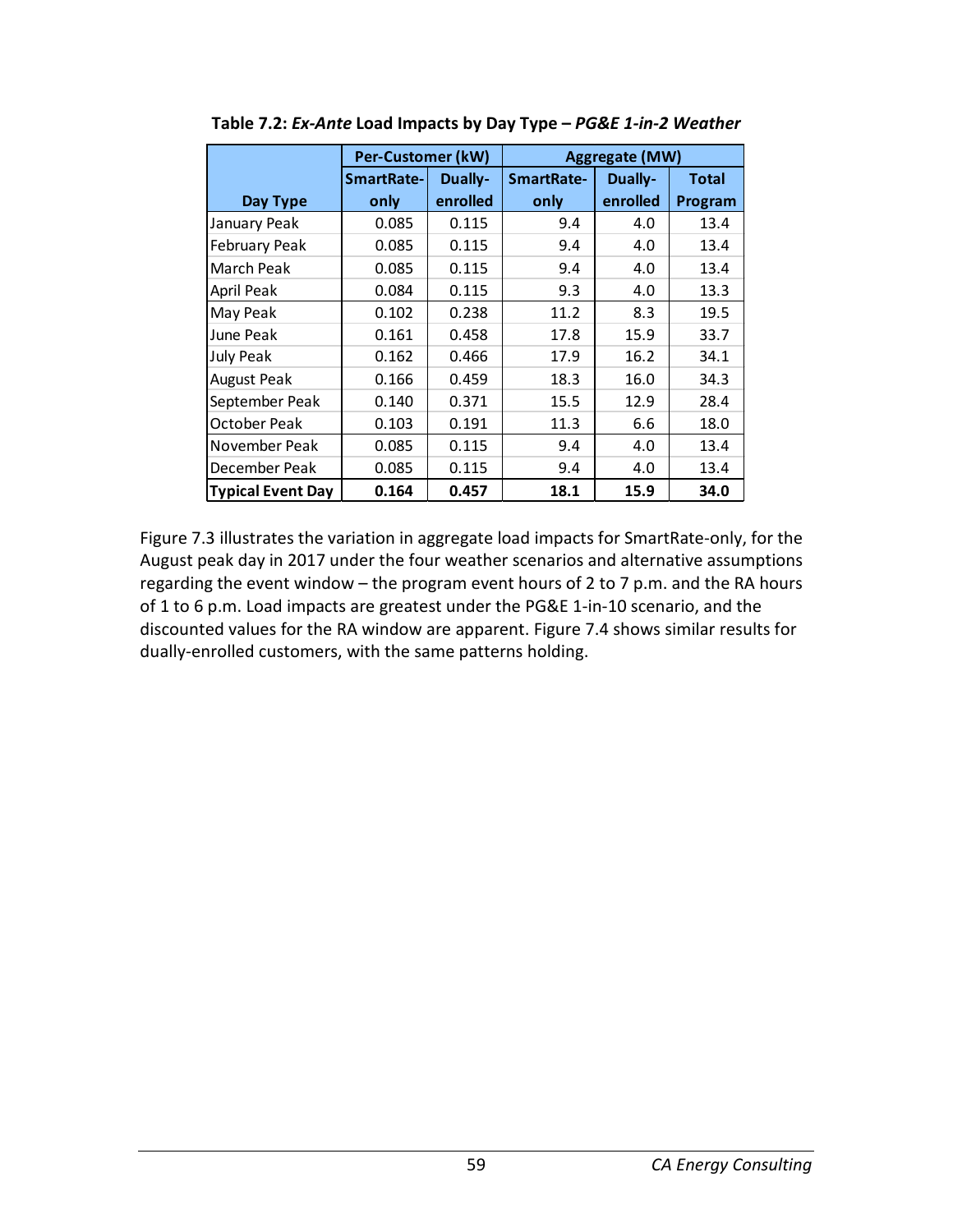

**Figure 7.3:** *Ex-Ante* **Load Impacts by Weather Scenario, and Event and RA Window –** *SmartRate-only, August Peak Day*

**Figure 7.4:** *Ex-Ante* **Load Impacts by Weather Scenario, and Event and RA Window –** *Dually-enrolled, August Peak Day*

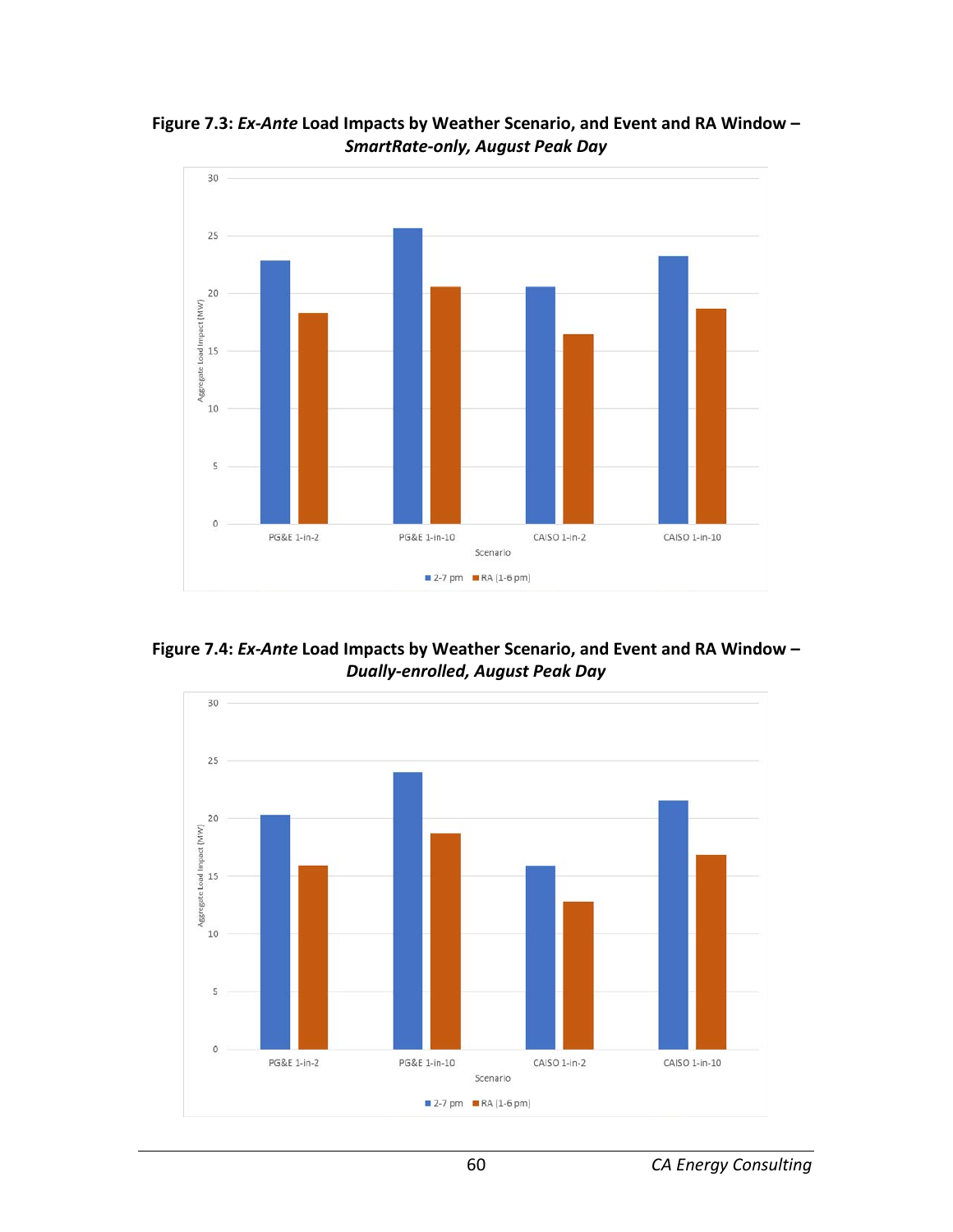# **8.** *Ex-Ante* **Load Impacts –** *Residential TOU*

## *8.1 Methodology*

For the TOU rates, *ex-ante* load impacts were developed separately for three TOU rates:

- *E-6 non-NEM customers*. This group consists of customers who are enrolled in E-6 as of the initial year of the forecast, and those who migrate from E-7 or sign up in future years.
- *E-TOU-A customers*. These are customers who are assumed to enroll in PG&E's new E-TOU-A rate, either by being transferred from E-7 or signing up in the future.
- *E-TOU-B customers*. These are customers who are assumed to enroll in PG&E's new E-TOU-B rate.

For the first set of customers, *ex-post* load impacts for E-6 incremental customers serve as the basis for the per-customer load impacts by LCA. PG&E provided separate enrollment forecasts for the embedded and incremental E-6 customers. Because we are only able to develop valid *ex-pos*t load impacts for the incremental customers, those load impacts serve as the basis of the *ex-ante* load impacts for both groups. For the two new TOU rates, we use a simulation approach, similar to the approach used in our recent study of Statewide TOU rates.<sup>[28](#page-61-0)</sup>

As with all *ex-ante* studies, we develop four sets of results associated with distinct weather scenarios, which are distinguished by:

- 1-in-2 weather conditions versus 1-in-10 weather conditions; and
- Whether the peak conditions are determined using the utility's peak or the utility's load at the time of CAISO's peak.

The weather conditions for each scenario were provided by PG&E.

### **8.1.1 E-6** *ex-ante* **methods**

We develop weather-sensitive per-customer reference loads and load impacts separately, using regression analysis applied to data for the E-6 incremental customers. We then simulate both values for the four weather scenarios and apply them to enrollment forecasts. Reference loads were simulated for E-6 customers using the same methods described in Section 7.1.2, though in this case we need simulations for both monthly peak days and monthly average weekdays.

Additional regression models were developed to estimate the weather sensitivity of the E-6 incremental TOU load impacts. Separate models were estimated by season (summer and winter), LCA, and hour. The model is specified in the same manner as the *ex-post*

<span id="page-61-0"></span><sup>&</sup>lt;sup>28</sup> "Statewide Time-of-Use Scenario Modeling for 2015 California Energy Commission Integrated Energy Policy Report", Christensen Associates Energy Consulting, November 15, 2015.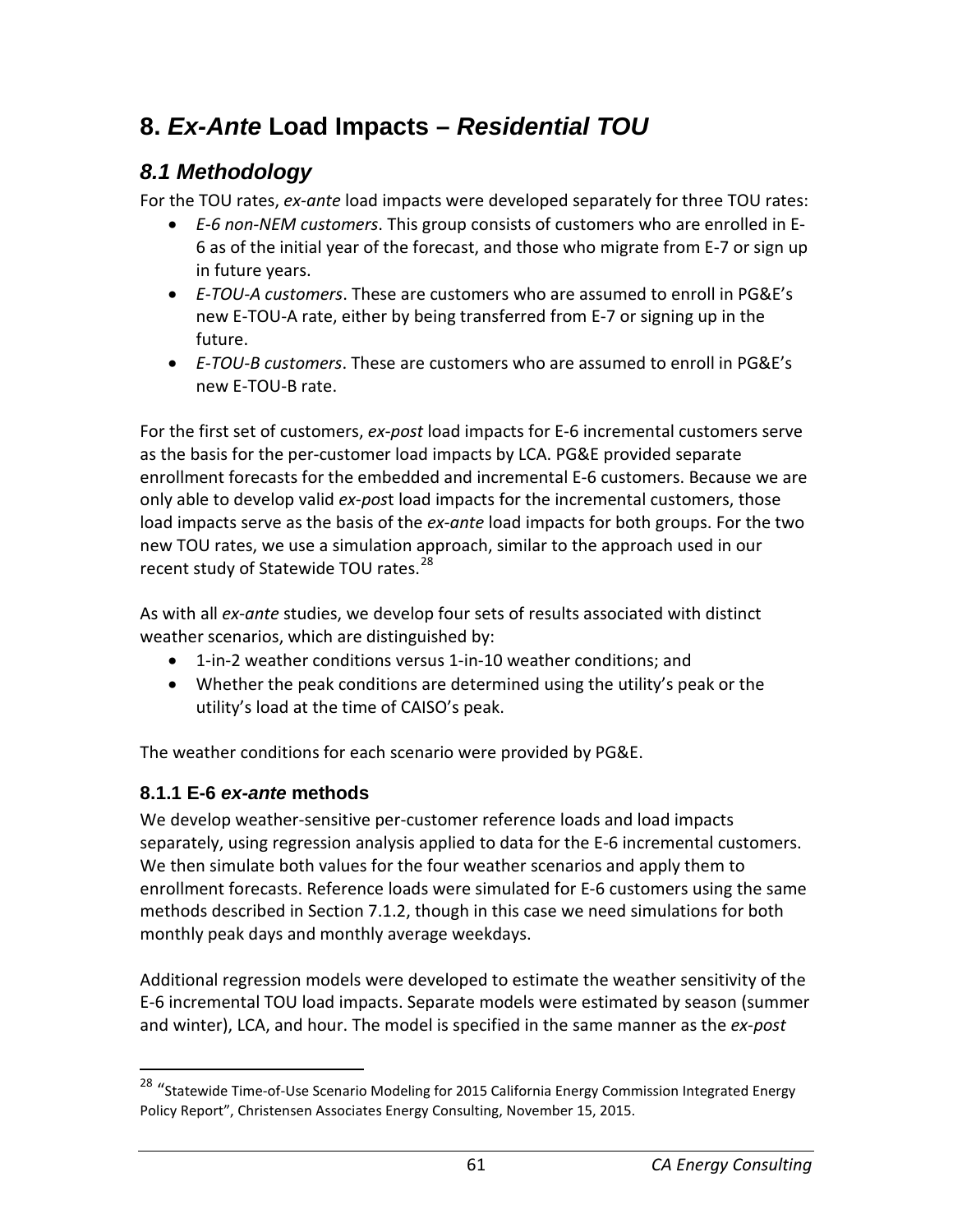regression model shown in Section 5.2, but adds CDD65 and HDD60 variables, both as stand-alone variables and interacted with the load impact variable (*TOU<sub>c</sub> x Post*<sub>d</sub>). This structure allows us to estimate how seasonal load impacts change with weather conditions on an hourly basis, by LCA.

We then simulate the *ex-ante* load impacts using the three load impact coefficients (the stand-alone load impact, the interaction with CDD65, and the interaction with HDD60).<sup>[29](#page-62-0)</sup> The per-customer reference loads and load impacts are combined for each cell (LCA) and weather scenario and scaled using enrollment forecasts provided by PG&E.

### **8.1.2 E-TOU-A and E-TOU-B** *ex-ante* **methods**

Because E-TOU-A and E-TOU-B will not have customers until March 2016, we had to derive a basis for the per-customer reference loads and load impacts. Before explaining those methods, it would help to explain the assumptions underlying the forecast.

First, E-7 is being closed, with its customers moving to other rates in May 2016. The default rate for these customers is E-TOU-A, though they can select another option if they choose. Per PG&E's instructions, we assume that E-7 customers will migrate to E-TOU-A and E-TOU-B in equal numbers (and with the same per-customer load profile by LCA). Second, the E-TOU-A peak period will change in January 2020, shifting one hour later (to match the E-TOU-B peak period). This requires a second simulation of E-TOU-A load impacts applied to the dates during which the new peak period will be in effect. Third, per PG&E's instructions, we assume that E-TOU-A and E-TOU-B customers who join in months other than May 2016 (when the E-7 customers are transitioned) will resemble E-6 incremental customers. Because E-TOU-A retains a tier structure while E-TOU-B does not, we assume that larger customers will join E-TOU-B.<sup>[30](#page-62-1)</sup>

Some of the required reference loads are taken directly from the E-6 incremental *exante* forecast. These apply to E-TOU-A and E-TOU-B customers joining in any month other than May 2016. As described above, the customers going to E-TOU-B are scaled up somewhat to reflect the expected higher usage level of those customers (due to the fact that E-TOU-B is not linked to an underlying tiered rate, which should favor higheruse customers). The remaining reference loads, which apply to customers joining E-TOU-A and E-TOU-B in May 2016, are taken from our E-7 embedded analysis. Specifically, we use the matched control group (E-1) customer loads (which are intended

<span id="page-62-0"></span> $\overline{a}$  $29$  The uncertainty-adjusted load impacts are developed using the variance-covariance matrix for the relevant estimates. That is, the variance of the simulated load impact depends upon the standard errors of the three load impact coefficients, the covariances between each pair, and the CDD65 and HDD60 levels used to simulate the specific load impact.

<span id="page-62-1"></span> $30$  We base the size difference on a comparison of the E-7 load profiles that were messaged by PG&E to adopt E-TOU-A vs. E-TOU-B. We found a single all-hours multiplier that ranged from 1.2 to 1.85, depending on the LCA and month. This multiplier is applied to the E-6 loads that are placed on E-TOU-B. The E-6 loads placed on E-TOU-A are left unchanged.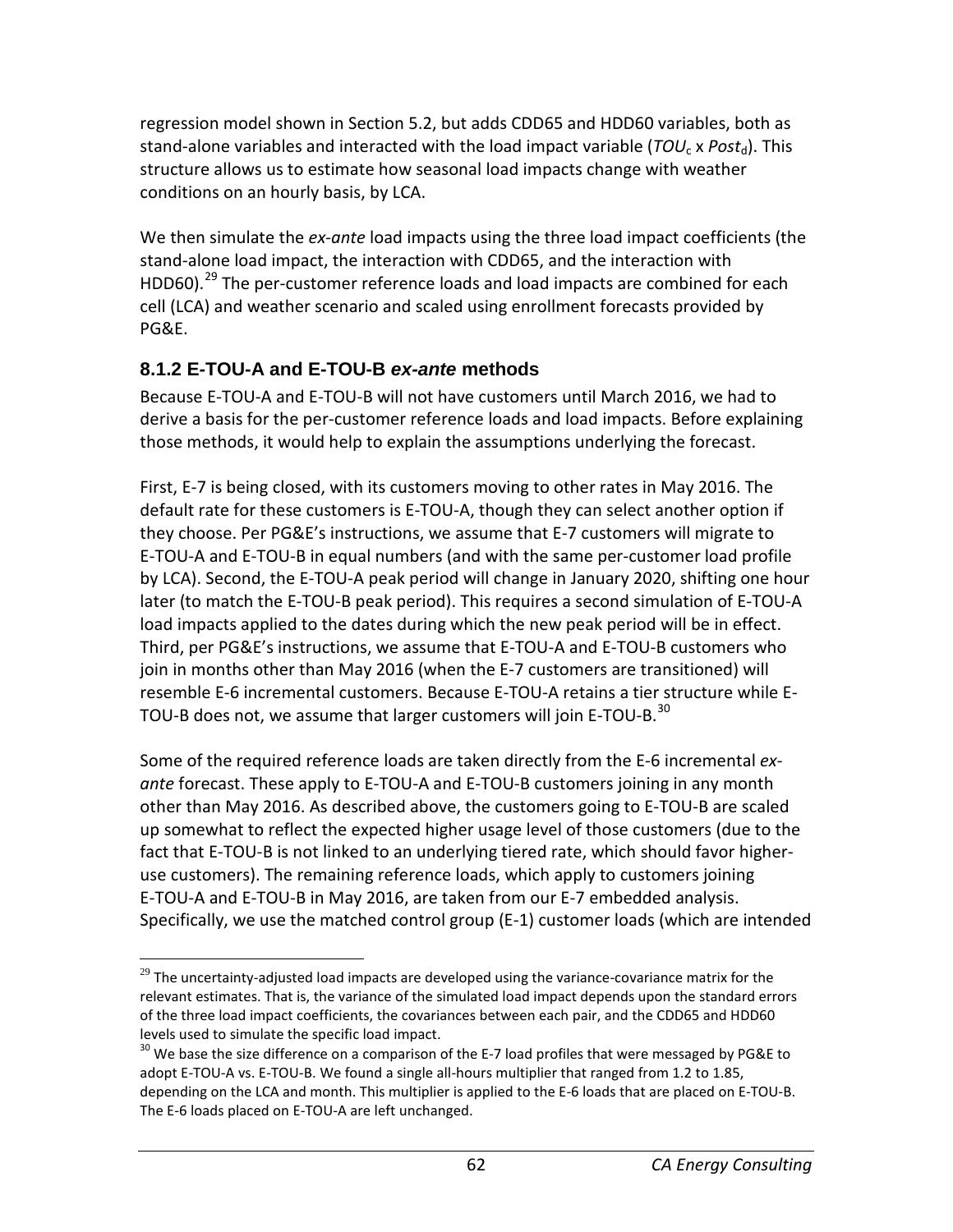to represent what the E-7 customer loads would be if they were not on a TOU rate) as the basis for our reference loads. We develop reference load simulation models that match the methods used for the SmartRate and E-6 incremental analyses.

As described above, the load impacts for the E-TOU-A and E-TOU-B customers are simulated using a constant elasticity of substitution model applied to the reference loads, assuming elasticity values consistent with those used in the aforementioned statewide TOU study. In that study, we separately analyzed CARE and non-CARE customers and CARE customers were assumed to be half as demand responsive as non-CARE customers. In this analysis, we combine the two customer groups (*i.e.*, there is one set of reference loads that represents all customers in an LCA) and apply an elasticity value that is an approximate customer-weighted average across the CARE and non-CARE customers. (The shares come from the existing E-6 and E-7 customers, as appropriate.) In practice, this results in an elasticity of substitution of approximately 0.064.

The table below shows the E-TOU-A and E-TOU-B rates by pricing period and CARE status. We calculate the weighted average of the CARE and non-CARE rates in the same manner applied to the elasticity of substitution described above. The peak period is from 4:00 to 9:00 p.m., except for the E-TOU-A option prior to January 2020, when it is from 3:00 to 8:00 p.m. The summer season is from June through September. Both TOU rates are simulated in comparison to a flat rate. The level of the flat rate (and the existence of the baseline credit in E-TOU-A) are not relevant to the analysis because we set the overall (daily) elasticity to zero (so customers don't respond to changes in the overall price level by increasing or decreasing their overall usage level).

| <b>CARE Rate?</b> | <b>Pricing Period</b> | <b>E-TOU-A</b> | <b>E-TOU-B</b> |
|-------------------|-----------------------|----------------|----------------|
| No                | Summer peak price     | \$0.40246      | \$0.35611      |
| No                | Summer off-peak price | \$0.32689      | \$0.25305      |
| No                | Winter peak price     | \$0.28449      | \$0.21864      |
| No                | Winter off-peak price | \$0.27020      | \$0.19985      |
| Yes               | Summer peak price     | \$0.23304      | \$0.21808      |
| Yes               | Summer off-peak price | \$0.18543      | \$0.15315      |
| Yes               | Winter peak price     | \$0.15872      | \$0.13147      |
| Yes               | Winter off-peak price | \$0.14972      | \$0.11963      |

**Table 8.1: E-TOU-A and E-TOU-B Rates**

For the E-TOU-A and E-TOU-B customers, the weather sensitivity of the load impacts is entirely due to weather-induced changes in the simulated reference loads. That is, our load impact simulations produce percentage load impacts by season and pricing period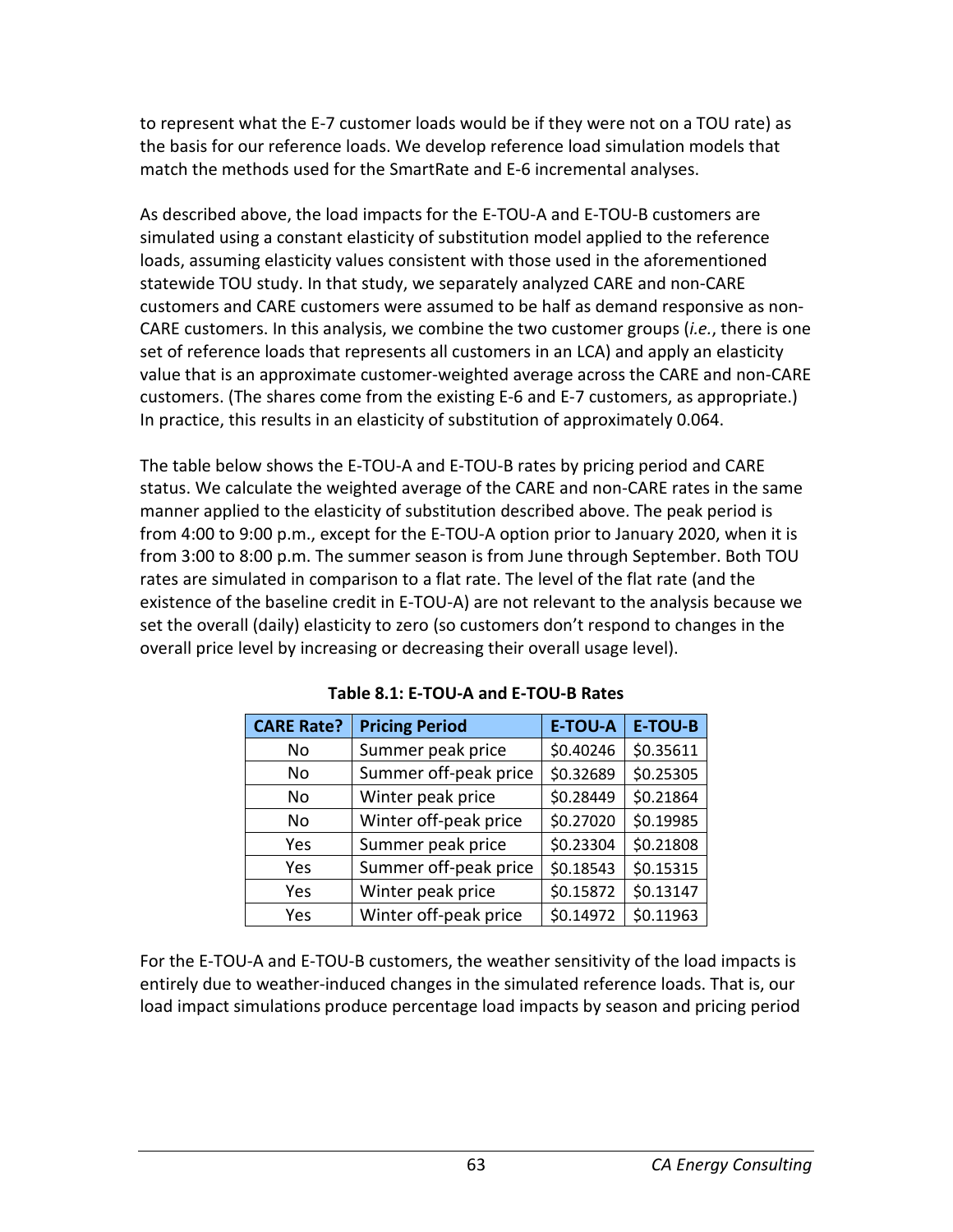(based on a constant elasticity of substitution model) that are applied to the reference loads in the corresponding hours.<sup>[31](#page-64-0)</sup>

## *8.2 Ex-Ante Load Impact Results*

*Ex-ante* load impacts are developed for four groups of customers:

- E-6 incremental customers;
- E-6 embedded customers;
- E-TOU-A customers; and
- E-TOU-B customers.

The enrollment forecast for August by year for each of these groups is shown in Figure 8.1. Notice that the E-6 incremental and embedded customer enrollments are zero beginning in January 2021. In the CPUC's Decision 15-11-013, the Commission outlined a glide path for those actively enrolled in E-6 upon its closure to new enrollments in 2016. The rate is to remain open in its current form through 2020, after which the rate's TOU periods will progressively move into alignment with E-TOU-A and E-TOU-B's 4 to 9 p.m. peak period in 2021 and 2022. Because it is difficult to estimate how these customers will respond to the changing TOU periods, PG&E is including them in the E-TOU-A and E-TOU-B groups for forecasting and load impact modeling purposes.

E-TOU-A and E-TOU-B enrollments increase over time following their introduction in March 2016. By the end of the forecast period (December 2026), E-TOU-A is assumed to have 54,000 enrolled customers and E-TOU-B is assumed to have 189,333 enrolled customers.

<span id="page-64-0"></span><sup>&</sup>lt;sup>31</sup> The uncertainty-adjusted load impacts for E-TOU-A and E-TOU-B are based on an assumed level of uncertainty about the elasticity of substitution. Specifically, we assume that the standard error of the elasticity of substitution is equal to half its mean. We then derive the 10<sup>th</sup>, 30<sup>th</sup>, 50<sup>th</sup>, 70<sup>th</sup>, and 90<sup>th</sup> percentiles of load impacts under the assumption that the elasticity is normally distributed.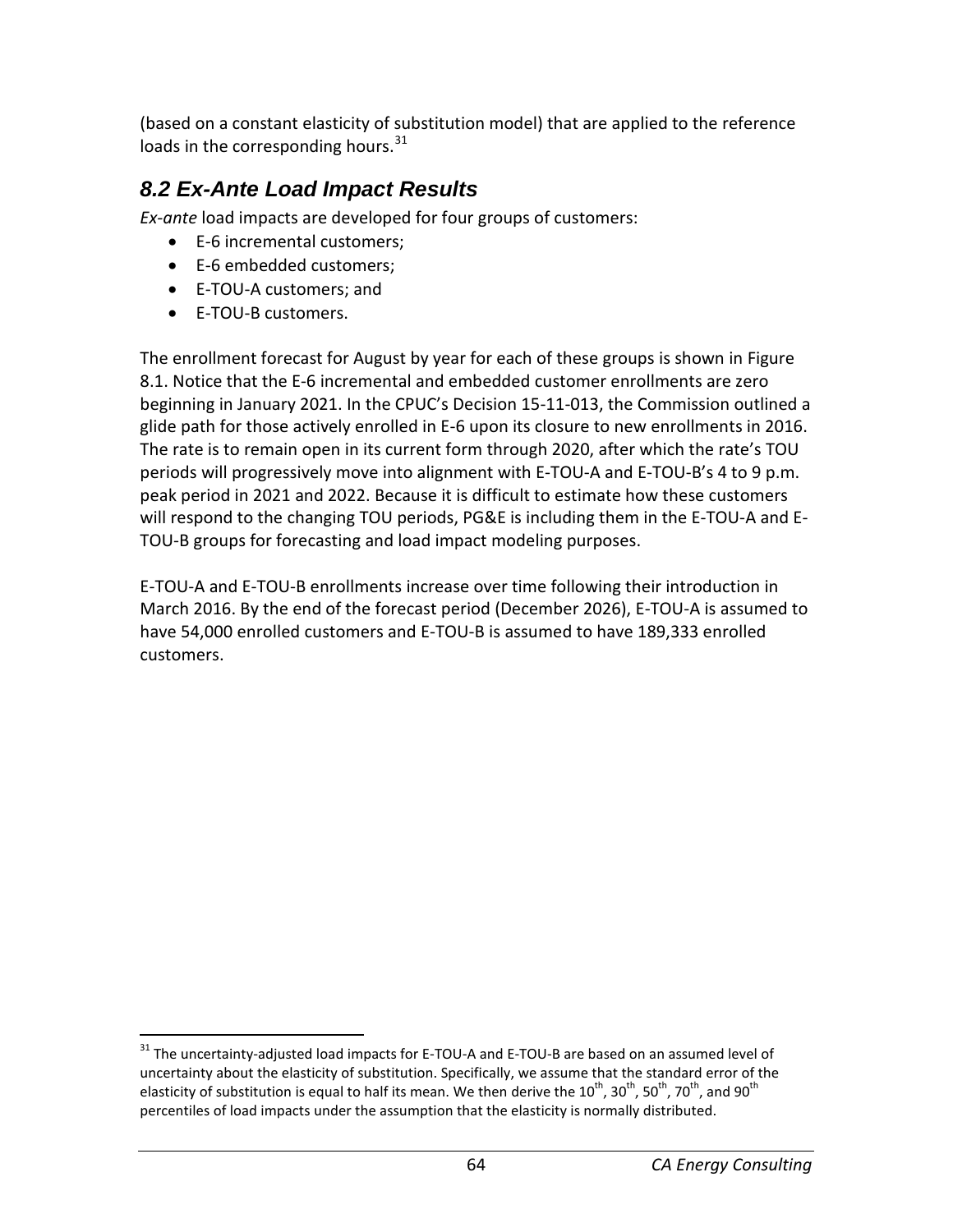

**Figure 8.1: Forecast August Enrollments by Group and Year**

### **8.2.1 E-6** *ex-ante* **load impacts**

Two sets of E-6 *ex-ante* load impacts are presented in this section: the embedded forecast, which reflects the load impacts of customers enrolled in E-6 prior to 2016; and the incremental forecast, which reflects the load impacts of newly enrolled E-6 customers.

Table 8.2 shows the E-6 embedded load impacts, averaged during the Resource Adequacy window (1:00 to 6:00 p.m. from April to October and 4:00 to 9:00 p.m. from November through March). The table shows monthly load impacts in 2017 associated with each of the four weather scenarios. As one might expect, summer load impacts are higher than winter load impacts, and load impacts in hotter scenarios are larger than in milder scenarios (*e.g.*, PG&E 1-in-10 versus PG&E 1-in-2 for June).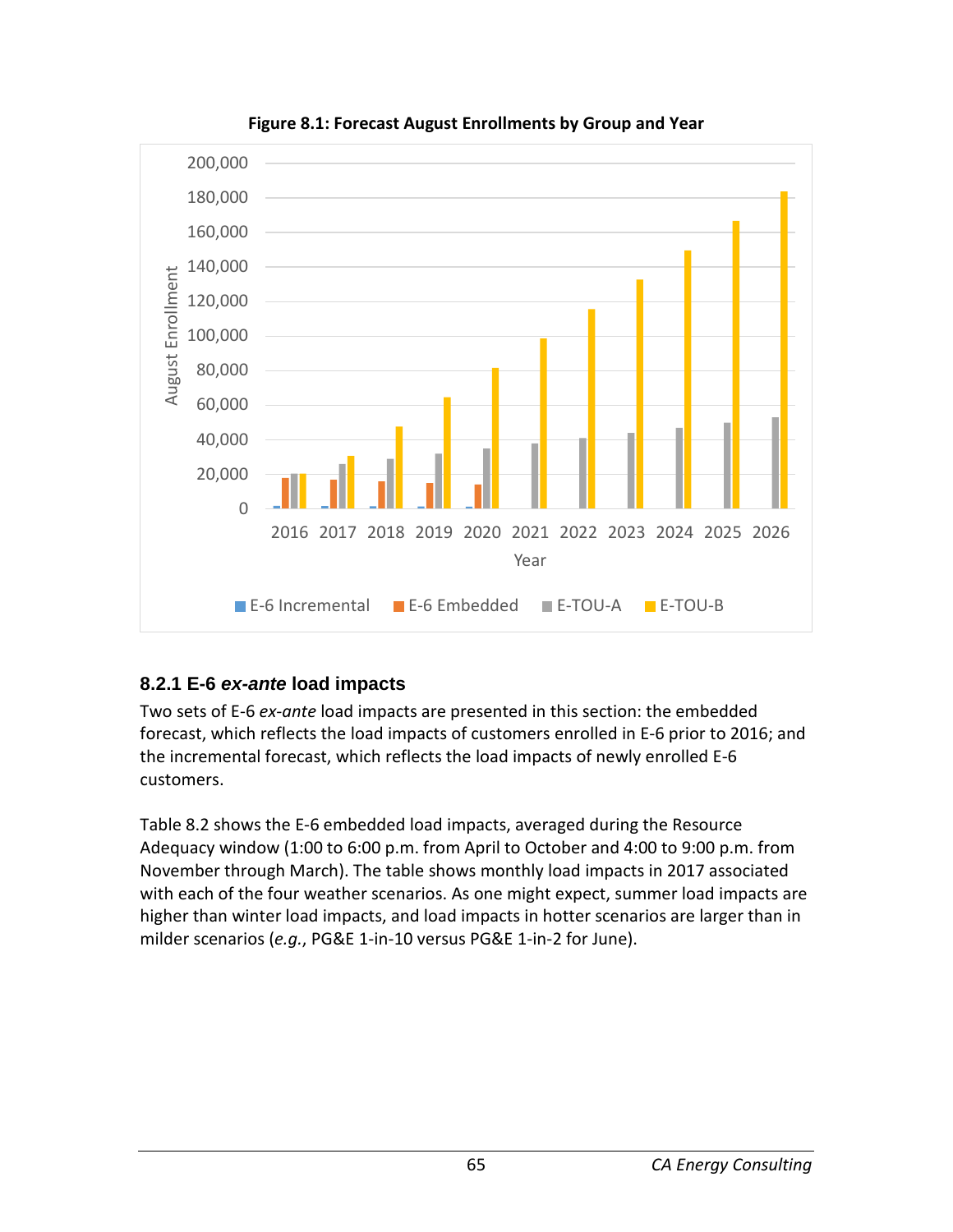| <b>Month</b> | <b>CAISO 1-in-10</b> | CAISO 1-in-2 | <b>PG&amp;E 1-in-10</b> | <b>PG&amp;E 1-in-2</b> |
|--------------|----------------------|--------------|-------------------------|------------------------|
| January      | 0.73                 | 0.75         | 0.71                    | 0.76                   |
| February     | 0.77                 | 0.76         | 0.72                    | 0.77                   |
| March        | 0.88                 | 0.79         | 0.79                    | 0.78                   |
| April        | 2.12                 | 1.11         | 2.34                    | 1.18                   |
| May          | 1.75                 | 1.07         | 2.58                    | 1.25                   |
| June         | 2.16                 | 2.15         | 2.94                    | 2.12                   |
| July         | 2.65                 | 1.93         | 2.90                    | 2.17                   |
| August       | 2.33                 | 1.81         | 2.72                    | 2.21                   |
| September    | 1.99                 | 1.69         | 2.49                    | 2.16                   |
| October      | 1.61                 | 1.29         | 2.15                    | 1.18                   |
| November     | 0.84                 | 0.84         | 0.82                    | 0.79                   |
| December     | 0.70                 | 0.76         | 0.68                    | 0.74                   |

**Table 8.2: E6 Embedded** *Ex-Ante* **Load Impacts, 2017 Monthly Peak Day during RA Window (MWh / hour)**

Figure 8.2 shows the hourly load impacts associated with one of the cells in Table 8.2: the August PG&E 1-in-2 scenario. The load reduction during the TOU peak hours averages 13.1 percent.



**Figure 8.2: E6 Embedded** *Ex-Ante* **Load Impacts, 2017 August PG&E 1-in-2 Peak Day**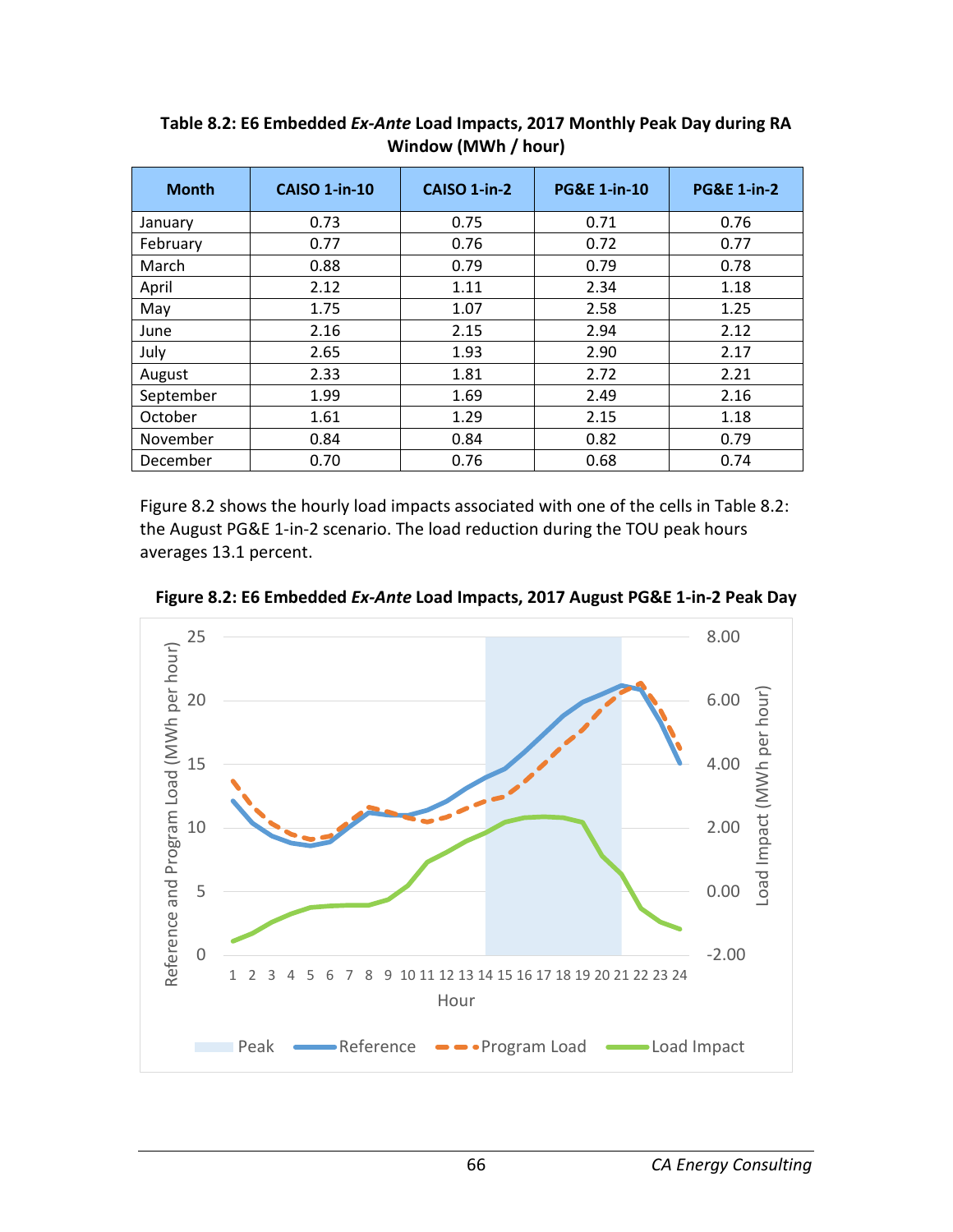Table 8.3 shows the E-6 incremental load impacts. The results have the same relative patterns as the E-6 incremental results (recall that they are both based on the E-6 incremental *ex-post* load impacts due to the methodological superiority of those load impacts versus the E-6 embedded *ex-post* impacts). However, these load impacts are substantially lower overall because of the lower enrollment forecast (*i.e.*, there are fewer incremental customers than embedded).

| <b>Month</b> | <b>CAISO 1-in-10</b> | CAISO 1-in-2 | <b>PG&amp;E 1-in-10</b> | <b>PG&amp;E 1-in-2</b> |
|--------------|----------------------|--------------|-------------------------|------------------------|
| January      | 0.07                 | 0.08         | 0.07                    | 0.08                   |
| February     | 0.08                 | 0.08         | 0.07                    | 0.08                   |
| March        | 0.09                 | 0.08         | 0.08                    | 0.08                   |
| April        | 0.21                 | 0.11         | 0.24                    | 0.12                   |
| May          | 0.18                 | 0.11         | 0.26                    | 0.13                   |
| June         | 0.22                 | 0.22         | 0.30                    | 0.21                   |
| July         | 0.27                 | 0.20         | 0.29                    | 0.22                   |
| August       | 0.24                 | 0.18         | 0.27                    | 0.22                   |
| September    | 0.20                 | 0.17         | 0.25                    | 0.22                   |
| October      | 0.16                 | 0.13         | 0.22                    | 0.12                   |
| November     | 0.09                 | 0.09         | 0.08                    | 0.08                   |
| December     | 0.07                 | 0.08         | 0.07                    | 0.07                   |

**Table 8.3: E6 Incremental** *Ex-Ante* **Load Impacts, 2017 Peak Day during RA Window (MWh / hour)**

Figure 8.3 shows the hourly load impacts associated with one of the cells in Table 8.3 - the August PG&E 1-in-2 scenario. The peak-hour load reduction averages 13.1 percent.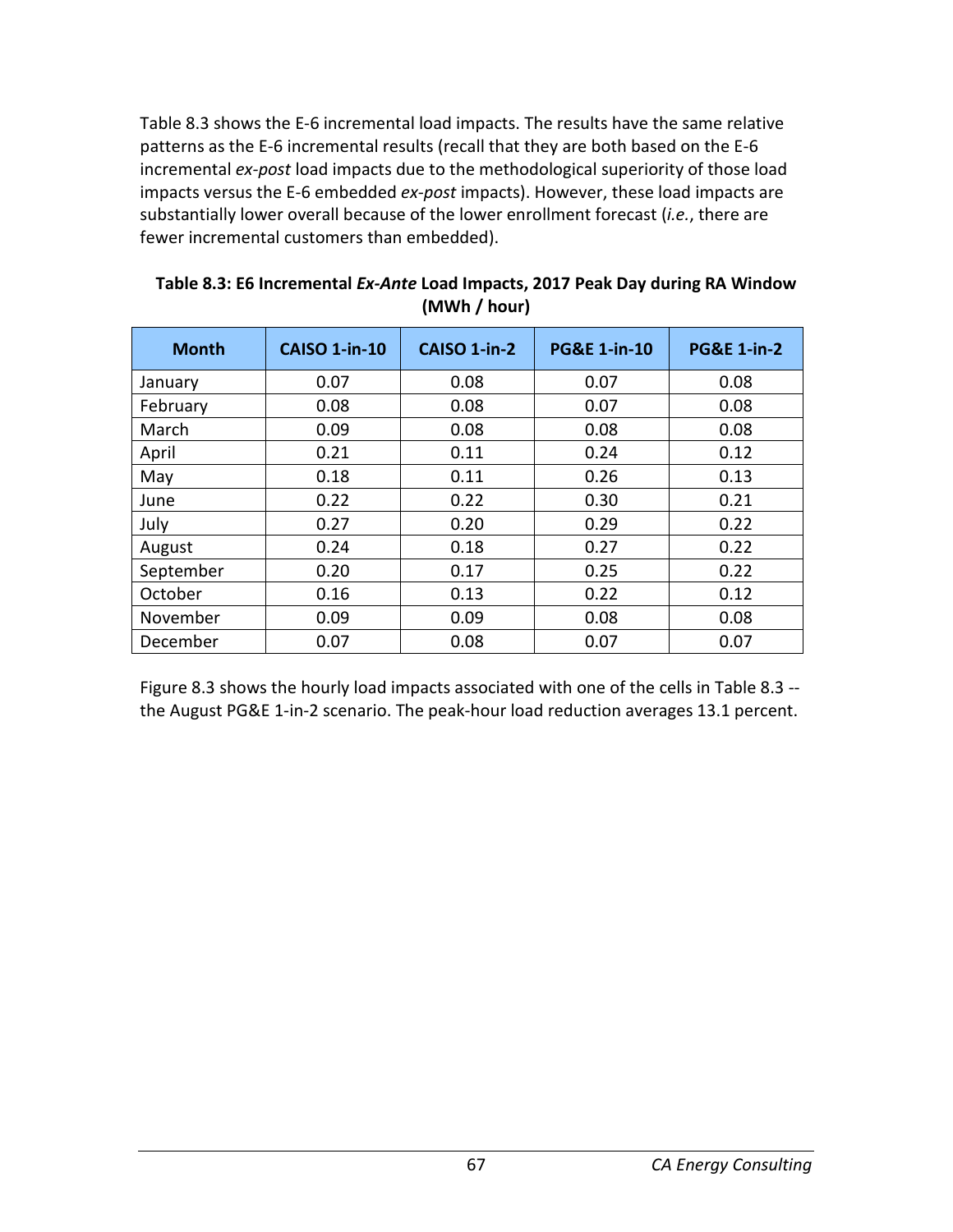

**Figure 8.3: E6 Incremental** *Ex-Ante* **Load Impacts, 2017 August PG&E 1-in-2 Peak Day**

Figure 8.4 shows the distribution of E-6 load impacts by LCA in August 2017 (for the PG&E 1-in-2 weather scenario). It happens to be the case that the distribution is the same for the E-6 incremental and embedded customers. The Greater Bay Area has the largest share of load impacts.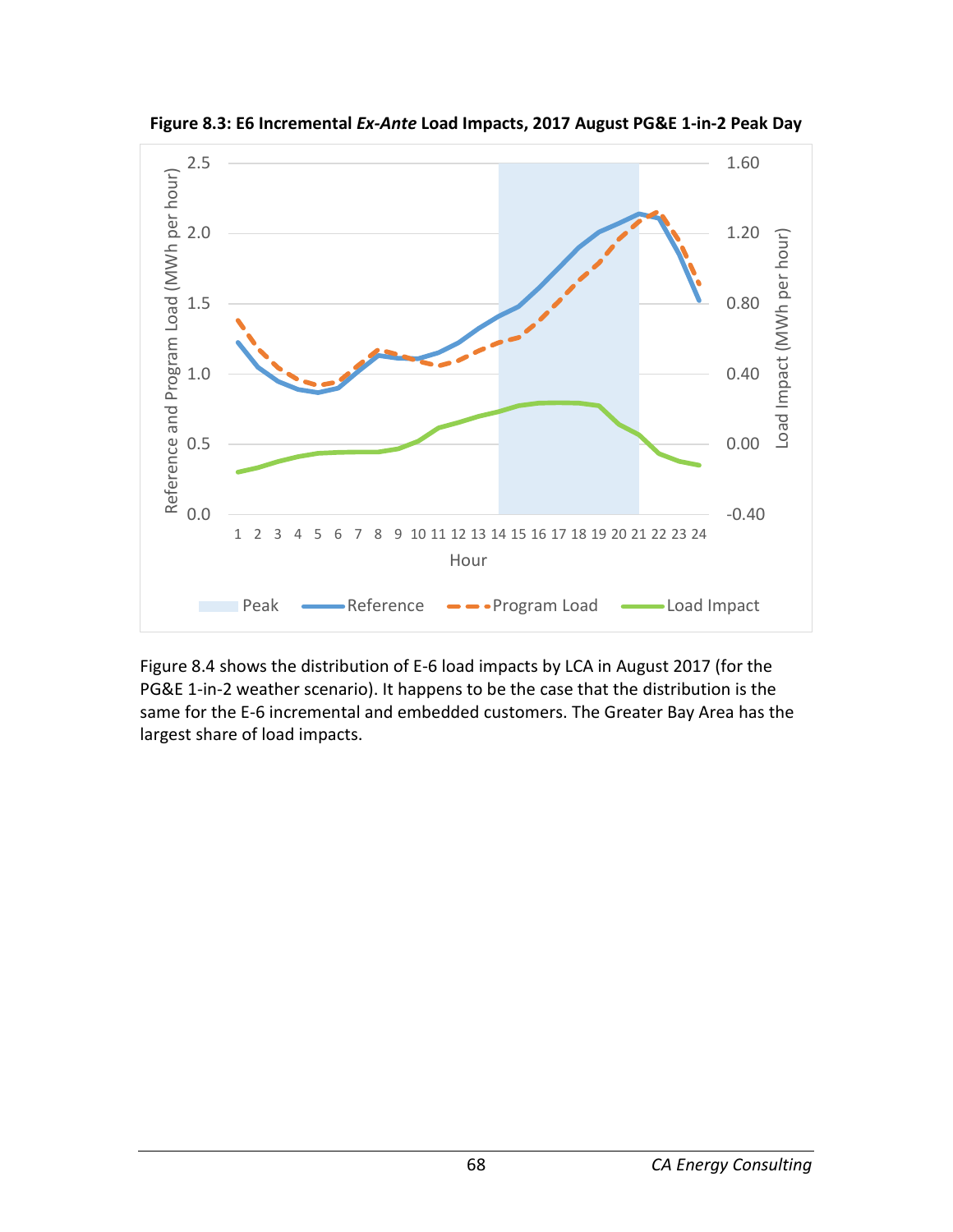

**Figure 8.4: E-6 Load Impacts by LCA, August 2017 PG&E 1-in-2**

### **8.2.2 E-TOU-A and E-TOU-B** *ex-ante* **load impacts**

Both the E-TOU-A and E-TOU-B *ex-ante* load impacts are presented in this section. Table 8.4 shows the E-TOU-A load impacts, averaged during the RA window. The table shows monthly load impacts in 2017 associated with each of the four weather scenarios. As one might expect, summer load impacts are higher than winter load impacts. The differences in load impacts across weather scenarios are not large, as our methodology assumes the same percentage load impact across all scenarios.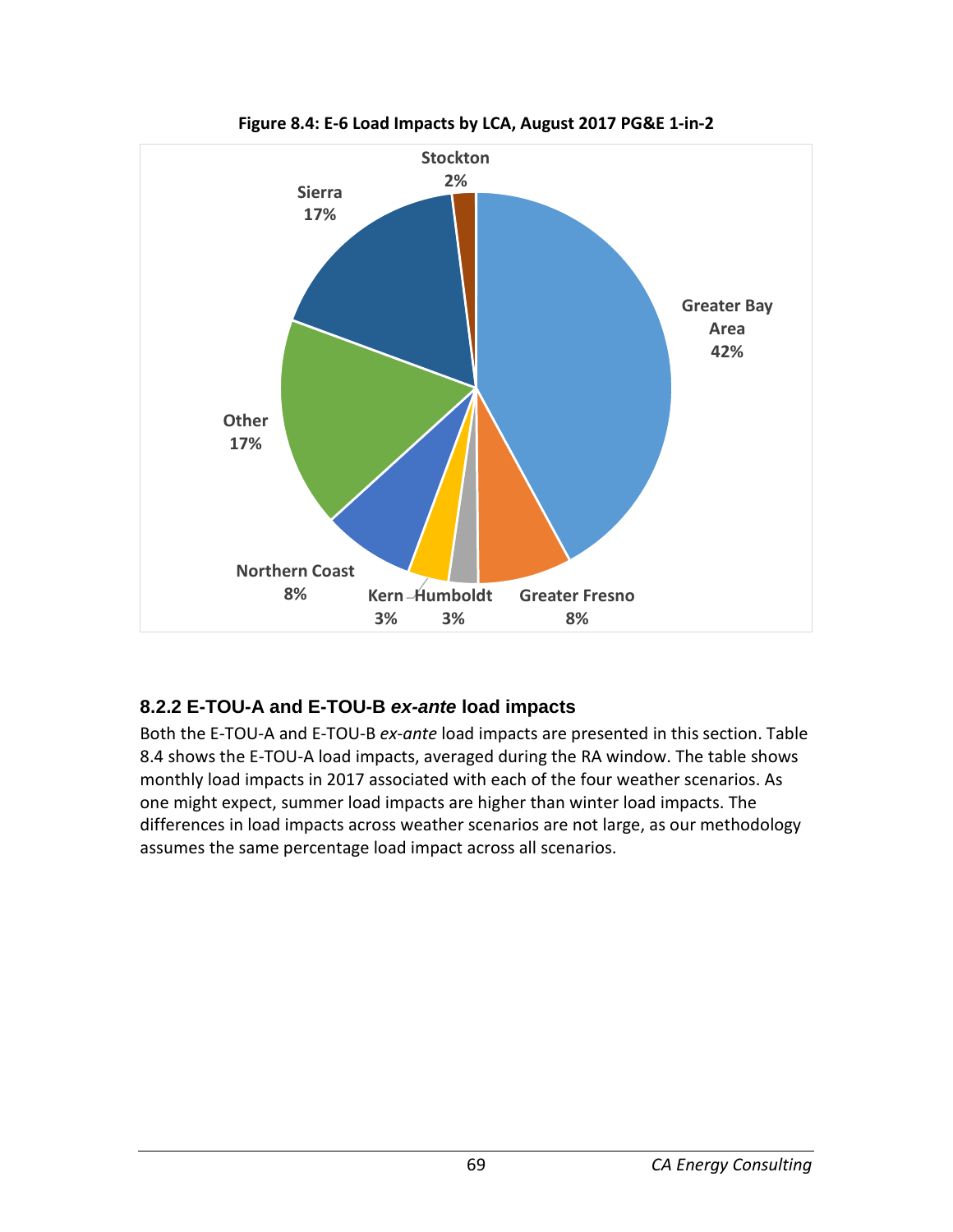| <b>Month</b> | <b>CAISO 1-in-10</b> | CAISO 1-in-2 | <b>PG&amp;E 1-in-10</b> | <b>PG&amp;E 1-in-2</b> |
|--------------|----------------------|--------------|-------------------------|------------------------|
| January      | 0.03                 | 0.03         | 0.03                    | 0.03                   |
| February     | 0.03                 | 0.03         | 0.03                    | 0.03                   |
| March        | 0.02                 | 0.03         | 0.02                    | 0.03                   |
| April        | 0.01                 | 0.01         | 0.01                    | 0.01                   |
| May          | 0.02                 | 0.01         | 0.02                    | 0.02                   |
| June         | 0.18                 | 0.18         | 0.20                    | 0.18                   |
| July         | 0.20                 | 0.18         | 0.21                    | 0.18                   |
| August       | 0.18                 | 0.16         | 0.20                    | 0.18                   |
| September    | 0.17                 | 0.16         | 0.18                    | 0.17                   |
| October      | 0.02                 | 0.02         | 0.02                    | 0.02                   |
| November     | 0.02                 | 0.02         | 0.03                    | 0.03                   |
| December     | 0.03                 | 0.03         | 0.04                    | 0.03                   |

**Table 8.4: E-TOU-A** *Ex-Ante* **Load Impacts – 2017 Monthly Peak Day during RA Window (MWh / hour)**

Figure 8.5 shows the hourly load impacts associated with one of the cells in Table 8.4 – the August PG&E 1-in-2 scenario. Note the "regularity" of the load impacts relative to the E-6 patterns. This is the case because the E-6 load impacts are based on *ex-post* estimates, while the E-TOU-A load impacts are based on a CES-based simulation model (no *ex-post* impacts exist because it is a new rate). Therefore, the typical pattern of peak-period load reductions and off-peak-period load increases emerges. However, the load impacts are not particularly large (0.9 percent during the summer peak period) due to a relatively low peak to off-peak price ratio.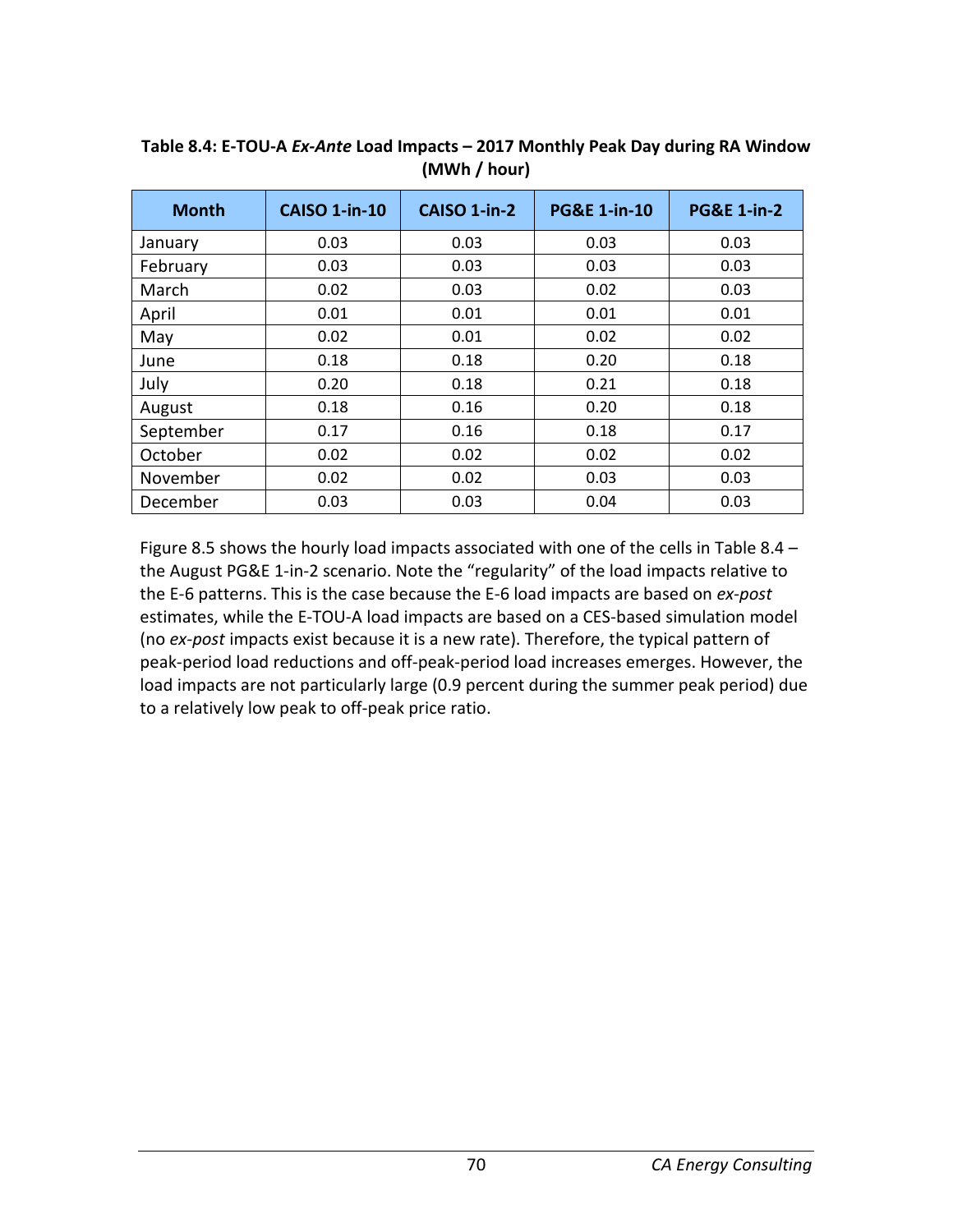

**Figure 8.5: E-TOU-A** *Ex-Ante* **Load Impacts, 2017 August PG&E 1-in-2 Peak Day**

Table 8.5 shows the E-TOU-B load impacts, averaged during the RA window. The table shows monthly load impacts in 2017 associated with each of the four weather scenarios. The load impacts have the same basic pattern as the E-TOU-A load impacts, though the E-TOU-A load impacts are somewhat higher due to the fact that the RA window excludes one hour of the E-TOU-A peak period, but two hours of the E-TOU-B peak period. Two factors offset this effect: E-TOU-B leads to larger peak-period load reductions because the peak to off-peak price ratio is higher than it is for E-TOU-A; and E-TOU-B has slightly higher enrollment during that year.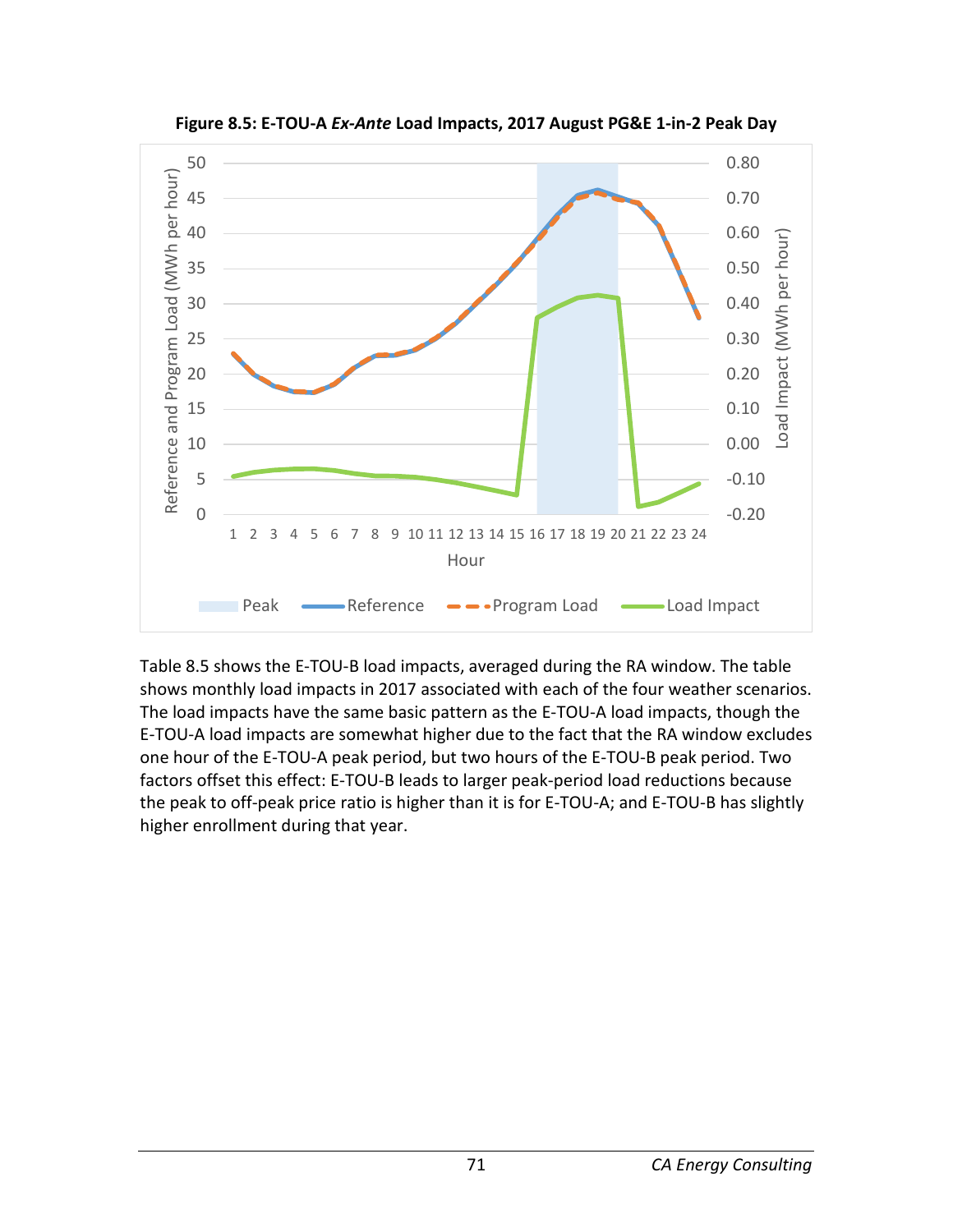| <b>Month</b> | <b>CAISO 1-in-10</b> | <b>CAISO 1-in-2</b> | <b>PG&amp;E 1-in-10</b> | <b>PG&amp;E 1-in-2</b> |
|--------------|----------------------|---------------------|-------------------------|------------------------|
| January      | 0.07                 | 0.07                | 0.08                    | 0.07                   |
| February     | 0.07                 | 0.07                | 0.07                    | 0.07                   |
| March        | 0.06                 | 0.07                | 0.06                    | 0.07                   |
| April        | 0.01                 | 0.01                | 0.01                    | 0.01                   |
| May          | 0.01                 | 0.01                | 0.02                    | 0.01                   |
| June         | 0.14                 | 0.14                | 0.15                    | 0.14                   |
| July         | 0.16                 | 0.14                | 0.16                    | 0.15                   |
| August       | 0.15                 | 0.14                | 0.16                    | 0.15                   |
| September    | 0.15                 | 0.14                | 0.16                    | 0.15                   |
| October      | 0.02                 | 0.02                | 0.02                    | 0.02                   |
| November     | 0.09                 | 0.09                | 0.09                    | 0.10                   |
| December     | 0.13                 | 0.12                | 0.13                    | 0.12                   |

**Table 8.5: E-TOU-B** *Ex-Ante* **Load Impacts – 2017 Monthly Peak Day during RA Window (MWh / hour)**

Figure 8.6 shows the hourly load impacts associated with one of the cells in Table 8.5 – the August PG&E 1-in-2 scenario. As with the E-TOU-A load impacts, these load impacts display the typical pattern of peak-period load reductions and off-peak-period load increases. In this case, the average peak-hour percentage load impact is 1.5 percent (versus 0.9 percent for E-TOU-A).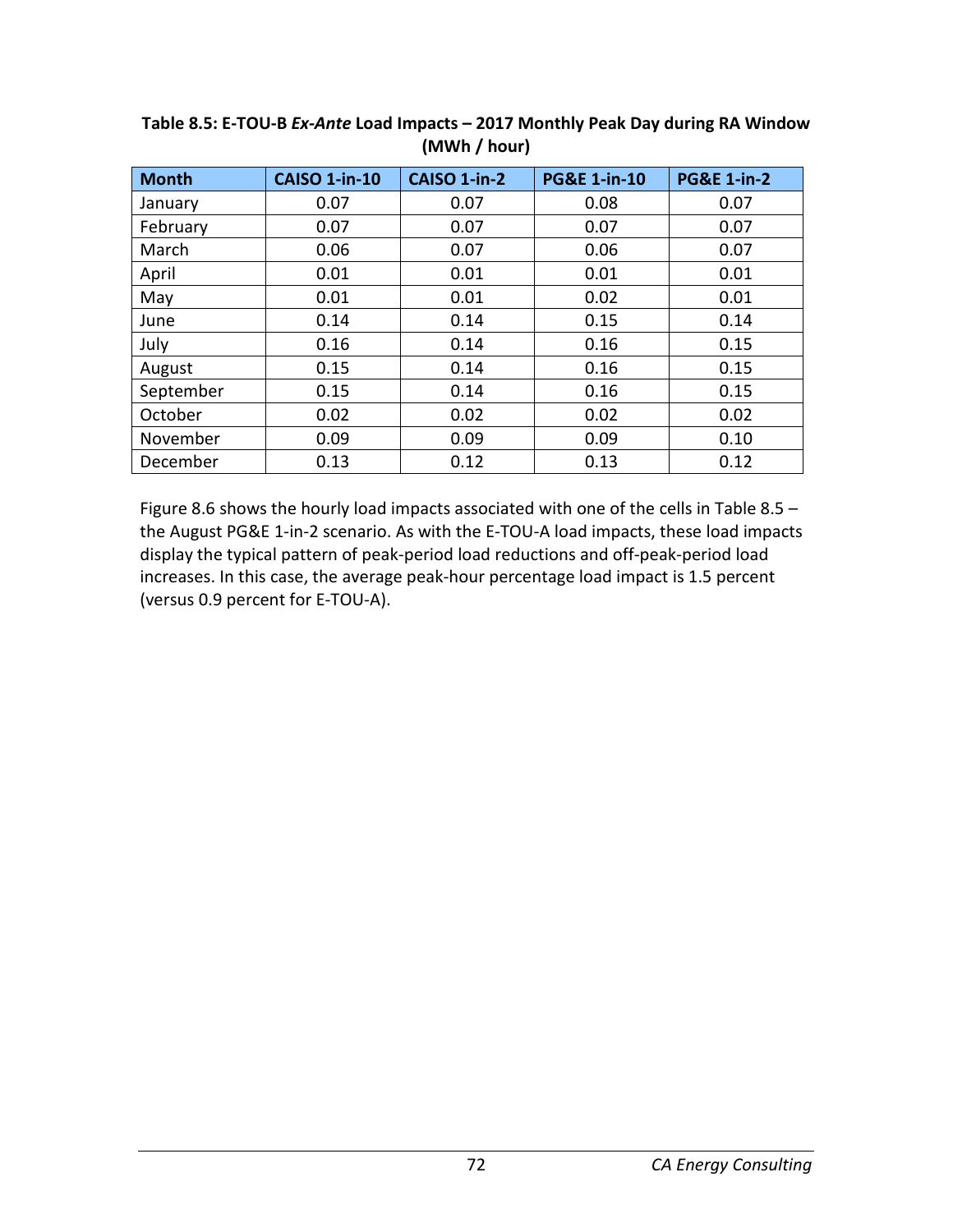

**Figure 8.6: E-TOU-B** *Ex-Ante* **Load Impacts, 2017 August PG&E 1-in-2 Peak Day**

Figures 8.7 and 8.8 show the shares of load impacts by LCA for E-TOU-A and E-TOU-B, respectively. In both cases, the load impacts correspond to the August 2017 PG&E 1-in-2 peak day. The shares are quite similar for the two rates, with the Greater Bay Area having the largest share of load impacts.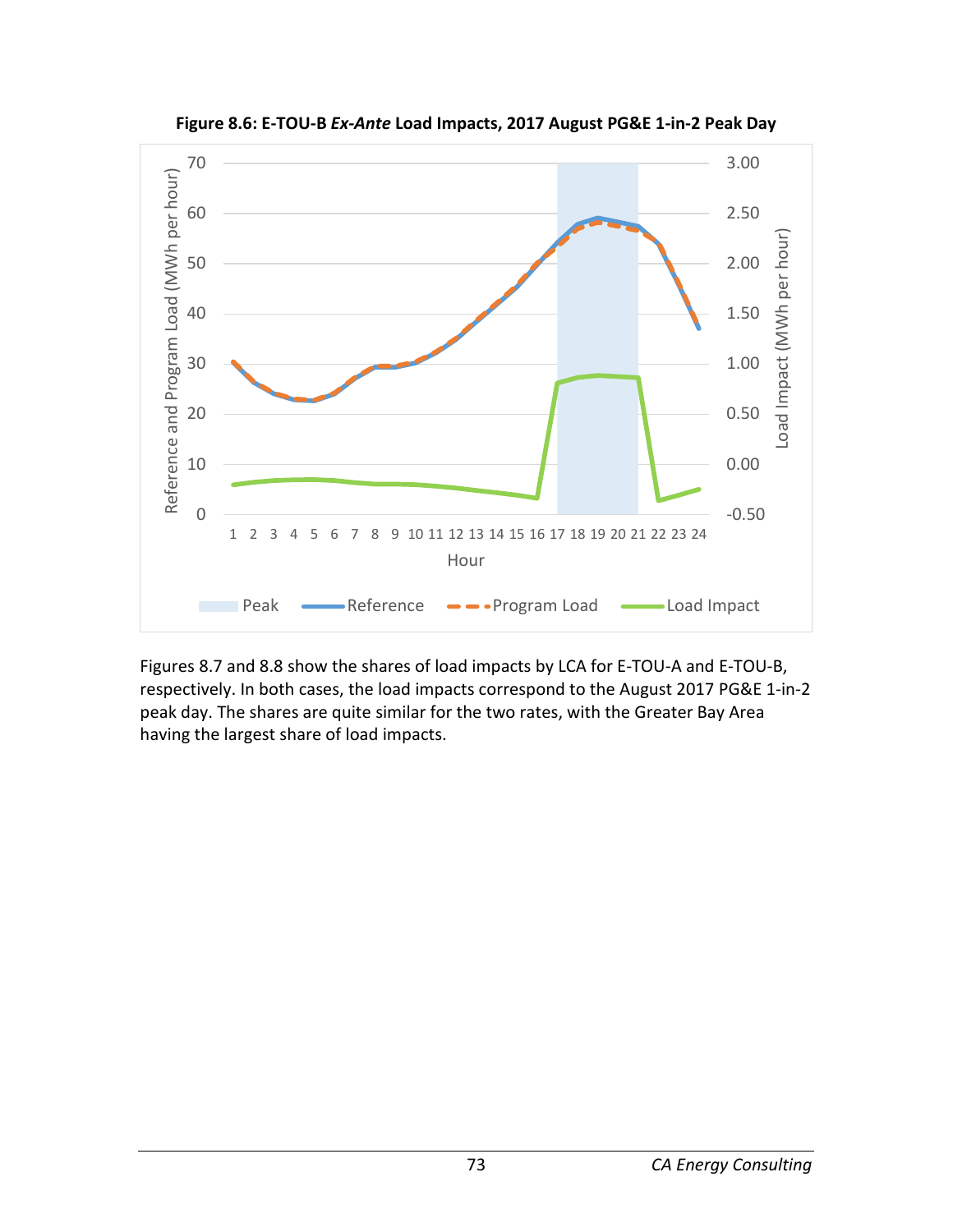

**Figure 8.7: E-TOU-A** *Ex-Ante* **Load Impacts by LCA, 2017 August PG&E 1-in-2 Peak Day**

**Figure 8.8: E-TOU-B** *Ex-Ante* **Load Impacts by LCA, 2017 August PG&E 1-in-2 Peak Day**

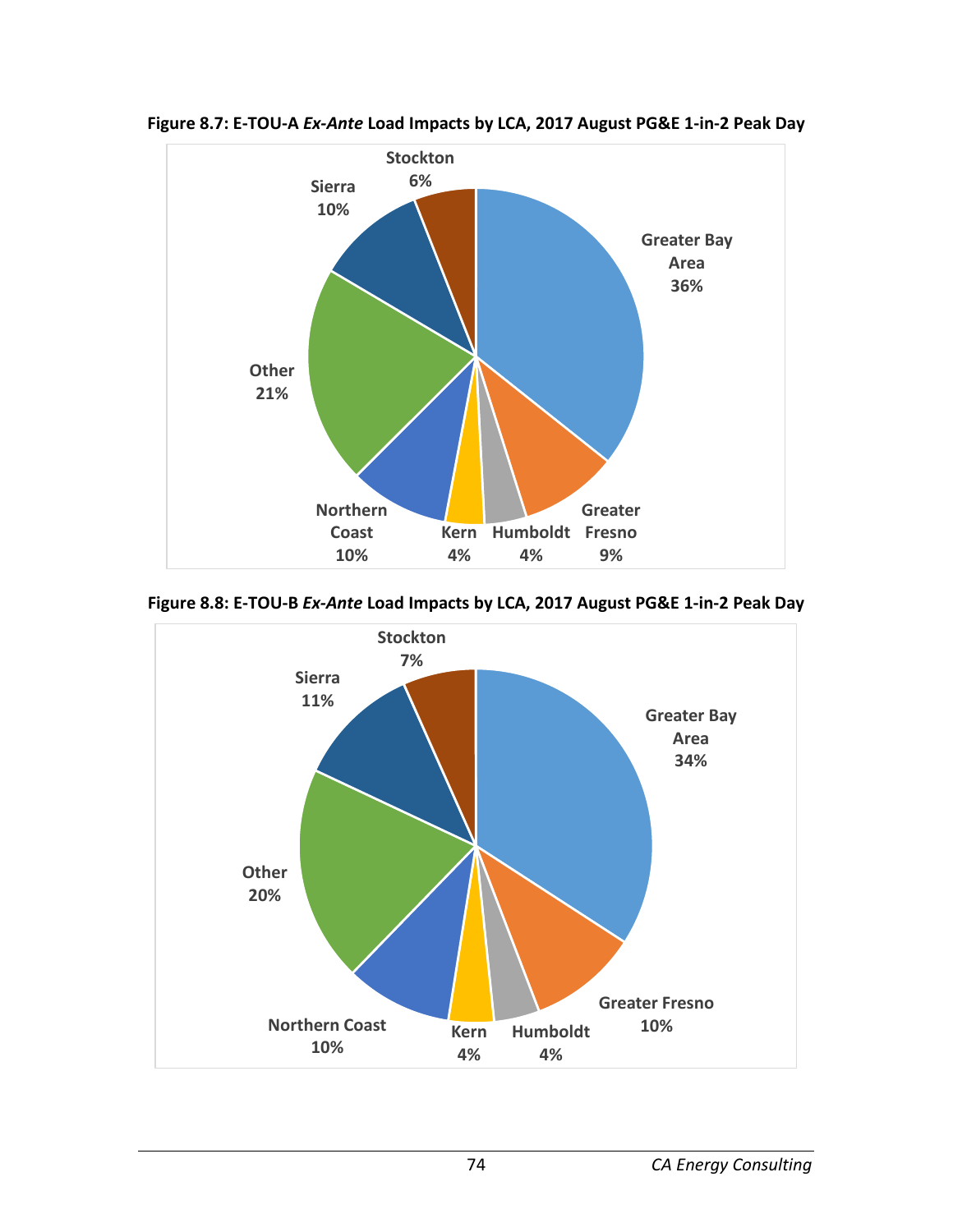# **9. Comparisons of Results**

In a continuing effort to clarify the relationships between *ex-post* and *ex-ante* results, this section compares several sets of estimated load impacts for SmartRate and the TOU rates, including the following:

- *Ex-post* load impacts from the current and previous studies;
- *Ex-ante* load impacts from the current and previous studies;
- Current *ex-post* and previous *ex-ante* load impacts; and
- Current *ex-post* and *ex-ante* load impacts.

The term "current" refers to the present study, which includes *ex-post* and *ex-ante* results for PY2015. The term "previous" refers to findings in reports for PY2014, and in some cases earlier. In the final comparison above, we illustrate the linkage between the PY2015 *ex-post* load impacts and the *ex-ante* forecast (of the 1-in-2 August peak day) for 2016. Only the SmartRate, E-6, and E-7 forecasts are included in this section. The E-TOU-A and E-TOU-B forecasts are excluded because they are new to this study and there is no transition from *ex-post* to *ex-ante* load impacts to describe (because there no estimates of *ex-post* load impacts at this time).

## *9.1 SmartRate*

### **9.1.1 Previous versus current** *ex-post*

Table 9.1 compares the estimated *ex-post* load impacts for the average event from the current and previous two studies, for SmartRate-only and dually-enrolled customers. The findings from the current (2015) study are shown in the last row of the two blocks of values. Findings from the previous studies (2013 and 2014) were prepared by Nexant. Some high-level similarities and differences across the results include the following:

- Enrollment in SmartRate-only has increased somewhat over the past three years, while dual enrollment in SmartRate and SmartAC has fallen somewhat after an increase in  $2014.<sup>32</sup>$  $2014.<sup>32</sup>$  $2014.<sup>32</sup>$
- Per-customer load impacts and percentage load impacts for both SmartRate-only and dually-enrolled customers have declined from their 2013 values.
- The average event temperature was considerably warmer in 2015 than the two previous years for SmartRate-only, although temperatures for the dually-enrolled group were quite similar.<sup>[33](#page-75-1)</sup>
- Because the temperatures during the PY2015 events were higher, the weatheradjusted load impacts for PY2015 were significantly lower than those of PY2014.
- There is some evidence that dually enrolled customers engaged in more precooling in PY2015 (not shown in Table 9.1). The average percentage load impact

<span id="page-75-0"></span> $32$  As shown in Table 4.5, there is a fair amount of customer turnover, which could lead changes in customer mix over time. For example, 25,000 customers dropped out of SmartRate in 2014/2015, while nearly 30,000 new customers enrolled. Similar findings were reported in 2014.<br><sup>33</sup> The values shown are customer-weighted temperatures by weather station, and thus reflect the

<span id="page-75-1"></span>geographical distribution of the customers enrolled in both categories.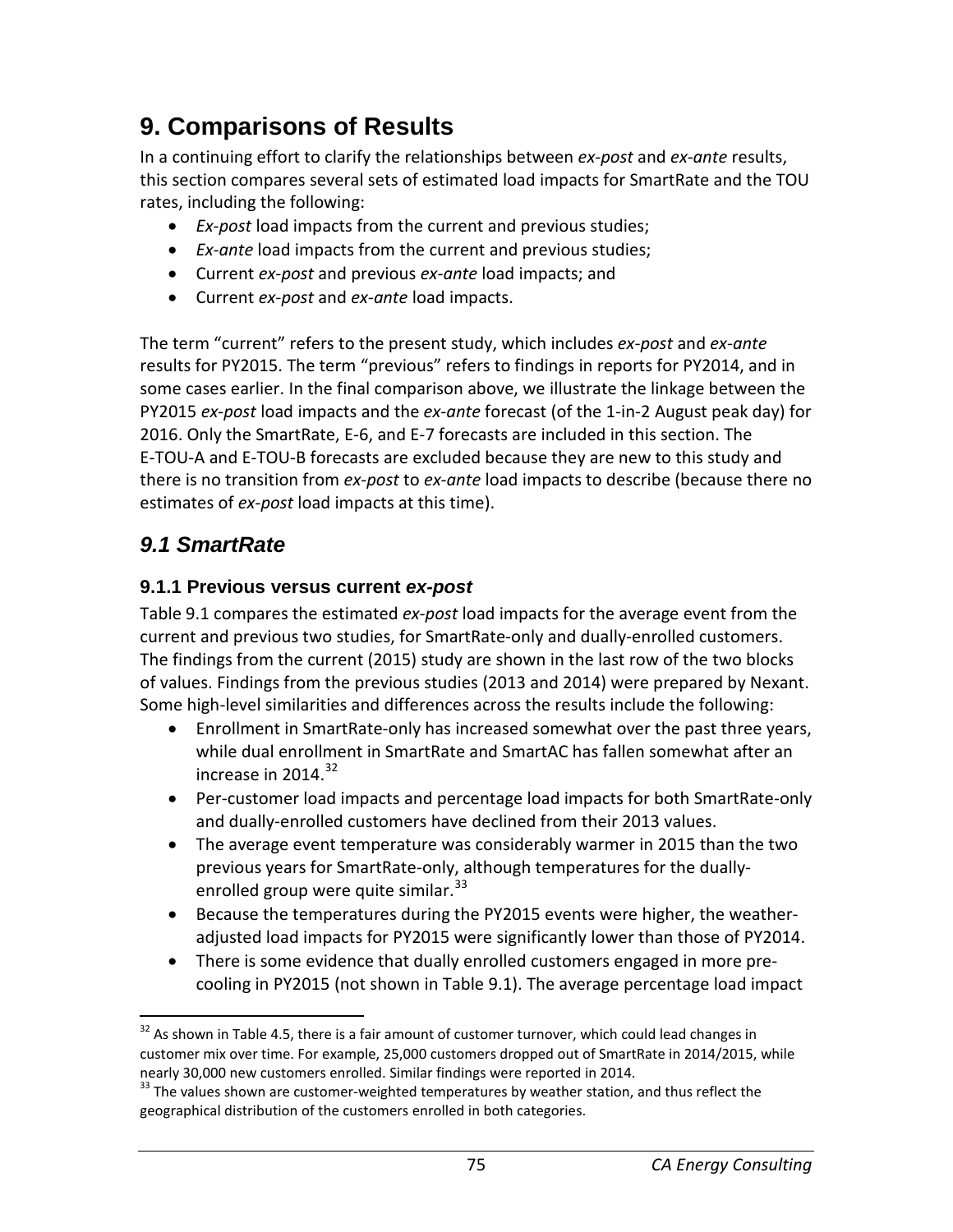in the three hours preceding the event is 2.8 percent (load increase) versus 2.0 percent in PY2014. Pre-cooling is more likely to occur when the prior day was also an event day (on average, the pre-cooling is 2 percentage points higher on consecutive event days).

|                   |      |                 | <b>Per-Customer</b><br><b>Aggregate</b> |        |      |        |        |       |
|-------------------|------|-----------------|-----------------------------------------|--------|------|--------|--------|-------|
|                   |      |                 | Ref.                                    | Load   | Ref. | Load   |        | Ave.  |
| <b>Enrollment</b> |      |                 | Load                                    | Impact | Load | Impact | % Load | Event |
| <b>Type</b>       | Year | <b>Enrolled</b> | (MW)                                    | (MW)   | (kW) | (kW)   | Impact | Temp. |
| SmartRate-        | 2013 | 79,842          | 126.6                                   | 20.5   | 1.59 | 0.26   | 16.1%  | 88    |
|                   | 2014 | 89,061          | 135.2                                   | 18.3   | 1.52 | 0.21   | 13.6%  | 87    |
| only              | 2015 | 92,288          | 147.1                                   | 19.5   | 1.59 | 0.21   | 13.2%  | 95    |
| Dually-           | 2013 | 38,302          | 81.7                                    | 23.7   | 2.13 | 0.60   | 28.3%  | 94    |
| enrolled          | 2014 | 40,279          | 80.0                                    | 20.4   | 1.99 | 0.51   | 25.4%  | 93    |
|                   | 2015 | 36,598          | 78.7                                    | 20.0   | 2.15 | 0.55   | 25.5%  | 95    |

**Table 9.1: Current vs. Previous** *Ex-Post* **Load Impacts for Average Event**

Expanding on the final point above, we explored the differences between PY2014 and PY2015 load impacts by estimating a regression model of average event-hour percustomer load impacts by event as a function of the following explanatory variables: CDD65; an indicator for whether the previous day was also an event day (this was more common in PY2015 than PY2014); an indicator variable for whether the date is earlier than mid-June or later than mid-August (because it appears that customer usage is different during the school year); and an indicator for whether the event is in PY2015. Table 9.2 contains the estimated coefficients with the p-value in parentheses.

| <b>Variable</b>          | <b>SmartRate Only</b> | <b>SmartRate + SmartAC</b> |  |
|--------------------------|-----------------------|----------------------------|--|
| CDD65                    | 0.013                 | 0.041                      |  |
|                          | (0.000)               | (0.000)                    |  |
| <b>Consecutive Event</b> | 0.009                 | 0.017                      |  |
|                          | (0.356)               | (0.471)                    |  |
| School                   | $-0.026$              | $-0.054$                   |  |
|                          | (0.009)               | (0.026)                    |  |
|                          | $-0.061$              | $-0.105$                   |  |
| PY2015 Event             | (0.001)               | (0.002)                    |  |
|                          | 0.064                 | $-0.110$                   |  |
| Constant                 | (0.047)               | (0.246)                    |  |

**Table 9.2: Meta-analysis of PY2014 vs. PY2015 SmartRate** *Ex-Post* **Load Impacts**

The coefficients in Table 9.2 show the following: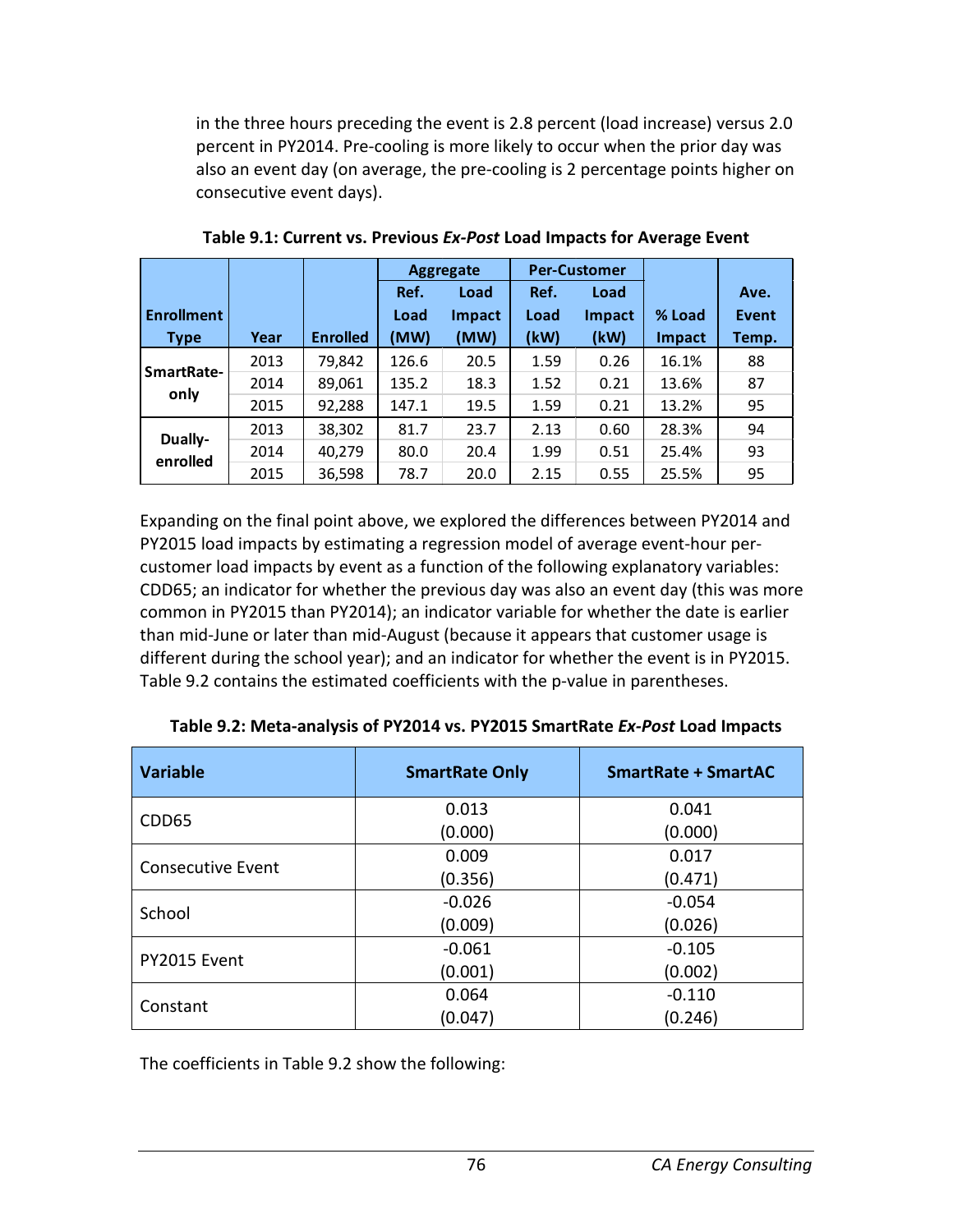- Load impacts are weather sensitive, and the dually enrolled customers are much more weather sensitive than the SmartRate-only customers;
- Load impacts are not statistically significantly different when the previous day was an event day;
- Load impacts are lower when school is in session;
- After controlling for the factors listed above, PY2015 per-customer load impacts are lower than PY2014 load impacts.

Our analysis has demonstrated that some factors, such as weather and timing within the summer period, have statistically significant effects on the magnitude of load impacts across events. However, they don't explain the difference between PY2014 and PY2015 load impacts (*i.e.*, it's not weather or the fact that PY2015 had more consecutive event days). Thus, we don't have any positive indication of why PY2015 load impacts are lower than they were in PY2014.  $34,35$  $34,35$  We conducted a parallel analysis with the average eventhour reference load as the dependent variable (in place of the average event-hour load impact) and did not find a statistically significant difference between PY2014 and PY2015, controlling for other included factors.

## **9.1.2 Previous versus current** *ex-ante*

Table 9.3 compares the *ex-ante* load impact forecasts from the previous and current studies, for an August 2016 peak day in utility-specific 1-in-2 weather conditions. The values shown are averages across the RA hours of 1 to 6 p.m., which has the effect of reducing the average load impact value since it includes the non-event hours of 1 to 2 p.m., which has a zero or near-zero load impact. Separate portfolio-level results are shown for the dually-enrolled category, reflecting the fact that the majority of summer load impacts are attributed to SmartAC in cases where events for both programs are called.

One major difference between the two forecasts is that enrollment for SmartRate-only is anticipated to increase more rapidly, and dual enrollment to fall compared to the previous forecast. The most significant difference between the two forecasts is the reduction in per-customer load impacts in the current study. This is directly related to the *ex-post* load impact differences described in Section 9.1.1. Note that the prior study

<span id="page-77-0"></span><sup>&</sup>lt;sup>34</sup> Note that we also tested different matching methods, looking at matches within LCA as well as matches within LCA and climate zone, and the alternative methods made very little difference in the estimated load impacts despite the fact that many of the selected matches changed. Therefore, we believe our results are robust to the methodology employed.<br><sup>35</sup> We also tested whether customers who joined SmartRate were less responsive than the customers who

<span id="page-77-1"></span>were in SmartRate during both PY2014 and PY2015. While the newly enrolled customers were more likely to be enrolled in SmartRate only, once we account for the dual enrollment status the new customers have load impacts that are very close to those of the existing customers. This rules out one aspect of customer composition changes as an explanation for lower load impacts in PY2015. It is possible that the customers who left SmartRate after PY2014 were especially responsive, but it seems unlikely that such an effect would be large enough (if it even exists) to fully explain the load impact difference across program years.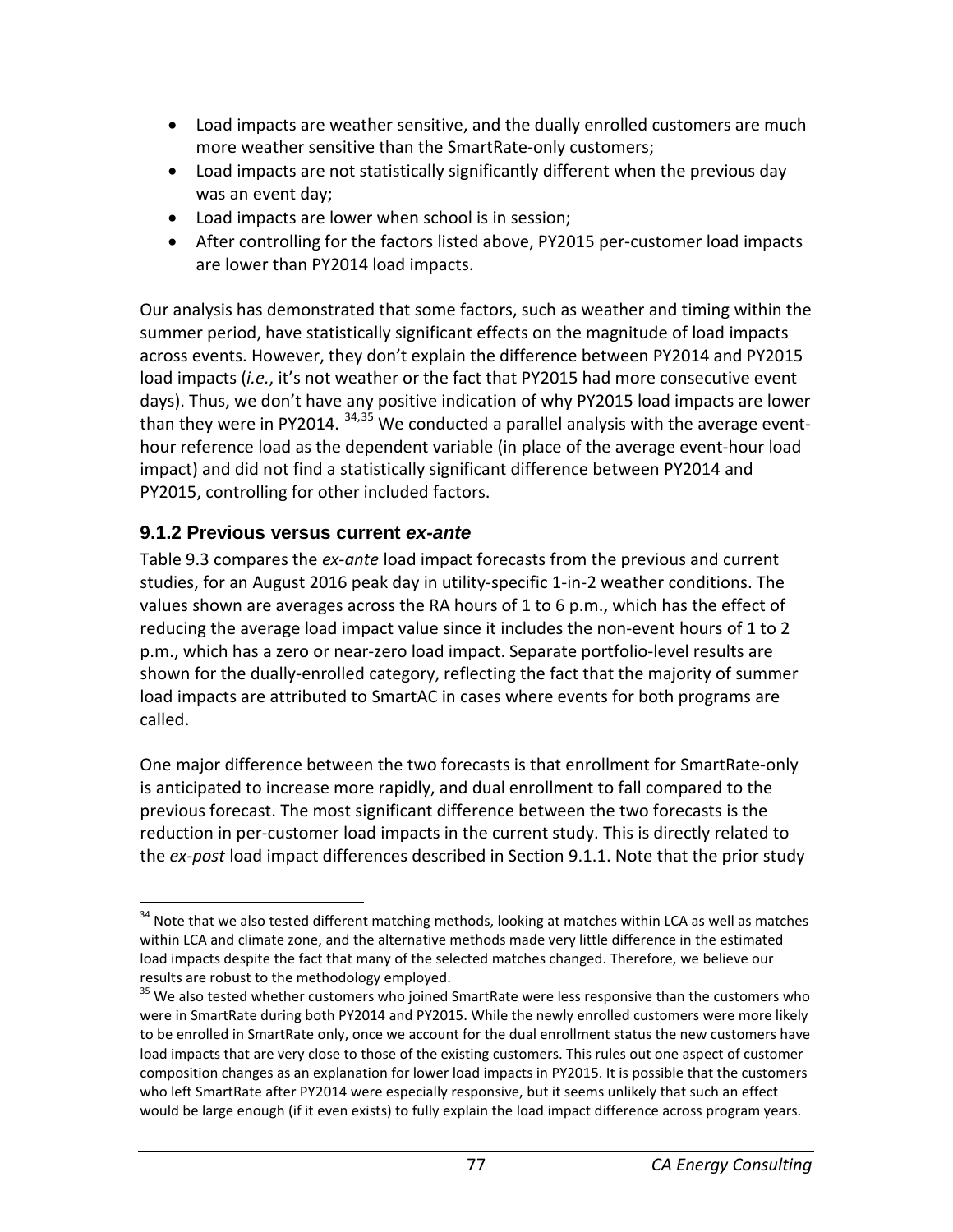(following PY2014) based its *ex-ante* load impacts on the *ex-post* load impacts from PY2013 and PY2014, which further increases the *ex-ante* load impacts relative to the current study (because PY2013 load impacts were higher than those of PY2014).<sup>[36](#page-78-0),[37](#page-78-1)</sup>

|                    |                  |                 |                   |       | Aggregate |      | <b>Per-Customer</b> |               |       |
|--------------------|------------------|-----------------|-------------------|-------|-----------|------|---------------------|---------------|-------|
|                    |                  |                 |                   | Ref.  | Load      | Ref. | Load                |               | Ave.  |
| <b>Enrollment</b>  | Program/         | Year of         |                   | Load  | Impact    | Load | <b>Impact</b>       | % Load        | Event |
| <b>Type</b>        | <b>Portfolio</b> | <b>Forecast</b> | <b>Enrollment</b> | (MW)  | (MW)      | (kW) | (kW)                | <b>Impact</b> | Temp. |
| <b>SmartRate-</b>  | Program/         | 2014            | 93,800            | 145.3 | 18.4      | 1.55 | 0.20                | 12.7%         | 91    |
| only               | <b>Portfolio</b> | 2015            | 110,289           | 149.2 | 18.3      | 1.35 | 0.17                | 12.6%         | 94    |
|                    |                  | 2014            | 46,200            | 95.7  | 22.6      | 2.07 | 0.49                | 23.7%         | 97    |
| Program<br>Dually- |                  | 2015            | 34,605            | 59.6  | 15.9      | 1.72 | 0.46                | 26.7%         | 98    |
| enrolled           | <b>Portfolio</b> | 2014            | 46,200            | 95.7  | 6.3       | 2.07 | 0.14                | 6.6%          | 97    |
|                    |                  | 2015            | 34,605            | 59.6  | 3.3       | 1.72 | 0.10                | 5.8%          | 98    |

**Table 9.3 Previous vs. Current** *Ex-Ante* **Load Impacts –** *PG&E 1-in-2 August 2016 Peak Day (RA Window, 1 to 6 p.m.)*

#### **9.1.3 Previous** *ex-ante* **versus current** *ex-post*

Table 9.4 compares the previous study's typical event day *ex-ante* forecast for 2015 for utility 1-in-2 weather year to the *ex-post* load impacts estimated in this study. The previous forecast enrollment was close to the actual enrollment for the average event in 2015 for SmartRate-only, though somewhat high for dually-enrolled. The forecast load impact forecasts shown in bold have been adjusted to reflect the actual event hours of 2 to 7 p.m. rather than the RA hours required in the *ex-ante* forecasts, so as to make them more comparable to the *ex-post* values (the average RA values for an August peak day are shown in Table 9.3).<sup>[38](#page-78-2)</sup> After the adjustment, the per-customer load impacts and percentage load impacts are somewhat higher than the *ex-post* values found for 2015. This is consistent with the differences we described earlier, showing that *ex-post* load impacts were lower in PY2015 than in previous years.

<span id="page-78-0"></span><sup>&</sup>lt;sup>36</sup> The per-customer reference loads in the current study are also somewhat lower than those of the prior study. However, the level of the reference loads in this study has no effect on the forecast load impacts. That is, we simulate the per-customer hourly load impacts using a method that only includes information from the *ex-post* load impact estimates (as described in Section 7.1.1). These load impacts are paired up with the corresponding reference loads to complete the *ex-ante* study, but the level of the *ex-ante* load impacts is not dependent on the level of the *ex-ante* reference loads in any way.<br><sup>37</sup> We only included current-year load impacts in this year's forecast because it would have been difficult

<span id="page-78-1"></span>for us to account for the change in customer composition. That is, we did not have the ability to exclude customers who left SmartRate following PY2014 from the analysis. In addition, the downward trend in *expost* load impacts estimated in recent years indicates that current-year *ex-post* load impacts may be the best available proxy for *ex-ante* load impacts.<br><sup>38</sup> The adjusted load impacts were calculated by applying the average percentage load impact over the

<span id="page-78-2"></span>four hours from 2 to 6 p.m. to the reference load for the hour ending at 7 p.m., and then averaging the resulting load impacts over hours 2 to 7 p.m. This approach was required since Nexant characterized a synthetic *ex-ante* event that has a rebound load increase in the hour after the RA window rather than a load reduction that would normally be seen in an event ending at 7 p.m.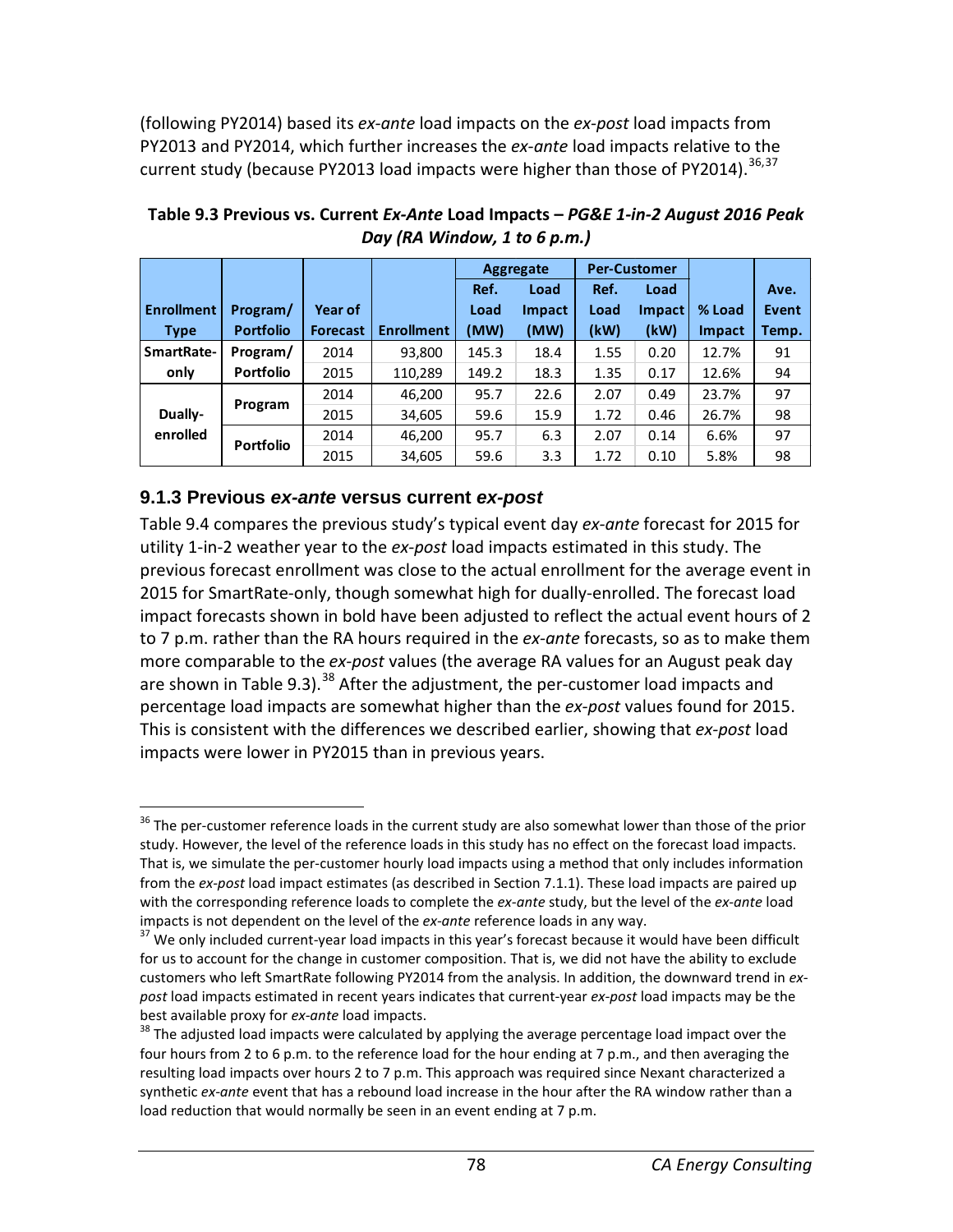|                   |                  |                   | Aggregate |               |      | <b>Per Customer</b> |               |              |
|-------------------|------------------|-------------------|-----------|---------------|------|---------------------|---------------|--------------|
|                   | <b>Typical</b>   |                   | Ref.      | Load          | Ref. | Load                |               | Ave.         |
| <b>Enrollment</b> | <b>Event Day</b> |                   | Load      | <b>Impact</b> | Load | Impact              | % Load        | <b>Event</b> |
| <b>Type</b>       | in 2015          | <b>Enrollment</b> | (MW)      | (MW)          | (MW) | (MW)                | <b>Impact</b> | Temp.        |
| <b>SmartRate</b>  | 2014 ExA         | 91,618            | 148.9     | 22.7          | 1.63 | 0.25                | 15.3%         | 90           |
| Only              | 2015 ExP         | 92,288            | 147.1     | 19.5          | 1.59 | 0.21                | 13.2%         | 95           |
| <b>Dually</b>     | 2014 ExA         | 43.423            | 104.3     | 29.9          | 2.40 | 0.69                | 28.7%         | 97           |
| <b>Enrolled</b>   | 2015 ExP         | 36,598            | 78.7      | 20.0          | 2.15 | 0.55                | 25.5%         | 95           |

**Table 9.4 Previous** *Ex-Ante* **vs. Current** *Ex-Post* **Load Impacts**

#### **9.1.4 Current** *ex-post* **versus current** *ex-ante*

Table 9.5 compares the *ex-post* load impacts for 2015 and *ex-ante* load impacts for 2016 from this study, both for a typical event day. The *ex-ante* load impacts are averaged over the RA window rather than the actual event hours. Since our *ex-ante* load impacts are built on the 2015 *ex-post* values, the per-customer load impacts are otherwise similar (the use of the RA window reduces load impacts by approximately 20 percent).

|                   |                  |                   | Aggregate |               | <b>Per-Customer</b> |               |               |              |
|-------------------|------------------|-------------------|-----------|---------------|---------------------|---------------|---------------|--------------|
|                   |                  |                   | Ref.      | Load          | Ref.                | Load          |               | Avg.         |
| <b>Enrollment</b> | <b>Typical</b>   |                   | Load      | <b>Impact</b> | Load                | <b>Impact</b> | % Load        | <b>Event</b> |
| <b>Type</b>       | <b>Event Day</b> | <b>Enrollment</b> | (MW)      | (MW)          | (kW)                | (kW)          | <b>Impact</b> | Temp.        |
| <b>SmartRate</b>  | 2015 ExP         | 92,288            | 147.1     | 19.5          | 1.59                | 0.21          | 13.2%         | 94.9         |
| Only              | 2016 ExA         | 110,289           | 147.9     | 18.1          | 1.34                | 0.16          | 12.3%         | 93.9         |
| <b>Dually</b>     | 2015 ExP         | 36,598            | 78.7      | 20.0          | 2.15                | 0.55          | 25.5%         | 97.6         |
| <b>Enrolled</b>   | 2016 ExA         | 34,605            | 59.3      | 15.8          | 1.71                | 0.46          | 26.6%         | 98.3         |

**Table 9.5** *Ex-Post* **vs. Incremental** *Ex-Ante* **Load Impacts**

Table 9.6 compares the key components of the two analyses for the SmartRate-only customers. As the table describes, the two largest sources of differences between the *ex-post* and *ex-ante* load impacts are the enrollment level and the summary over the RA window for *ex-ante* versus the actual event hours for the *ex-post* impacts.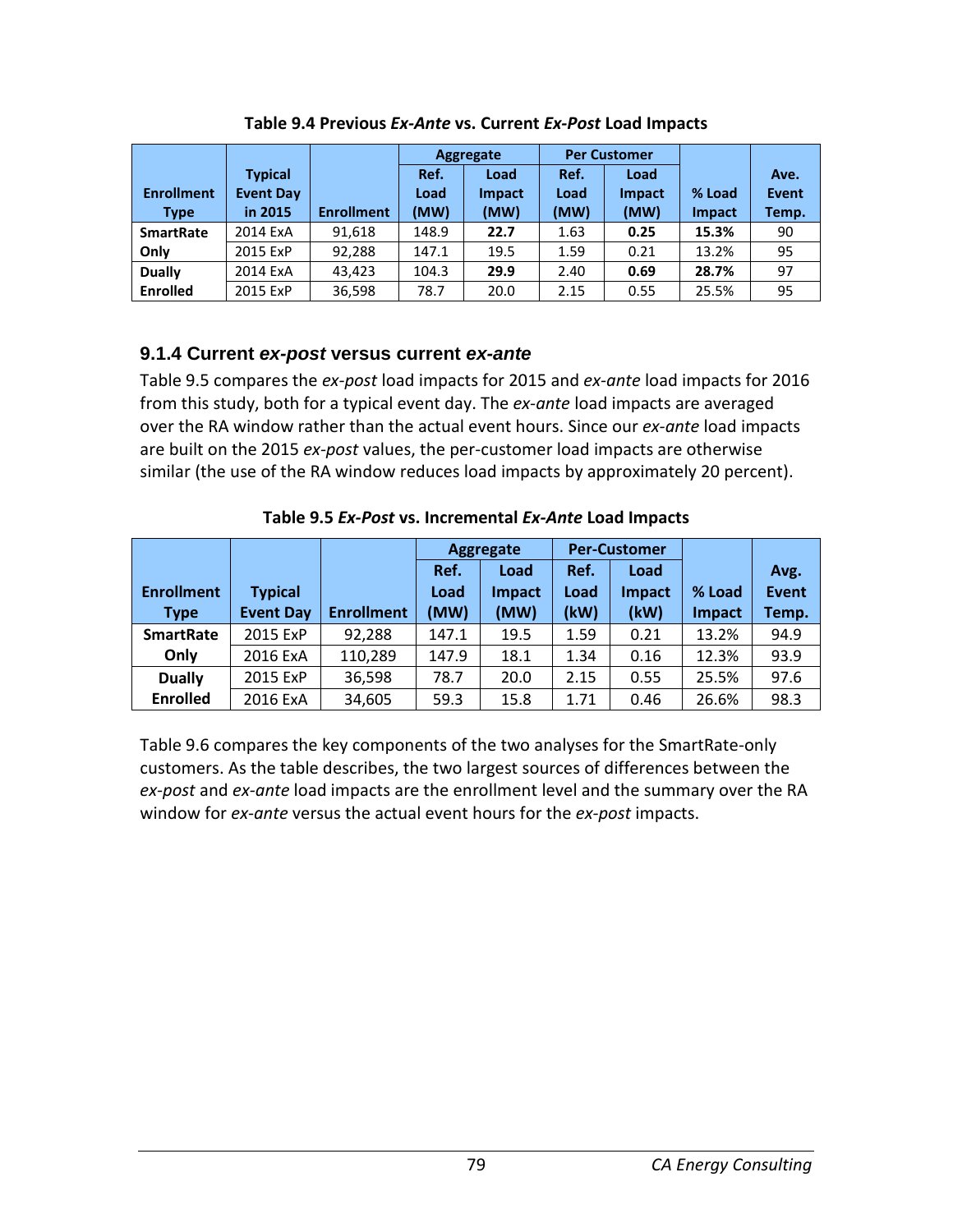| Table 9.6: Ex-Post versus Ex-Ante Factors, SmartRate-only Customers |  |
|---------------------------------------------------------------------|--|
|---------------------------------------------------------------------|--|

| <b>Factor</b>               | <b>Ex-Post</b>                                                                                          | Ex-Ante                                                                                                                                                                                       | <b>Expected Impact</b>                                                                                                                                                                                                                                                                                                      |
|-----------------------------|---------------------------------------------------------------------------------------------------------|-----------------------------------------------------------------------------------------------------------------------------------------------------------------------------------------------|-----------------------------------------------------------------------------------------------------------------------------------------------------------------------------------------------------------------------------------------------------------------------------------------------------------------------------|
| Weather                     | 94.9 degrees Fahrenheit during<br>event hours.                                                          | 93.9 degrees<br>Fahrenheit during event<br>hours on utility-specific<br>1-in-2 typical event day.                                                                                             | Slightly milder ex-ante<br>weather decreases the<br>forecast load impact<br>somewhat, though the<br>effect is not large for<br>SmartRate-only<br>customers.                                                                                                                                                                 |
| Event window                | HE 15-19 for the typical event<br>day.                                                                  | HE 14-18 in Apr-Oct;<br>HE 17-21 in Nov-Mar.                                                                                                                                                  | The difference between<br>the RA window used in<br>ex-ante and the actual<br>event window used in ex-<br>post reduces the ex-ante<br>load impacts relative to<br>ex-post. From April to<br>October, one RA window<br>hour is a non-event hour;<br>and two RA window hours<br>are non-event hours from<br>November to March. |
| % of resource<br>dispatched | The entire program was<br>dispatched on all of the typical<br>event days.                               | Assume all customers<br>are called.                                                                                                                                                           | None. The ex-ante<br>method assumes that all<br>enrolled customers are<br>dispatched.                                                                                                                                                                                                                                       |
| Enrollment                  | 92,288 SAIDs during the<br>average event day.                                                           | 110,289 SAIDs.                                                                                                                                                                                | The increase in ex-ante<br>enrollments increases the<br>total load impact<br>proportionately relative to<br>ex-post.                                                                                                                                                                                                        |
| Methodology                 | LCA-specific regressions using<br>a matched control-group and<br>difference-in-differences<br>analysis. | Load impacts are<br>forecast directly from<br>LCA-specific regression<br>models of ex-post load<br>impacts as a function of<br>weather and whether<br>school is expected to<br>be in session. | Small. The regression-<br>based method of<br>simulating ex-ante load<br>impacts ensures<br>consistency with the ex-<br>post impacts on a per-<br>customer basis.                                                                                                                                                            |

Table 9.7 shows how the SmartRate-only load impacts change as we make various adjustments to the *ex-post* load impacts. The table shows the *ex-post* load impacts at the far left. The next column adjusts those load impacts to account for *ex-ante* enrollments (in August 2017). The column to the right of that further adjusts the load impacts (downward) to account for the change from the event window to the RA window (which includes one hour that is not an event hour, thus producing lower average load impacts). Finally, the four rightmost columns show the *ex-ante* load impacts for the typical event day in August 2017 by weather scenario.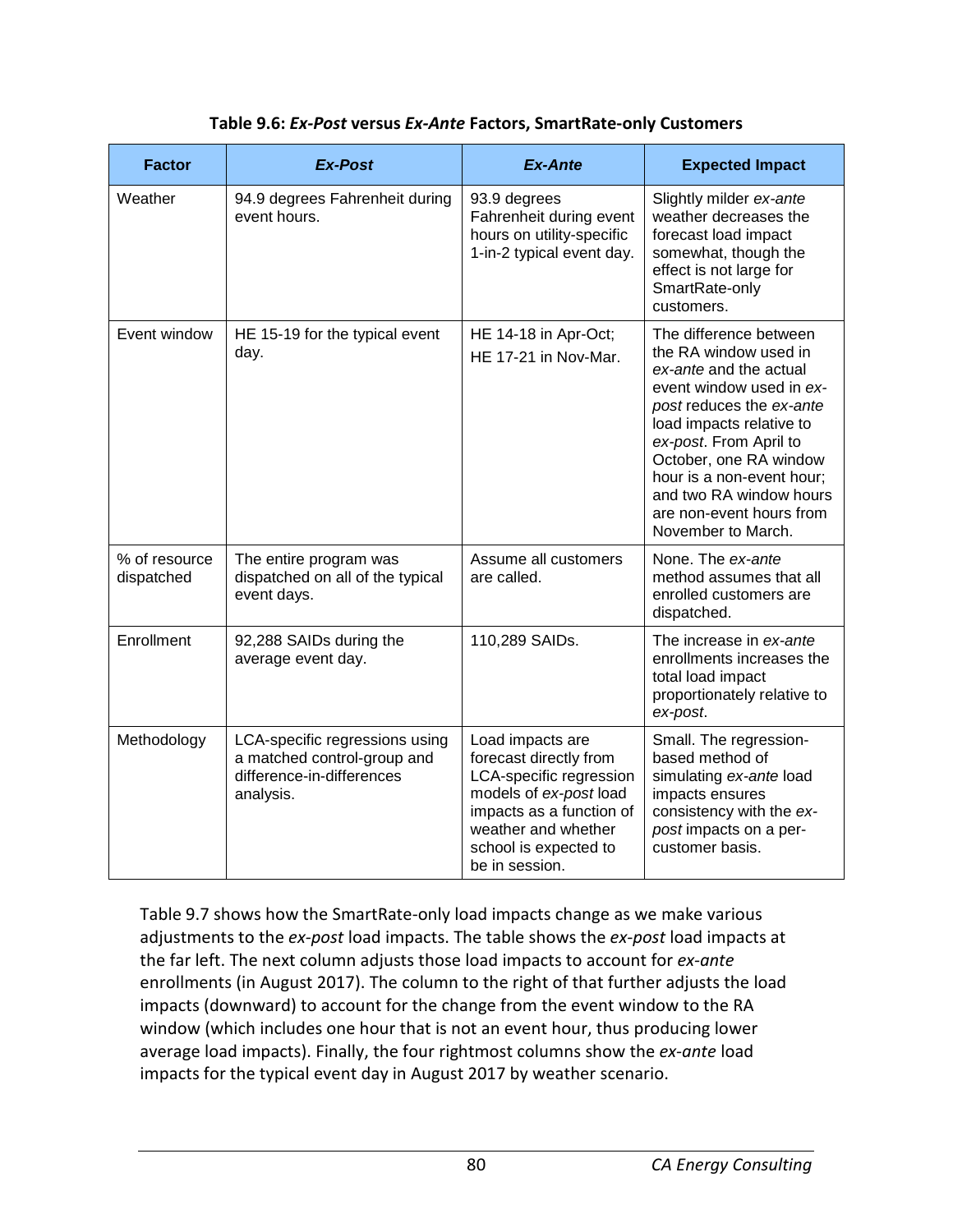| <b>Date</b> | Ex-post<br>LI, Event<br>Hrs. | Ex-post LI<br>@ ex-ante<br>enroll.,<br><b>Event Hrs.</b> | Ex-post LI<br>@ ex-ante<br>enroll.,<br><b>RA Hrs.</b> | Ex-ante<br>@<br><b>CAISO</b><br>$1$ -in- $10$ | Ex-<br>ante @<br><b>CAISO</b><br>$1-in-2$ | Ex-ante<br>@<br><b>Utility</b><br>$1$ -in-10 | Ex-ante<br>@<br><b>Utility</b><br>$1-in-2$ |
|-------------|------------------------------|----------------------------------------------------------|-------------------------------------------------------|-----------------------------------------------|-------------------------------------------|----------------------------------------------|--------------------------------------------|
| 6/12/2015   | 17.9                         | 22.1                                                     | 17.5                                                  |                                               |                                           |                                              |                                            |
| 6/25/2015   | 19.8                         | 24.6                                                     | 19.5                                                  |                                               |                                           |                                              | 18.1                                       |
| 6/26/2015   | 17.8                         | 22.0                                                     | 17.9                                                  |                                               |                                           |                                              |                                            |
| 6/30/2015   | 21.2                         | 26.4                                                     | 21.1                                                  |                                               |                                           |                                              |                                            |
| 7/1/2015    | 17.5                         | 21.8                                                     | 17.8                                                  |                                               |                                           |                                              |                                            |
| 7/28/2015   | 20.6                         | 25.3                                                     | 20.1                                                  |                                               |                                           |                                              |                                            |
| 7/29/2015   | 21.7                         | 26.5                                                     | 21.4                                                  |                                               |                                           |                                              |                                            |
| 7/30/2015   | 17.7                         | 21.6                                                     | 17.5                                                  |                                               |                                           |                                              |                                            |
| 8/17/2015   | 21.2                         | 24.7                                                     | 19.6                                                  | 18.6                                          | 16.8                                      | 21.2                                         |                                            |
| 8/18/2015   | 16.1                         | 18.5                                                     | 14.9                                                  |                                               |                                           |                                              |                                            |
| 8/27/2015   | 19.5                         | 22.0                                                     | 17.8                                                  |                                               |                                           |                                              |                                            |
| 8/28/2015   | 18.1                         | 20.3                                                     | 16.5                                                  |                                               |                                           |                                              |                                            |
| 9/9/2015    | 21.8                         | 24.3                                                     | 19.3                                                  |                                               |                                           |                                              |                                            |
| 9/10/2015   | 21.9                         | 24.3                                                     | 19.8                                                  |                                               |                                           |                                              |                                            |
| 9/11/2015   | 19.3                         | 21.4                                                     | 17.5                                                  |                                               |                                           |                                              |                                            |
| Avg. Evt.   | 19.5                         | 23.0                                                     | 18.6                                                  |                                               |                                           |                                              |                                            |

**Table 9.7: Progression from** *Ex-post* **to** *Ex-ante* **Load Impacts, SmartRate Only**

Table 9.8 compares the key components of the two analyses for the dually enrolled customers. As with the SmartRate-only customers, the two largest sources of differences between the *ex-post* and *ex-ante* load impacts are the enrollment level and the summary over the RA window for *ex-ante* versus the actual event hours for the *expost* impacts.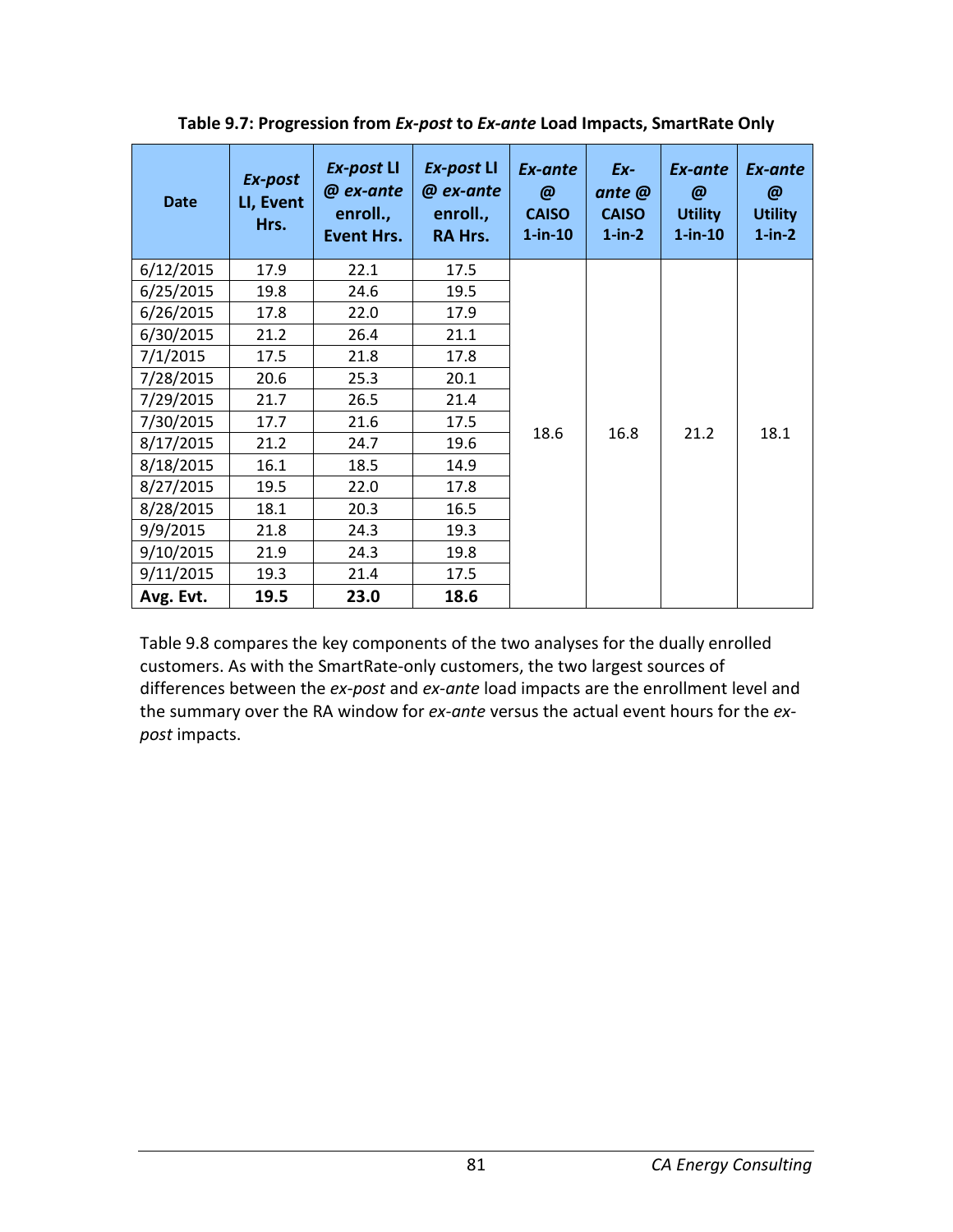| <b>Factor</b>               | Ex-Post                                                                                                 | <b>Ex-Ante</b>                                                                                                                                                                                | <b>Expected Impact</b>                                                                                                                                                                                                                                                                                                      |
|-----------------------------|---------------------------------------------------------------------------------------------------------|-----------------------------------------------------------------------------------------------------------------------------------------------------------------------------------------------|-----------------------------------------------------------------------------------------------------------------------------------------------------------------------------------------------------------------------------------------------------------------------------------------------------------------------------|
| Weather                     | 97.6 degrees Fahrenheit during<br>event hours.                                                          | 98.3 degrees<br>Fahrenheit during event<br>hours on utility-specific<br>1-in-2 typical event day.                                                                                             | Slightly hotter ex-ante<br>weather increases the<br>forecast load impact<br>somewhat.                                                                                                                                                                                                                                       |
| Event window                | HE 15-19 for the typical event<br>day.                                                                  | HE 14-18 in Apr-Oct;<br>HE 17-21 in Nov-Mar.                                                                                                                                                  | The difference between<br>the RA window used in<br>ex-ante and the actual<br>event window used in ex-<br>post reduces the ex-ante<br>load impacts relative to<br>ex-post. From April to<br>October, one RA window<br>hour is a non-event hour;<br>and two RA window hours<br>are non-event hours from<br>November to March. |
| % of resource<br>dispatched | The entire program was<br>dispatched on all of the typical<br>event days.                               | Assume all customers<br>are called.                                                                                                                                                           | None. The ex-ante<br>method assumes that all<br>enrolled customers are<br>dispatched.                                                                                                                                                                                                                                       |
| Enrollment                  | 36,598 SAIDs during the<br>average event day.                                                           | 34,605 SAIDs.                                                                                                                                                                                 | The decrease in ex-ante<br>enrollments increases the<br>total load impact<br>proportionately relative to<br>ex-post.                                                                                                                                                                                                        |
| Methodology                 | LCA-specific regressions using<br>a matched control-group and<br>difference-in-differences<br>analysis. | Load impacts are<br>forecast directly from<br>LCA-specific regression<br>models of ex-post load<br>impacts as a function of<br>weather and whether<br>school is expected to<br>be in session. | Small. The regression-<br>based method of<br>simulating ex-ante load<br>impacts ensures<br>consistency with the ex-<br>post impacts on a per-<br>customer basis.                                                                                                                                                            |

Table 9. shows how the dually enrolled customer load impacts change as we make various adjustments to the *ex-post* load impacts. The table shows the *ex-post* load impacts at the far left. The next column adjusts those load impacts to account for *exante* enrollments (in August 2017). The column to the right of that further adjusts the load impacts (downward) to account for the change from the event window to the RA window (which includes one hour that is not an event hour, thus producing lower average load impacts). Finally, the four rightmost columns show the *ex-ante* load impacts for the typical event day in August 2017 by weather scenario.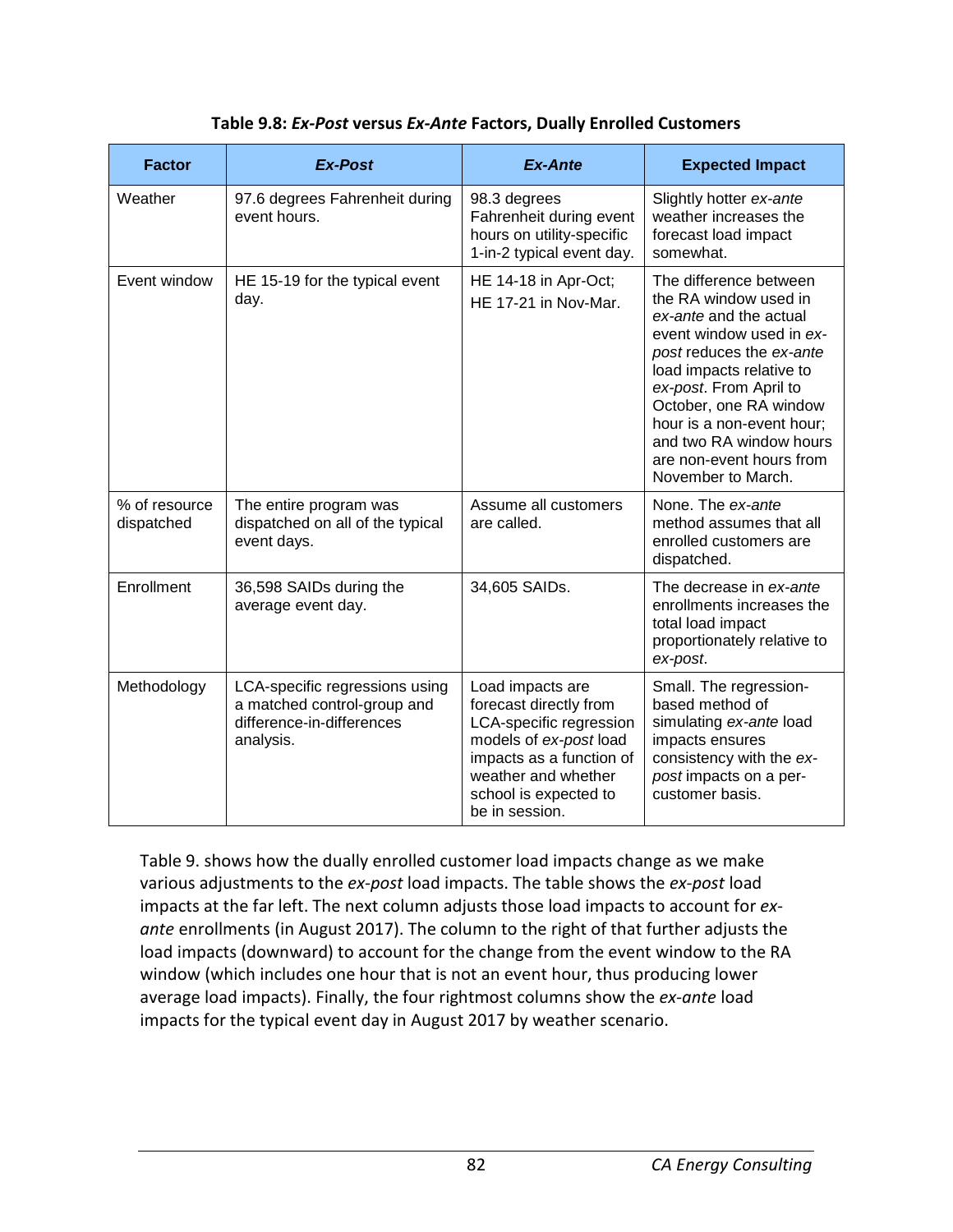| <b>Date</b> | Ex-post<br>LI,<br>Event | Ex-post LI<br>@ ex-ante<br>enroll., | Ex-post LI<br>@ ex-ante<br>enroll., RA | Ex-ante<br>$\boldsymbol{\omega}$<br>CAISO 1- | Ex-ante<br>@<br><b>CAISO</b> | Ex-ante<br>@<br><b>Utility 1-</b> | Ex-ante<br>@<br><b>Utility 1-</b> |
|-------------|-------------------------|-------------------------------------|----------------------------------------|----------------------------------------------|------------------------------|-----------------------------------|-----------------------------------|
|             | Hrs.                    | <b>Event Hrs.</b>                   | Hrs.                                   | $in-10$                                      | $1-in-2$                     | $in-10$                           | $in-2$                            |
| 6/12/2015   | 20.3                    | 18.7                                | 14.9                                   |                                              |                              |                                   |                                   |
| 6/25/2015   | 22.7                    | 21.2                                | 16.6                                   |                                              |                              |                                   |                                   |
| 6/26/2015   | 21.8                    | 20.3                                | 16.2                                   |                                              |                              |                                   |                                   |
| 6/30/2015   | 25.2                    | 23.7                                | 18.3                                   |                                              |                              |                                   |                                   |
| 7/1/2015    | 18.9                    | 17.8                                | 13.9                                   |                                              |                              |                                   |                                   |
| 7/28/2015   | 21.3                    | 20.2                                | 15.5                                   |                                              |                              |                                   |                                   |
| 7/29/2015   | 25.3                    | 24.1                                | 18.9                                   |                                              |                              |                                   |                                   |
| 7/30/2015   | 19.1                    | 18.1                                | 13.9                                   |                                              |                              |                                   |                                   |
| 8/17/2015   | 21.2                    | 20.3                                | 16.5                                   | 16.1                                         | 13.6                         | 18.5                              | 15.9                              |
| 8/18/2015   | 13.7                    | 13.0                                | 10.8                                   |                                              |                              |                                   |                                   |
| 8/27/2015   | 17.4                    | 16.7                                | 13.9                                   |                                              |                              |                                   |                                   |
| 8/28/2015   | 17.7                    | 17.0                                | 14.4                                   |                                              |                              |                                   |                                   |
| 9/9/2015    | 19.0                    | 18.3                                | 14.9                                   |                                              |                              |                                   |                                   |
| 9/10/2015   | 20.1                    | 19.3                                | 16.1                                   |                                              |                              |                                   |                                   |
| 9/11/2015   | 17.1                    | 16.5                                | 14.1                                   |                                              |                              |                                   |                                   |
| Avg. Evt.   | 20.0                    | 19.0                                | 15.2                                   |                                              |                              |                                   |                                   |

**Table 9.9: Progression from** *Ex-post* **to** *Ex-ante* **Load Impacts, Dually Enrolled**

## *9.2 Residential TOU, E-6*

Given the many changes scheduled to take place for the residential TOU rates, the only case in which *ex-ante* forecasts are produced based on estimated *ex-post* results is the E-6 incremental group. This section focuses on those results. The next section addresses the comparisons that can be made for E-7 customers (for which there is no *ex-ante* forecast).

## **9.2.1 Previous versus current** *ex-post*

Table 9.10 shows the average peak-hour reference loads and load impacts for the August average weekday during the current and previous program years. In the previous evaluation, the *ex-post* load impacts were scaled to represent all non-NEM E-6 customers. In PY2015, the enrollment level represents only the customers who joined E-6 on or after October 1, 2014. In both cases, the load impacts represent estimates from recent adopters using a difference-in-differences methodology with a matched control group. Because of the different enrollment levels, the per-customer results allow for the most appropriate comparison across years.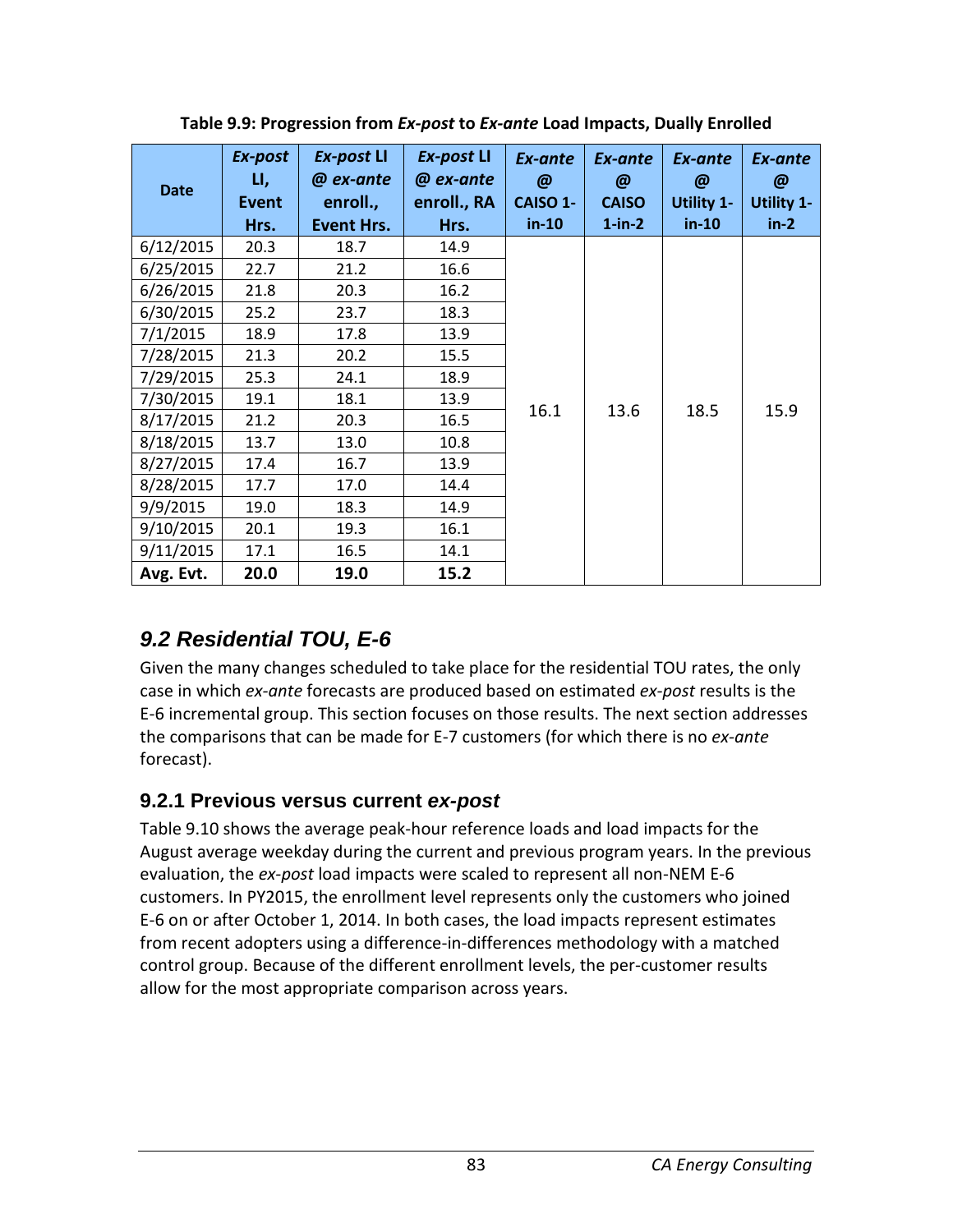| Level           | <b>Outcome</b>      | <b>PY2014</b> | <b>PY2015</b> |
|-----------------|---------------------|---------------|---------------|
| Total           | # SAIDs             | 8,644         | 6,469         |
|                 | Reference (MW)      | 7.86          | 5.34          |
|                 | Load Impact<br>(MW) | 1.22          | 0.51          |
|                 | Avg. Temp.          | 77.0          | 82.7          |
| <b>Per SAID</b> | Reference (kW)      | 0.91          | 0.83          |
|                 | Load Impact<br>(kW) | 0.14          | 0.08          |
|                 | % Load Impact       | 15.5%         | 9.5%          |

#### **Table 9.10: Comparison of Average August Weekday Peak-period** *Ex-Post* **Impacts (in MW) in PY 2014 and PY 2015**

Table 9.10 shows that the per-customer reference loads, load impacts, and percentage load impact were all somewhat lower in PY2015 versus PY2014. The higher reference loads in PY2014 are not explained by weather (it was cooler in PY2014) or the distribution of customers across LCAs (applying PY2014 enrollments by LCA to PY2015 reference loads by LCA only increases the average reference load from 0.83 to 0.87 kWh per hour). We note that the customers analyzed in the two years are completely separate from one another. That is, the PY2015 customers joined E-6 after the PY2014 analysis was conducted. It could just be that lower-use (and lower load impact) customers tended to join E-6 in PY2015 relative to PY2014.

## **9.2.2 Previous versus current** *ex-ante*

In this sub-section, we compare the *ex-ante* forecast prepared following PY2014 (the "previous study") to the *ex-ante* forecast contained in this study (the "current study"). Table 9.11 contains this comparison for the August 2016 average weekday under PG&E 1-in-2 peak weather conditions. In the PY2014 study, the E-6 incremental and embedded customer counts were combined in the enrollment forecast. In this study, we kept the two groups separate, but the only difference between the two forecasts is in the enrollment levels (*i.e.*, the E-6 incremental and embedded forecasts have the same per-customer load impacts by LCA). Table 9.11 shows the current study's E-6 embedded forecast, which has enrollments that are more comparable to last year's forecast for 2016.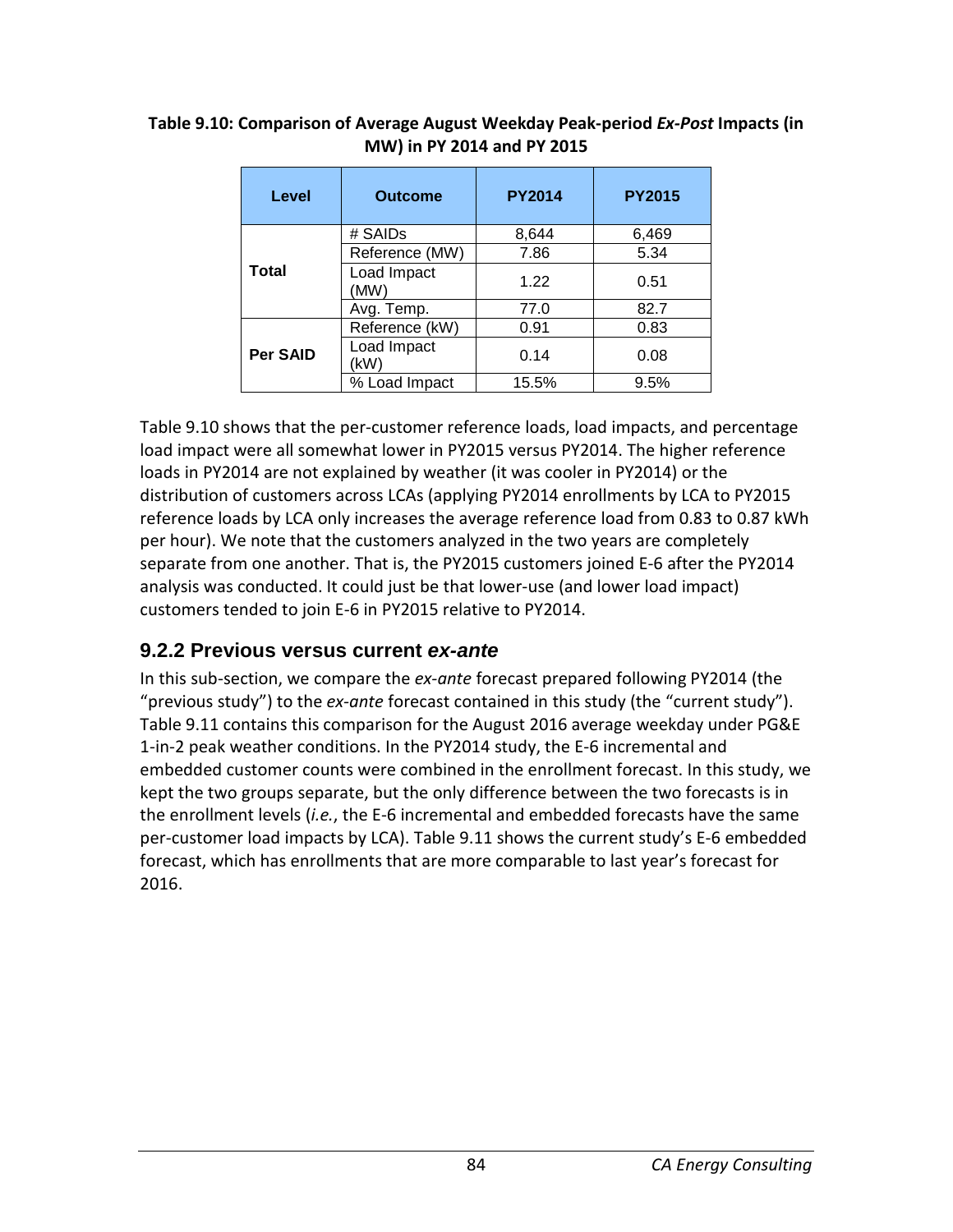| Level           | <b>Outcome</b>   | <b>Previous</b><br><b>Study - 2016</b> | <b>Current</b><br>Study -<br>2016 |
|-----------------|------------------|----------------------------------------|-----------------------------------|
| <b>Total</b>    | # SAIDs          | 12,889                                 | 18,057                            |
|                 | Reference (MW)   | 12.64                                  | 14.14                             |
|                 | Load Impact (MW) | 2.15                                   | 1.42                              |
|                 | Avg. Temp.       | 80.1                                   | 80.6                              |
| <b>Per SAID</b> | Reference (kW)   | 0.98                                   | 0.78                              |
|                 | Load Impact (kW) | 0.17                                   | 0.08                              |
|                 | % Load Impact    | 17.0%                                  | 10.1%                             |

#### **Table 9.11: Comparison of Average August 2016 Weekday Peak-period** *Ex-Ante* **Impacts (in MW) in PY 2014 and PY 2015 Studies**

The differences in the per-customer reference loads and load impacts are consistent with the *ex-post* differences described in the previous sub-section.

## **9.2.3 Previous** *ex-ante* **versus current** *ex-post*

Table 9.12 provides a comparison of the *ex-ante* forecast of August 2015 average weekday load impacts prepared following PY2014 and the *ex-post* PY2015 load impacts estimated as part of this study. The *ex-ante* forecast shown in the table represents the August average weekday during a PG&E 1-in-2 weather year. As above, the enrollments are different primarily by construction (the previous *ex-ante* enrollment represents all E-6 customers while the current *ex-post* represents only the E-6 customers joining since October 2014). The per-customer reference loads and load impacts are smaller in the current *ex-post* study, which is consistent with the findings presented in the previous sub-sections.

| Level           | <b>Outcome</b>   | <b>Ex-Ante for</b><br>Aug. 2015 Avg.<br><b>Weekday from</b><br>PY2014 Study | <b>Ex-Post for</b><br>Aug. 2015 Avg.<br><b>Weekday from</b><br>PY2015 Study |
|-----------------|------------------|-----------------------------------------------------------------------------|-----------------------------------------------------------------------------|
| <b>Total</b>    | # SAIDs          | 10,355                                                                      | 6,469                                                                       |
|                 | Reference (MW)   | 10.15                                                                       | 5.34                                                                        |
|                 | Load Impact (MW) | 1.73                                                                        | 0.51                                                                        |
|                 | Avg. Temp.       | 80.1                                                                        | 82.7                                                                        |
| <b>Per SAID</b> | Reference (kW)   | 0.98                                                                        | 0.83                                                                        |
|                 | Load Impact (kW) | 0.17                                                                        | 0.08                                                                        |
|                 | % Load Impact    | 17.0%                                                                       | 9.5%                                                                        |

**Table 9.12 Comparison of Previous** *Ex-Ante* **and Current** *Ex-Post* **Impacts**

## **9.2.4 Current** *ex-post* **versus current** *ex-ante*

Table 9.13 compares the PY2015 *ex-post* load impacts for the August average weekday to the corresponding *ex-ante* forecast for 2016 produced in this study. In each case, the load impacts represent the E-6 incremental customers.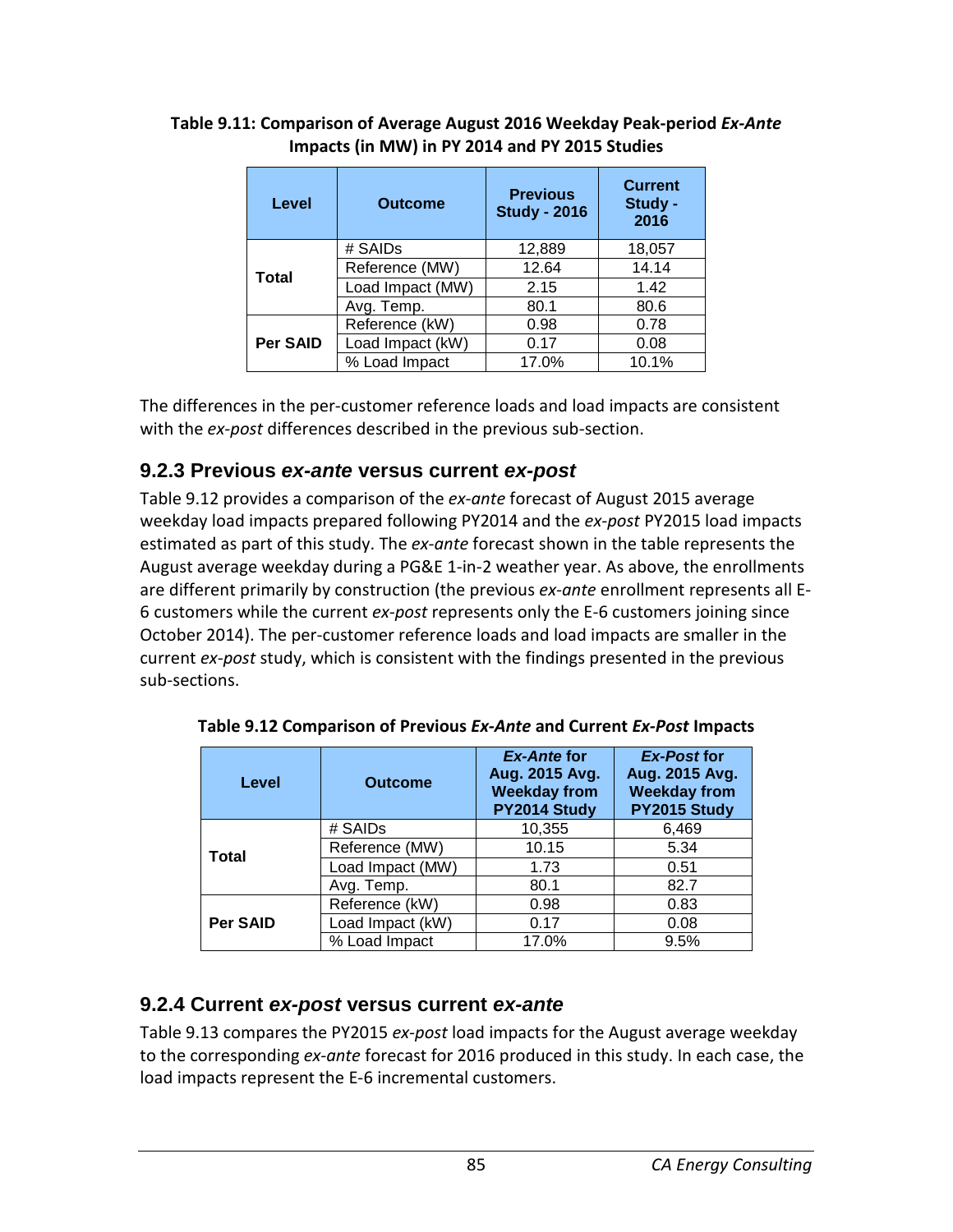| Level           | <b>Outcome</b>   | <b>Ex-Post for</b><br>Aug. 2015 Avg.<br><b>Weekday from</b><br>PY2015 Study | <b>Ex-Ante for</b><br>Aug. 2016 Avg.<br><b>Weekday from</b><br>PY2015 Study |
|-----------------|------------------|-----------------------------------------------------------------------------|-----------------------------------------------------------------------------|
| Total           | # SAIDs          | 6,469                                                                       | 1,825                                                                       |
|                 | Reference (MW)   | 5.34                                                                        | 1.43                                                                        |
|                 | Load Impact (MW) | 0.51                                                                        | 0.14                                                                        |
|                 | Avg. Temp.       | 82.7                                                                        | 80.6                                                                        |
| <b>Per SAID</b> | Reference (kW)   | 0.83                                                                        | 0.78                                                                        |
|                 | Load Impact (kW) | 0.08                                                                        | 0.08                                                                        |
|                 | % Load Impact    | 9.5%                                                                        | 10.1%                                                                       |

|  | Table 9.13 Comparison of Current Ex-Post and Ex-Ante Load Impacts |
|--|-------------------------------------------------------------------|
|--|-------------------------------------------------------------------|

As Table 9.13 shows, the *ex-ante* load impacts are lower in total due to lower forecast enrollment, but the per-customer load impacts are similar. The *ex-ante* reference load is somewhat lower than the *ex-post* because of the milder temperatures.

Table 9.14 reviews the potential sources of differences between PY 2015 *ex-post* August average weekday load impacts and the corresponding *ex-ante* load impacts. The most significant difference between the two is the enrollments that scale the per-customer *ex-ante* load impacts to the program level. Because the per-customer *ex-ante* load impacts are derived from a modified version of the model used to estimate the *ex-post* load impacts, the results are quite similar at the per-customer level.

| <b>Factor</b> | Ex-Post                                                                                | Ex-Ante                                                                                                                                              | <b>Expected Impact</b>                                                                                                                                                                                                           |
|---------------|----------------------------------------------------------------------------------------|------------------------------------------------------------------------------------------------------------------------------------------------------|----------------------------------------------------------------------------------------------------------------------------------------------------------------------------------------------------------------------------------|
| Weather       | 82.7 degrees Fahrenheit during<br>the RA window of the August<br>2015 average weekday. | 80.6 degrees<br>Fahrenheit during the<br>RA window on utility-<br>specific 1-in-2 August<br>average weekday.                                         | Milder ex-ante weather<br>decreases the reference<br>load and load impact<br>slightly, but the effect is<br>small.                                                                                                               |
| Enrollment    | 6,469 SAIDs during the August<br>2015 average weekday.                                 | 1,825 SAIDs in August<br>2016.                                                                                                                       | The enrollment level<br>directly scales the per-<br>customer ex-ante load<br>impacts.                                                                                                                                            |
| Methodology   | LCA-specific difference-in-<br>differences estimates using a<br>matched control group. | Adds weather<br>interactions to the ex-<br><i>post</i> regression models<br>to allow for simulated<br>load impacts at ex-ante<br>weather conditions. | The modification of the<br>ex-post regression model<br>allows us to simulate the<br>required weather<br>conditions, but errors in<br>that model may lead to<br>minor differences between<br>ex-post and ex-ante load<br>impacts. |

#### **Table 9.14: E-6 Incremental** *Ex-Post* **versus** *Ex-Ante* **Factors**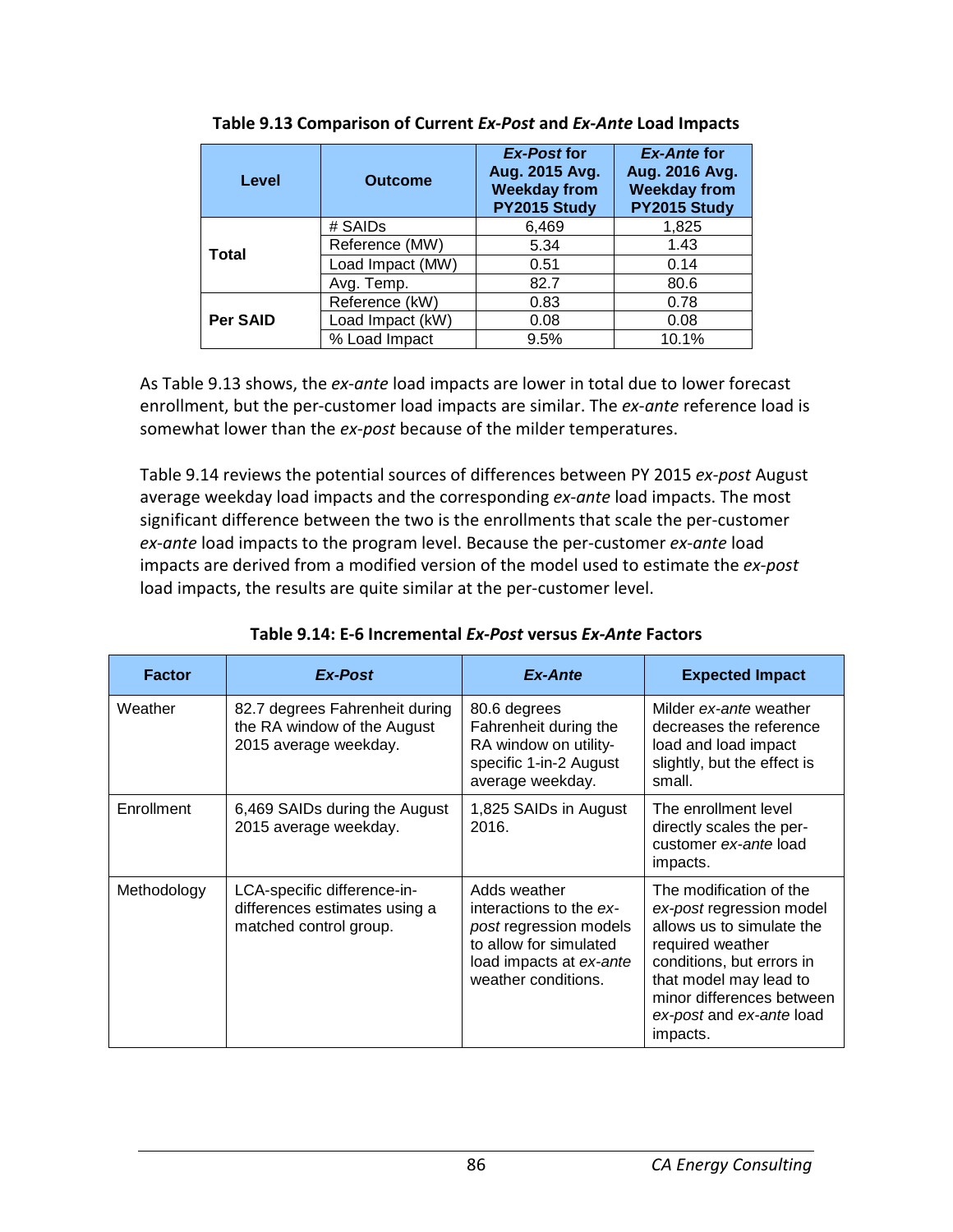## *9.3 Residential TOU, E-7*

In this section, we compare *ex-post* and *ex-ante* load impacts for customers on the E-7 TOU rate. Because this rate is closing in May 2016, we only conduct two comparisons: previous versus current *ex-post* load impacts; and previous *ex-ante* versus current *expost* load impacts. There is no current *ex-ante* forecast for E-7 because the rate is closing.

## **9.3.1 Previous versus current** *ex-post*

Table 9.15 shows the average peak-hour reference loads and load impacts for the August average weekday during the current and previous program years. As in the previous evaluation, the *ex-post* load impacts represent only non-NEM E-7 customers. The number of customers is somewhat lower in PY2015, while the reference loads and load impacts are somewhat higher, perhaps in part due to hotter temperatures.

| Level        | <b>Outcome</b>      | <b>PY2014</b> | <b>PY2015</b> |
|--------------|---------------------|---------------|---------------|
| <b>Total</b> | # SAIDs             | 50,621        | 47,777        |
|              | Reference (MW)      | 68.3          | 67.7          |
|              | Load Impact<br>(MW) | 5.8           | 8.0           |
|              | Avg. Temp.          | 80.8          | 85.6          |
| Per SAID     | Reference (kW)      | 1.35          | 1.42          |
|              | Load Impact<br>(kW) | 0.11          | 0.17          |
|              | % Load Impact       | 8.4%          | 11.8%         |

**Table 9.15: Comparison of Average August Weekday Peak-period** *Ex-Post* **Impacts (in MW) in PY 2014 and PY 2015, E-7**

## **9.3.2 Previous** *ex-ante* **versus current** *ex-post*

Table 9.16 provides a comparison of the *ex-ante* forecast of August 2015 average weekday load impacts prepared following PY2014 and the *ex-post* PY2015 load impacts estimated as part of this study. The *ex-ante* forecast shown in the table represents the August average weekday during a PG&E 1-in-2 weather year. In this case, the reference loads and load impacts are averaged across the RA window (1 to 6 p.m.) rather than the E-7 peak hours. The enrollment forecast used in the prior study was quite close to the enrollments that occurred in PY2015. However, the *ex-ante* weather was somewhat hotter than occurred in PY2015 and percentage load impacts were higher in the current *ex-post* study.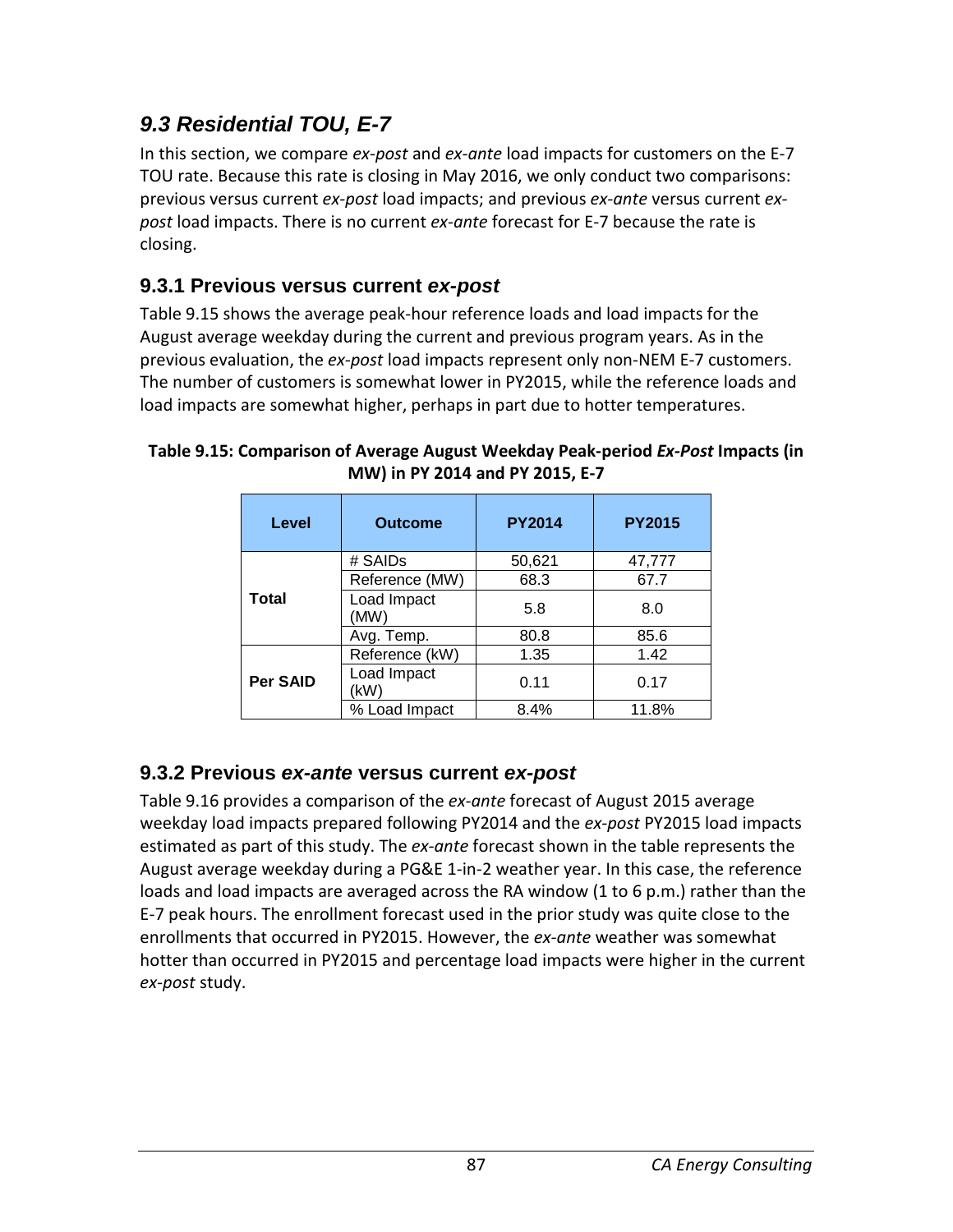| Level           | <b>Outcome</b>   | <b>Ex-Ante for</b><br>Aug. 2015 Avg.<br><b>Weekday from</b><br>PY2014 Study | <b>Ex-Post for</b><br>Aug. 2015 Avg.<br><b>Weekday from</b><br>PY2015 Study |
|-----------------|------------------|-----------------------------------------------------------------------------|-----------------------------------------------------------------------------|
| Total           | # SAIDs          | 47,647                                                                      | 47,777                                                                      |
|                 | Reference (MW)   | 78.7                                                                        | 70.2                                                                        |
|                 | Load Impact (MW) | 7.6                                                                         | 8.5                                                                         |
|                 | Avg. Temp.       | 90.7                                                                        | 86.3                                                                        |
| <b>Per SAID</b> | Reference (kW)   | 1.65                                                                        | 1.47                                                                        |
|                 | Load Impact (kW) | 0.16                                                                        | 0.18                                                                        |
|                 | % Load Impact    | 9.6%                                                                        | 12.2%                                                                       |

**Table 9.16 Comparison of Previous** *Ex-Ante* **and Current** *Ex-Post* **Impacts, E-7**

# **10. Recommendations**

As described in Section 9.1.1, we have not been able to find an explanation for why SmartRate load impacts declined in the 2015 program year, after also declining between the 2013 and 2014 program years. It would be useful to explore this issue in greater detail, perhaps by analyzing customers who have remained enrolled in the program for all three years, or surveying participating customers to determine whether they selfreport any changes in behavior across years. For example, it is possible that estimated load impacts have declined over time because customers are setting their thermostat set points higher, reducing the amount of cooling load available to reduce. This type of behavior is difficult to detect in our analysis, but may be revealed through survey research.